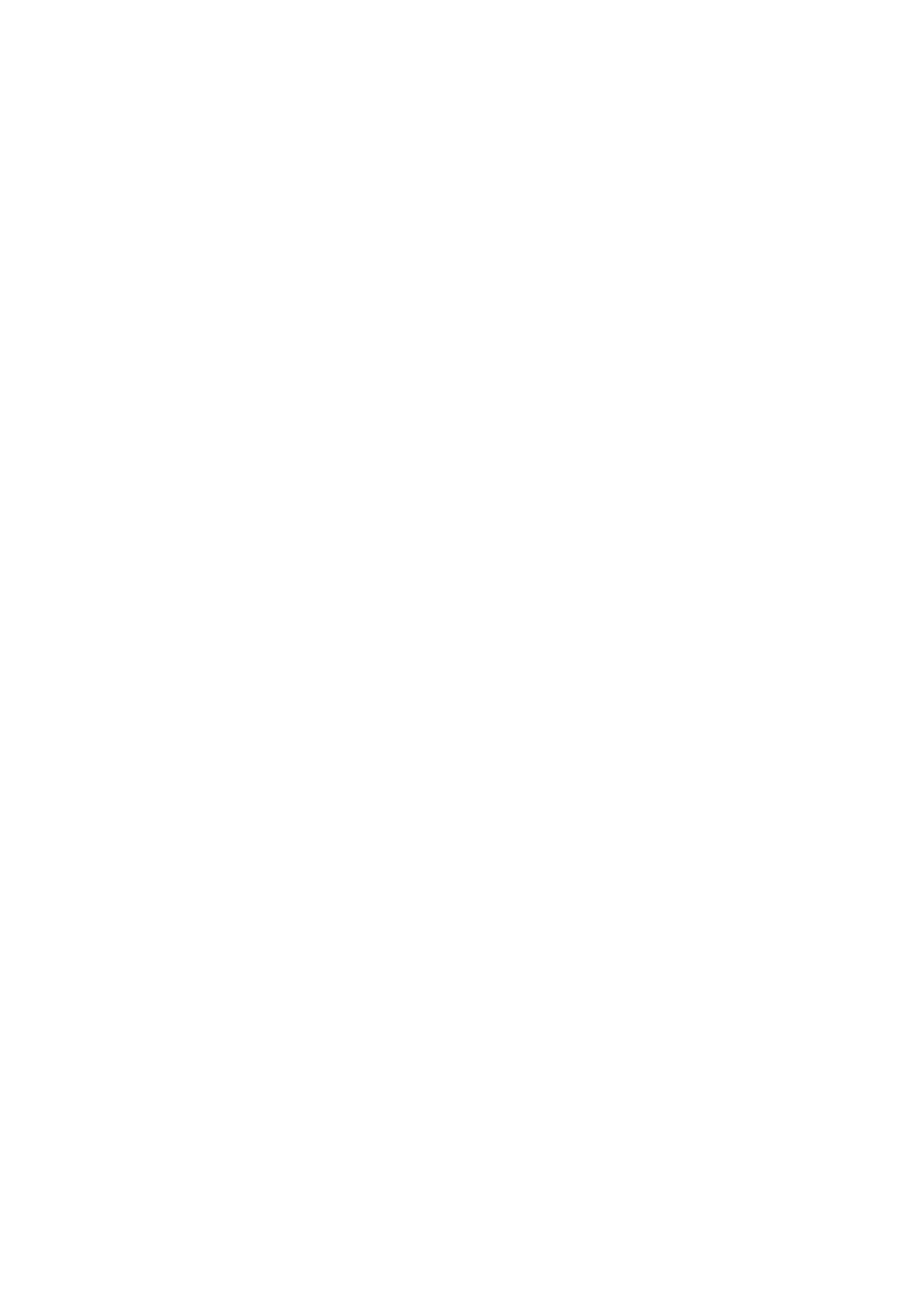# Kōwhiri Choice 2022

# Akoranga Whiringa Kaupapa Course Selection Guide

# **Welcome to Te Aho o Te Kura Pounamu**

At the time of going to print the courses described in this guide are available for enrolment in 2022.

Refer to our website for the latest information on available courses, eligibility, standards and enrolment.

We may be required to withdraw or restrict enrolment to courses at any time. If you enrol in a course that is subsequently withdrawn or restricted in terms of enrolment, we will contact you to discuss other study options.

Information on NZQF standards are accurate at time of publication.

For more information, please contact us:

Website: www.tekura.school.nz Email: info@tekura.school.nz Freephone: 0800 65 99 88

We look forward to hearing from you.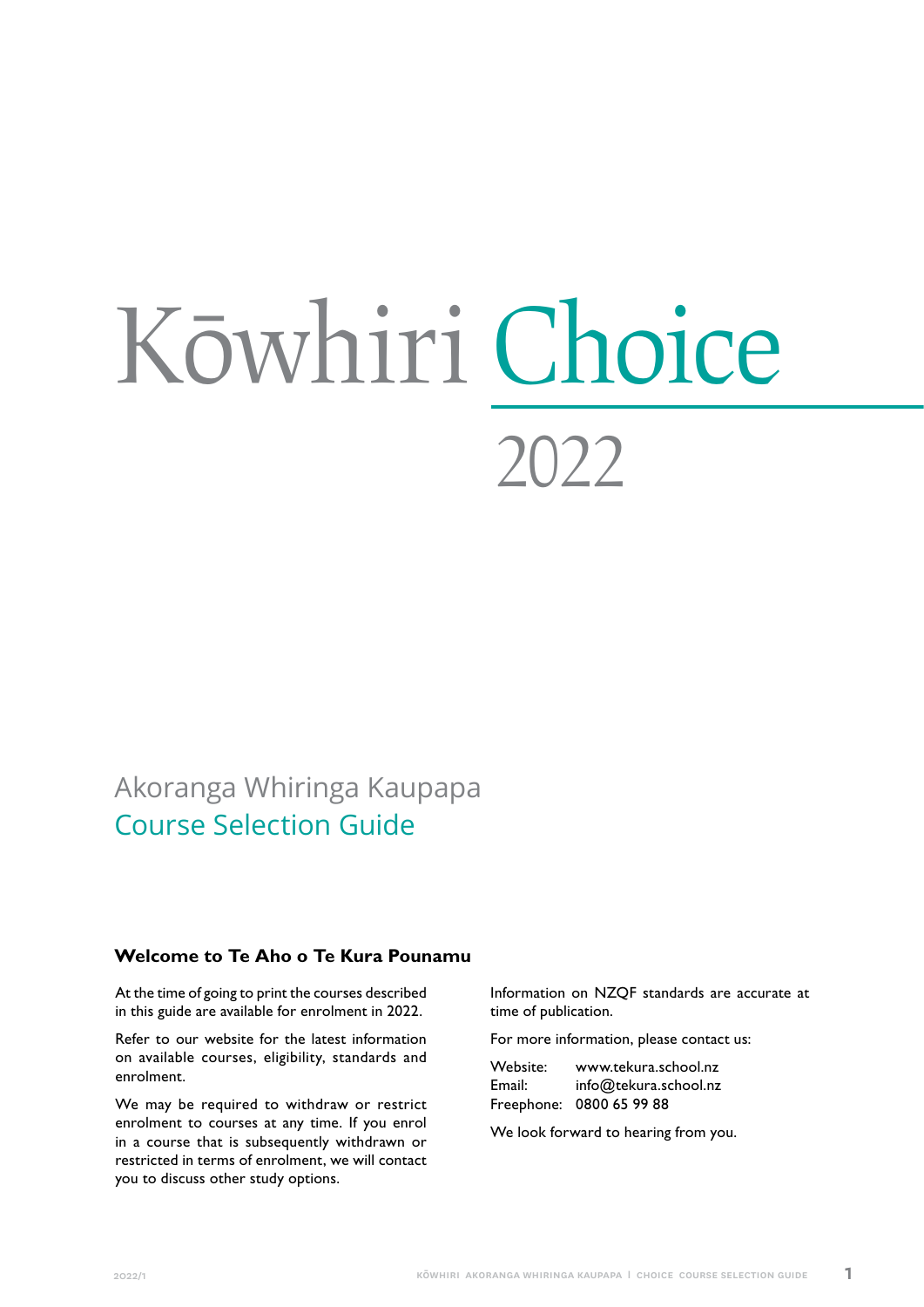# **Contents**

| Terms commonly used at Te Kura<br>Ngā kupu e whakamahia ana i Te Kura                     | 3  |
|-------------------------------------------------------------------------------------------|----|
| Introduction<br>Te Kupu Whakataki                                                         | 4  |
| <b>Early Childhood</b><br>Te Ara Kōhungahunga                                             | 13 |
| Years I to 6<br>Te Ara Tipu                                                               | 14 |
| Years 7 to 10<br>Te Ara Hou                                                               | 15 |
| <b>Learning Support/Special Education</b><br>Te Akoranga Motuhake                         | 16 |
| Discipline thinking - subjects at a glance<br>Summary of subjects and levels of study     | 19 |
| <b>Accounting</b><br>Te Mātauranga Mahi Kaute                                             | 21 |
| Art<br>Te Mātauranga Toi                                                                  | 23 |
| <b>Art History</b><br>Te Toi Hitori                                                       | 27 |
| <b>Biology</b><br>Te Mātauranga Koiora                                                    | 28 |
| <b>Business Studies</b><br>Ngā Akoranga Umanga                                            | 30 |
| Chemistry<br>Te Māturanga Matū                                                            | 32 |
| <b>Chinese</b><br>Te Reo Hainamana                                                        | 34 |
| <b>Classics and Religious Studies</b><br>Te Akoranga Puāwaitanga me ngā Hāhi              | 36 |
| <b>Design and Visual Communication</b><br>Ngā mahi hoahoa me te Whakawhitiwhiti ataata 38 |    |
| <b>Digital Technology</b><br>Te Hangarau Mamatai                                          | 40 |
| <b>Economics</b><br>Te Mātauranga Ōhanga                                                  | 43 |
| <b>English</b><br>Te Reo Ingarihi                                                         | 45 |
| <b>Enterprise Studies</b><br>Ngā Akoranga Hinonga                                         | 49 |
| <b>French</b><br>Te Reo Wīwī                                                              | 50 |
| Gateway/STAR<br>Ngā Pokenga Mahi/STAR                                                     | 52 |
| Geography<br>Te Mātauranga Mātai Matawhenua                                               | 53 |

# **[German](#page-56-0)** [Te Reo Tiamana](#page-56-0) 55 **[Health Education](#page-58-0)** [Mätauranga Hauora](#page-58-0) 57 **[History](#page-60-0)** [Körero Nehe](#page-60-0) 59 **[Home Economics](#page-62-0)** Te Mātauranga Ohaoha Kāinga **1988. Umraik** 61 **[Japanese](#page-64-0)** [Te Reo Hapanihi](#page-64-0) 63 **[Kaupapa Mäori](#page-66-0)** Kaupapa Māori 65 **[Legal Studies](#page-75-0)** [Te Akoranga Taha Ture](#page-75-0) 74 **[Mathematics and Statistics](#page-77-0)** [Te Mätauranga Pängarau](#page-77-0) 76 **[Media Studies](#page-81-0)** Te Akoranga Pāpāho **80 [Music](#page-83-0)** Te Mātauranga Pūoru 1982 **[Pathways Education](#page-86-0)** Te Mātauranga Rapuara **1988. upravadā atstaura 1985. [Performing Arts](#page-89-0)** [Ngämahi äte Rëhia](#page-89-0) 88 **[Physical Education](#page-90-0)** [Mätauranga Häkinakina](#page-90-0) 89 **[Physics](#page-92-0)** [Te Mätauranga Ahupüngao](#page-92-0) 91 **[Primary Production](#page-94-0)  [\(Agriculture/Horticulture\)](#page-94-0)** [Te Ahumahi Matua](#page-94-0) 93 **[Samoan](#page-97-0)** [Te Reo Hämoa](#page-97-0) 96 **[Science](#page-99-0)** [Te Mätauranga Pütaiao](#page-99-0) 98 **[Social Studies](#page-102-0)** [Te Akoranga Tikanga ä-iwi](#page-102-0) 101 **[Spanish](#page-103-0)** Te Reo Pāniora 102 **[Technology](#page-105-0)** Te Mātauranga Hangarau 104 **[Te Reo Mäori](#page-108-0)** Te Reo Māori 107 **[Tertiary Link/Huarahi](#page-110-0)** [Te Wänanga Hononga/Huarahi](#page-110-0) 109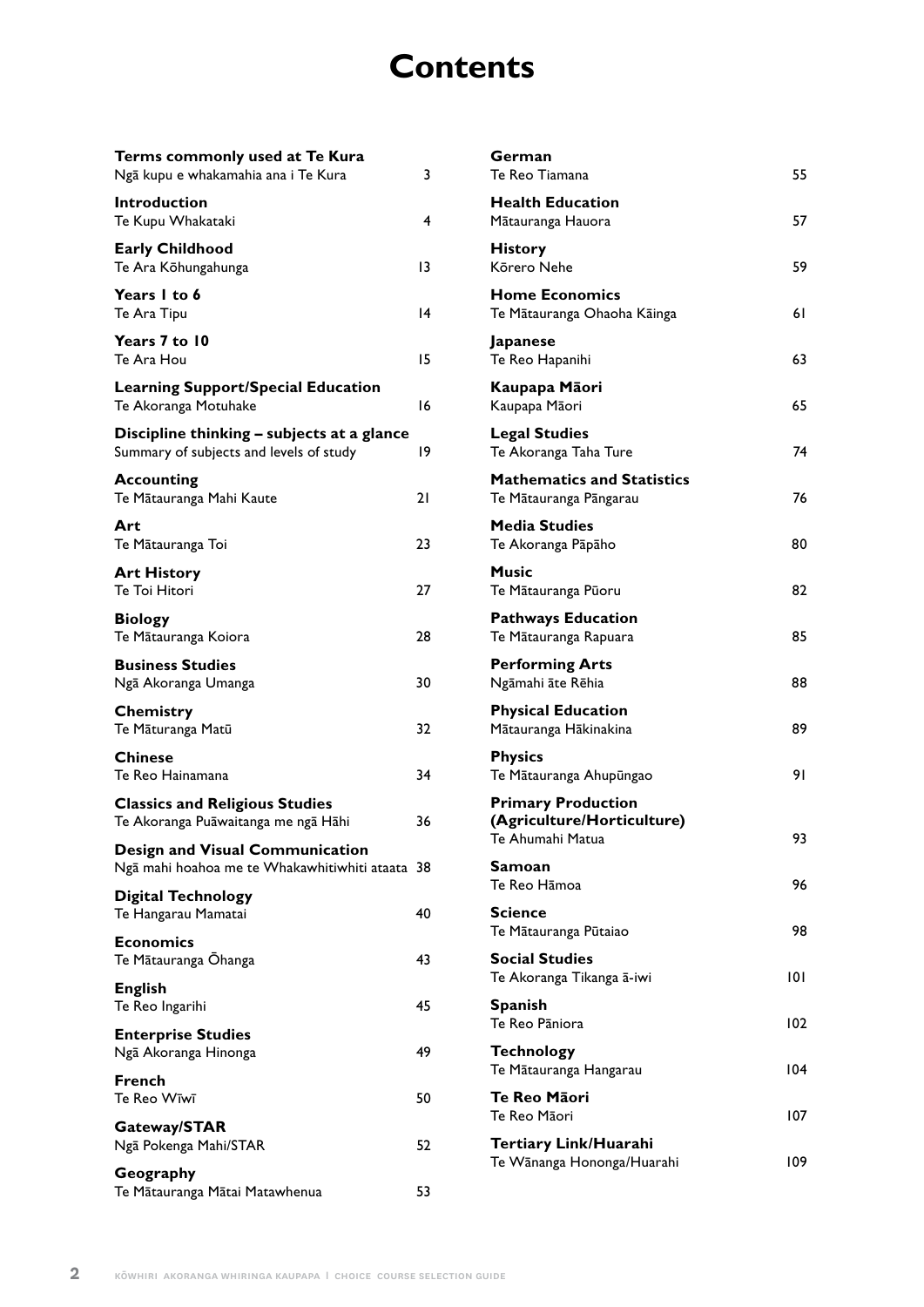# **Terms commonly used at Te Kura**

# Ngä kupu e whakamahia ana i Te Kura

<span id="page-4-0"></span>**Äkonga** Student

**Ara Ako** Contexts for learning

**Hapori Ako** Community

**Huinga Ako** Learning Advisory

**Kaiako** Teacher

**Kaiako Matua** Senior Teacher

**Kaiarahi** Team Leader

**Kaimahi** Staff

**Kaimanaaki** Learning Advisor

**Kaiwhakahaere** Regional Manager

**My Korowai** Our online personalised learning plan space

**My Te Kura** Our online learning platform

**Ngä Äheinga** Dispositions for learning and wellbeing

**Ngä Mätäpono** Guiding Principles

**Te Ara Hou** Years 7–10

**Te Ara Pounamu** Te Kura's local curriculum

**Te Ara Tipu** Years 1–6

**Te Marautanga o Aotearoa** Mäori medium curriculum

**Te Wätaka Tuihono** Timetable of online classes

**Te Whariki: He whäriki mätauranga mö ngä mokopuna o Aotearoa** Early Childhood curriculum

**Whänau** Family, Aiga, Supervisor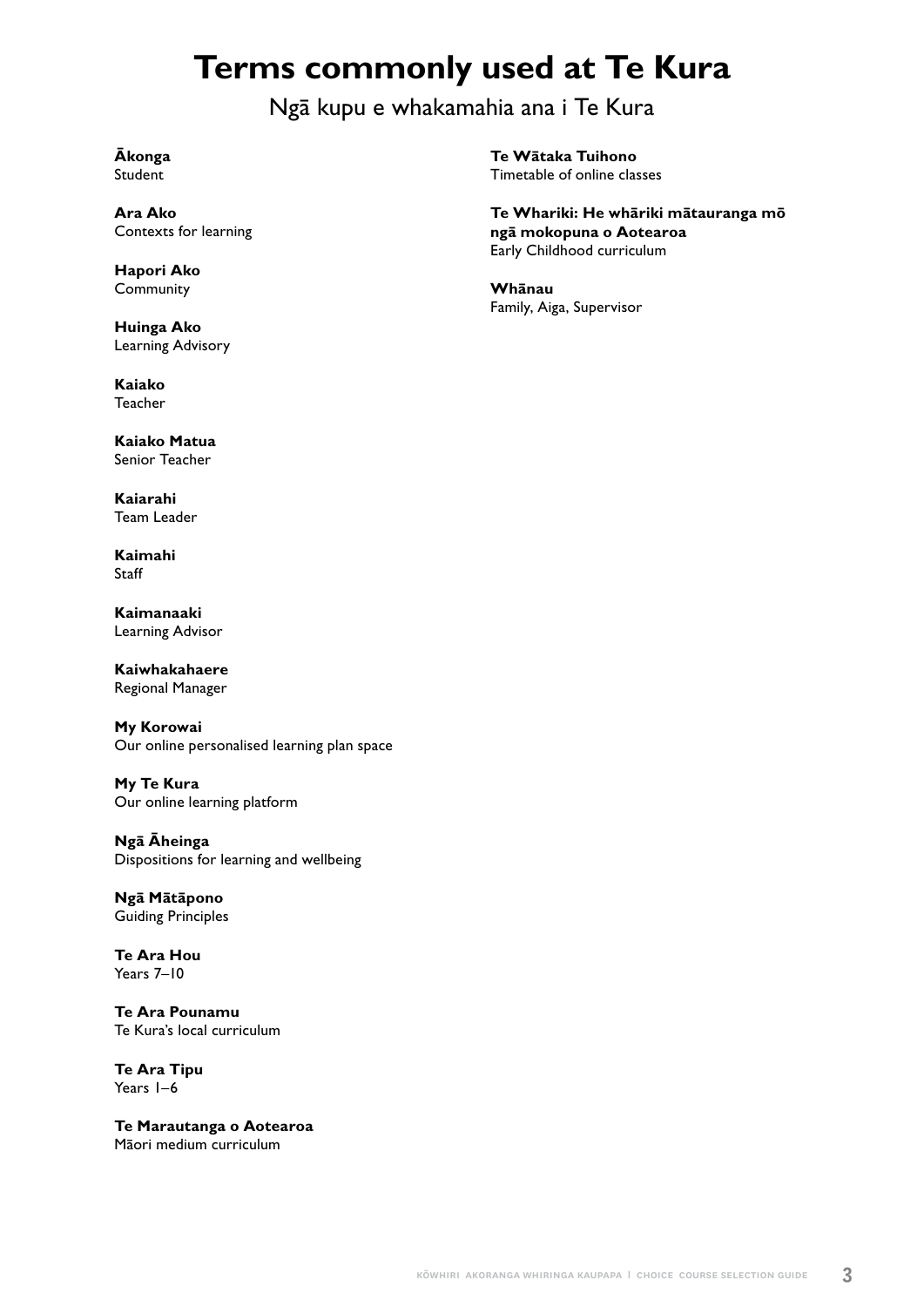# **Introduction**

# Te Kupu Whakataki

<span id="page-5-0"></span>Te Aho o Te Kura Pounamu (Te Kura) is a distance education provider. We offer a wide range of personalised learning programmes and courses from early childhood to NCEA Level 3. This guide is designed to help äkonga plan a programme of learning at Te Kura.

Te Ara Pounamu is Te Kura's local Big Picture curriculum incorporating Te Whäriki (The Early Childhood Curriculum), the New Zealand Curriculum, and Te Marautanga o Aotearoa. Te Ara Pounamu positions the äkonga at the centre of learning that is engaging, that responds to their interests and passions, and that is authentic and relevant. This learning opens up connections to learning in the world around us and illuminates future pathways.

Te Ara Köhungahunga, our Early Childhood course, is based on Te Whäriki (The Early Childhood Curriculum). Courses from Year 1 and above are based on the New Zealand Curriculum and Te Marautanga o Aotearoa. We offer a curriculum that values the identity, language and culture of all äkonga.

# **My Te Kura**

Our learning programmes are delivered online through a secure, online learning environment called My Te Kura. Online courses typically include a mix of interactive activities such as quizzes, digital resources including audio and video files, virtual classroom sessions, and activities äkonga can work on away from the computer. Kaimanaaki and kaiako maintain an active presence online communicating with äkonga and whänau and providing continuous feedback on learning, and äkonga development of skills, attitudes and dispositions.

We accept enrolments throughout the year, from äkonga of all ages. To find out about our enrolment criteria please visit our website www.tekura.school.nz, email enrolment@tekura.school.nz or call us on 0800 65 99 88 option 1.

# **Te Ara Pounamu – Te Kura's local Big Picture curriculum**

Te Ara Pounamu comprises three interdependent elements: Ngä Mätäpono – the guiding philosophy and principles on which we base all learning conversations and decision making; Ngä Äheinga – skills, attitudes, dispositions and values for living, wellbeing and lifelong learning; and Ara Ako – diverse, personalised contexts for active learning. Te Ara Pounamu puts äkonga at the centre of all we do and provides support and opportunities for äkonga to achieve their educational and personal goals, enabling them to participate effectively as members of their communities. The philosophy and pedagogy of Te Ara Pounamu is visible in all curriculum design at Te Kura.

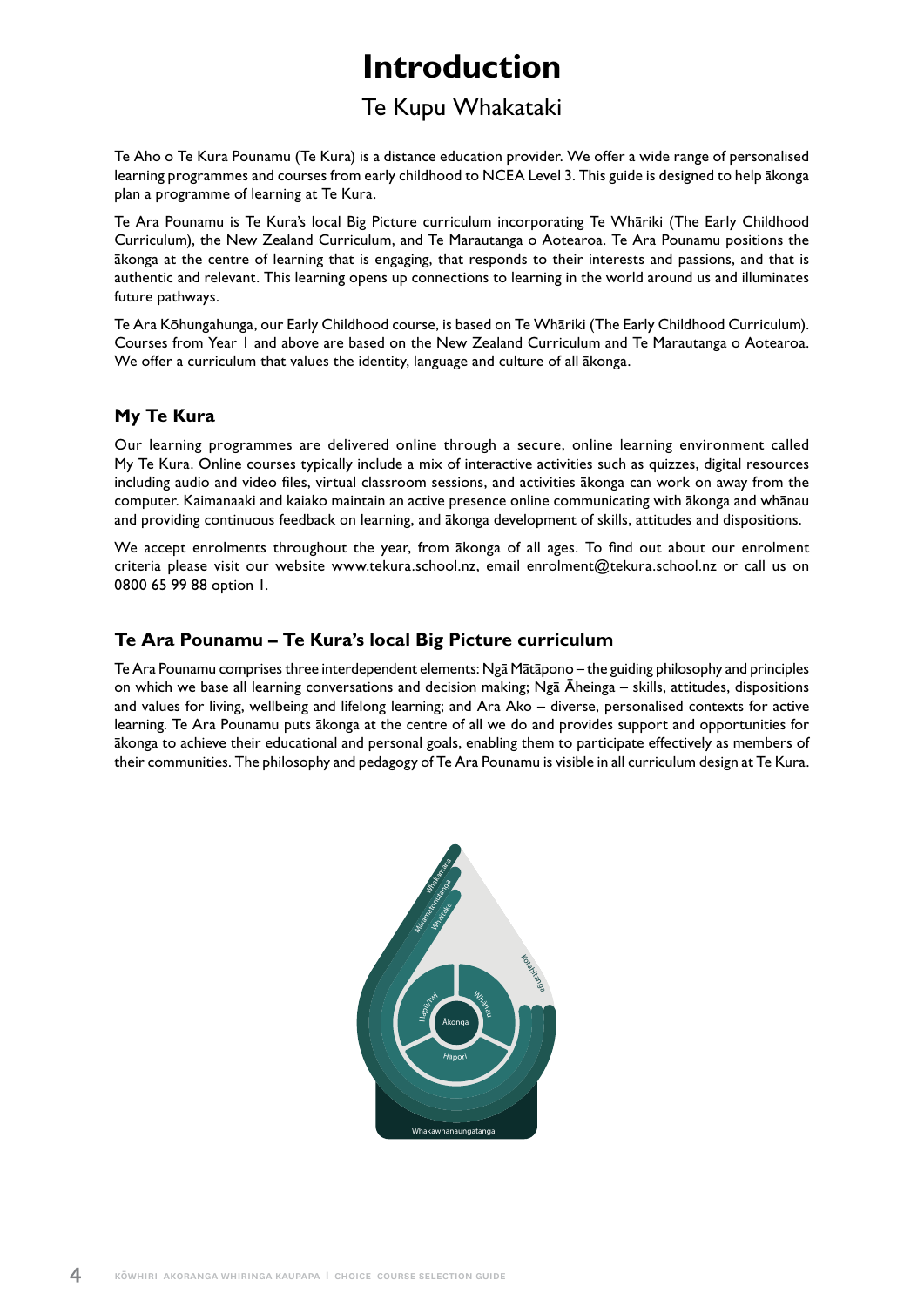**Ngä Mätäpono** are the principles that guide our practice. We base our learning conversations with äkonga and whänau on these principles and support äkonga to apply them to their learning. Our five mätäpono are:

- Kotahitanga Wellbeing: uniting all aspects of wellbeing through balanced holistic development.
- Whaitake Relevance: connecting äkonga with relevant pathways according to their goals and interests.
- Märamatonutanga Rigour: the ongoing pursuit of knowledge and understanding.
- Whakamana Agency: empowering and enabling the mana of äkonga by respecting their voice and giving them choice.
- Whakawhänaungatanga Relationships: honouring mutually respectful relationships that strengthen everyone.

**Ngä Äheinga** are essential learning to learn skills and capabilities. We focus on helping äkonga to recognise and build strengths and dispositions through their learning. We have highlighted ten aspirational dispositions for development over time in a range of contexts. These dispositions are: Agency and Optimism; Care and Resilience; Curiosity and Contribution; Collaboration and Connection; and Sense Making and Innovation.

**Ara Ako** describes our five contexts for learning. Full-time and young adult äkonga personalise their learning plans by weaving in the five contexts of Ara Ako, depending on learning goals agreed with their kaimanaaki, kaiako and whänau. All five contexts bring a different and valuable flavour to learning.

- Discipline thinking: a range of subject offerings to support existing and emerging interests and future pathways (available to all äkonga).
- ConnectED: a range of integrated learning choices to support existing and emerging interests and future pathways (available to full-time and young adult äkonga).
- EXPlore: a range of project-based learning choices including interest projects, social action projects, design projects and Big Picture projects (available to full-time and young adult äkonga).
- Huinga Ako: regular face-to-face and virtual opportunities for connection and collaboration with kaimanaaki and other äkonga to share, develop and reflect on their learning (available to full-time äkonga).
- Leaving to Learn: engagement and connection with learning opportunities in your own community, including opportunities such as work exploration, shadowing, internships, STAR courses, camps, trips and events, and future pathways discussions (available to full-time äkonga).

# **Selecting and planning your programme of learning**

### **Te Ara Köhungahunga – Early Childhood**

Our Early Childhood programme supports learning at home in the early years. Qualified Te Kura kaimanaaki work with äkonga and whänau to share information and develop a programme of learning aligned to Te Ara Pounamu, that is within the guidelines of Te Whäriki – The New Zealand Early Childhood Curriculum. Resources include a mix of online learning activities and posted materials. This free service is for tamariki (children) aged from 2 to 6 years. Read more on page 13.

# **Te Ara Tipu – Years 1 to 6**

Te Ara Tipu is Te Kura's learning programme for äkonga in Years 1–6. Learning in Te Ara Tipu is guided by Te Ara Pounamu and incorporates the key competencies and eight learning areas of The New Zealand Curriculum. Äkonga are allocated a kaimanaaki who works closely with the äkonga and their whänau to develop a personalised learning plan that values their identity, language and culture, and is based on their interests, abilities and learning needs. The process of developing a personalised learning plan is supported by My Korowai, the online learning plan platform in My Te Kura. My Korowai guides äkonga to share, develop and reflect on their learning, interests and goals.

Äkonga may wish to learn through theme-based cross-curricular exploration in an area of interest or based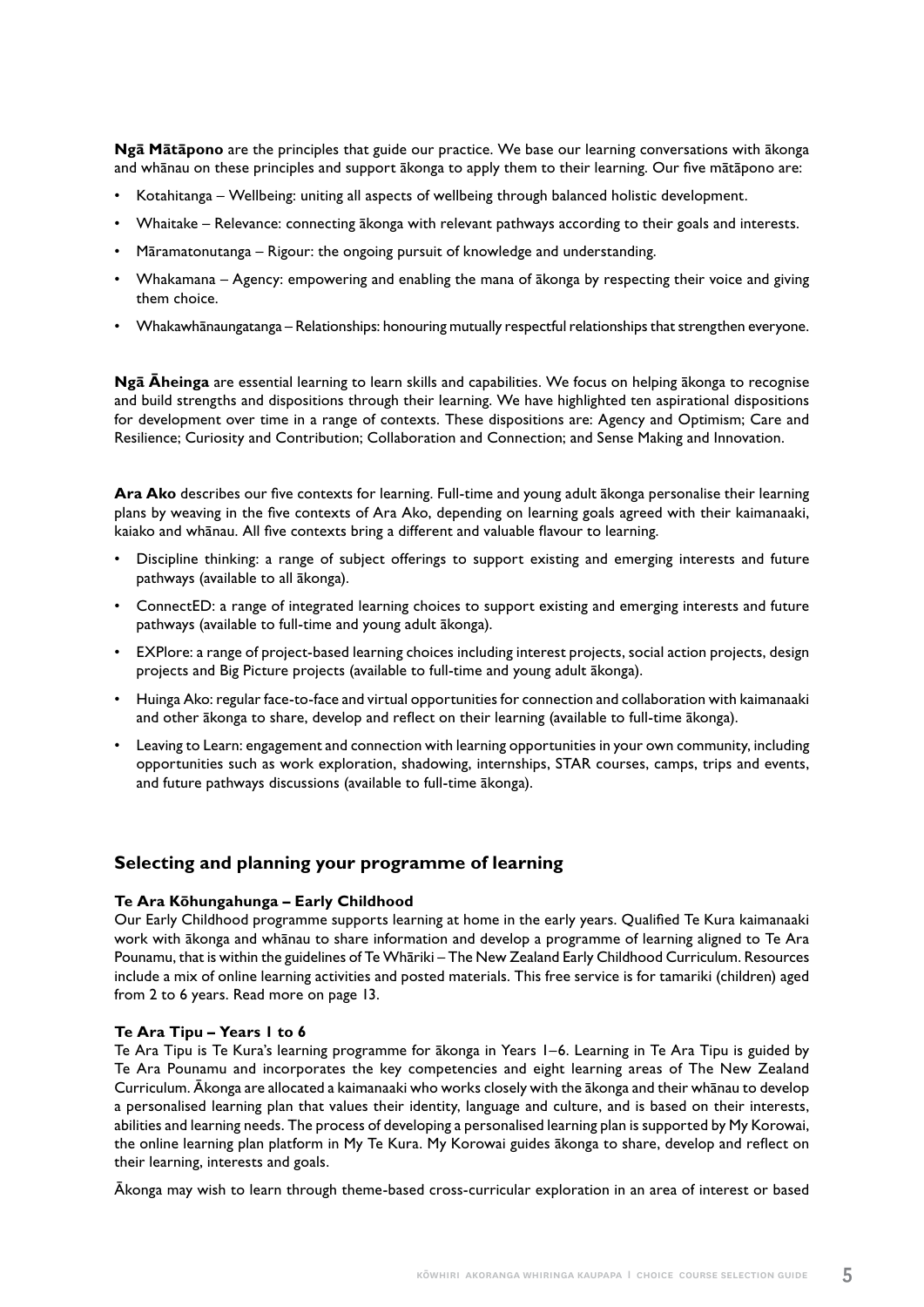around their daily life. The äkonga and their whänau work with their kaimanaaki to decide on the theme and scope of an exploration, and appropriate teaching and assessment. This programme of learning is delivered through My Te Kura, Te Kura's online learning environment. Read more on page 14.

# **Years 7 to 10 – Te Ara Hou**

Te Ara Hou is Te Kura's learning programme for full-time äkonga in Years 7–10. Learning in Te Ara Hou is guided by Te Ara Pounamu and incorporates the key competencies and eight learning areas of The New Zealand Curriculum. Äkonga are allocated a kaimanaaki who works closely with them and their whänau to develop a personalised learning plan that values their identity, language and culture, is based on their interests and goals, and keeps options open for future learning pathways, including study at NCEA level 1. The process of developing a personalised learning plan is supported by My Korowai, the online learning plan platform in My Te Kura. My Korowai guides äkonga to share, develop and reflect on their learning, interests and goals.

Äkonga may wish to learn through theme-based cross-curricular exploration in an area of interest or based around their daily life. The äkonga and their whänau work with their kaimanaaki to decide on the theme and scope of an exploration, and appropriate teaching and assessment. Modules of learning are delivered online through My Te Kura, Te Kura's online learning environment. Read more on page 15.

### **Years 11 to 13**

The learning programme for full-time äkonga in Years 11 to 13 is based on their personalised learning plan. The process of developing a personalised learning plan is supported by My Korowai, the online learning plan platform in My Te Kura. My Korowai guides äkonga to share, develop and reflect on their learning, interests, and goals. Äkonga will have a kaimanaaki who will help them set goals and explore their interests, determine their subjects, and maintain options for future study that link to career opportunities.

Programmes of learning are guided by Te Ara Pounamu. Our approach to learning focuses on the äkonga's passions and goals for life beyond school. It uses these as a basis for a learning plan that is unique to each äkonga. Äkonga may be working across NCEA levels through subjects and integrated modules of learning that support their interests and preferred pathways, and through project explorations. Äkonga take part in regular online or face-to-face huinga ako with their kaimanaaki to support their programme of learning. They will also have the chance to explore leaving to learn opportunities in their community, which may include internships and tertiary exploration, as well as working towards a relevant qualification. Learning is delivered through My Te Kura, Te Kura's online learning environment.

### **Young adults (16–19 years)**

Äkonga who have left school and are aged between 16 and 19 (and not turning 20) in the study year for which they are enrolling can enrol with Te Kura free of charge in one or more subjects. We have a range of subjects available for enrolment. Most enable äkonga to earn credits towards national qualifications. Young adults enrolled in three or more courses will have a kaimanaaki who will help them plan a full programme of study through a personalised learning plan. The process of developing a personalised learning plan is supported by My Korowai, the online learning plan platform in My Te Kura. My Korowai guides äkonga to share, develop and reflect on their learning, interests, and goals.

Programmes of learning are guided by Te Ara Pounamu. Our approach to learning focuses on äkonga's passions and goals for life beyond school. It uses these as a basis for a personalised learning plan that is unique to each äkonga. Äkonga may be working across NCEA levels through subjects and integrated modules of learning that support their interests and preferred pathways, and through project explorations. Äkonga take part in regular online or face-to-face huinga ako with their kaimanaaki to support their programme of learning. They will also have the chance to explore opportunities in their community, which may include internships and tertiary exploration, as well as working towards a relevant qualification. Learning is delivered through My Te Kura, Te Kura's online learning environment.

### **Adult äkonga**

Adult äkonga can enroll in one or more courses. Most courses are designed as one-year courses, but individual äkonga may work faster or slower than this. Many courses offer a range of options. Äkonga support advisors and kaiako will assist äkonga with their choices. Learning is delivered through My Te Kura, Te Kura's online learning environment.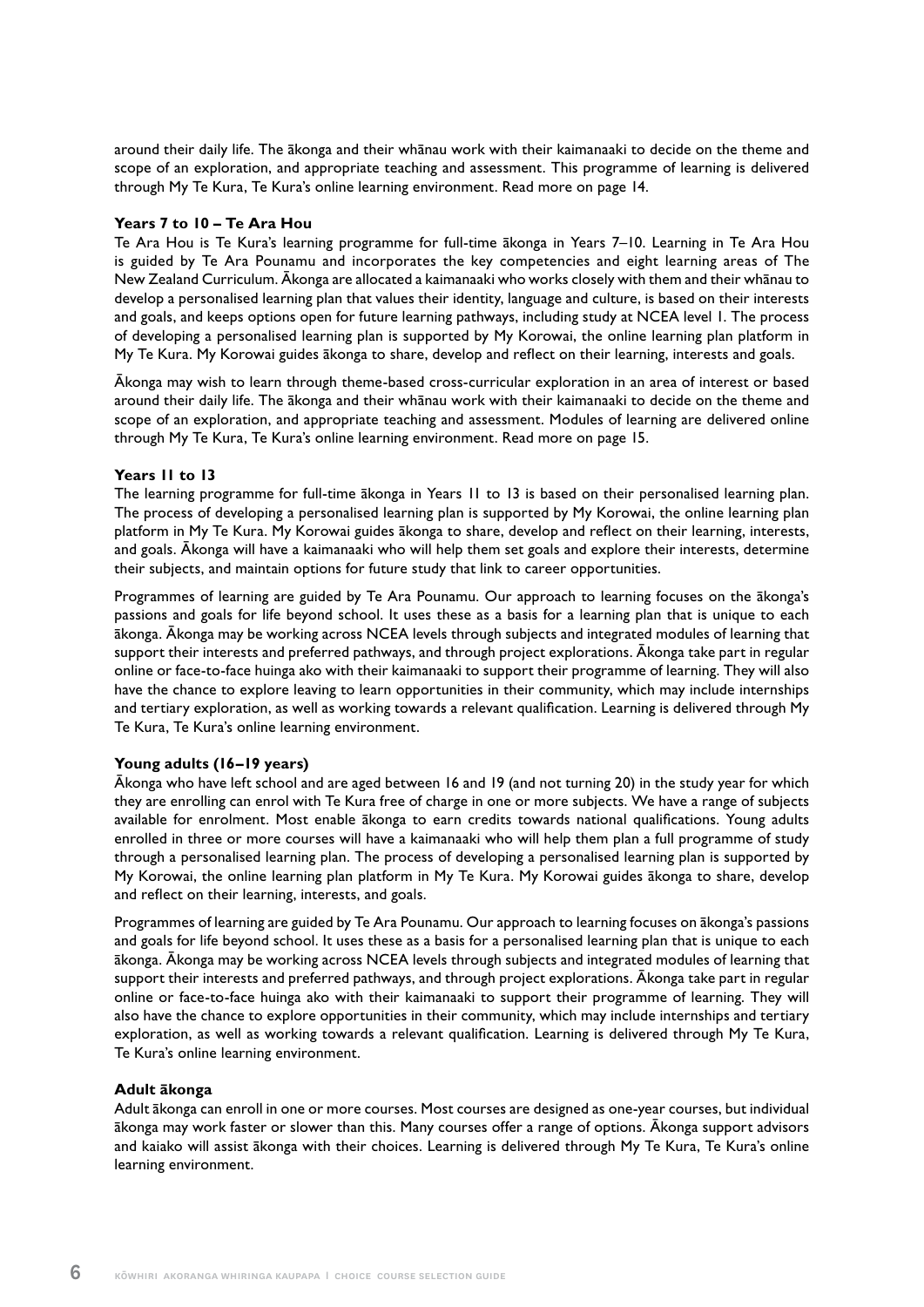# **Special Education/Learning Support – Te Akoranga Motuhake**

Learning support refers to the additional support some äkonga need to engage and achieve in education. We design a programme to match the needs, interests and context of the individual. A dedicated kaimanaaki works closely with whänau and specialist support services (if required) to develop a personalised programme that takes individual needs and strengths into account. Learning Support courses are open to all äkonga in the compulsory education years and to adults. Early childhood tamariki with learning support needs are taught by our Early Childhood kaimanaaki. Read more about Learning Support on page 16.

# **Dual äkonga**

Äkonga enrolled in New Zealand schools and with other education providers (e.g. Teen Parent Units, Alternative Education) may also be eligible for registration for courses with Te Kura. Dual tuition arrangements are between that provider and Te Kura.

The Dual Provider Partnership Agreement, which sets out the responsibilities of both providers, can be found on Te Kura's website [www.tekura.school.nz/dual-providers/dual-provider-partnership-agreement-dppa/](https://www.tekura.school.nz/dual-providers/dual-provider-partnership-agreement-dppa/)

Dual registrations for äkonga are made online by the primary provider for that äkonga through the Te Kura Enrolment System. Registrations are accepted throughout the year and open on 22 November for the 2022 school year.

Schools are expected to ensure äkonga are enrolled in the course at the most appropriate curriculum level. Some courses require prior study. Most Te Kura courses are delivered online. Schools must ensure that äkonga have access to the required hardware, software and internet.

Further information is available on our website www.tekura.school.nz/dualproviders

# **Fees**

If an äkonga meets the Ministry of Education's criteria for enrolling with us, there are no school fees. Adult äkonga pay an administration fee.

In some circumstances äkonga who do not meet Ministry of Education eligibility criteria for a funded place may be able to enrol with Te Kura as a fee-paying äkonga. Fees are on a per-course basis. Äkonga already enrolled at another school must be registered and the fee paid by their home school.

To find out more, visit our website at www.tekura.school.nz or contact Te Kura's Äkonga and Whänau Support team on 0800 65 99 88 option 1 or email enrolment@tekura.school.nz

# **Equipment required for online learning**

Every äkonga enrolled in an online course needs a suitable device and access to the internet. For advice about getting set up for learning online, visit our website www.tekura.school.nz/learn-with-us/get-started or contact Te Kura's Äkonga and Whänau Support team, phone 0800 65 99 88 option 2 or email hub@tekura.school.nz.

# **Device and connectivity assistance**

Te Kura offers a device and an internet subsidy of \$30 per month to eligible äkonga – either a current full-time äkonga or a young adult äkonga enrolled in three or more online courses.

Äkonga themselves or those financially responsible for an äkonga, who receive a benefit from Work and Income or have a Community Services Card, can apply for the subsidy.

Additional connectivity assistance of \$30 per month is available for an eligible äkonga who is enrolled through a gateway of geographic inaccessibility, geographic isolation, or itinerancy.

Äkonga who withdraw from Te Kura must return the device.

The internet subsidy is \$30 per month during the school year and is paid directly into the applicant's bank account. The subsidy will cease as soon as the äkonga is no longer enrolled with Te Kura.

Applications for assistance open on 10 January 2021. You can apply online or download an application form on our website at www.tekura.school.nz. Or an application can be made over the phone by calling our Äkonga and Whänau Support team on 0800 65 99 88 option 2.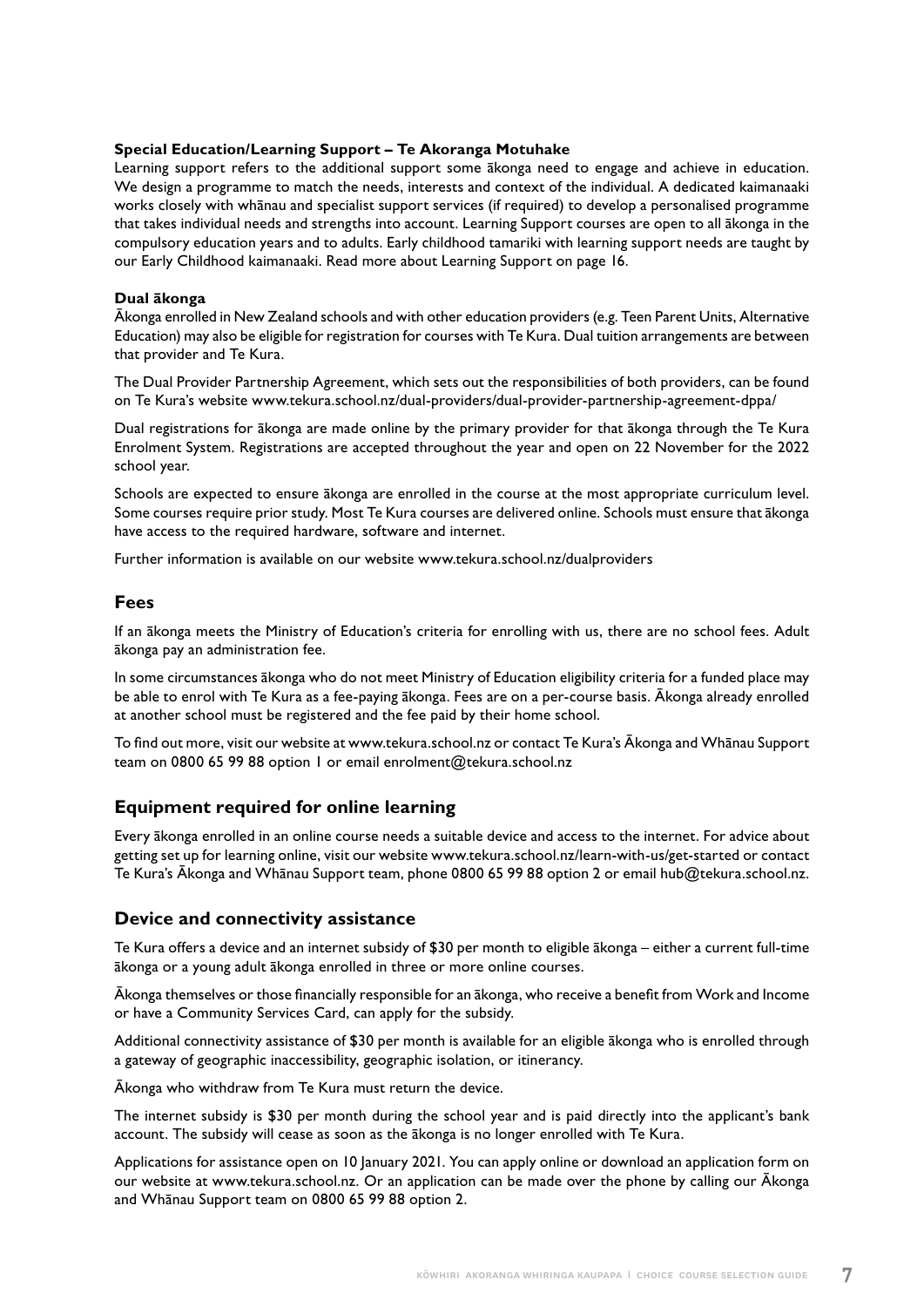# **Qualifications**

Under the New Zealand Qualifications Framework (NZQF), it is possible to build a programme of learning so that credits attained can contribute to more than one qualification. At Te Kura, we offer the NCEA certificates at Levels 1–3, as well as other New Zealand certificates, so it is possible for äkonga to work towards more than one qualification at the same time. Detailed information about these qualifications can be found on our website or the New Zealand Qualifications Authority (NZQA) website at www.nzqa.govt.nz.

# **National Certificate of Educational Achievement**

Äkonga enrolling in a one-year National Certificate of Educational Achievement (NCEA) course should aim to achieve 18–20 credits. This requires about 200 hours of äkonga study time.

It is important äkonga take advice from their kaiako, kaimanaaki and/or äkonga support staff so they choose a balanced programme of learning that matches their aspirations and abilities. A suitable learning programme may include courses across multiple curriculum or NCEA levels.

To gain **NCEA Level 1**, äkonga must have 80 credits. These credits can be made up of unit standards and achievement standards at any level, including a literacy and numeracy requirement.

To gain **NCEA Level 2**, äkonga must have 80 credits.

- 60 of these must be from standards at Level 2 or above.
- 20 credits at Level I or above may have already been counted for Level I and still count towards a Level 2 certificate.

They must also meet the NCEA Level 1 literacy and numeracy requirements.

To gain **NCEA Level 3**, äkonga must have 80 credits.

- 60 of these must be from standards at Level 3 or above.
- 20 credits at Level 2 or above may have already been counted for Level 2 and still count towards a Level 3 certificate.

They must also meet the NCEA Level 1 literacy and numeracy requirements.

# **Literacy and numeracy requirements**

Standards offered at Te Kura that count towards NCEA Level 1 literacy and numeracy requirements are identified in the course descriptions in this book.

- **Literacy** either a minimum 10 credits through a package of three literacy unit standards or a minimum of 10 credits through specified achievement standards.
- **Numeracy** either a minimum 10 credits through a package of three numeracy unit standards or a minimum of 10 credits through specified achievement standards.

For a full list of literacy and numeracy standards see www.nzqa.govt.nz/ncea/subjects/literacy-and-numeracy/ level-1-requirements/

# **Course endorsement**

Äkonga will gain course endorsement with achieved if, in a calendar year, they gain 14 or more credits at achieved or higher in the course.

Äkonga will gain course endorsement with merit if, in a calendar year, they gain 14 or more credits at merit and/or excellence in a course.

They will gain course endorsement with excellence if, in a calendar year, they gain 14 or more credits at excellence in a course.

These must include at least three credits from externally assessed standards and at least three credits from internally assessed standards in that course.

Some courses offer only externally assessed or internally assessed standards and are therefore not eligible for endorsement.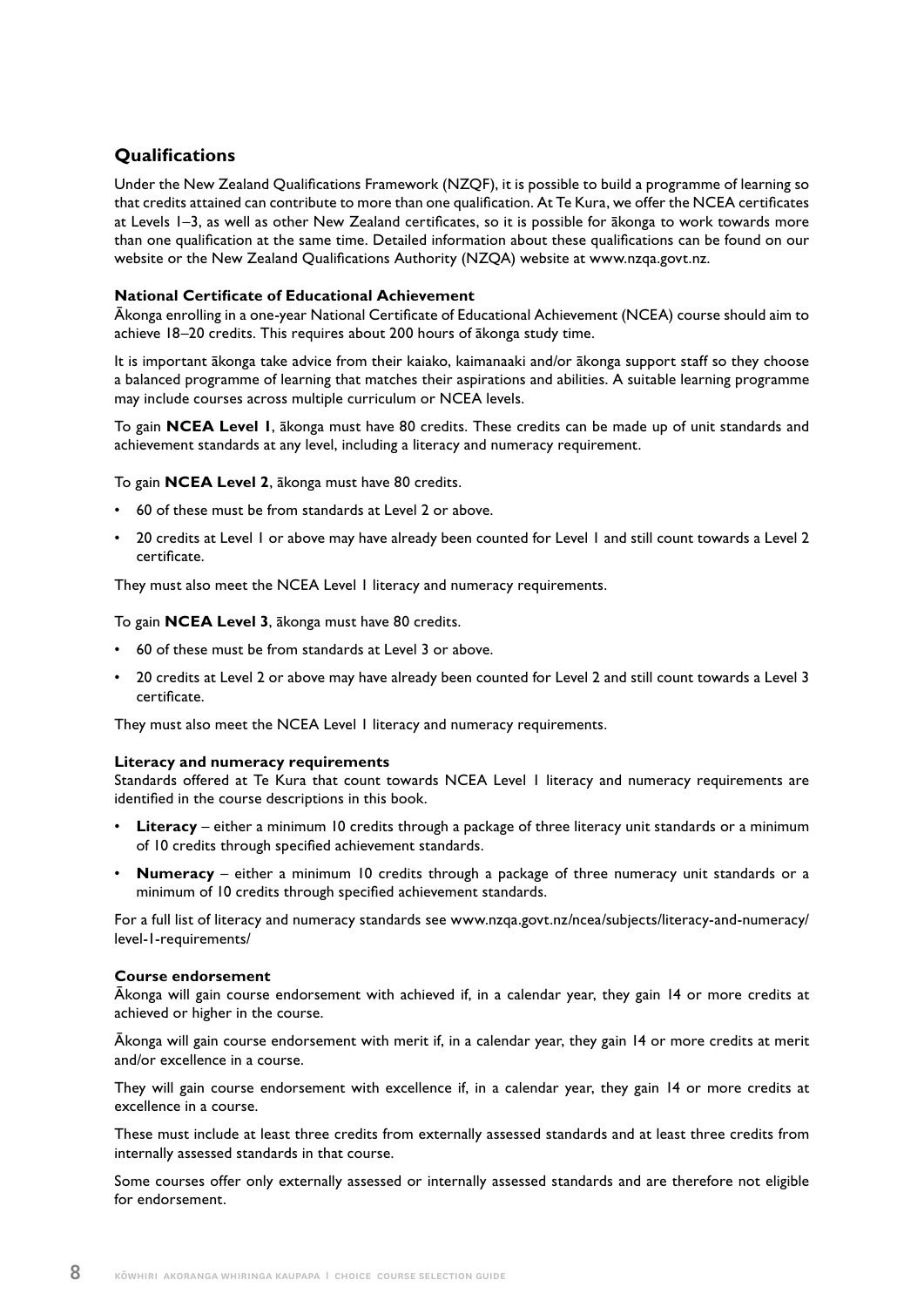# **Certificate endorsement**

Äkonga can gain NCEA certificates endorsed with merit or excellence. An NCEA certificate endorsed with merit is awarded if they gain 50 credits at merit level (or a mix of merit and excellence) across courses. An NCEA certificate endorsed with excellence is awarded if they gain 50 credits at excellence level across courses.

# **University Entrance**

To be awarded University Entrance (UE) äkonga must have:

- NCEA Level 3
- three subjects at Level 3 or above made up of:
	- 14 Achievement Standard credits each, in three approved subjects. (For a full list of approved subjects see [www.nzqa.govt.nz/qualifications-standards/awards/university-entrance/approved-subjects/](https://www.nzqa.govt.nz/qualifications-standards/awards/university-entrance/approved-subjects/))
	- Literacy 10 credits at Level 2 or above made up of:
		- five credits in reading
		- five credits in writing
	- Numeracy 10 credits at Level 1 or above made up of:
		- Achievement Standards (specified achievement standards available through a range of subjects) or Unit Standards (package of three numeracy unit standards).

Standards available at Te Kura that count towards UE literacy and numeracy requirements are identified in the course descriptions in this book. (For a full list of UE literacy and numeracy standards see www.nzqa.govt. nz/qualifications-standards/awards/university-entrance/)

# **Vocational Pathways**

Vocational Pathways provide ways to achieve NCEA Levels 1–3 and develop pathways that progress to further study, training and employment. Achieving NCEA Level 2 is the foundation for success in further education and the world of work. Level 3 builds upon this through shared opportunities across school, tertiary, and industry training.

The Vocational Pathways provide a framework for äkonga to show how their learning and achievement is valued in the workplace by aligning learning to the skills needed for industry.

The six Vocational Pathways are:

- Primary Industries
- Construction and Infrastructure
- Manufacturing and Technology
- Social and Community Services
- Services Industries
- Creative Industries.

To obtain a Vocational Pathways Award, an äkonga needs to gain NCEA Level 2, including:

• 60 Level 2 credits from recommended standards from a Vocational Pathways sector, including 20 credits from sector-related standards for that sector. To achieve these, they will need to be part of our Gateway or Huarahi (Te Kura's Trades Academy) and participate in relevant STAR programmes.

Vocational Pathways Award(s) will show on an äkonga's NZQA Record of Achievement.



Vocational Pathways wheel diagram © New Zealand Ministry of Education. Used by permission.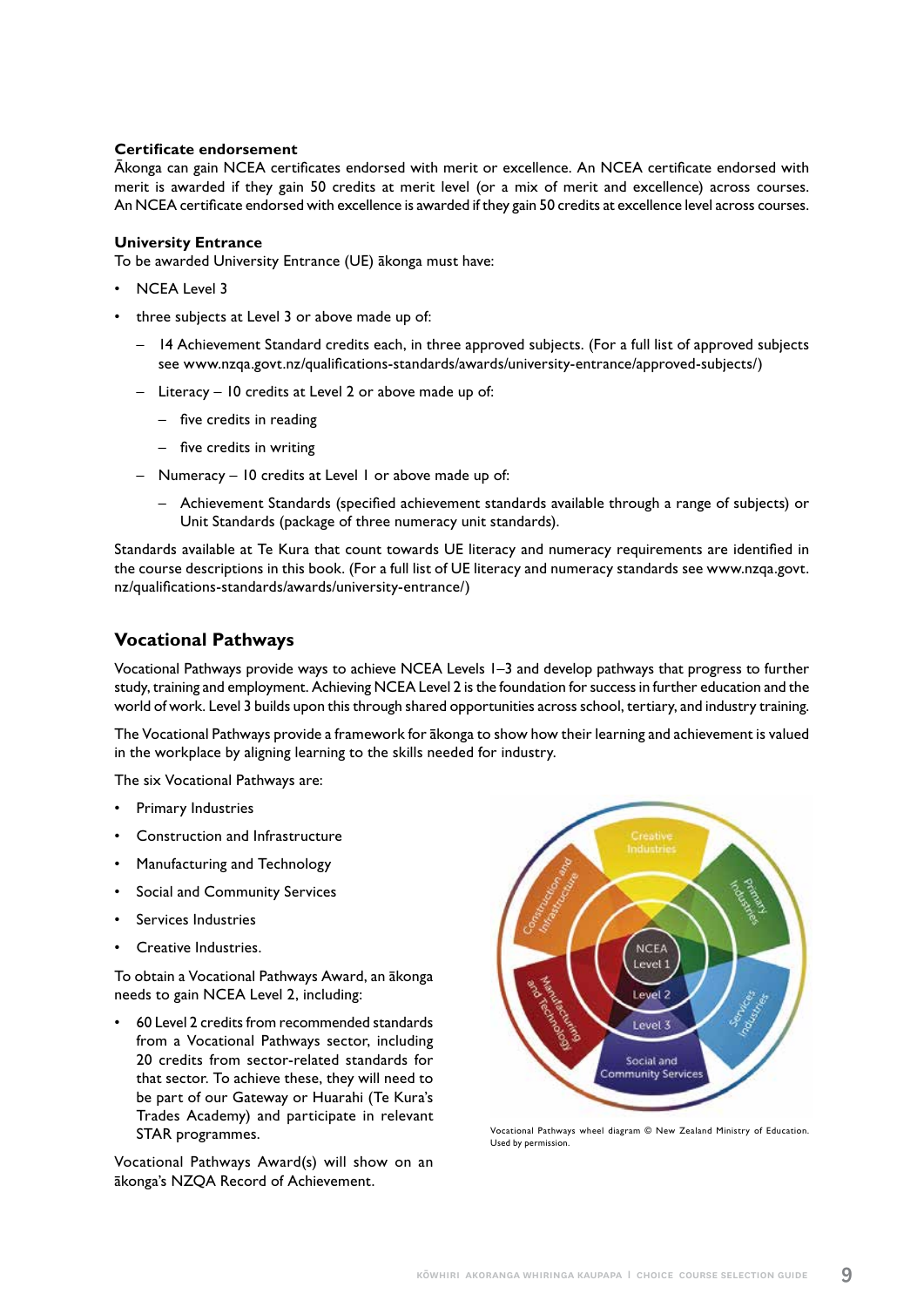Level 3 Achievement Standards and current Levels 3–7 local, national, and New Zealand qualifications have been mapped to Vocational Pathways to provide äkonga with an ongoing pathway. The maps help äkonga intending to study towards NCEA Level 3 and other Level 3 qualifications to make informed choices about their study options in relation to the type of degree-level study they wish to pursue.

For more information, talk to your learning advisor or visit www.youthguarantee.net.nz

# **New Zealand Certificates**

Credits gained towards NCEA are automatically counted towards New Zealand Certificates by NZQA. Te Kura offers a wide range of New Zealand Certificates, some of which are completed through partnerships – such as Gateway, Trades Academies and work placements.

# **STAR**

Secondary Tertiary Alignment Resources (STAR), are short taster courses offered through Polytechnics and Private Training Organisations. Each Te Kura region has a secondary–tertiary advisor who, alongside the learning advisor, organises these programmes for äkonga.

# **Gateway**

Gateway is a structured, work-based learning programme for äkonga aged 16–19 years in an industry of the äkonga's choice. Te Kura's Gateway coordinator will work out a programme with the äkonga that includes work-based learning that can be assessed. Äkonga can gain credits while also working towards NCEA, for one term or longer. Gateway is not necessarily linked to a Polytech or other tertiary provider.

# **Huarahi Trades Academy**

Trades Academy is a one or two-year programme, for äkonga aged 16–19 years. Huarahi is our Trades Academy which is supported by partnerships with tertiary providers across New Zealand. Äkonga work with them and Te Kura to gain industry standards towards a National Certificate and NCEA Level 2.

# **Programme planning**

This Choice Guide is organised by subject and level of study. These may be curriculum Levels 1–8 or qualification levels NCEA 1–3. The diagram below shows how curriculum levels typically relate to years at school. Note that many äkonga do not necessarily fit this pattern, for example, those with learning support needs, those who are gifted in a particular aspect of the curriculum, or those who are beginner learners of languages.



# **Years and Curriculum Levels**

Diagram (adapted): Levels of Achievement by Years of Schooling, in the New Zealand Curriculum, first published by Learning Media Ltd on behalf of the Ministry of Education, Wellington, NZ. Copyright © Crown, Curriculum Doc, 2007. Used by permission.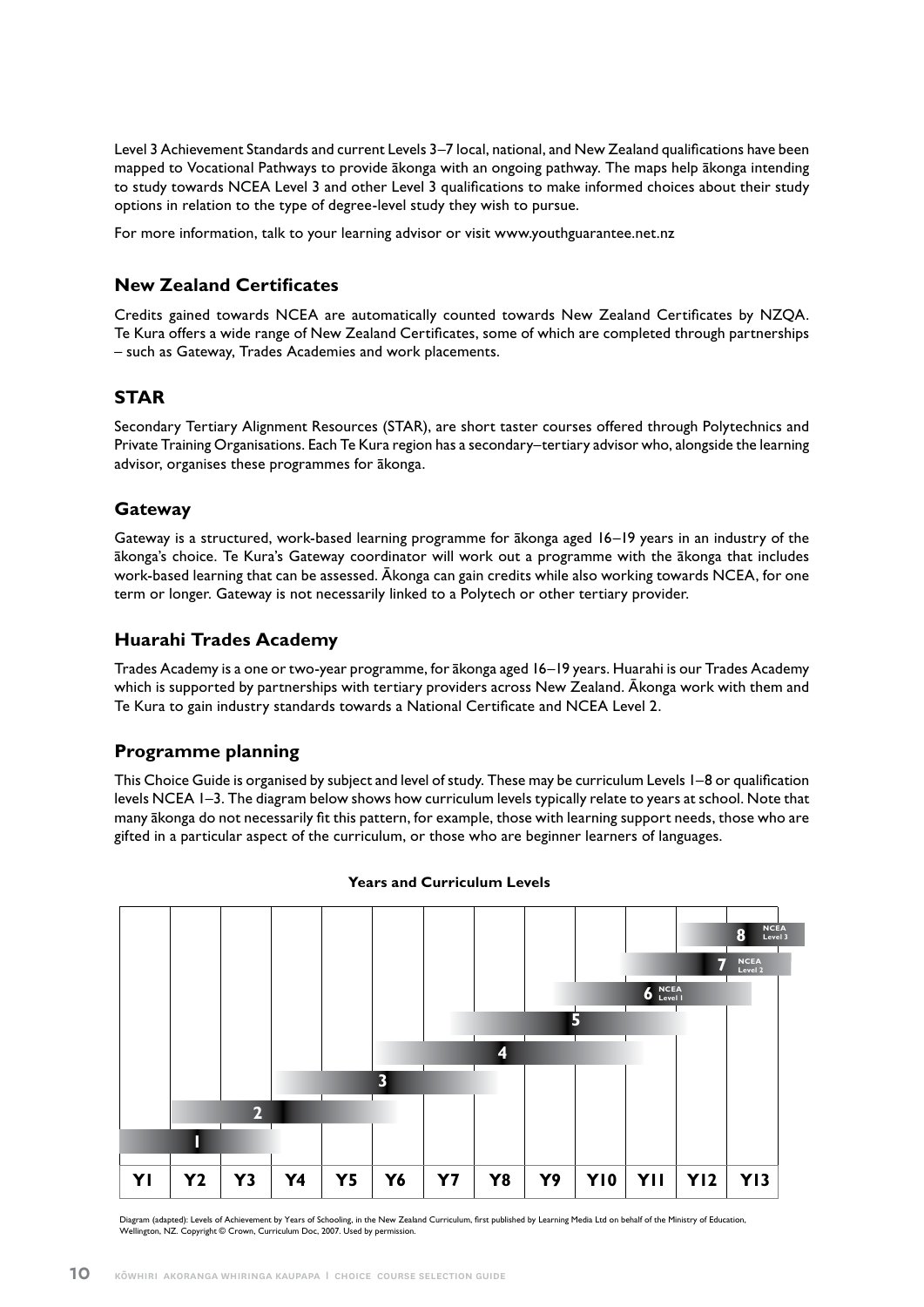# **How to use this guide**

The information in this guide is also available online. Refer to **www.tekura.school.nz** for the most up-to-date information.

*endorsement availability see page 6 for details the number of credits you will gain if you achieve this standard internal assessment – You will try to achieve this standard as part of your normal work. It is assessed by Te Kura external assessment – You must sit an exam at the end of the year to gain this standard Vocational pathways Level 1 literacy and numeracy codes UE literacy and numeracy codes an achievement standard (US = unit standard)* **GY1000 Geography** NCEA Level 1 (course endorsement available) This is an introduction to geography and its basic skills and concepts. Äkonga learn how people interact with their natural and cultural environments through studies of population concepts, sustainability and the effects of extreme natural events. Äkonga learn how to draw and interpret maps, as well as how to interpret a variety of information and data. There is a focus on both New Zealand and global issues, which develops research and observation skills and gives äkonga the ability to take action and solve problems. Recommended prior learning: Äkonga should have a reasonable level of literacy. This course is accessed through our online learning environment, My Te Kura. Demonstrate geographic understanding of environments that have been shaped by extreme natural event(s) AS91007 (la) Pr Se External 4 credits Demonstrate geographic understanding of population concepts  $\angle$ AS $\bigcirc$ 1008 $\bigcirc$ (la) Se So Cr External 4 credits Demonstrate geographic understanding of the sustainable use of an environment  $\triangle$ S91009 $\angle$ (la) Pr Se 
(Internal ) 3 credits Apply concepts and basic geographic skills to demonstrate understanding of a given environment  $\Delta$ S91010 (na) $(\cup$ Ena) Co Pr Se Cr<br>  $(\forall x$ ternal) 4 credits Conduct geographic research, with direction AS91011 (lna) UEna (Pr Se) lnternal 4 credits Describe aspects of a contemporary New Zealand geographic issue AS91012 (la) Se So Cr 
Internal 3 credits Describe aspects of a geographic topic at a global scale AS91013 (la) Pr Se Cr Internal 3 credits *subject level of study title of the standard identifies the standard (NZQA uses these numbers) course code recommended prior learning information about what can be studied at this level delivery mode details*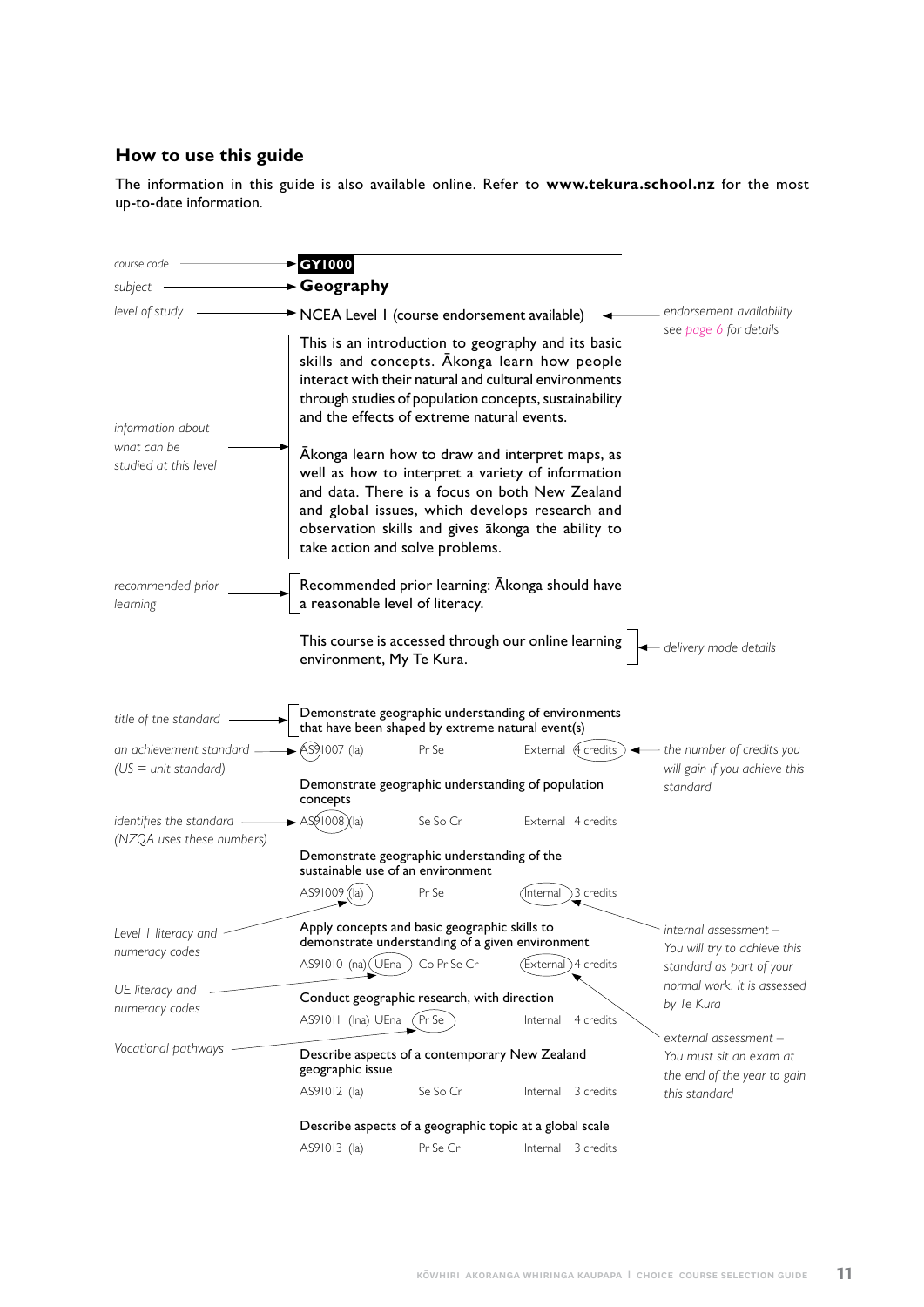## **NCEA Level 1 Literacy and Numeracy requirements**

For details of these requirements, please refer to the NZQA website –

[www.nzqa.govt.nz/ncea/subjects/literacy-and-numeracy/level-1-requirements/](https://www.nzqa.govt.nz/ncea/subjects/literacy-and-numeracy/level-1-requirements/)

Standards that count towards these requirements are identified as below

- (la) Literacy achievement standard
- (na) Numeracy achievement standard
- (lna) Literacy and numeracy achievement standard
- (nu) Numeracy unit standard
- (lu) Literacy unit standard

### **University Entrance literacy and numeracy requirements**

For details of these requirements, please refer to the NZQA website – [www.nzqa.govt.nz/qualifications-standards/awards/university-entrance/](https://www.nzqa.govt.nz/qualifications-standards/awards/university-entrance/) Standards that count towards these requirements are identified as below

- (UEna) UE numeracy achievement standard
- (UEnu) UE numeracy unit standard
- (UElwa) UE literacy writing achievement standard
- (UElra) UE literacy reading achievement standard
- (UElwra) UE literacy writing and reading achievement standard
- (UEnlra) UE numeracy and literacy reading achievement standard
- (UEnlwa) UE numeracy and literacy writing achievement standard
- (UEnlwlra) UE numeracy, literacy writing and literacy reading achievement standard

### **Vocational Pathways requirements**

For details of these requirements, please refer to

[http://youthguarantee.net.nz/vocational-pathways/](https://youthguarantee.education.govt.nz/initiatives/vocational-pathways/)

You can access this website directly or from your NZQA learner login.

Standards that count towards these requirements are identified as below

- Co Construction and Infrastructure recommended standard
- SCo Construction and Infrastructure sector-related standard
- Ma Manufacturing and technology recommended standard
- SMa Manufacturing and technology sector-related standard
- Pr Primary Industries recommended standard
- SPr Primary Industries sector-related standard
- Se Service Industries recommended standard
- SSe Service Industries sector-related standard
- So Social and Community Services recommended standard
- SSo Social and Community Services sector-related standard
- Cr Creative Industries recommended standard
- SCr Creative Industries sector-related standard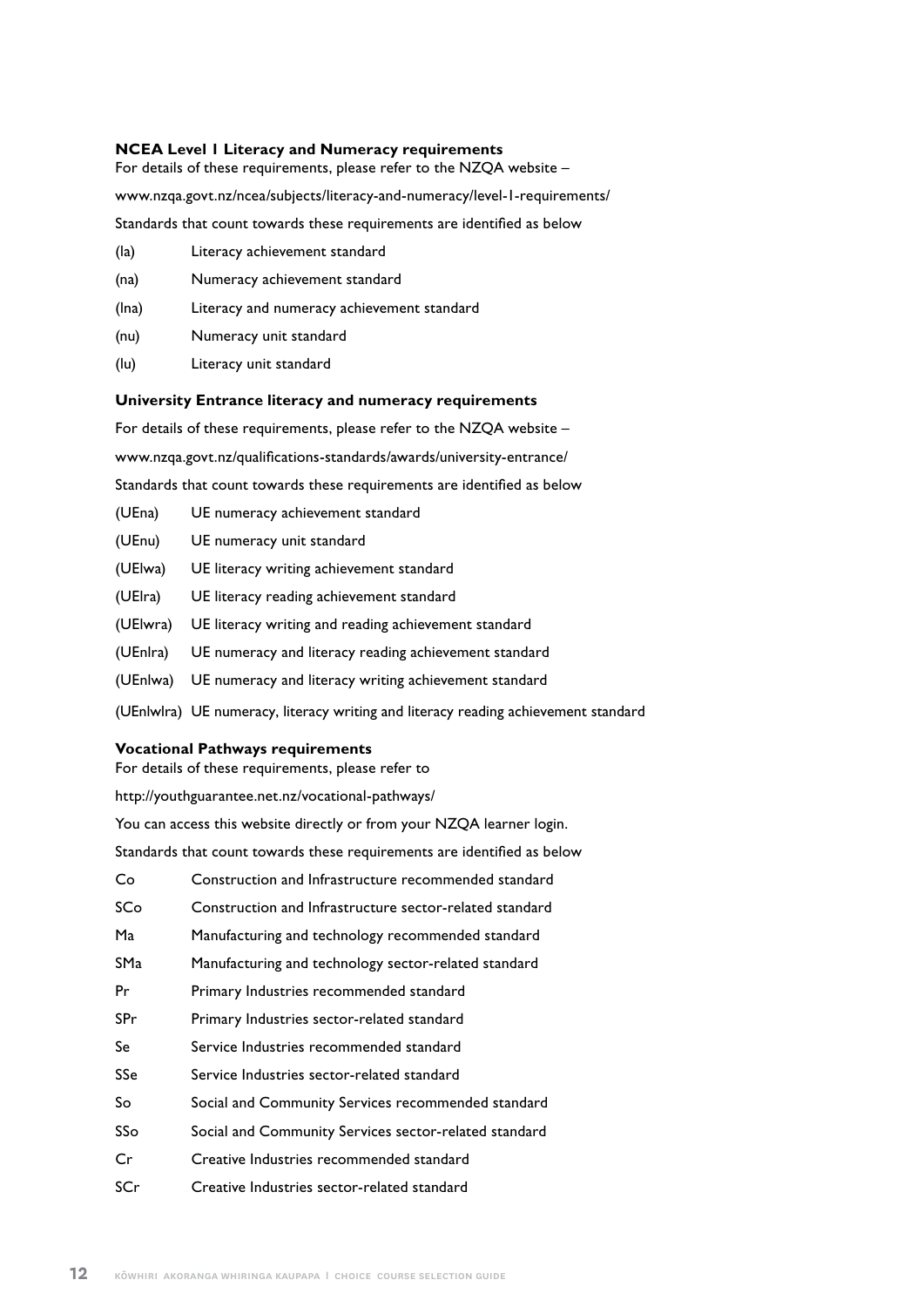# **Early Childhood**

# Te Ara Köhungahunga

<span id="page-14-0"></span>The Te Kura Early Childhood service offers a high-quality, personalised early education programme to children aged from 2–6 years. The programme works within the framework of *Te Whäriki – he whäriki mätauranga mö ngä mokopuna o Aotearoa*, the New Zealand Early Childhood Curriculum.

| <b>PRINCIPLES</b>                     | <b>STRANDS</b>              |
|---------------------------------------|-----------------------------|
| EMPOWERMENT   WHAKAMANA               | WELLBEING   MANA ATUA       |
| HOLISTIC DEVELOPMENT   KOTAHITANGA    | BELONGING   MANA WHENUA     |
| FAMILY AND COMMUNITY   WHANAU TANGATA | CONTRIBUTION   MANA TANGATA |
| RELATIONSHIPS   NGĀHONONGA            | COMMUNICATION   MANA REO    |
|                                       | EXPLORATION   MANA AOTŪROA  |

Through the programme, whänau, parents (or caregivers) and kaiako work in partnership to share information about children's learning and development. This shared knowledge informs the development of the child's programme of learning. The programme is accessed through our online learning environment – My Te Kura. Kaiako communicate with whänau through this platform as well as by phone, email and video calls and regional visits annually.

A blend of online learning resources and some learning materials such as books, art materials and manipulative resources are provided to support the learning taking place at home.

The programme is free of charge. Children can attend a licensed early childhood centre for up to twelve hours per week and still qualify for the Te Kura early childhood programme once enrolled.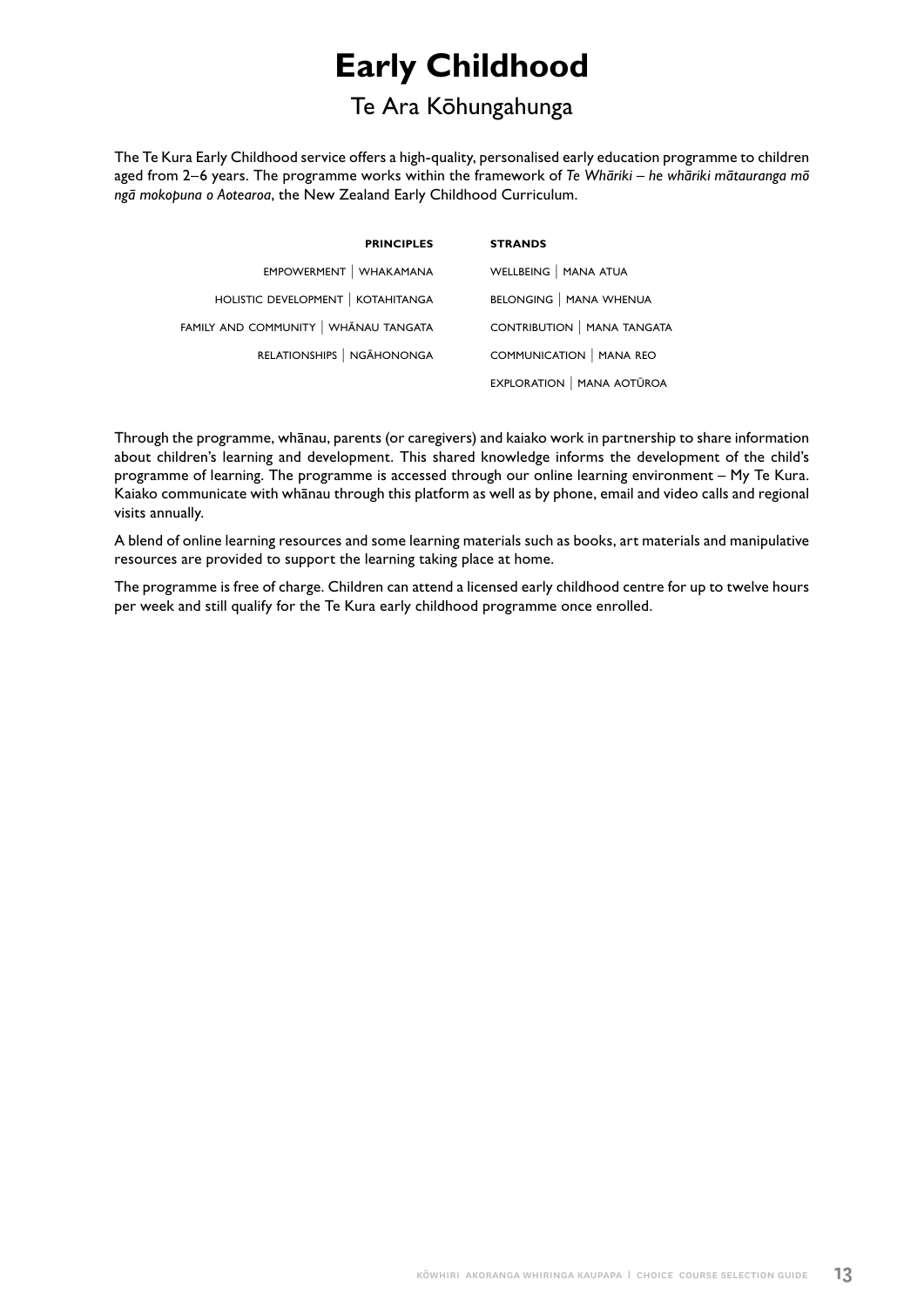# **Years 1 to 6**

# Te Ara Tipu

<span id="page-15-0"></span>Te Ara Tipu is Te Kura's learning programme for äkonga in Years 1–6. Learning in Te Ara Tipu is guided by Te Ara Pounamu, our Te Kura local curriculum, and incorporates the key competencies and the eight learning areas of The New Zealand Curriculum. Äkonga are allocated a kaimanaaki who works closely with the äkonga and their whänau to develop a personalised programme that values their identity, language and culture, and is based on their interests, abilities and learning needs.

The programme of learning is accessed through our online learning environment – My Te Kura. A careful mix of online learning activities in My Te Kura, virtual classroom activities, books, and some hard copy resources combine to extend learning opportunities based on learner interests and needs.

A personalised learning plan is developed in My Korowai, the online learning plan platform in My Te Kura, with input from äkonga, whänau, supervisors and kaimanaaki. There are regular reviews of the äkonga's learning plan, discussion of progress against goals, and opportunities to set new goals. Äkonga may wish to learn through theme-based cross-curricular projects in an area of interest or based around their daily life. The äkonga and their whänau work with their kaimanaaki to decide on the theme and scope of a project, and appropriate teaching and assessment.

Äkonga can contact their kaimanaaki via email, from within My Te Kura, or by phone. Äkonga also have the opportunity to meet their kaimanaaki or other Te Kura kaiako at huinga ako and other organised activities throughout the year.

# **Enrolment criteria**

Te Kura provides distance education for äkonga living in New Zealand and overseas, from early childhood level through to Year 13.

You may be able to enrol with us if you meet certain eligibility criteria set by the Ministry of Education. Check your eligibility on our website at www.tekura.school.nz/enrol/, or call 0800 65 99 88

|                                                                                                                                                                            | <b>The New Zealand Curriculum</b>                                                                                                                       |                                                                                                                                                                       |
|----------------------------------------------------------------------------------------------------------------------------------------------------------------------------|---------------------------------------------------------------------------------------------------------------------------------------------------------|-----------------------------------------------------------------------------------------------------------------------------------------------------------------------|
|                                                                                                                                                                            | Vision<br>Young people who will be confident, connected, actively involved, lifelong learners.                                                          |                                                                                                                                                                       |
| <b>Values</b><br>Excellence; Innovation, inquiry<br>and curiosity; Diversity; Equity;<br>Community and participation;<br>Ecological sustainability;<br>Integrity; Respect. | <b>Key competencies</b><br>Thinking; Using language,<br>symbols and texts; Managing<br>self; Relating to others;<br>Participating and contributing.     | Learning areas<br>English; the Arts; Health and<br>Physical education; Learning<br>languages; Mathematics and<br>statistics; Science; Social<br>Sciences; Technology. |
|                                                                                                                                                                            | <b>Principles</b><br>High expectations Treaty of Waitangi Cultural diversity Inclusion Learning to learn<br>Community engagement Coherence Future focus |                                                                                                                                                                       |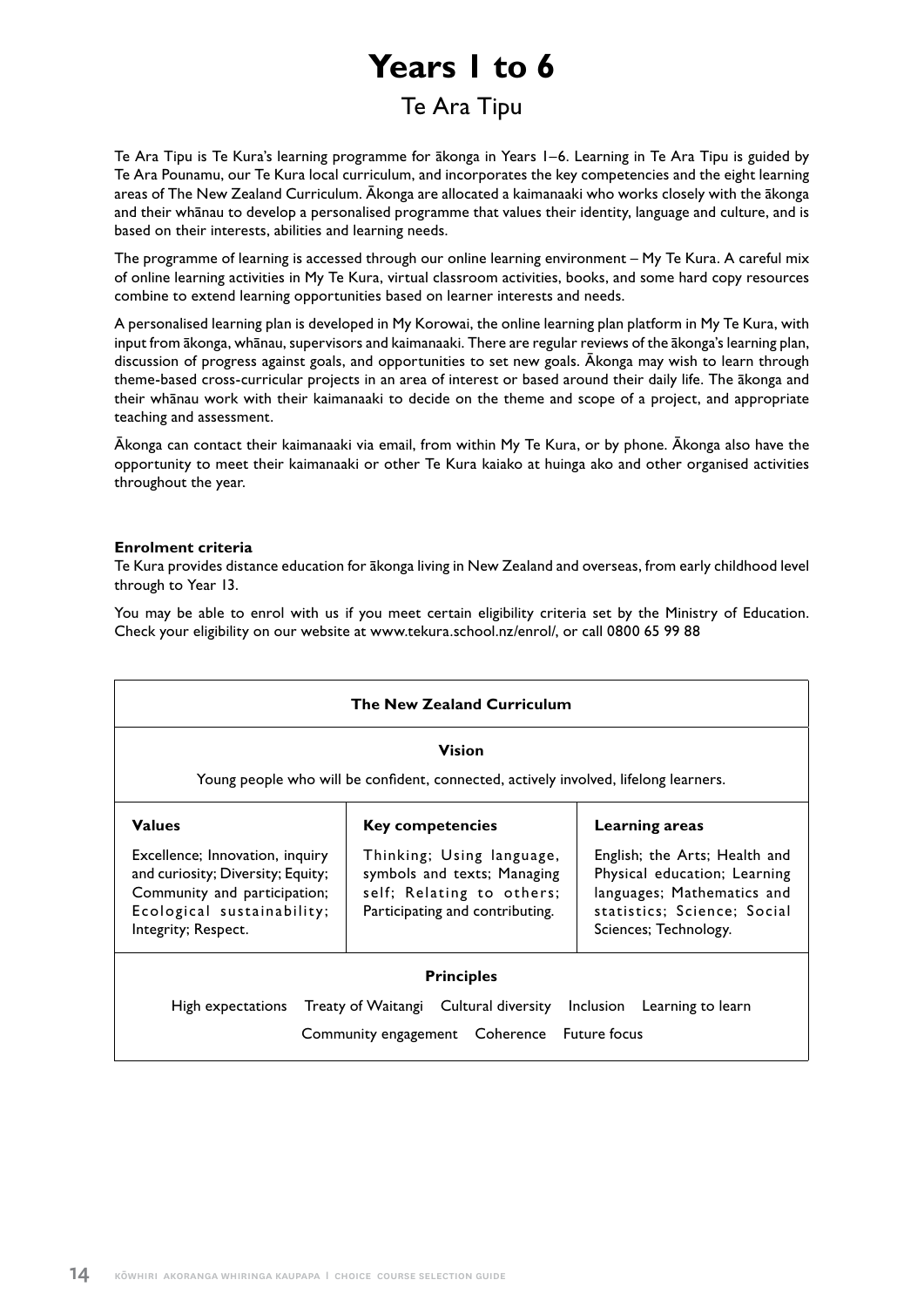# **Years 7 to 10**

# Te Ara Hou

<span id="page-16-0"></span>Te Ara Hou is Te Kura's learning programme for full-time äkonga in Years 7–10. Learning in Te Ara Hou is guided by Te Ara Pounamu, our Te Kura local curriculum, and incorporates the key competencies and eight learning areas of The New Zealand Curriculum. Äkonga are allocated a kaimanaaki who works closely with the äkonga and their whänau to develop a personalised programme that values their identity, language and culture, is based on their interests and goals, and keeps options open for future learning, including study at NCEA level 1.

The programme of learning is accessed through our online learning environment – My Te Kura. A careful mix of online learning activities in My Te Kura, virtual classroom activities, books, and some hard copy resources combine to extend learning opportunities based on learner interests and needs.

A personalised learning plan is developed in My Korowai, the online learning plan platform in My Te Kura, with input from äkonga, whänau, aiga and kaimanaaki. There are regular reviews of the äkonga's learning plan, discussion of progress against goals, and opportunities to set new goals. Äkonga may wish to learn through theme-based cross-curricular projects in an area of interest or based around their daily life. The äkonga and their whänau work with their kaimanaaki to decide on the theme and scope of a project, and appropriate teaching and assessment.

Äkonga can contact their kaimanaaki via email, from within My Te Kura, or by phone. Äkonga also have the opportunity to meet their kaimanaaki or other Te Kura kaiako at huinga ako and other organised activities throughout the year.

# **Enrolment criteria**

Te Kura provides distance education for äkonga living in New Zealand and overseas, from early childhood level through to Year 13.

You may be able to enrol with us if you meet certain eligibility criteria set by the Ministry of Education. Check your eligibility on our website at www.tekura.school.nz/enrol/, or call 0800 65 99 88.

|                                                                                                                                                                            | <b>The New Zealand Curriculum</b>                                                                                                                   |                                                                                                                                                                       |  |
|----------------------------------------------------------------------------------------------------------------------------------------------------------------------------|-----------------------------------------------------------------------------------------------------------------------------------------------------|-----------------------------------------------------------------------------------------------------------------------------------------------------------------------|--|
|                                                                                                                                                                            | Vision<br>Young people who will be confident, connected, actively involved, lifelong learners.                                                      |                                                                                                                                                                       |  |
| <b>Values</b><br>Excellence; Innovation, inquiry<br>and curiosity; Diversity; Equity;<br>Community and participation;<br>Ecological sustainability;<br>Integrity; Respect. | <b>Key competencies</b><br>Thinking; Using language,<br>symbols and texts; Managing<br>self; Relating to others;<br>Participating and contributing. | Learning areas<br>English; the Arts; Health and<br>Physical education; Learning<br>languages; Mathematics and<br>statistics; Science; Social<br>Sciences; Technology. |  |
| <b>Principles</b><br>High expectations Treaty of Waitangi Cultural diversity Inclusion Learning to learn<br>Community engagement  Coherence  Future focus                  |                                                                                                                                                     |                                                                                                                                                                       |  |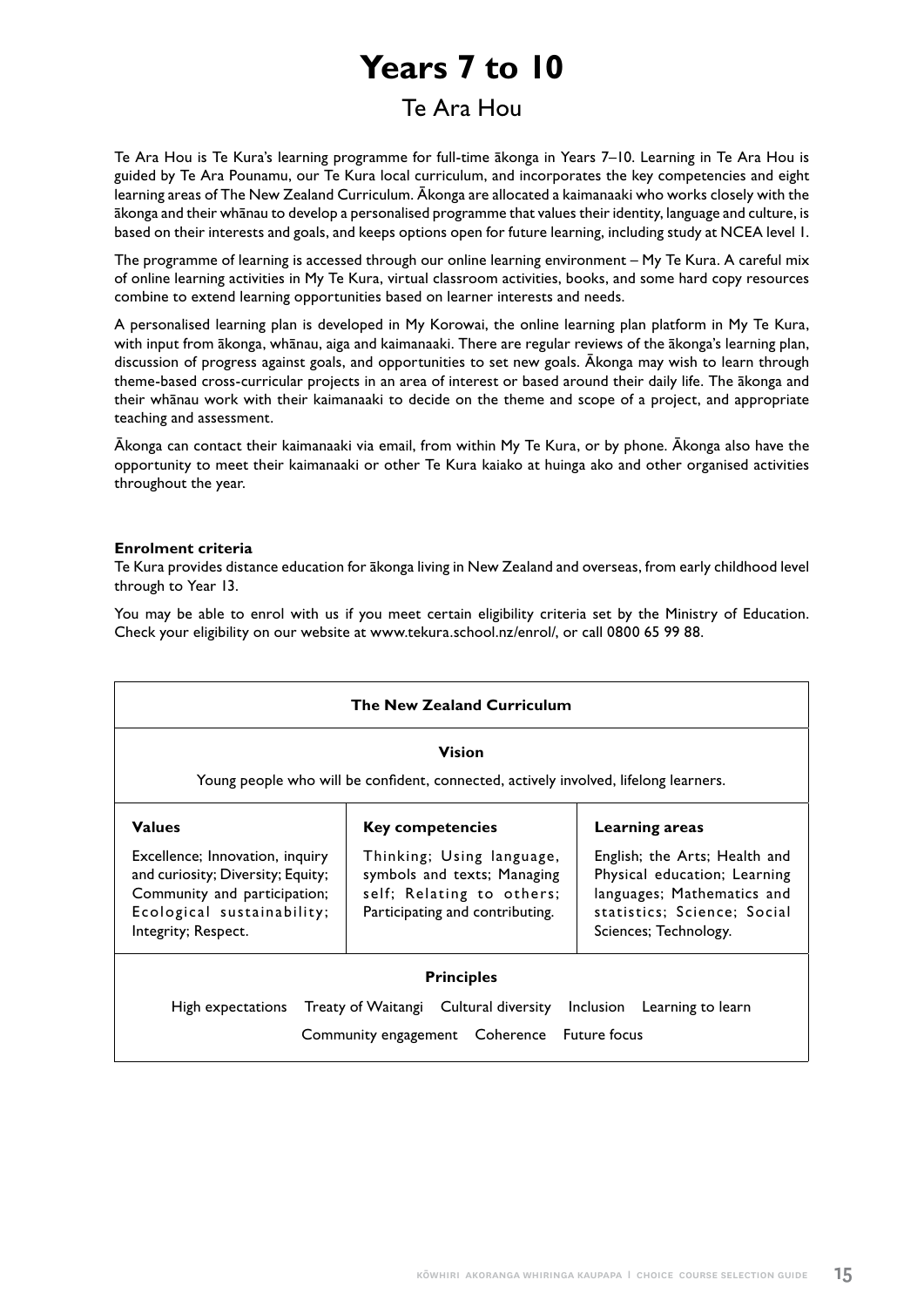# <span id="page-17-0"></span>**Learning Support/Special Education**

# Te Akoranga Motuhake

# **Learning Support**

Learning Support refers to the additional support some äkonga need to engage and achieve in education. As with all full-time äkonga, a dedicated kaimanaaki will work closely with whänau and specialist support services (if required) to develop a personalised programme that takes individual needs and strengths into account.

Some äkonga with learning support needs will be able to access My Te Kura, our online learning environment, once specific supports are in place. Äkonga with higher and more complex learning needs, for example, those receiving ORS funding, may use a mix of online, print and other resources.

A personalised learning plan is developed in My Korowai, the online learning plan platform in My Te Kura, with input from äkonga, whänau, kaimanaaki, and the support team. There are regular reviews of the äkonga's learning plan, discussion of progress against goals, and opportunities to set new goals.

Dual-enrolled äkonga in Years 1–8 are eligible to enrol in SEENG, SEMAS and SETOP, under the Learning Support Needs gateway.

# **Special Education**

The courses offered under Special Education vary in curriculum levels. They ensure coverage of seven learning areas, as well as two life skill courses and are open to all äkonga in the compulsory education years and to adults.

# **SEENG**

# **Special Education English**

Curriculum Level 1

This includes developing reading, writing, listening and speaking, and teaching äkonga how to view and present work. There are a range of learning activities, and each programme is designed to meet the specific learning needs and interests of the individual.

This course uses paper-based resources.

# **SEMAS**

# **Special Education Mathematics**

Curriculum Level 1

This course covers level one strands in maths and statistics. Emerging level one covers basic concepts of colour, shape, size and position. Topics explore numeracy stages 0–4, algebra, geometry and measurement.

This course uses paper-based resources.

# **SEHPE**

# **Special Education Health and PE**

Curriculum Level 1

This course supports äkonga to develop skills and abilities across the four strands of the curriculum: relationships with other people, movement concepts and motor skills, healthy communities and environments, and personal health and physical development.

This course uses paper-based resources.

# **SEART Special Education Art**

Curriculum Level 1

This course covers the four curriculum strands of visual art, music, dance and drama, exploring art and design in their environment and daily lives. Äkonga use a variety of techniques and materials to explore collage, mosaics, decorations and wearable art. They listen to and respond to a broad range of sounds, music and visual images, sharing ideas about sounds and music in everyday life and exploring ways to create and represent sound.

This course uses paper-based resources.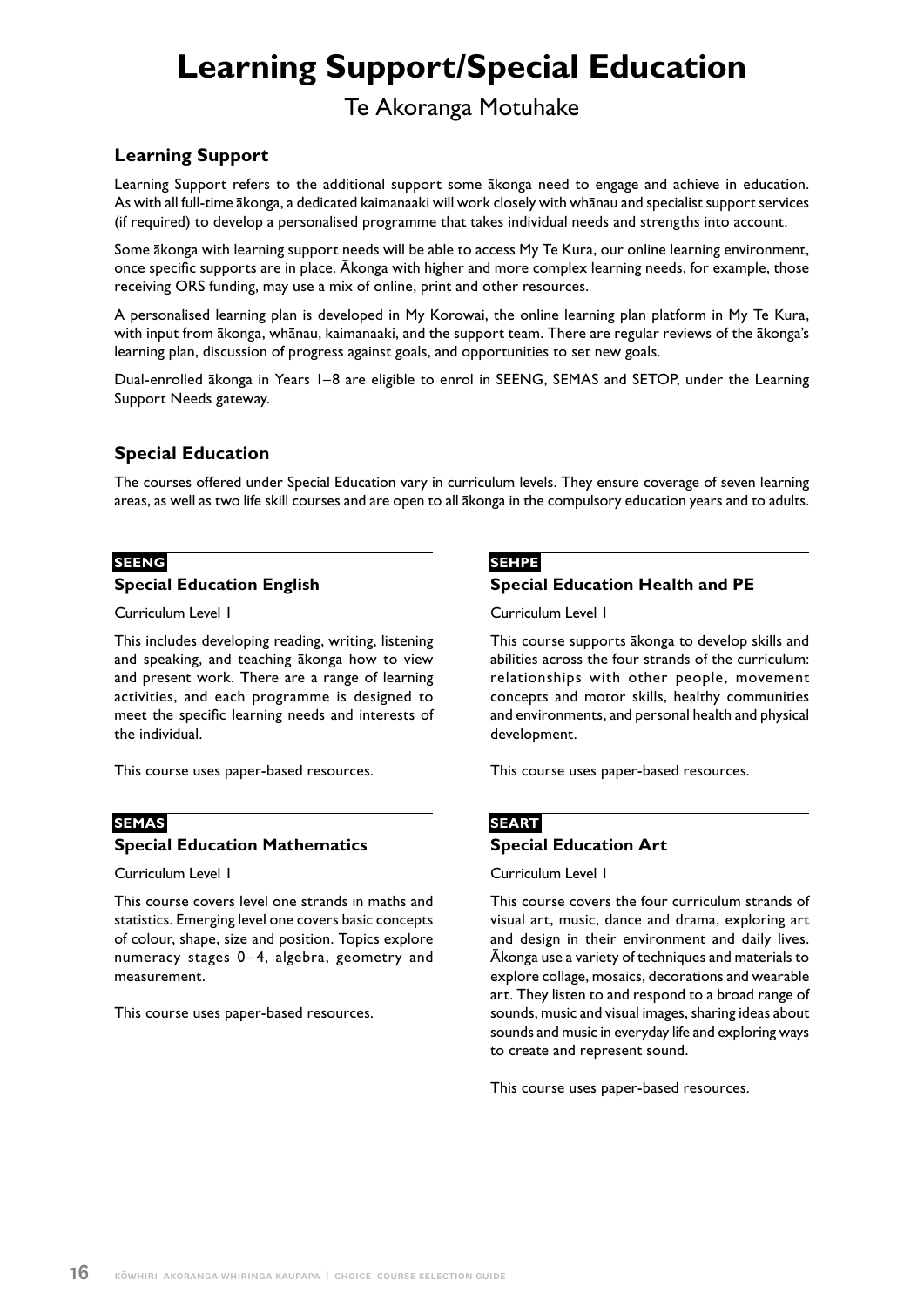# **SESCI Special Education Science**

Curriculum Level 1

This course is designed to support early scientific understandings and skills. Learning is based on practical activities, with äkonga encouraged to ask questions, predict, investigate and communicate their ideas about the natural, physical and material worlds and wider universe. Äkonga will explore a range of scientific concepts and how they relate to the everyday world, from outer space and dinosaurs through to shadows, insects and chemistry in the kitchen.

This course uses paper-based resources.

# **SESST**

# **Special Education Social Studies**

Curriculum Level 1

This course explores a range of social contexts, past and present, from New Zealand and the world, and is designed to develop questioning skills, gathering and presenting information. The four strands cover identity, culture and organisation, place and environment; continuity and change; and the economic world.

This course uses paper-based resources.

# **SETEC Special Education Technology**

Curriculum Level 1

This course is designed to build confidence in using everyday technology in practical tasks and to support äkonga to participate in a constantly changing world. Throughout this course, äkonga take part in a range of practical work from preparing food to sending messages.

This course uses paper-based resources.

# **SETOP Special Education Topic**

Curriculum Level 1

This course explores a number of integrated topics of interest across several learning areas. It includes all the SE learning area courses listed above.

This course uses paper-based resources.

# **SELS Special Education Life Skills**

Curriculum Level 1

(This course is not available for dual-enrolled äkonga.)

This course is designed for äkonga working at the very earliest stages of curriculum level 1. Learning materials are selected to help äkonga develop some basic living skills. Programmes are designed in collaboration with the whänau or learning support kaiako and reflect the age, interests, abilities and contexts of the äkonga.

This course uses paper-based resources.

# **LS100 Learning Support Life Skills**

Curriculum Levels 2–3

This course provides opportunities to develop skills for everyday living and can lead into further study in Pathways education. The focus is on developing knowledge and skills to assist with everyday living and includes preparation for employment; job interviews; goal setting; budgeting; shopping; time management; form filling; interpersonal and social skills, accessing information in maps and timetables. The learning materials and experiences are ideal for äkonga in Years 9–10.

Recommended prior learning: No prior learning needed.

This course can be accessed through My Te Kura, our online learning environment. A paper equivalent is also available.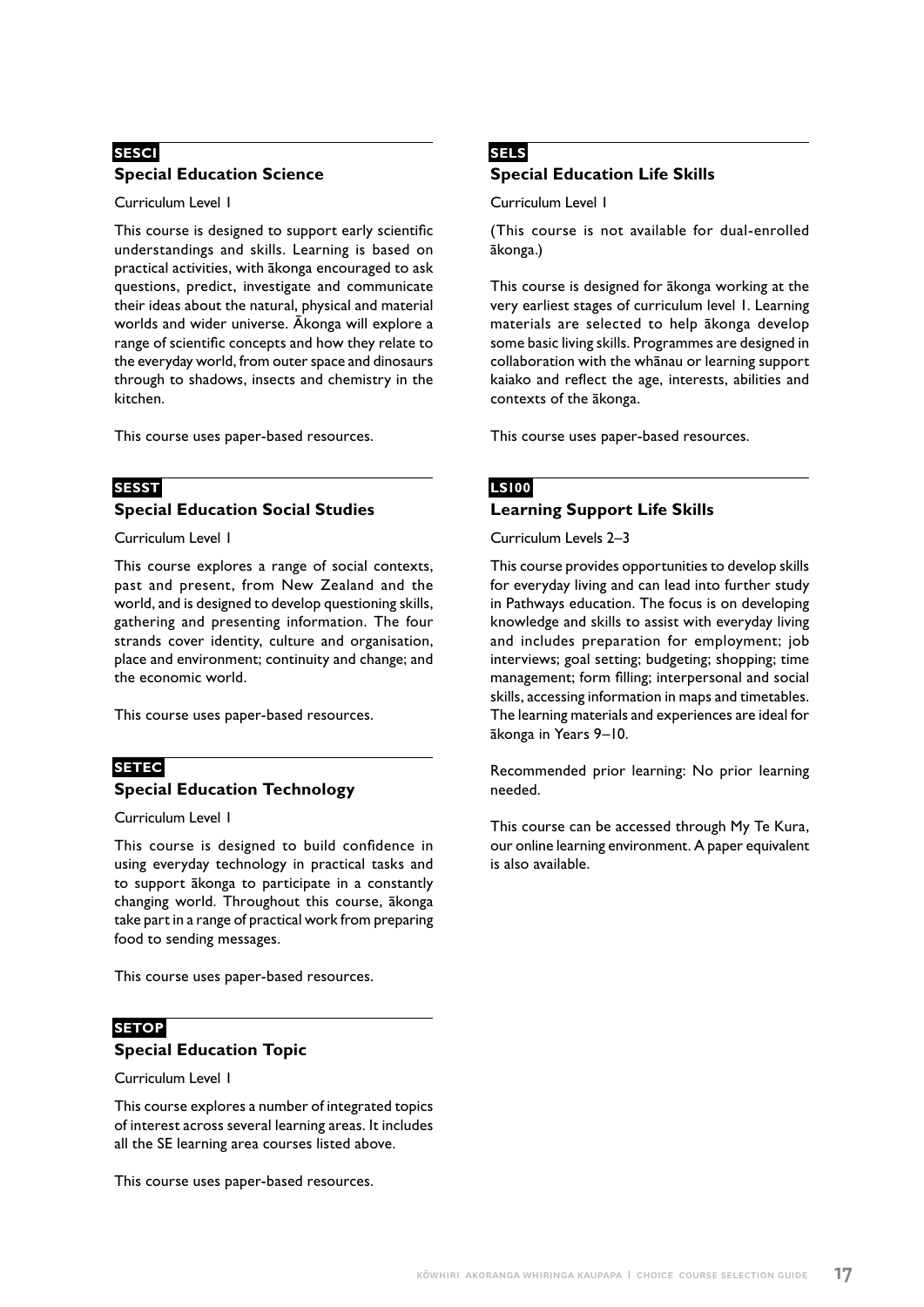# **SL1000 Supported Learning Standards**

Curriculum Level 1

Supported Learning Standards are intended for äkonga at Year 10 and above capable of working on NCEA Level 1 standards who require some form of support with their learning either through additional resources, specialised equipment or adapted teaching programmes. These äkonga with learning disabilities also include those with an intellectual disability.

Äkonga work towards achieving the New Zealand Certificate in Skills for Living for Supported Learners (Level 1) 55 credits. The optional strand in Skills for Working is not available.

The programme is designed to support äkonga to self-manage and participate in social, cultural, whänau and community contexts to improve their educational or employment pathways, and to assist them to become productive citizens of Aotearoa New Zealand.

The Kaiako Matua Learning Support will approve enrolment on a case-by-case basis.

Äkonga completing this course must have the support of a kaiäwhina to act as the supervisor for the assessments.

Recommended prior learning: No prior learning needed.

This course can be accessed through My Te Kura, our online learning environment. A paper equivalent is also available.

Describe the terms associated with whakapapa and use them within a family structure

| US27106<br>2 credits<br>Internal |  |
|----------------------------------|--|
|----------------------------------|--|

Describe the protocols and roles associated with pöwhiri in accordance with tikanga and/or kawa

US27108 Internal 2 credits

Maintain routines and commitments US29298 Internal 8 credits

Access and use facilities and services in the community US29299 Internal 4 credits

# Maintain hauora – personal health and well-being US29300 Internal 4 credits

|                               | Demonstrate strategies to ensure personal safety                                                      |                                                         |
|-------------------------------|-------------------------------------------------------------------------------------------------------|---------------------------------------------------------|
| US29301                       | Internal                                                                                              | 4 credits                                               |
|                               |                                                                                                       | Demonstrate interpersonal skills in familiar contexts   |
| US29302                       | Internal                                                                                              | 4 credits                                               |
| of relationships and contexts |                                                                                                       | Demonstrate behaviours appropriate to different types   |
| US29303                       | Internal                                                                                              | 4 credits                                               |
|                               | Describe elements of own culture, basic rights and<br>responsibilities of being a citizen of Aotearoa |                                                         |
| <b>US29304</b>                | Internal                                                                                              | 4 credits                                               |
|                               | Carry out a plan to achieve personal goals                                                            |                                                         |
| <b>US29305</b>                | Internal                                                                                              | 4 credits                                               |
| issues                        |                                                                                                       | Apply problem solving strategies to resolve day to day  |
| US29306                       | Internal                                                                                              | 5 credits                                               |
|                               |                                                                                                       | Apply literacy skills in a range of day to day contexts |
| US29307                       | Internal                                                                                              | 5 credits                                               |
|                               |                                                                                                       | Apply numeracy skills in a range of day to day contexts |
| US29308                       | Internal                                                                                              | 5 credits                                               |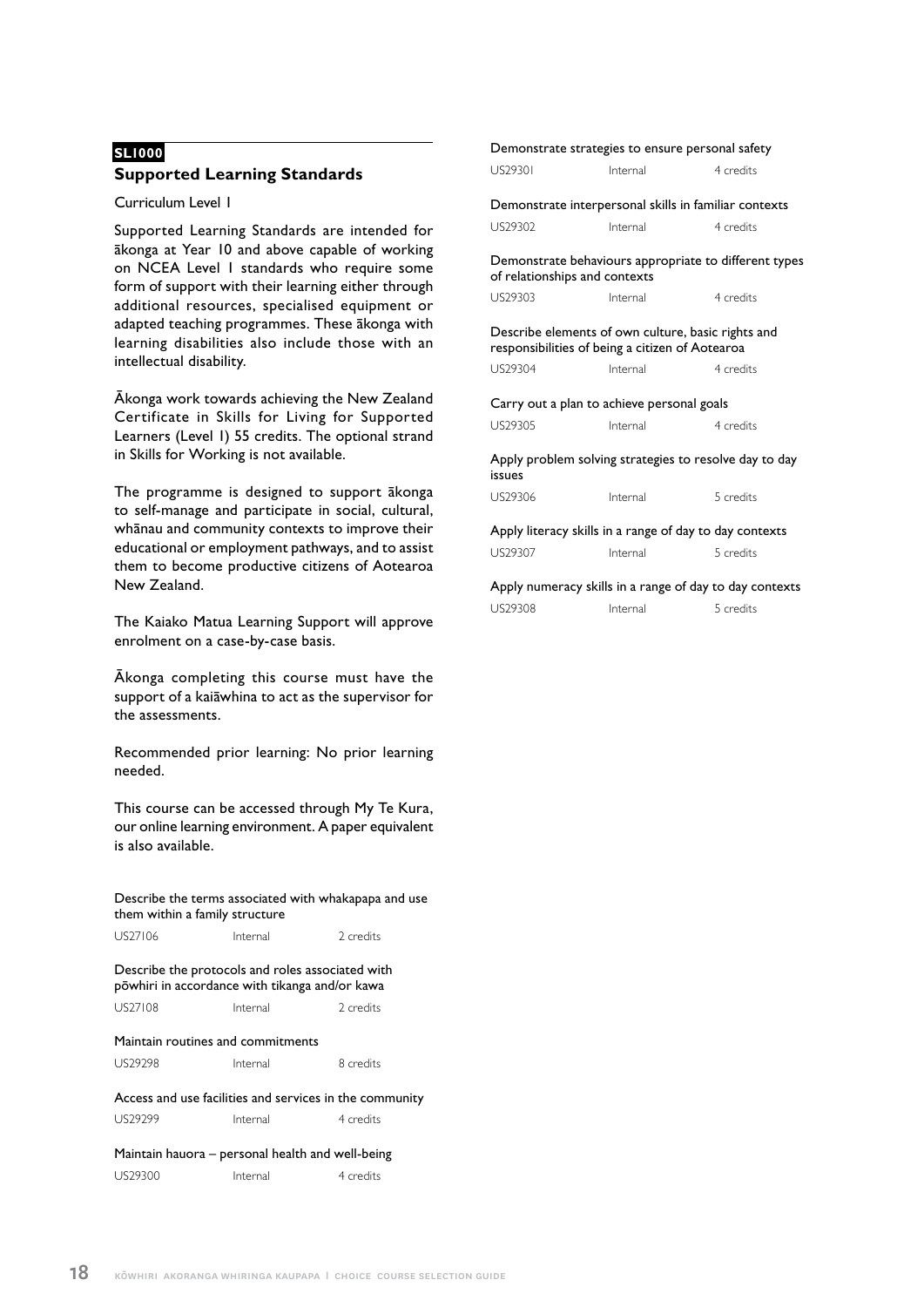# <span id="page-20-0"></span>**Discipline thinking – subjects at a glance**

# Summary of subjects and levels of study

Detailed information follows in this guide. Refer to **www.tekura.school.nz** for the most up-to-date information.

| Subject                   | <b>Up to Curriculum</b><br>Level 5 | <b>NCEA Level I</b>     | <b>NCEA Level 2</b>      | <b>NCEA Level 3</b>      |
|---------------------------|------------------------------------|-------------------------|--------------------------|--------------------------|
| <b>Accounting</b>         |                                    | Accounting              | Accounting               | Accounting               |
|                           | <b>Visual Arts</b>                 | Visual Arts             | Visual Arts              | Painting                 |
|                           |                                    |                         |                          | Design                   |
| Art (visual)              |                                    |                         |                          | Sculpture                |
|                           |                                    |                         |                          | Printmaking              |
|                           |                                    |                         |                          | Photography              |
| <b>Art History</b>        |                                    |                         | Art History              | Art History              |
| <b>Biology</b>            |                                    | Biology                 | Biology                  | Biology                  |
| <b>Business Studies</b>   |                                    | <b>Business Studies</b> | <b>Business Studies</b>  |                          |
| Chemistry                 |                                    | Chemistry               | Chemistry                | Chemistry                |
| Chinese (Mandarin)        | Chinese (beginners)                | Chinese                 | Chinese                  | Chinese                  |
| <b>Classical Studies</b>  |                                    |                         | <b>Classical Studies</b> | <b>Classical Studies</b> |
|                           |                                    |                         |                          | <b>Religious Studies</b> |
| <b>Design and Visual</b>  | Design and Visual                  | Design and Visual       | Design and Visual        | Design and Visual        |
| Communication             | Communication                      | Communication           | Communication            | Communication            |
| <b>Digital Technology</b> | Digital Technology                 | Digital Technology      | Digital Technology       | Digital Technology       |
| <b>Economics</b>          |                                    | <b>Economics</b>        | <b>Economics</b>         | <b>Economics</b>         |
| <b>English</b>            | English                            | <b>English</b>          | English                  | English                  |
| <b>Enterprise Studies</b> | <b>Enterprise Studies</b>          |                         |                          |                          |
| <b>French</b>             | French (beginners)                 | French                  | French                   | French                   |
| Gateway                   |                                    | Gateway                 | Gateway                  | Gateway                  |
| Geography                 |                                    | Geography               | Geography                | Geography                |
| German                    | German (beginners)                 | German                  | German                   | German                   |
| <b>Health Education</b>   | <b>Health Education</b>            | <b>Health Education</b> | <b>Health Education</b>  | <b>Health Education</b>  |
|                           |                                    |                         |                          | History (England)        |
| <b>History</b>            |                                    | History                 | History                  | History (New Zealand)    |
| <b>Home Economics</b>     | Home Economics                     | Home Economics          | <b>Home Economics</b>    | <b>Home Economics</b>    |
| Japanese                  | Japanese (beginners)               | Japanese                | Japanese                 | Japanese                 |
| Kaupapa Māori             | Kaupapa Māori                      | Kaupapa Māori           | Kaupapa Māori            | Kaupapa Māori            |
| <b>Learner Support</b>    | Learner Support                    |                         |                          |                          |
| <b>Legal Studies</b>      |                                    | <b>Legal Studies</b>    | Legal Studies            | Legal Studies            |
| <b>Life Skills</b>        | Life Skills                        |                         |                          |                          |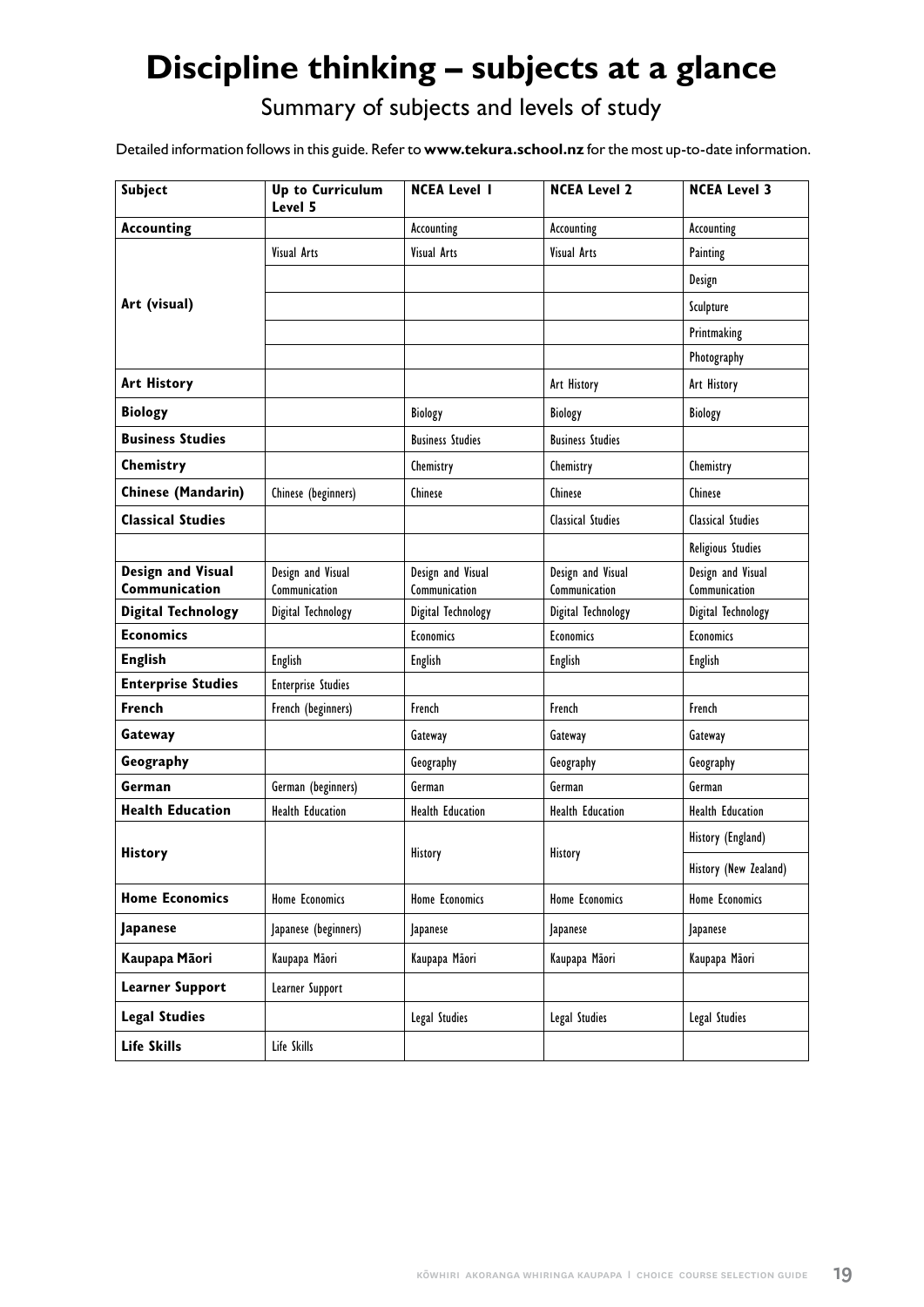| Subject                                  | <b>Up to Curriculum</b><br>Level 5 | <b>NCEA Level I</b>                    | <b>NCEA Level 2</b>                    | <b>NCEA Level 3</b>       |
|------------------------------------------|------------------------------------|----------------------------------------|----------------------------------------|---------------------------|
|                                          |                                    |                                        |                                        | Calculus                  |
| <b>Mathematics</b>                       | Mathematics and Statistics         | Mathematics and Statistics             | Mathematics and Statistics             | <b>Statistics</b>         |
|                                          |                                    |                                        |                                        | <b>Mathematics</b>        |
| <b>Media Studies</b>                     |                                    | Media Studies                          | Media Studies                          | Media Studies             |
| <b>Music</b>                             | Music                              | <b>Music</b>                           | Music                                  | <b>Music</b>              |
|                                          |                                    | Pathways Education                     | Pathways Education                     |                           |
| <b>Pathways Education</b>                |                                    | Pregnancy and Wellbeing<br>of Children | Pregnancy and Wellbeing<br>of Children |                           |
| <b>Performing Arts</b>                   |                                    | Dance                                  | Dance                                  | Dance                     |
| <b>Physics</b>                           |                                    | <b>Physics</b>                         | <b>Physics</b>                         | <b>Physics</b>            |
| <b>Physical Education</b>                | Physical Education                 | Physical Education                     | <b>Physical Education</b>              | Physical Education        |
| <b>Primary Production</b>                | <b>Primary Production</b>          | <b>Primary Production</b>              | <b>Primary Production</b>              | <b>Primary Production</b> |
| <b>Samoan</b>                            |                                    | Samoan                                 | Samoan                                 |                           |
| <b>Science</b>                           | Science                            | Science                                | Science (selection)                    |                           |
| <b>Social Studies</b>                    | <b>Social Studies</b>              |                                        |                                        |                           |
| Spanish                                  | Primary Spanish                    | Spanish                                | Spanish                                | Spanish                   |
|                                          | Spanish (beginners)                |                                        |                                        |                           |
| <b>Special Education</b>                 | Special Education                  |                                        |                                        |                           |
| Te Ara Kōhungahunga<br>(Early Childhood) | Early Childhood                    |                                        |                                        |                           |
| Te Ara Tipu (Years 0-6)                  | Primary                            |                                        |                                        |                           |
| Te Ara Hou (Years $7-10$ )               | Te Ara Hou                         |                                        |                                        |                           |
| <b>Technology</b>                        | Technology                         | Technology                             | Technology                             | Technology                |
| Te Reo Māori                             | Primary Te Reo Māori               | Te Reo Māori                           | Te Reo Māori                           | Te Reo Mãori              |
|                                          | Te Reo Māori (beginners)           |                                        |                                        |                           |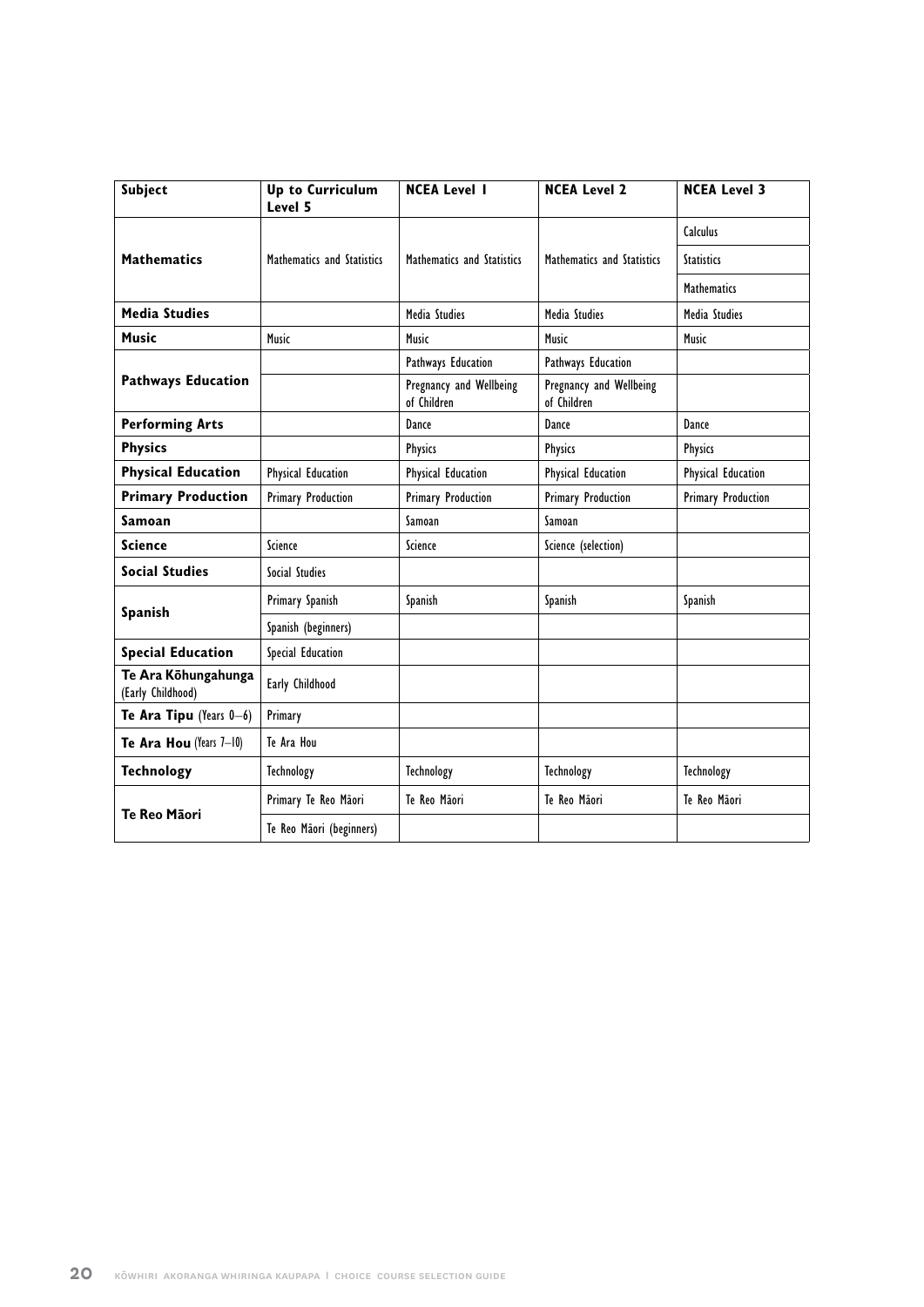# **Accounting**

# Te Mätauranga Mahi Kaute

<span id="page-22-0"></span>Accounting is fundamental for business and for everyday life. Äkonga gain financial literacy and the tools to make real-life financial decisions in a changing and uncertain world. One of the vital skills äkonga learn is how to prepare and communicate financial information to a wide range of people. Further study can lead to a career in accounting in many diverse businesses worldwide. With a business or commerce degree, you can keep your options wide open.

# **AC1000**

# **Accounting**

NCEA Level 1 (course endorsement available)

Financial literacy is an essential lifelong skill. This course gives äkonga the tools to make real-life financial decisions in a range of situations. Äkonga develop the knowledge and skills to manage the financial affairs of individuals, community organisations and sole traders. There is an emphasis on preparing financial information and effectively communicating that information.

Recommended prior learning: Äkonga should have a reasonable level of literacy.

This course is accessed through our online learning environment, My Te Kura.

### Demonstrate understanding of accounting concepts for small entities

| AS90976 (la)                                                       | Pr Se Cr                                                                               | External 3 credits |  |  |  |
|--------------------------------------------------------------------|----------------------------------------------------------------------------------------|--------------------|--|--|--|
| Process financial transactions for a small entity                  |                                                                                        |                    |  |  |  |
| AS90977                                                            | Se Cr                                                                                  | Internal 5 credits |  |  |  |
| Prepare financial statements for sole proprietors                  |                                                                                        |                    |  |  |  |
| AS90978                                                            |                                                                                        | External 5 credits |  |  |  |
|                                                                    | Prepare financial information for a community<br>organisation's annual general meeting |                    |  |  |  |
| AS90979 (la)                                                       |                                                                                        | Internal 4 credits |  |  |  |
| Interpret accounting information for sole proprietors              |                                                                                        |                    |  |  |  |
| AS90980 (la)                                                       | Pr Cr                                                                                  | External 4 credits |  |  |  |
| Make a financial decision for an individual or group               |                                                                                        |                    |  |  |  |
| AS90981 (la)                                                       |                                                                                        | Internal 3 credits |  |  |  |
| Demonstrate understanding of cash management for a<br>small entity |                                                                                        |                    |  |  |  |
| AS90982 (la)                                                       | Se Cr                                                                                  | Internal 4 credits |  |  |  |

# **AC2000 Accounting**

NCEA Level 2 (course endorsement available)

This course builds on the knowledge already gained in Level 1. It has a strong focus on accounting for sole traders and is useful for people interested in running their own business. Äkonga gain further knowledge, skills and experience needed to manage a small business, including the basics of managing inventory and accounts receivable processes. Äkonga process and interpret financial transactions and then, more importantly, report on this financial information. A practical segment using the accounting software MYOB is also included.

Recommended prior learning: Äkonga should have a reasonable level of literacy.

| Demonstrate understanding of accounting concepts for<br>an entity that operates accounting subsystems |     |  |                    |
|-------------------------------------------------------------------------------------------------------|-----|--|--------------------|
| AS91174 (la)                                                                                          | Se. |  | External 4 credits |
| Demonstrate understanding of accounting processing<br>using accounting software                       |     |  |                    |
| AS91175 (na) UEna Se Cr                                                                               |     |  | Internal 4 credits |
| Prepare financial information for an entity that operates<br>accounting subsystems                    |     |  |                    |
| AS91176 (na) UEna                                                                                     |     |  | External 5 credits |
| Interpret accounting information for entities that<br>operate accounting subsystems                   |     |  |                    |
| AS91177 (Ina) UEna                                                                                    |     |  | External 4 credits |
| Demonstrate understanding of an accounts receivable<br>subsystem for an entity                        |     |  |                    |
| AS91179 (Ina) UEna                                                                                    |     |  | Internal 3 credits |
| Demonstrate understanding of an inventory subsystem<br>for an entity                                  |     |  |                    |
| AS91386 (Ina) UEna SSe                                                                                |     |  | Internal 3 credits |
| Demonstrate understanding of a contemporary<br>accounting issue for decision-making                   |     |  |                    |
| AS91481 (la)                                                                                          |     |  | Internal 4 credits |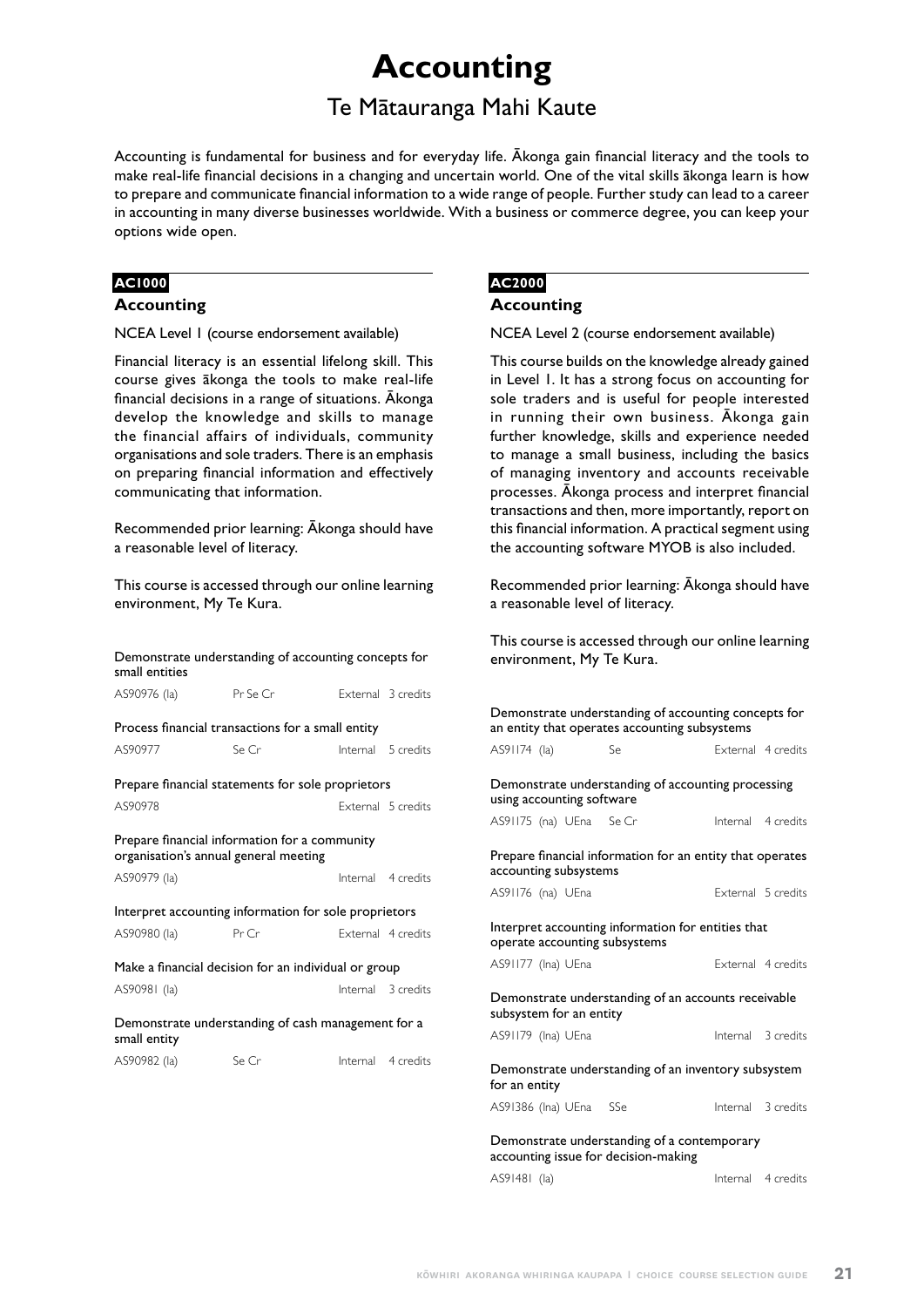# **AC3000**

# **Accounting**

NCEA Level 3 (course endorsement available)

Äkonga develop knowledge from previous levels within the context of companies and partnerships. Äkonga gain knowledge, skills and experience in using management for effective decision making. Äkonga report, analyse and interpret information for partnerships, manufacturing businesses and companies. Accounting NCEA Level 3 and Scholarship prepares äkonga for tertiary education.

New Zealand Scholarship exams are designed to extend very high-achieving Level 3 äkonga. Those who wish to enter the New Zealand Scholarship exam in this subject must discuss this option with their Te Kura subject kaiako.

Recommended prior learning: Äkonga should have a reasonable level of accounting knowledge.

| Demonstrate understanding of accounting concepts for<br>a New Zealand reporting entity |  |                                                                                                              |                    |                    |
|----------------------------------------------------------------------------------------|--|--------------------------------------------------------------------------------------------------------------|--------------------|--------------------|
| AS91404 (la) UElwra Se Cr                                                              |  |                                                                                                              | External 4 credits |                    |
| partnerships                                                                           |  | Demonstrate understanding of accounting for                                                                  |                    |                    |
| AS91405 (na) UEna Se Cr                                                                |  |                                                                                                              |                    | Internal 4 credits |
| statement preparation                                                                  |  | Demonstrate understanding of company financial                                                               |                    |                    |
| AS91406 (na) UEna Se                                                                   |  |                                                                                                              |                    | External 5 credits |
|                                                                                        |  | Prepare a report for an external user that interprets the<br>annual report of a New Zealand reporting entity |                    |                    |
| AS91407 (Ina) UEnlwra                                                                  |  |                                                                                                              | Internal 5 credits |                    |
| Demonstrate understanding of management accounting<br>to inform decision-making        |  |                                                                                                              |                    |                    |
| AS91408 (Ina) UEna Pr Se                                                               |  |                                                                                                              |                    | External 4 credits |
| Demonstrate understanding of a job cost subsystem for<br>an entity                     |  |                                                                                                              |                    |                    |
| AS91409 (Ina) UEna                                                                     |  |                                                                                                              | Internal 4 credits |                    |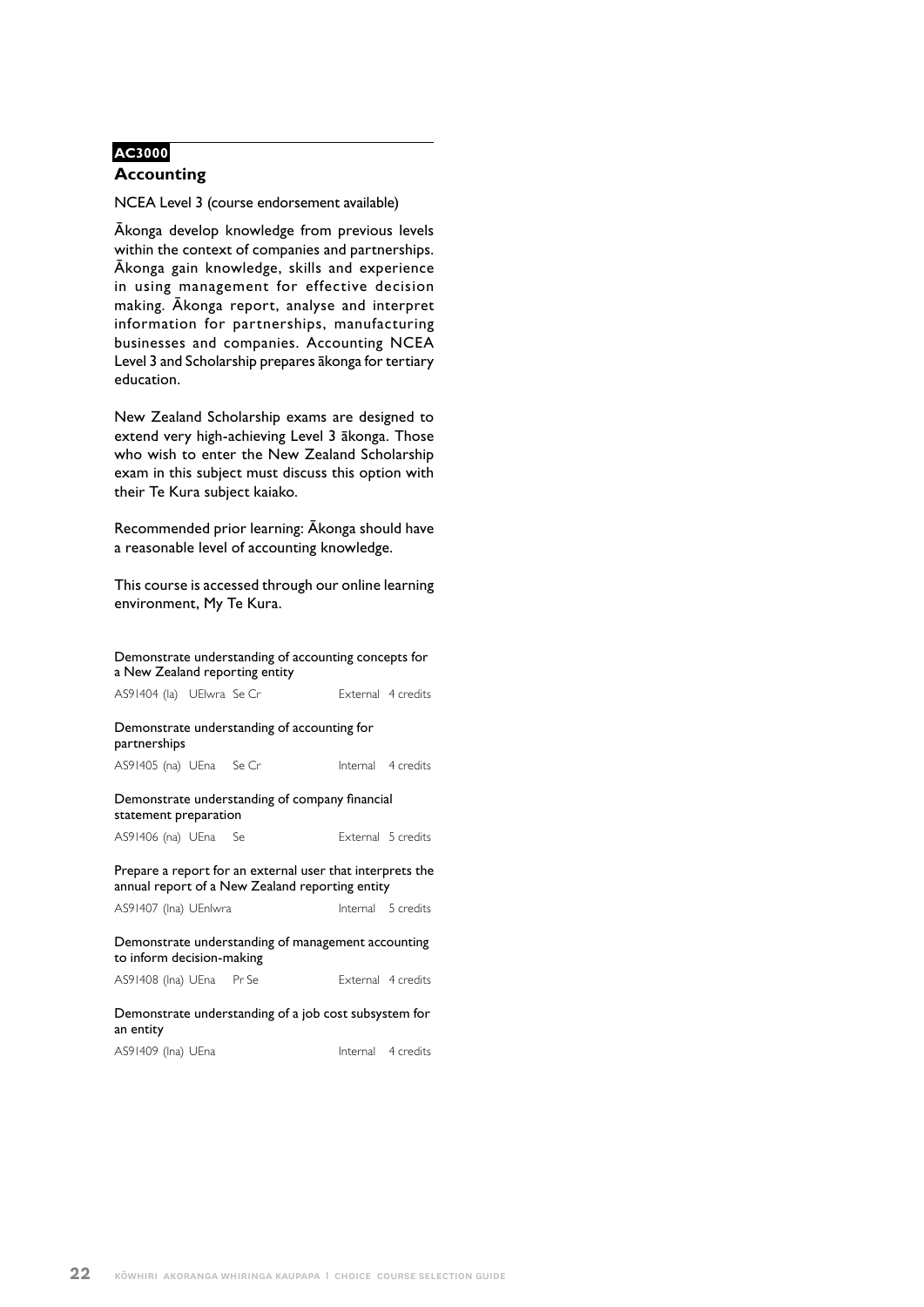# **Art** Te Mätauranga Toi

<span id="page-24-0"></span>Visual arts is a subject that allows äkonga to express and develop their creativity, while developing their knowledge and skills. Äkonga create their own artworks while learning about the work of other artists and the cultural and social contexts that these artworks reflect. Äkonga can study visual arts to gain qualifications or to explore their interest in art.



# **AR000 Visual Arts**

Curriculum Levels 4–5

Äkonga are given an introduction to drawing, painting, sculpture and design using a variety of techniques and media. An awareness of the process of developing artistic ideas from start to finish is introduced, and äkonga can plan an appropriate programme to meet their needs and interests in art. Year 10 äkonga can further develop skills and knowledge appropriate for moving forward to NCEA qualifications at Year 11.

Recommended prior learning: No prior learning needed.

This course is accessed through our online learning environment, My Te Kura.

# **AR1000 Visual Arts**

NCEA Level 1 (course endorsement available)

This is the first of the NCEA art courses. It enables äkonga to develop ideas and creative approaches to making artworks in a range of fields. Äkonga work is informed by their research of New Zealand artists from Mäori, Polynesian and European traditions. Äkonga can work towards an individual standard or multiple standards including developing a body of work for the external folio standard.

Recommended prior learning: Curriculum Levels 4–5 Art or equivalent.

This course is accessed through our online learning environment, My Te Kura.

Demonstrate understanding of art works from a Mäori and another cultural context using art terminology

| AS90913 (la) | Se Cr |  | Internal 4 credits |
|--------------|-------|--|--------------------|
|--------------|-------|--|--------------------|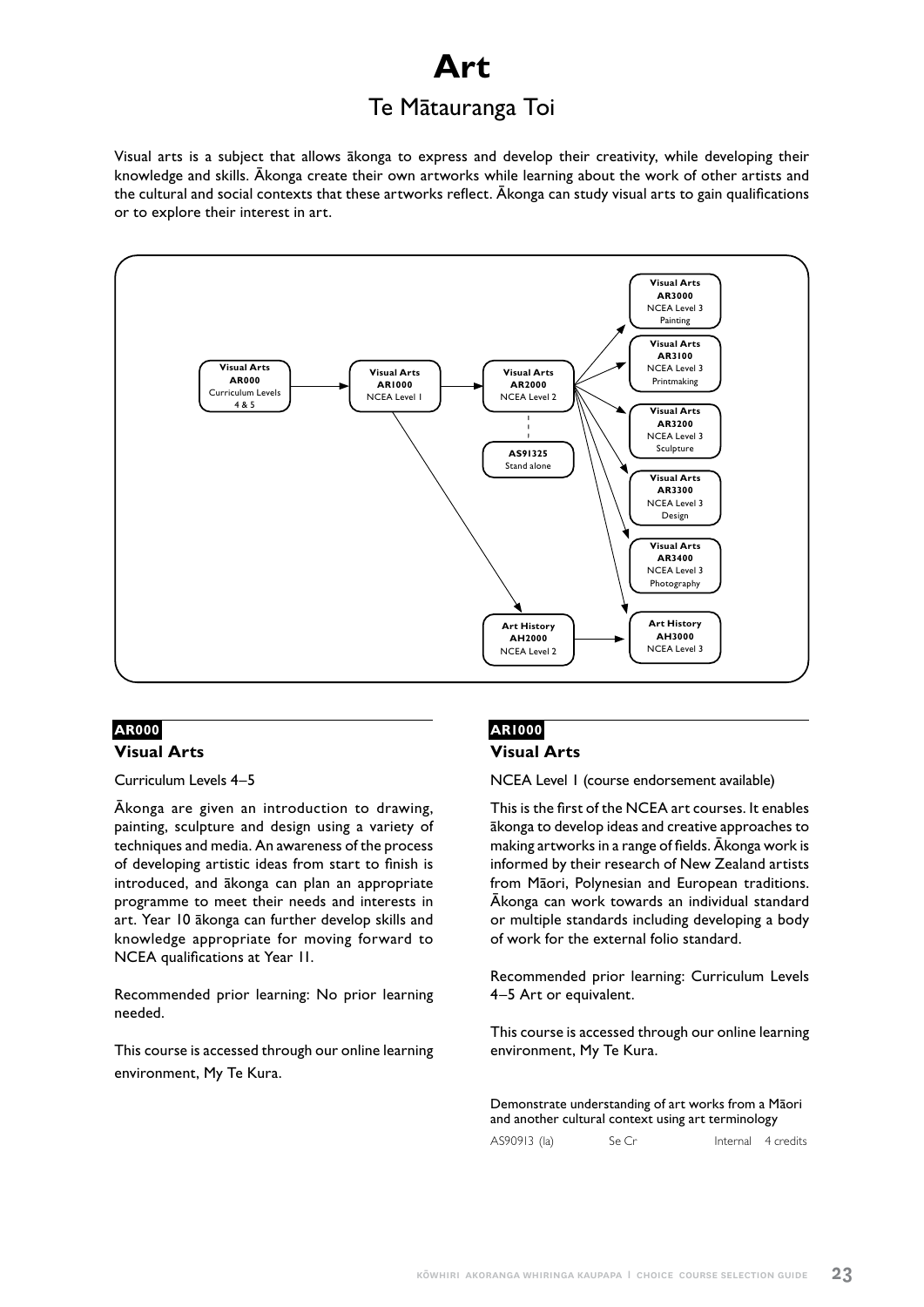| Use drawing methods and skills for recording<br>information using wet and dry media                      |    |                     |  |  |  |
|----------------------------------------------------------------------------------------------------------|----|---------------------|--|--|--|
| AS90914                                                                                                  | Сr | Internal 4 credits  |  |  |  |
| Use drawing conventions to develop work in more than<br>one field of practice                            |    |                     |  |  |  |
| AS90915                                                                                                  | Сr | Internal 6 credits  |  |  |  |
| Produce a body of work informed by established<br>practice, which develops ideas, using a range of media |    |                     |  |  |  |
| AS90916                                                                                                  | Cr | External 12 credits |  |  |  |
| Produce a finished work that demonstrates skills<br>appropriate to cultural conventions                  |    |                     |  |  |  |

### AS90917 Cr Internal 4 credits

# **AR2000**

# **Visual Arts**

NCEA Level 2 (course endorsement available)

From a foundation of NCEA Level 1 Visual Arts, äkonga continue to critically develop ideas and creative approaches to making artworks. Äkonga can produce a body of work in Painting by completing multiple internal standards culminating in the portfolio external standard. Alternatively, äkonga can undertake two internal standards in Photography and/or Design.

For äkonga not wanting to complete a full art programme, it is possible, with the consultation of the senior kaiako, to undertake AS91325: Produce a resolved work that demonstrates control of skills appropriate to cultural conventions, (Visual Arts 2.5). This is a single, standalone standard in any art discipline. This opportunity particularly suits äkonga with existing interest and skills, a passion project or artist mentor relationship. Projects should strongly identify with a specific art tradition or art field convention.

Recommended prior learning: NCEA Level 1 Visual Art course or equivalent.

This course is accessed through our online learning environment, My Te Kura.

Demonstrate an understanding of methods and ideas from established practice appropriate to painting AS91306 (la) SCr Internal 4 credits

Use drawing methods to apply knowledge of conventions appropriate to design

| AS91310 | SCr | Internal 4 credits |
|---------|-----|--------------------|
|         |     |                    |

| Use drawing methods to apply knowledge of<br>conventions appropriate to painting                                     |     |                     |  |  |  |  |
|----------------------------------------------------------------------------------------------------------------------|-----|---------------------|--|--|--|--|
| AS91311                                                                                                              | SCr | Internal 4 credits  |  |  |  |  |
| Use drawing methods to apply knowledge of<br>conventions appropriate to photography                                  |     |                     |  |  |  |  |
| AS91312                                                                                                              | SCr | Internal 4 credits  |  |  |  |  |
| Develop ideas in a related series of drawings<br>appropriate to established design practice                          |     |                     |  |  |  |  |
| AS91315                                                                                                              | SCr | Internal 4 credits  |  |  |  |  |
| Develop ideas in a related series of drawings<br>appropriate to established painting practice                        |     |                     |  |  |  |  |
| AS91316                                                                                                              | SCr | Internal 4 credits  |  |  |  |  |
| Develop ideas in a related series of drawings<br>appropriate to established photography practice                     |     |                     |  |  |  |  |
| AS91317                                                                                                              | SCr | Internal 4 credits  |  |  |  |  |
| Produce a systematic body of work that shows<br>understanding of art making conventions and ideas<br>within painting |     |                     |  |  |  |  |
| AS91321                                                                                                              | Cr  | External 12 credits |  |  |  |  |
| Produce a resolved work that demonstrates control of<br>skills appropriate to cultural conventions                   |     |                     |  |  |  |  |

| AS91325 |  | Internal 4 credits |
|---------|--|--------------------|
|         |  |                    |

# **AR3000 Painting**

NCEA Level 3 (course endorsement available)

In Level 3 Painting, äkonga study, develop and produce a body of work. They learn to critically engage, evaluate and investigate artistic procedures and practices. Researching the work of contemporary artists informs the development of their own ideas. Äkonga can produce a body of work in Painting by completing the two internals culminating in the portfolio external standard. Although the emphasis is on painting, äkonga work can demonstrate influences from design, printmaking, sculpture and photography.

New Zealand Scholarship exams are designed to extend very high-achieving Level 3 äkonga. Those who wish to enter the New Zealand Scholarship exam in this subject must discuss this option with their Te Kura subject kaiako.

Recommended prior learning: NCEA Level 2 Visual Art course or equivalent.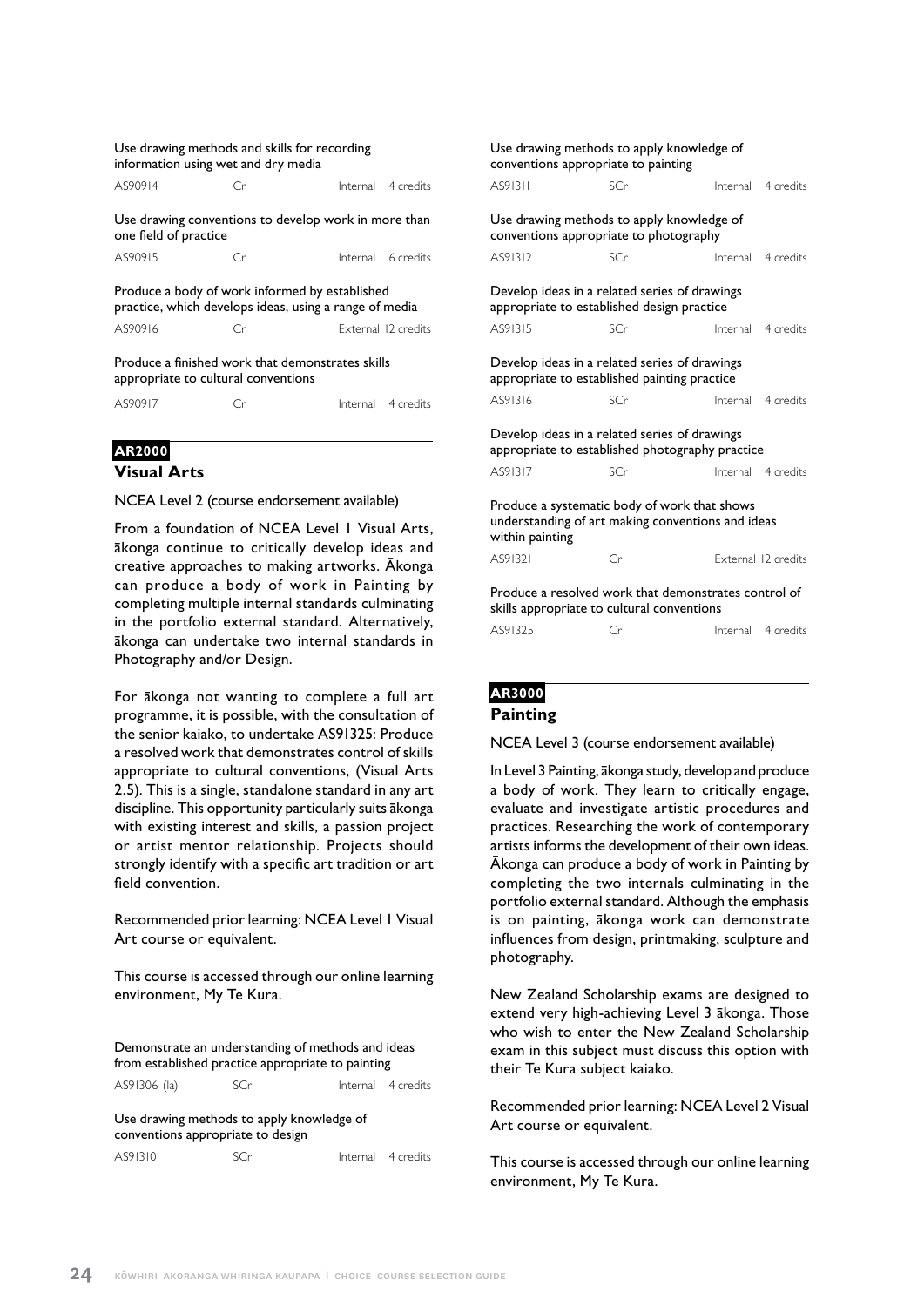| Use drawing to demonstrate understanding of<br>conventions appropriate to painting                                 |             |  |                     |  |  |
|--------------------------------------------------------------------------------------------------------------------|-------------|--|---------------------|--|--|
| AS91446                                                                                                            | Сr          |  | Internal 4 credits  |  |  |
| Systematically clarify ideas using drawing informed by<br>established painting practice                            |             |  |                     |  |  |
| AS91451                                                                                                            | $\subset$ r |  | Internal 4 credits  |  |  |
| Produce a systematic body of work that integrates<br>conventions and regenerates ideas within painting<br>practice |             |  |                     |  |  |
| AS91456                                                                                                            | C.n         |  | External 14 credits |  |  |

# **AR3100**

# **Printmaking**

NCEA Level 3 (course endorsement available)

In Level 3 Printmaking, äkonga study, develop and produce a body of work. They learn to critically engage, evaluate and investigate artistic procedures and practices. Researching the work of contemporary artists informs the development of their own ideas. Äkonga can produce a body of work in Printmaking by completing the two internals culminating in the portfolio external standard. Although the emphasis is on printmaking, äkonga work can demonstrate influences from design, painting, sculpture and photography.

New Zealand Scholarship exams are designed to extend very high-achieving Level 3 äkonga. Those who wish to enter the New Zealand Scholarship exam in this subject must discuss this option with their Te Kura subject kaiako.

Recommended prior learning: NCEA Level 2 Visual Art course or equivalent.

This course is accessed through our online learning environment, My Te Kura.

Use drawing to demonstrate understanding of conventions appropriate to printmaking

AS91448 Cr Internal 4 credits

Systematically clarify ideas using drawing informed by established printmaking practice

AS91453 Cr Internal 4 credits

Produce a systematic body of work that integrates conventions and regenerates ideas within printmaking practice

| AS91458 | External 14 credits |
|---------|---------------------|
|         |                     |

# **AR3200 Sculpture**

### NCEA Level 3 (course endorsement available)

In Level 3 Sculpture, äkonga study, develop and produce a body of work. They learn to critically engage, evaluate and investigate artistic procedures and practices. Researching the work of contemporary artists informs the development of their own ideas. Äkonga can produce a body of work in Sculpture by completing the two internals culminating in the portfolio external standard. Although the emphasis is on sculpture, äkonga work can demonstrate influences from design, printmaking, photography and painting.

New Zealand Scholarship exams are designed to extend very high-achieving Level 3 äkonga. Those who wish to enter the New Zealand Scholarship exam in this subject must discuss this option with their Te Kura subject kaiako.

Recommended prior learning: NCEA Level 2 Visual Art course or equivalent.

| Use drawing to demonstrate understanding of<br>conventions appropriate to sculpture                                                        |             |  |                    |  |  |
|--------------------------------------------------------------------------------------------------------------------------------------------|-------------|--|--------------------|--|--|
| AS91449                                                                                                                                    | Сr          |  | Internal 4 credits |  |  |
| Systematically clarify ideas using drawing informed by<br>established sculpture practice                                                   |             |  |                    |  |  |
| AS91454                                                                                                                                    | $\subset$ r |  | Internal 4 credits |  |  |
| Produce a systematic body of work that integrates<br>conventions and regenerates ideas within sculpture<br>practice<br>External 14 credits |             |  |                    |  |  |
| AS91459                                                                                                                                    | Cr          |  |                    |  |  |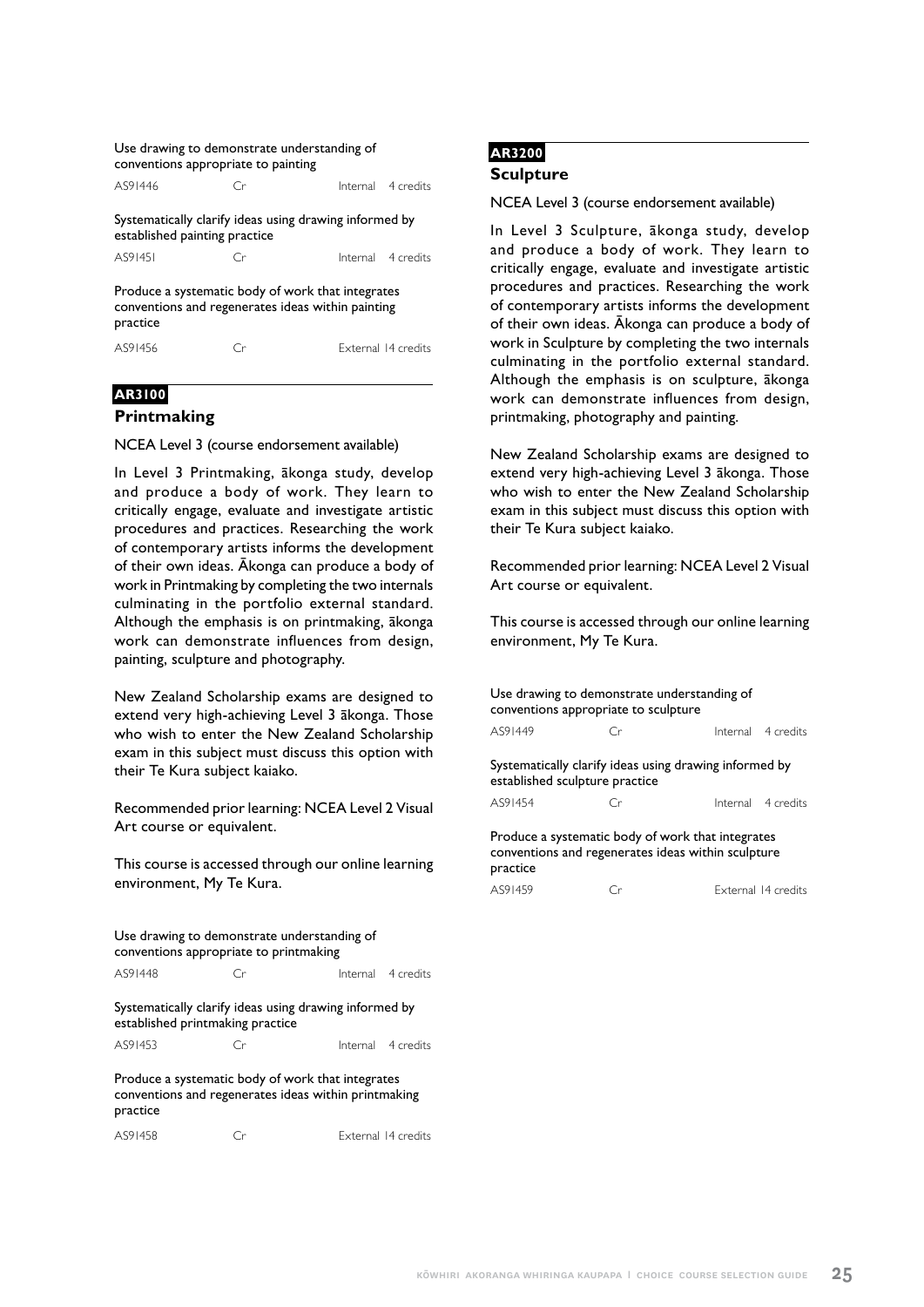# **AR3300**

# **Design**

NCEA Level 3 (course endorsement available)

In Level 3 Design, äkonga study, develop and produce a body of work. They learn to critically engage, evaluate and investigate artistic procedures and practices. Researching the work of contemporary artists and designers informs the development of their own ideas. Äkonga can produce a body of work in Design by completing the two internals culminating in the portfolio external standard. Although the emphasis is on design, äkonga work can demonstrate influences from printmaking, photography, painting and sculpture.

New Zealand Scholarship exams are designed to extend very high-achieving Level 3 äkonga. Those who wish to enter the New Zealand Scholarship exam in this subject must discuss this option with their Te Kura subject kaiako.

Recommended prior learning: NCEA Level 2 Design or equivalent study and experience of digital media applications (Photoshop, InDesign). All enquiries regarding equivalency should be directed to the senior kaiako of the subject prior to enrolment and registration.

This course is accessed through our online learning environment, My Te Kura.

| Use drawing to demonstrate understanding of<br>conventions appropriate to design                                 |    |  |                     |  |  |
|------------------------------------------------------------------------------------------------------------------|----|--|---------------------|--|--|
| AS91445                                                                                                          | Сr |  | Internal 4 credits  |  |  |
| Systematically clarify ideas using drawing informed by<br>established design practice                            |    |  |                     |  |  |
| AS91450                                                                                                          | Сr |  | Internal 4 credits  |  |  |
| Produce a systematic body of work that integrates<br>conventions and regenerates ideas within design<br>practice |    |  |                     |  |  |
| AS91455                                                                                                          | ⊤r |  | External 14 credits |  |  |

# **AR3400 Photography**

NCEA Level 3 (course endorsement available)

In Level 3 Photography, äkonga study, develop and produce a body of work. They learn to critically engage, evaluate and investigate artistic procedures and practices. Researching the work of contemporary artists and designers informs the development of their own ideas. Äkonga can produce a body of work in Photography by completing the two internals culminating in the portfolio external standard. Although the emphasis is on photography, äkonga work can demonstrate influences from printmaking, design, painting and sculpture.

New Zealand Scholarship exams are designed to extend very high-achieving Level 3 äkonga. Those who wish to enter the New Zealand Scholarship exam in this subject must discuss this option with their Te Kura subject kaiako.

Recommended prior learning: NCEA Level 2 Photography or equivalent study and experience of digital media applications (Photoshop, InDesign). All enquiries regarding equivalency should be directed to the senior kaiako of the subject prior to enrolment and registration.

| Use drawing to demonstrate understanding of<br>conventions appropriate to photography      |                                                                                                           |  |                     |  |  |
|--------------------------------------------------------------------------------------------|-----------------------------------------------------------------------------------------------------------|--|---------------------|--|--|
| AS91447                                                                                    | Сr                                                                                                        |  | Internal 4 credits  |  |  |
|                                                                                            |                                                                                                           |  |                     |  |  |
| Systematically clarify ideas using drawing informed by<br>established photography practice |                                                                                                           |  |                     |  |  |
| AS91452                                                                                    | $\subset$ r                                                                                               |  | Internal 4 credits  |  |  |
|                                                                                            |                                                                                                           |  |                     |  |  |
| practice                                                                                   | Produce a systematic body of work that integrates<br>conventions and regenerates ideas within photography |  |                     |  |  |
| AS91457                                                                                    |                                                                                                           |  | External 14 credits |  |  |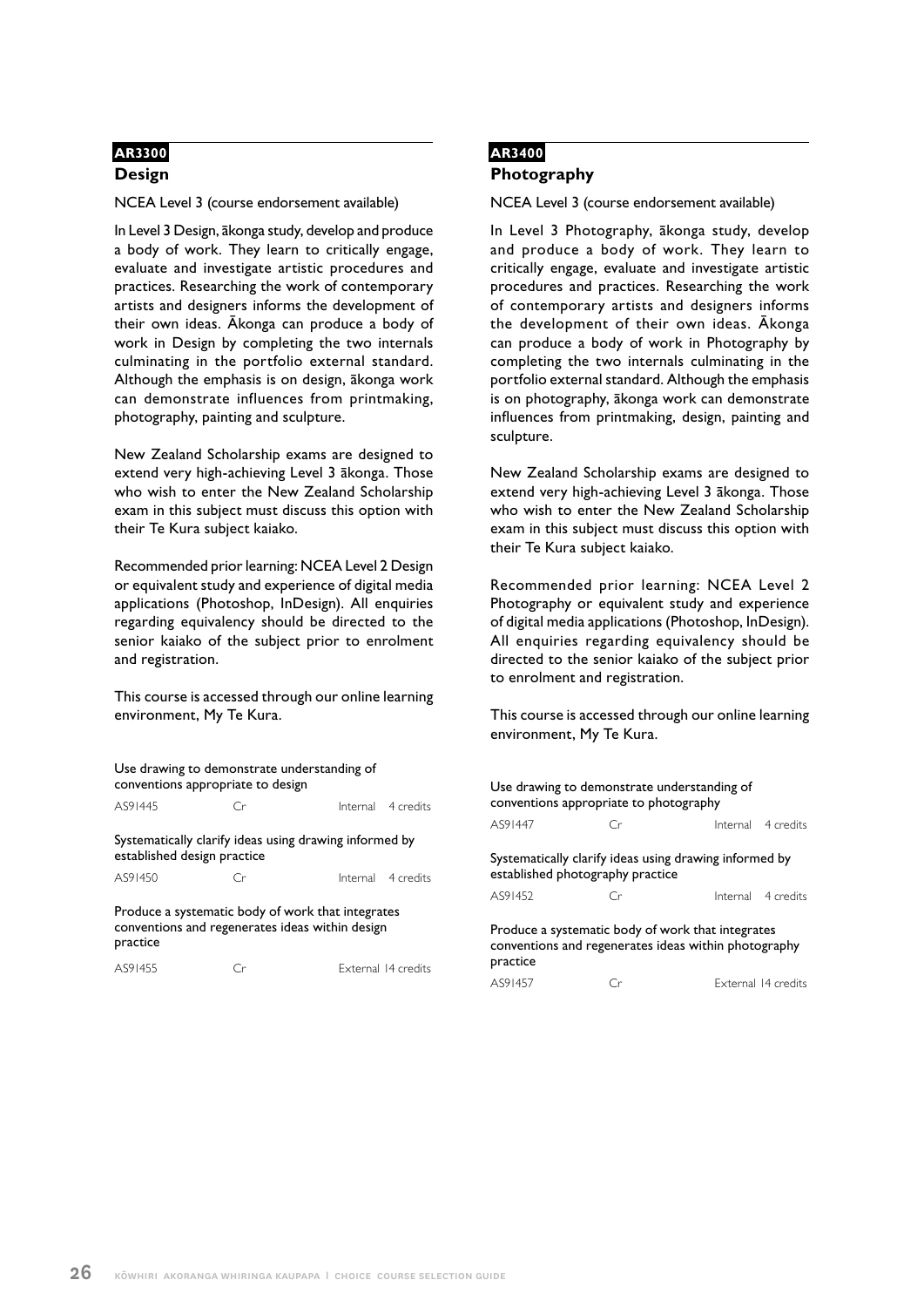# **Art History**

# Te Toi Hitori

<span id="page-28-0"></span>Äkonga who have an interest in art can learn how and why it has been produced. This involves the observation, analysis and interpretation of works of art within their cultural and historical contexts. Äkonga develop the analytical, critical and research skills needed to gain a greater understanding of artistic ideas and concepts. This subject does not require any practical skills in art.

# **AH2000**

# **Art History**

NCEA Level 2 (course endorsement available)

Towards modernism (nineteenth century French art) and art in Aotearoa are used as starting points for äkonga to develop the art historical skills of observation, analysis and understanding of content and context.

Recommended prior learning: A reasonable level of literacy is required.

This course is accessed through our online learning environment, My Te Kura.

| Examine the effects of formal elements of art works                                  |  |  |                                                     |                    |  |
|--------------------------------------------------------------------------------------|--|--|-----------------------------------------------------|--------------------|--|
| AS91180 (la) UEIwa SCr                                                               |  |  | External 4 credits                                  |                    |  |
|                                                                                      |  |  | Examine the meanings conveyed by art works          |                    |  |
| AS91181 (la) Se Cr                                                                   |  |  |                                                     | External 4 credits |  |
|                                                                                      |  |  | Examine the influence of context(s) on art works    |                    |  |
| AS91182 (la) UEIwa Cr                                                                |  |  |                                                     | External 4 credits |  |
| works                                                                                |  |  | Examine how media are used to create effects in art |                    |  |
| AS91183 (la)                                                                         |  |  | Cr                                                  | Internal 4 credits |  |
|                                                                                      |  |  | Communicate understanding of an art history topic   |                    |  |
| AS91184 (la) UElra SCr                                                               |  |  |                                                     | Internal 4 credits |  |
| works                                                                                |  |  | Communicate a considered personal response to art   |                    |  |
| AS91185 (la)                                                                         |  |  | Cr.                                                 | Internal 4 credits |  |
| Demonstrate understanding of art works in relation to<br>their physical environments |  |  |                                                     |                    |  |
| AS91186 (la) Se Cr                                                                   |  |  |                                                     | Internal 4 credits |  |

# **AH3000**

**Art History**

NCEA Level 3 (course endorsement available)

The focus of this course is Renaissance art, a period that helped shape the history of art. Äkonga learn to analyse and interpret art within a cultural and historical context. The option offered is Late Renaissance.

This course is recommended to äkonga with an interest in the arts, English, history or classical studies. It is also useful for äkonga considering further tertiary study in any of these areas. It is not necessary to have studied Art History at Level 2.

New Zealand Scholarship exams are designed to extend very high-achieving Level 3 äkonga. Those who wish to enter the New Zealand Scholarship exam in this subject must discuss this option with their Te Kura subject kaiako.

Recommended prior learning: A good level of literacy is required.

| Demonstrate understanding of style in art works                             |  |                                                      |                    |                    |  |
|-----------------------------------------------------------------------------|--|------------------------------------------------------|--------------------|--------------------|--|
| AS91482 (la) UElwra Cr                                                      |  | External 4 credits                                   |                    |                    |  |
| works                                                                       |  | Examine how meanings are communicated through art    |                    |                    |  |
| AS91483 (la) UEIra Se Cr                                                    |  |                                                      | External 4 credits |                    |  |
|                                                                             |  | Examine the relationship(s) between art and context  |                    |                    |  |
| AS91484 (la) UElwra Cr                                                      |  |                                                      | External 4 credits |                    |  |
| works                                                                       |  | Examine the impact of media and processes on art     |                    |                    |  |
| AS91485 (la) UElra Se Cr                                                    |  | Internal 4 credits                                   |                    |                    |  |
| Construct an argument based on interpretation of<br>research in art history |  |                                                      |                    |                    |  |
|                                                                             |  |                                                      |                    |                    |  |
| AS91486 (la) UElra Cr                                                       |  |                                                      |                    | Internal 4 credits |  |
|                                                                             |  | Examine the different values placed on art works     |                    |                    |  |
| AS91487 (la) UElra Cr                                                       |  |                                                      |                    | Internal 4 credits |  |
| works                                                                       |  | Examine the relationship(s) between a theory and art |                    |                    |  |
| AS91488 (la) UElra Se Cr                                                    |  |                                                      |                    | Internal 4 credits |  |
| Analyse texts about art                                                     |  |                                                      |                    |                    |  |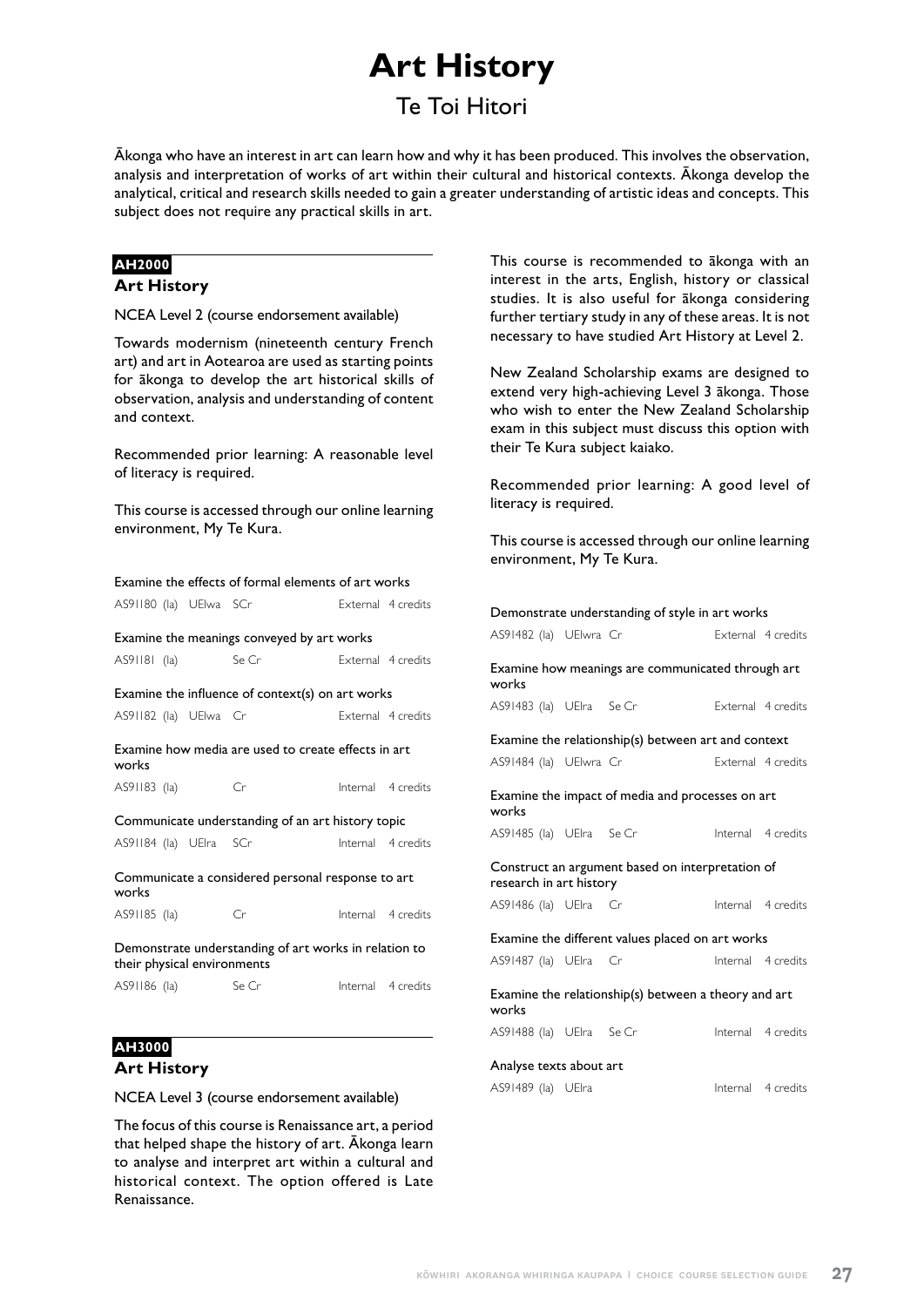# **Biology** Te Mätauranga Koiora

<span id="page-29-0"></span>Biology is at the centre of all life and äkonga explore the living world, its ecology, plant and animal life processes, evolution, and relationships between biology and technology. Through this study, äkonga gain an understanding of themselves, the world, and how organisms survive and live together. They also develop essential scientific knowledge, methods and techniques. From here, äkonga are able to analyse scientific information effectively and discuss the wide range of implications science has on our world, including medical and environmental issues. Biology is a broad interest subject and is important for careers and in a variety of areas, from health through to forestry and zoology.

# **BY1000**

# **Biology**

NCEA Level 1 (course endorsement available)

This course provides an introduction to the living world, its ecology, and human organ systems. It offers a range of science and biology standards.

Äkonga wishing to continue with their biological studies at NCEA Level 2 and beyond are advised to prepare for at least one Science external (AS90948) and to complete the internally assessed standard AS90949. For äkonga wishing to complete the practical investigation at NCEA Level 2 or NCEA Level 3, it is recommended that they also complete AS90925.

Recommended prior learning: Äkonga should have a reasonable level of literacy.

This course is accessed through our online learning environment, My Te Kura.

| Carry out a practical investigation in a biological<br>context, with direction                  |                                |                    |                    |  |  |
|-------------------------------------------------------------------------------------------------|--------------------------------|--------------------|--------------------|--|--|
| AS90925 (na) UEna Ma Pr SSe So                                                                  |                                |                    | Internal 4 credits |  |  |
| Report on a biological issue                                                                    |                                |                    |                    |  |  |
| AS90926 (la)                                                                                    | Pr                             |                    | Internal 3 credits |  |  |
| Demonstrate understanding of biological ideas relating<br>to the life cycle of flowering plants |                                |                    |                    |  |  |
| AS90928 (la)                                                                                    | Pr                             |                    | External 4 credits |  |  |
| Demonstrate understanding of biological ideas relating<br>to a mammal(s) as a consumer(s)       |                                |                    |                    |  |  |
| AS90929 (la)                                                                                    | <b>Pr</b> SSe So               | External 3 credits |                    |  |  |
| Demonstrate understanding of biological ideas relating<br>to genetic variation                  |                                |                    |                    |  |  |
| AS90948 (la)                                                                                    | SMa Pr So                      | External 4 credits |                    |  |  |
| Investigate life processes and environmental factors that<br>affect them                        |                                |                    |                    |  |  |
| AS90949                                                                                         | Pr Se So Cr Internal 4 credits |                    |                    |  |  |
| Investigate biological ideas relating to interactions<br>between humans and micro-organisms     |                                |                    |                    |  |  |

AS90950 Co Ma Pr Se So Cr Internal 4 credits

Investigate the biological impact of an event on a New Zealand ecosystem

AS90951 Pr Se Cr Internal 4 credits

# **BY2000 Biology**

NCEA Level 2 (course endorsement available)

This NCEA Level 2 course offers äkonga the opportunity to explore topics such as ecology, genetics and gene expression. Alongside these topics, äkonga study cell structure and processes and gain skills to analyse the increasing complexity of biological information that is presented to the public. They will also be able to carry out a practical investigation.

Not only is this course highly relevant, it is essential preparation for both the Level 3 Biology course and for äkonga intending to enter tertiary studies in nursing, medicine, veterinary or similar fields.

To be able to successfully start Level 3 Biology, äkonga should have studied AS91156, AS91159 and, if they want to carry out the Level 3 Biology practical investigation, they will need to complete AS91153.

Recommended prior learning: Äkonga should have a reasonable level of literacy and have successfully studied at least AS90948 and AS90949 from Level 1 Science/Biology.

This course is accessed through our online learning environment, My Te Kura.

Carry out a practical investigation in a biology context, with supervision

AS91153 (na) UEna Ma Pr SSe So Internal 4 credits

Analyse the biological validity of information presented to the public

| AS91154 (la) | Pr So |  | Internal 3 credits |
|--------------|-------|--|--------------------|
|--------------|-------|--|--------------------|

Demonstrate understanding of adaptation of plants or animals to their way of life

| AS91155 (la) | Pr SSe SSo |  | Internal 3 credits |
|--------------|------------|--|--------------------|
|--------------|------------|--|--------------------|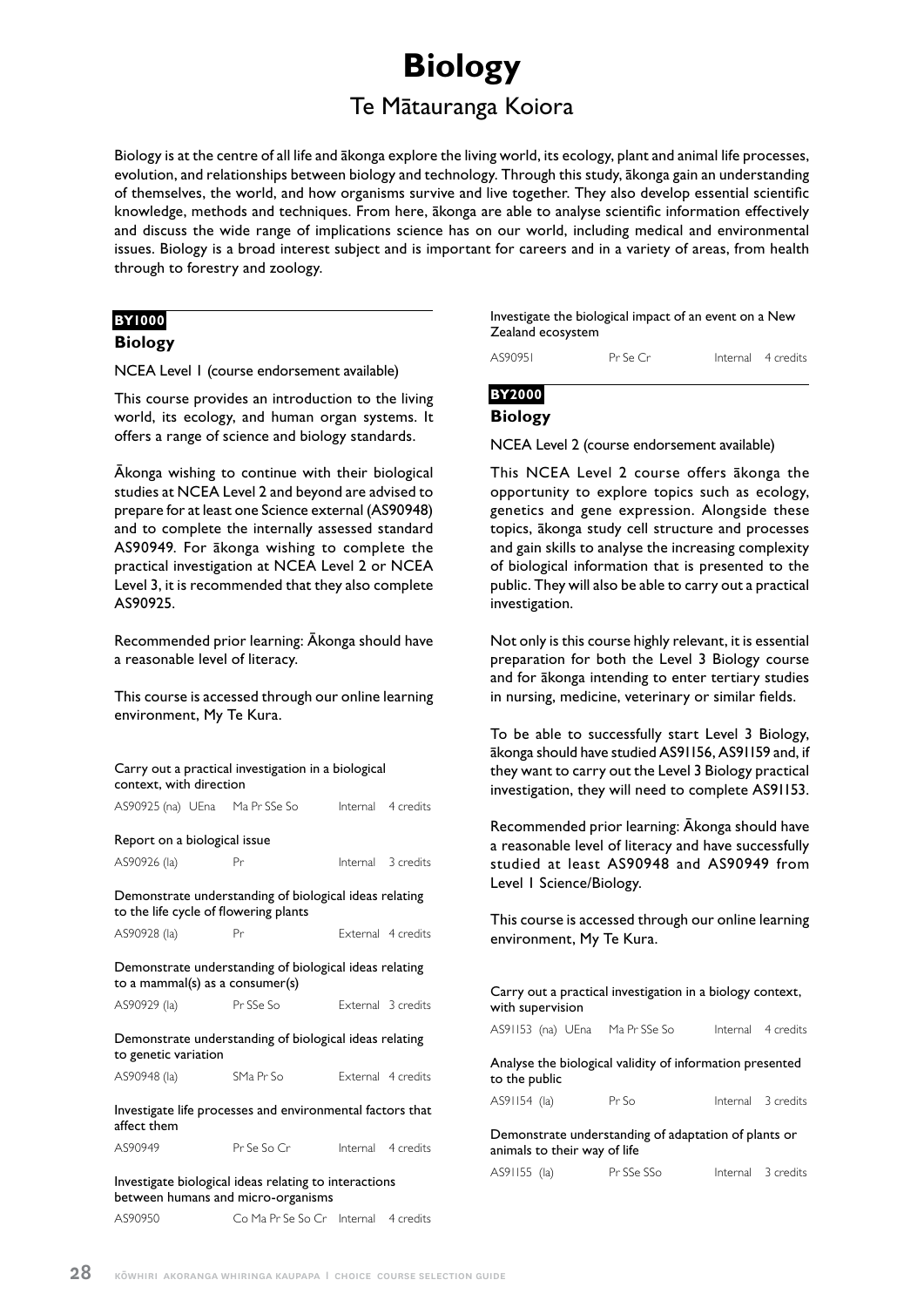| Demonstrate understanding of life processes at the<br>cellular level |                                                          |                                                        |                    |                    |  |
|----------------------------------------------------------------------|----------------------------------------------------------|--------------------------------------------------------|--------------------|--------------------|--|
| AS91156 (la) UEIwa Pr So                                             |                                                          |                                                        | External 4 credits |                    |  |
| change                                                               |                                                          | Demonstrate understanding of genetic variation and     |                    |                    |  |
| AS91157 (la) UElwa Pr So                                             |                                                          |                                                        |                    | External 4 credits |  |
| supervision                                                          |                                                          | Investigate a pattern in an ecological community, with |                    |                    |  |
| AS91158 (la)                                                         |                                                          | Pr                                                     |                    | Internal 4 credits |  |
|                                                                      |                                                          | Demonstrate understanding of gene expression           |                    |                    |  |
| AS91159 (la)                                                         |                                                          | Pr So                                                  |                    | External 4 credits |  |
|                                                                      | Investigate biological material at the microscopic level |                                                        |                    |                    |  |
| AS91160                                                              |                                                          | Pr SSe So                                              |                    | Internal 3 credits |  |
| <b>Y3000</b>                                                         |                                                          |                                                        |                    |                    |  |

# **Biology**

# NCEA Level 3 (course endorsement available)

This course follows on from Level 2 Biology. In this course, äkonga study plant responses and animal behaviour, biotechnology, evolution, and speciation. Äkonga also have the opportunity to further develop their investigative and research skills.

As well as being highly relevant, this course is useful, and often essential, for äkonga intending to enter tertiary studies in nursing, medicine, veterinary science or similar fields.

University Entrance requires 14 credits in three approved Level 3 subjects, which includes Biology. This means Biology äkonga should sit at least one, preferably two, externally assessed standards. If äkonga intend to complete AS91601, they should do this in term one or two of the school year.

Recommended prior learning: Äkonga should have a good level of literacy. They also need to have done AS91156 and AS91159 from Level 2 Biology before heading into this course. Äkonga intending to complete the practical investigation, AS91601, should know how to apply the scientific method when planning and carrying out this investigation.

This course is accessed through our online learning environment, My Te Kura.

Carry out a practical investigation in a biological context, with guidance

AS91601 (Ina) UEna Ma Pr So Internal 4 credits

|                               | Integrate biological knowledge to develop an informed<br>response to a socio-scientific issue     |                    |
|-------------------------------|---------------------------------------------------------------------------------------------------|--------------------|
| AS91602 (la) UEIra Ma Pr So   |                                                                                                   | Internal 3 credits |
|                               | Demonstrate understanding of the responses of plants<br>and animals to their external environment |                    |
| AS91603 (la) UEIwra Pr        |                                                                                                   | External 5 credits |
| a stable internal environment | Demonstrate understanding of how an animal maintains                                              |                    |
| AS91604 (la) UEIra Pr So      |                                                                                                   | Internal 3 credits |
| leading to speciation         | Demonstrate understanding of evolutionary processes                                               |                    |
| AS91605 (la) UEIwra Ma Pr So  |                                                                                                   | External 4 credits |
| evolution                     | Demonstrate understanding of trends in human                                                      |                    |
| AS91606 (la) UEIwra Pr        |                                                                                                   | External 4 credits |
|                               | Demonstrate understanding of buman manipulations of                                               |                    |

Demonstrate understanding of human manipulations of genetic transfer and its biological implications

| AS91607 (la) UEIra Ma Pr So |  |  |  | Internal 3 credits |
|-----------------------------|--|--|--|--------------------|
|-----------------------------|--|--|--|--------------------|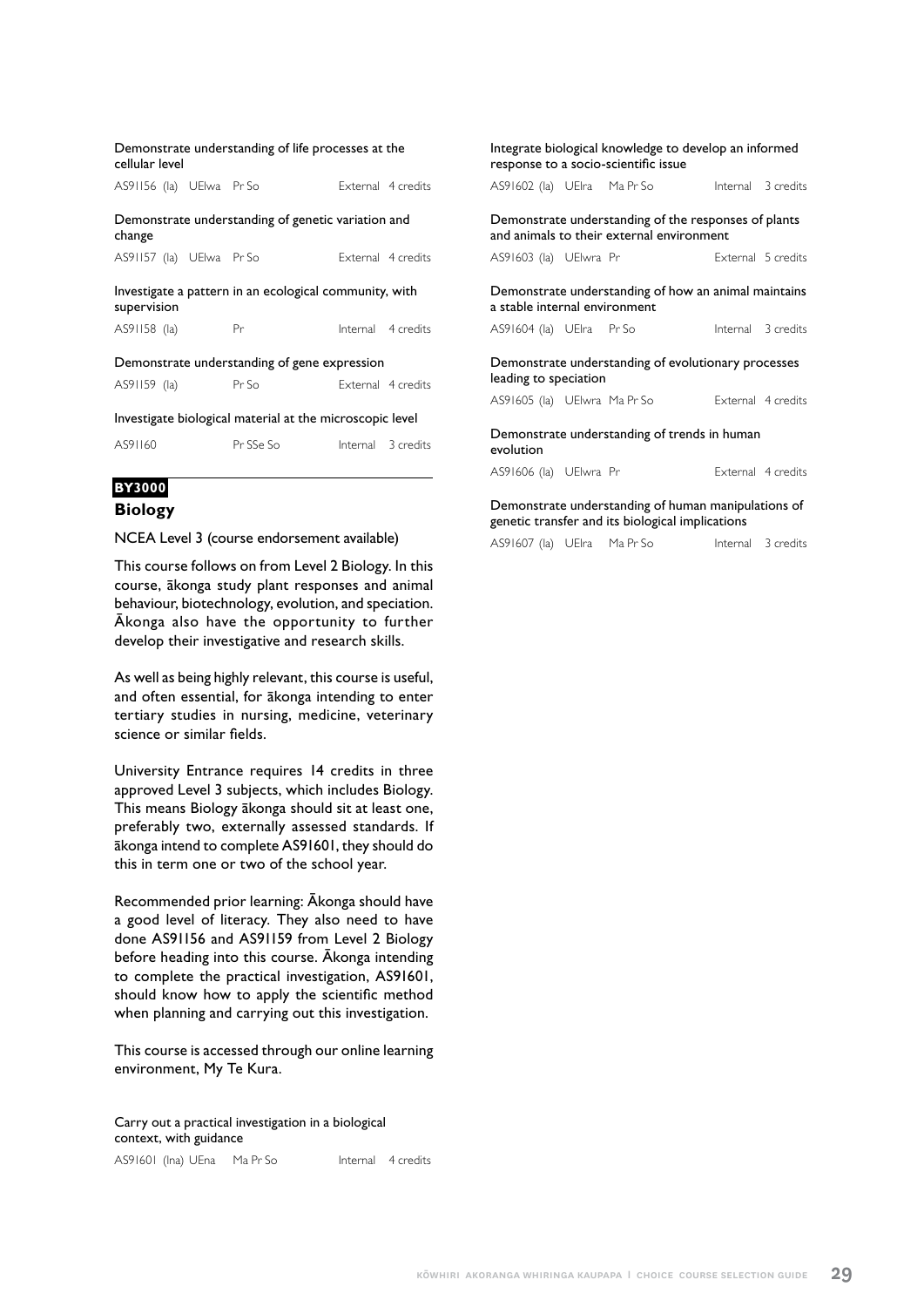# **Business Studies**

# Ngä Akoranga Umanga

<span id="page-31-0"></span>In a rapidly changing world, it is important that people are able to make informed and rational decisions about business matters. Business Studies considers how individuals and groups organise, plan and act to produce goods and services to satisfy customers. The knowledge and skills gained in Business Studies and exposure to enterprise culture can help shape creative, energetic and enterprising people who will contribute to New Zealand's economic future. In Business Studies, äkonga develop their understanding of business theory and practices in a range of relevant contexts.

# **BS1000**

# **Business Studies**

NCEA Level 1 (course endorsement available)

In this course, äkonga explore the five key themes (business formation, functions of business, people in business, business management and the business environment) within the context of a small-tomedium business, of local, national or international significance. The business should also be connected to their life, for example: a local farm, tourist operator, retail outlet, franchise, or early childcare centre.

Äkonga will look at the internal and external features of businesses that influence their success. They investigate operational business problems and provide causes, impacts, possible solutions and recommendations to address them.

Also studied in this course is the marketing mix model and human resources processes. Äkonga gain knowledge of enterprising behaviour, innovation and entrepreneurship in business contexts.

Recommended prior learning: Äkonga should have a reasonable level of literacy.

This course is accessed through our online learning environment, My Te Kura.

| Demonstrate knowledge of innovation and<br>entrepreneurship in business contexts           |          |  |                    |  |  |  |
|--------------------------------------------------------------------------------------------|----------|--|--------------------|--|--|--|
| US22847                                                                                    | Cr       |  | Internal 2 credits |  |  |  |
| Demonstrate an understanding of internal features of a<br>small business                   |          |  |                    |  |  |  |
| AS90837 (la)                                                                               | Pr Se Cr |  | External 4 credits |  |  |  |
| Demonstrate an understanding of external factors<br>influencing a small business           |          |  |                    |  |  |  |
| AS90838 (la)                                                                               | Pr Se Cr |  | External 4 credits |  |  |  |
| Apply business knowledge to an operational problem(s)<br>in a given small business context |          |  |                    |  |  |  |
|                                                                                            |          |  |                    |  |  |  |

Apply the marketing mix to a new or existing product AS90840 (la) Pr Se Cr Internal 3 credits

Investigate aspects of human resource processes in a business

AS90841 (la) Pr Internal 3 credits

# **BS2000 Business Studies**

NCEA Level 2 (course endorsement available)

In this course, äkonga explore the five key themes (business formation, functions of business, people in business, business management and the business environment) within the context of a medium-tolarge business of local, national or international significance. The business should also be connected to their life, for example: a listed company, a retail company with multiple outlets, a school, local government, a large corporation, or a bank.

Äkonga look at internal and external features, critical business problems, and apply business knowledge to provide possible solutions and recommendations to address them. They also have the opportunity to conduct market research and identify motivation practices and apply their knowledge of motivation theory in a business.

Recommended prior learning: Äkonga should have a reasonable level of literacy.

This course is accessed through our online learning environment, My Te Kura.

| Demonstrate and apply knowledge of office equipment<br>and administration processes |      |  |                    |
|-------------------------------------------------------------------------------------|------|--|--------------------|
| USI2L                                                                               | SSe. |  | Internal 4 credits |

| JJU<br>. | HICIIdI TUCUID<br>. |
|----------|---------------------|
|          |                     |
|          |                     |

Demonstrate understanding of the internal operations of a large business

AS90843 (la) Pr Se External 4 credits

Demonstrate understanding of how a large business responds to external factors

AS90844 (la) Pr Se External 4 credits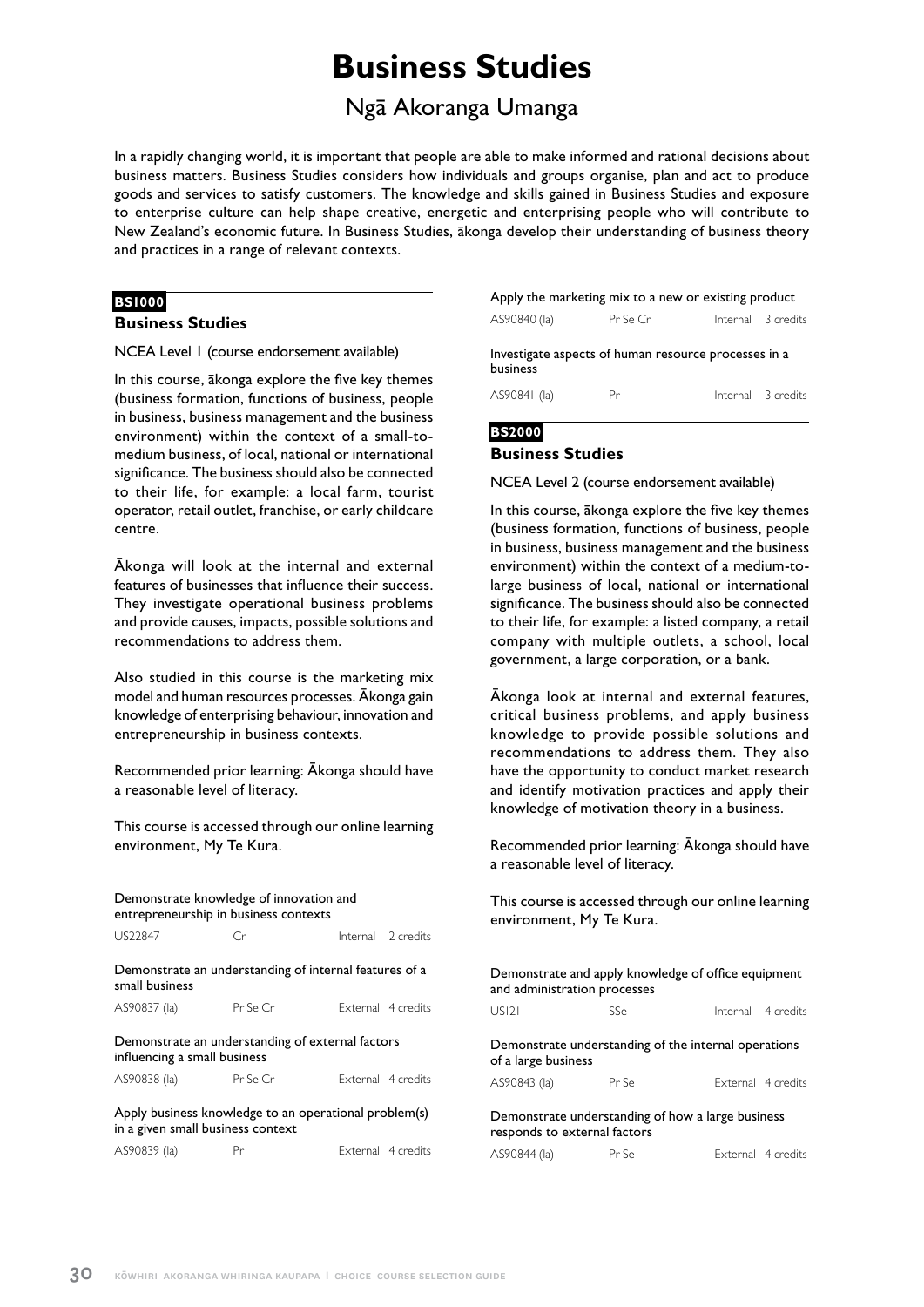### Apply business knowledge to a critical problem(s) in a given large business context

AS90845 (la) Pr External 4 credits

Conduct market research for a new or existing product

AS90846 (Ina) UEna Pr Cr Internal 3 credits

AS90847 (la) Cr Internal 3 credits

Investigate the application of motivation theory in a business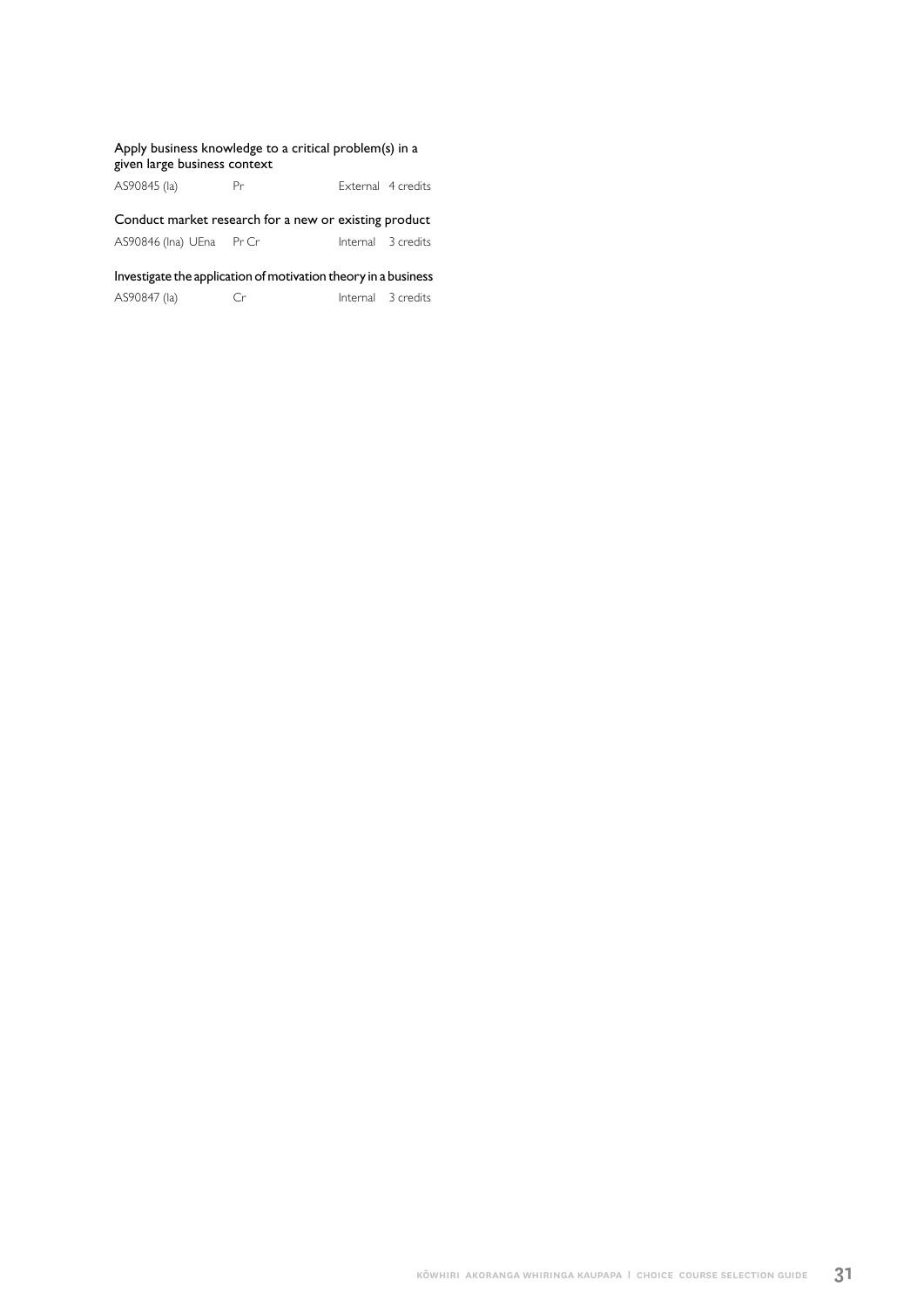# **Chemistry**

# Te Mäturanga Matü

<span id="page-33-0"></span>People have always been fascinated by the world around them and chemistry is the study of the substances that make up the universe. From the time people worked out how to create fire, chemistry has been at the forefront of exciting discoveries such as the structure of DNA and the use of semiconductors in electronics. Chemistry looks at the behaviour of substances, the changes they undergo to create new ones and the reactions between them. Yet it is more than what happens at a micro level, it is about what it is that makes us, our materials and everything around us. Äkonga learn the essential skills and knowledge needed to analyse scientific information, conduct experiments and research. Chemistry is essential for careers in a wide range of areas including medicine, pharmacy, engineering, environmental science, wine making and food technology.

# **CH1000**

### **Chemistry**

NCEA Level 1 (course endorsement available)

This course provides an introduction to the basics of chemistry. Äkonga should enrol for this course if they wish to focus on studying the material world and intend to sit at least one externally assessed examination paper.

Äkonga wishing to continue with Level 2 Chemistry should complete at least AS90944: Demonstrate understanding of aspects of acids and bases. Äkonga are expected to complete five of the standards listed below.

Recommended prior learning: Äkonga should have a reasonable level of literacy.

This course is accessed through our online learning environment, My Te Kura.

| Carry out a practical chemistry investigation, with<br>direction                     |                                    |  |                    |  |  |  |
|--------------------------------------------------------------------------------------|------------------------------------|--|--------------------|--|--|--|
| AS90930 (na) UEna Co Ma Pr SSe Internal 4 credits                                    |                                    |  |                    |  |  |  |
| Demonstrate understanding of the chemistry in a<br>technological application         |                                    |  |                    |  |  |  |
| AS90931 (la) Co Ma Pr SSe Cr Internal 2 credits                                      |                                    |  |                    |  |  |  |
| Demonstrate understanding of aspects of chemical<br>reactions                        |                                    |  |                    |  |  |  |
| AS90934                                                                              | Co Pr SSe                          |  | External 4 credits |  |  |  |
| Demonstrate understanding of aspects of acids and<br>bases                           |                                    |  |                    |  |  |  |
| AS90944                                                                              | Co Ma Pr Cr External 4 credits     |  |                    |  |  |  |
| Investigate implications of the use of carbon compounds<br>as fuels                  |                                    |  |                    |  |  |  |
| AS90945                                                                              | Co Ma Pr SSe So Internal 4 credits |  |                    |  |  |  |
| Investigate the implications of the properties of metals<br>for their use in society |                                    |  |                    |  |  |  |
| AS90946                                                                              | Co Ma Pr Cr Linternal 4 credits    |  |                    |  |  |  |

### Investigate selected chemical reactions

AS90947 Co Ma Pr So Cr Internal 4 credits

# **CH2000 Chemistry**

NCEA Level 2 (course endorsement available)

This course further develops some of the chemistry topics introduced in Level 1 Science, and investigates general scientific nature and problems, oxidation and reduction, and the various reactions that chemical substances undergo. The use of formulae and equations and the application of mathematics to these are a very important part of the course. Practical work is part of this course, much of which can be done at home.

Note: AS91163 requires a good understanding of Level 2 Chemistry and so is normally attempted last.

AS9190 and AS91911 requires practical work to be carried out in a laboratory and may not be offered in all centres. Please contact your kaiako for more information.

Recommended prior learning: AS90944 or equivalent.

|                                                                                   |              | Analyse oxidation - reduction reactions                                                       |                    |  |
|-----------------------------------------------------------------------------------|--------------|-----------------------------------------------------------------------------------------------|--------------------|--|
| US6345                                                                            |              |                                                                                               | Internal 4 credits |  |
|                                                                                   |              | Demonstrate understanding of the chemistry used in<br>the development of a current technology |                    |  |
|                                                                                   | AS91163 (la) | Co Ma Pr SSe So Cr Internal 3 credits                                                         |                    |  |
| Demonstrate understanding of bonding, structure,<br>properties and energy changes |              |                                                                                               |                    |  |
|                                                                                   |              | AS91164 (la) Co Ma Pr So                                                                      | External 5 credits |  |
| Demonstrate understanding of the properties of<br>selected organic compounds      |              |                                                                                               |                    |  |
|                                                                                   |              | AS91165 (la) Co Ma Pr Se So External 4 credits                                                |                    |  |
| Demonstrate understanding of chemical reactivity                                  |              |                                                                                               |                    |  |
|                                                                                   | AS91166 (la) | Co Ma Pr SSe So External 4 credits                                                            |                    |  |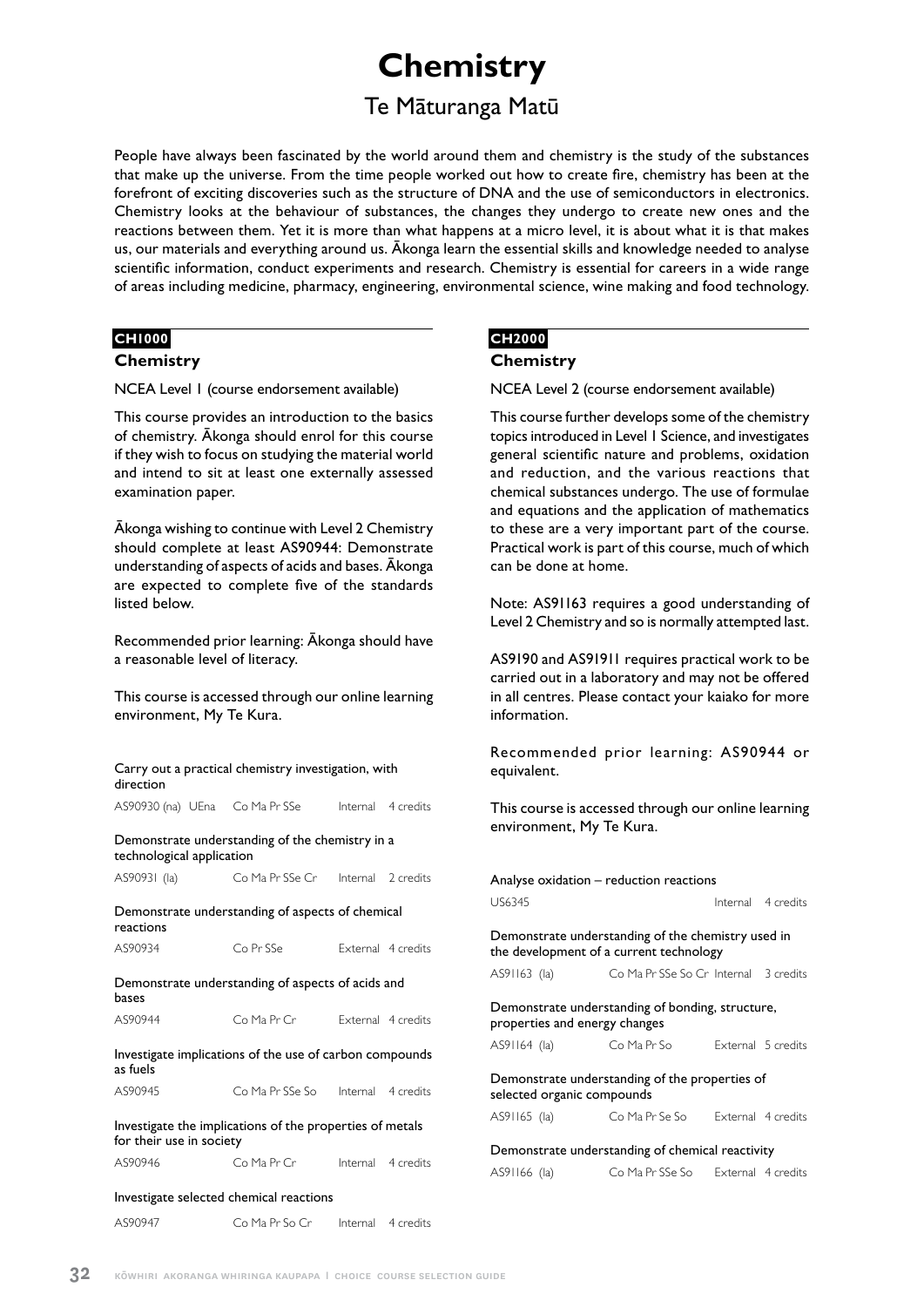### Demonstrate understanding of oxidation-reduction

| AS91167 | Co Ma Pr So                                                                                              | Internal 3 credits |
|---------|----------------------------------------------------------------------------------------------------------|--------------------|
|         | Carry out a practical investigation into a substance<br>present in a consumer product using quantitative |                    |

analysis AS91910 **Internal** 4 credits

Carry out an investigation into chemical species present in a sample using quantitative analysis

AS91911 **Internal** 3 credits

# **CH3000**

# **Chemistry**

NCEA Level 3 (course endorsement available)

This course takes a deeper look at what helps create our world, and takes the concepts discussed in Level 2 to a more advanced level. There is a focus on the role of energy and using particles at the microscopic level to explain the properties observed at the macroscopic level.

Topics introduced include electronic structures and spontaneity of reactions including electrochemical processes. Spectroscopic analysis of organic compounds is also investigated. Since quantitative analysis is involved with chemistry, confidence in general mathematics, simple algebra and graphs is useful and the course is aimed at äkonga going on to tertiary studies in chemistry.

Note: AS91389: Demonstrate understanding of chemical processes in the world around us requires a good understanding of Level 3 Chemistry and so should be completed near the end of the course.

Recommended prior learning: Five standards completed at NCEA Level 2 Chemistry or equivalent.

This course is accessed through our online learning environment, My Te Kura.

| Analyse oxidation-reduction reactions |                    |
|---------------------------------------|--------------------|
| US6345                                | Internal 4 credits |

Characterise the composition of acid and base solutions US8949 Internal 4 credits

Demonstrate understanding of spectroscopic data in chemistry AS91388 Co Ma Pr So Internal 3 credits Demonstrate understanding of chemical processes in the world around us

AS91389 (la) UElwra Co Ma Pr So Internal 3 credits

Demonstrate understanding of thermochemical principles and the properties of particles and substances AS91390 (la) Co Ma Pr So External 5 credits Demonstrate understanding of the properties of

organic compounds AS91391 (la) Co Ma Pr Se So External 5 credits

Demonstrate understanding of equilibrium principles in aqueous systems

AS91392 (lna) UEna Co Ma Pr So External 5 credits

### Demonstrate understanding of oxidation-reduction processes

| AS91393 (la)<br>Co Ma Pr So |  | Internal 3 credits |
|-----------------------------|--|--------------------|
|-----------------------------|--|--------------------|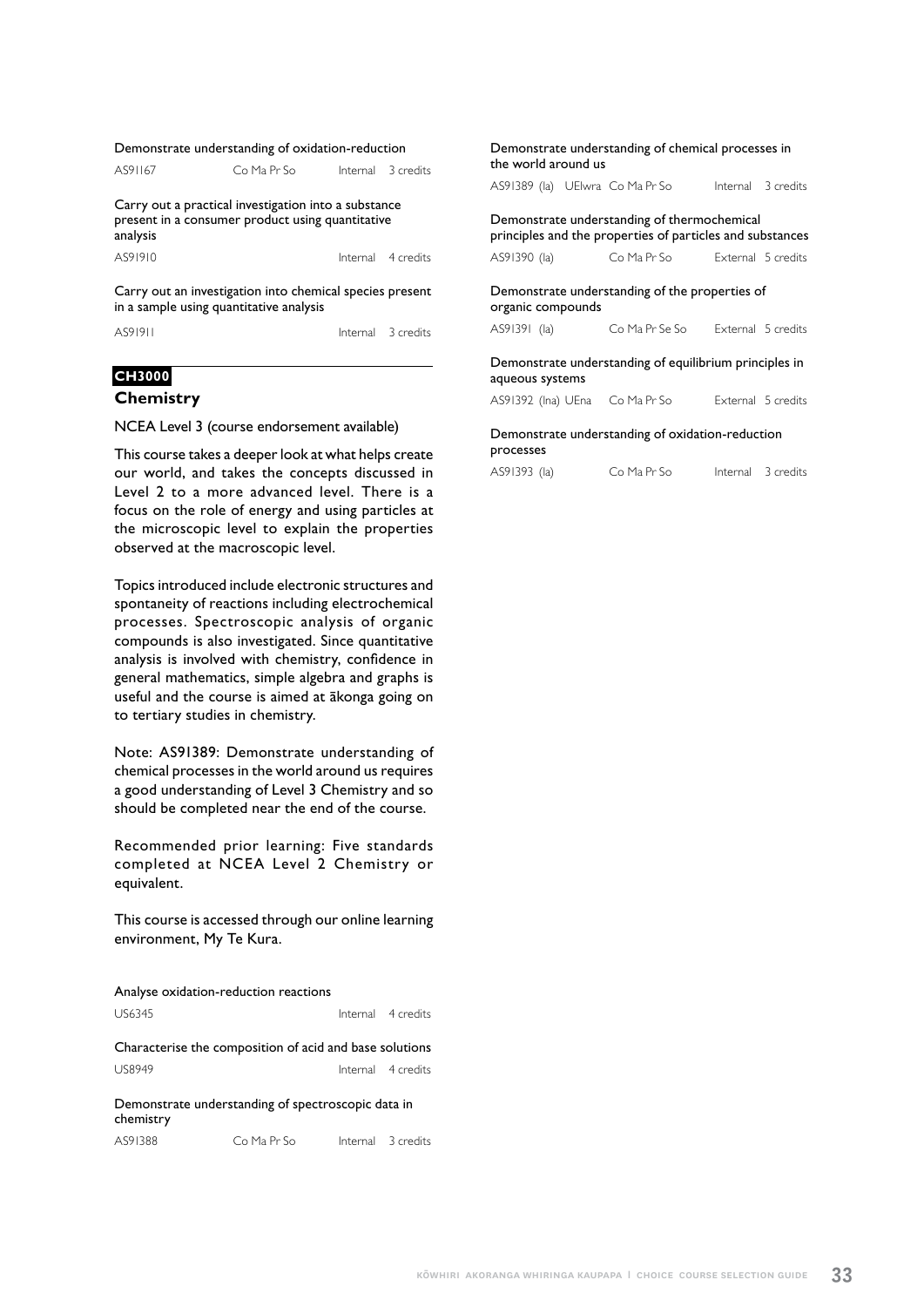# **Chinese**

# Te Reo Hainamana

<span id="page-35-0"></span>Chinese is not only one of the oldest living languages, but it is also a major world language spoken across the globe by over one billion people. As the New Zealand population diversifies, Chinese is becoming a major language in this country while remaining highly important for trade and tourism. For some äkonga, the history and very look of its written characters are fascinating, while for others it is a chance to stay in touch with their own family background. This subject focuses on both spoken and written modern standard Chinese (Mandarin), which is used throughout China, Singapore and Taiwan. It also explores the culture of Chinese-speaking countries.

# **ZH000**

# **Beginners' Chinese**

Curriculum Levels 1–5

This is a beginners' course in modern standard Chinese (Mandarin). Äkonga practise everyday listening and speaking skills, reading and writing the Pinyin alphabetical system and some simple characters.

They learn simple greetings, how to introduce themselves and family members, how to say numbers, time and age, their likes and dislikes, school, daily routine, shopping and food. They also learn about life and customs in China.

The course can be taken over one or two years. We recommend äkonga who want to do NCEA Level 1 should complete this course first.

Recommended prior learning: No prior learning needed.

This course is accessed through our online learning environment, My Te Kura. Äkonga will be required to make and submit audio and/or video recordings, so a microphone and camera or mobile device are essential.

# **ZH1000**

# **Chinese**

NCEA Level 1 (course endorsement available)

This course builds on language already covered in Beginners' Chinese (ZH000). Äkonga are required to translate, listen and engage with the language as much as possible. Äkonga develop their listening and speaking skills in modern standard Chinese (Mandarin) and their reading and writing of simplified characters. They also learn using Pinyin as a means of expanding their range of language. By the end of this course, äkonga are able to read and recognise around 370 characters and write 220 characters.

Äkonga will also be able to communicate the time, direction, seasons and their daily routine. The Chinese language and its relationship with life and customs in China is highlighted, with topics including folk stories and legends, sport, food and festivals.

Recommended prior learning: Äkonga must have completed Year 10 Chinese or equivalent or have a Chinese language background. Ability to read and write about 100 Chinese characters is essential.

This course is accessed through our online learning environment, My Te Kura. Äkonga will be required to make and submit audio and/or video recordings, so a microphone and camera or mobile device are essential.

| Demonstrate understanding of a variety of spoken<br>Chinese texts on areas of most immediate relevance |                                                      |                    |  |  |
|--------------------------------------------------------------------------------------------------------|------------------------------------------------------|--------------------|--|--|
| AS90868                                                                                                | Pr Se So SCr                                         | External 5 credits |  |  |
| Give a spoken presentation in Chinese that<br>communicates a personal response                         |                                                      |                    |  |  |
| AS90869                                                                                                | Pr                                                   | Internal 4 credits |  |  |
| Demonstrate understanding of a variety of Chinese<br>texts on areas of most immediate relevance        |                                                      |                    |  |  |
|                                                                                                        |                                                      |                    |  |  |
| AS90871                                                                                                | Se                                                   | External 5 credits |  |  |
| most immediate relevance                                                                               | Write a variety of text types in Chinese on areas of |                    |  |  |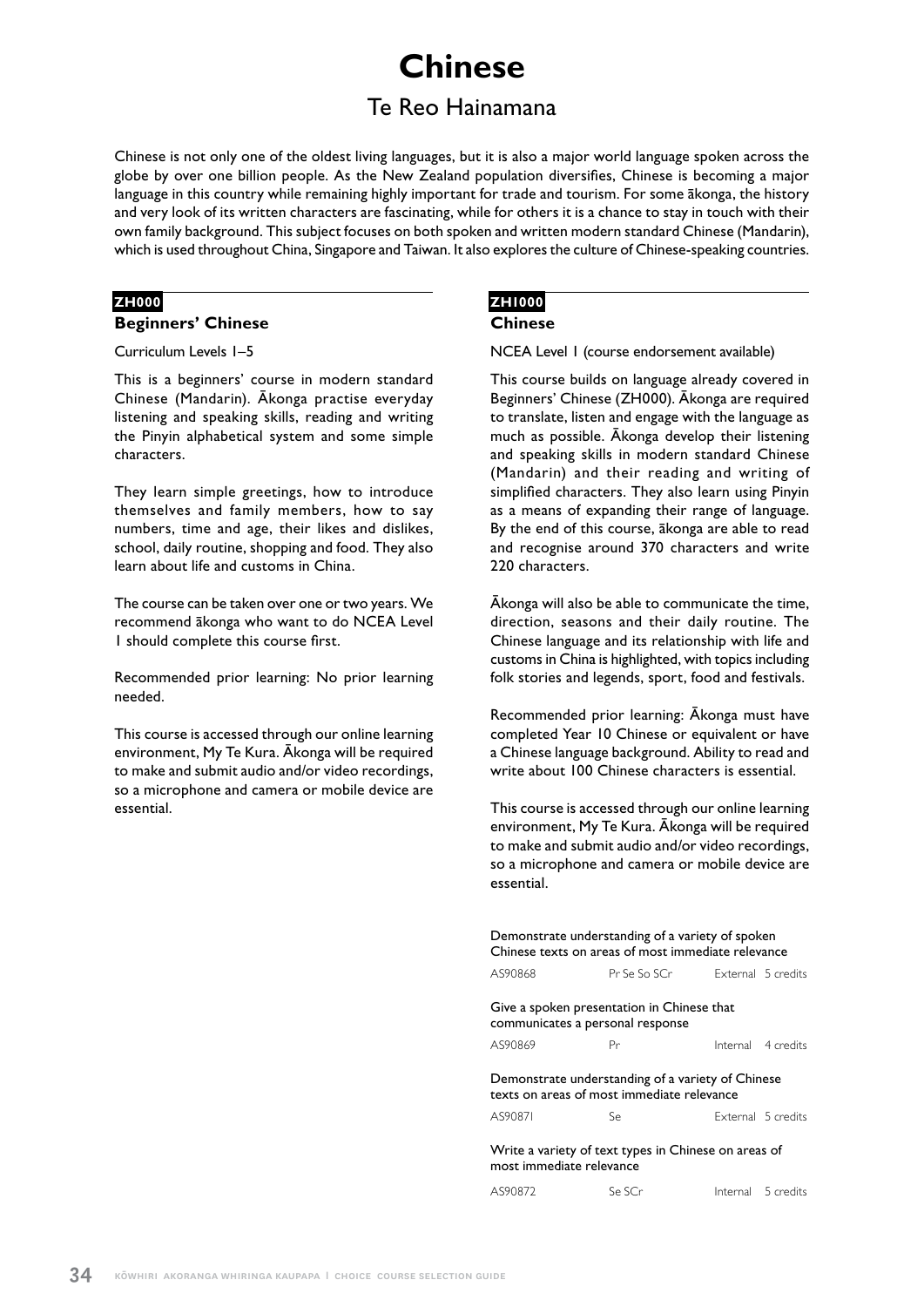### **ZH2000**

#### **Chinese**

NCEA Level 2 (course endorsement available)

This course builds on language already mastered in Level 1. Äkonga continue to develop general listening and speaking skills and expand their ability to read and write simplified characters. Over the year, äkonga learn how to communicate information about themselves and their friends, their home country and future plans, as well as how to write a CV. As with previous courses, a focus on Chinese culture is emphasised, and issues surrounding living in a foreign country and their customs and behaviour are covered.

Recommended prior learning: NCEA Level 1 Chinese or equivalent.

This course is accessed through our online learning environment, My Te Kura. Äkonga will be required to make and submit audio and/or video recordings, so a microphone and camera or mobile device are essential.

Demonstrate understanding of a variety of spoken Chinese texts on familiar matters

| AS91108                                                                                                    | Se.                                                                                                          |                    | External 5 credits |  |
|------------------------------------------------------------------------------------------------------------|--------------------------------------------------------------------------------------------------------------|--------------------|--------------------|--|
|                                                                                                            | Interact using spoken Chinese to share information and<br>justify ideas and opinions in different situations |                    |                    |  |
| AS91109                                                                                                    | SSe So Cr                                                                                                    | Internal 5 credits |                    |  |
|                                                                                                            | Give a spoken presentation in Chinese that<br>communicates information, ideas and opinions                   |                    |                    |  |
| AS91110                                                                                                    |                                                                                                              |                    | Internal 4 credits |  |
| Demonstrate understanding of a variety of written and/<br>or visual Chinese text(s) on familiar matters    |                                                                                                              |                    |                    |  |
| AS9IIII                                                                                                    | SSe                                                                                                          |                    | External 5 credits |  |
| Write a variety of text types in Chinese to convey<br>information, ideas, and opinions in genuine contexts |                                                                                                              |                    |                    |  |
|                                                                                                            |                                                                                                              |                    |                    |  |

## **ZH3000 Chinese**

NCEA Level 3 (course endorsement available)

This course develops äkonga's ability to communicate in Chinese in a variety of situations. Throughout the course, opportunities are provided to listen to and speak Chinese, as well as to read and write using simplified characters to an advanced level. Äkonga learn not only how to express a point of view, but also how to support an argument or provide suggestions. Chinese culture is also considered, in particular the matter of cultural differences, and the skills and advice required to plan a trip to China are covered.

New Zealand Scholarship exams are designed to extend very high-achieving Level 3 äkonga. Those who wish to enter the New Zealand Scholarship exam in this subject must discuss this option with their Te Kura subject kaiako.

Recommended prior learning: NCEA Level 2 Chinese or equivalent.

This course is accessed through our online learning environment, My Te Kura. Äkonga will be required to make and submit audio and/or video recordings, so a microphone and camera or mobile device are essential.

Demonstrate understanding of a variety of extended spoken Chinese texts

| AS91533<br>External 5 credits<br>5e |
|-------------------------------------|
|-------------------------------------|

Give a clear spoken presentation in Chinese that communicates a critical response to stimulus material

| AS91534 | Internal 3 credits |
|---------|--------------------|
|         |                    |

Interact clearly using spoken Chinese to explore and justify varied ideas and perspectives in different situations AS91535 Se So Cr
Se So Cr
Se Thternal
6 credits

Demonstrate understanding of a variety of extended written and/or visual Chinese texts

AS91536 **External 5 credits** 

Write a variety of text types in clear Chinese to explore and justify varied ideas and perspectives

AS91537 Se Internal 5 credits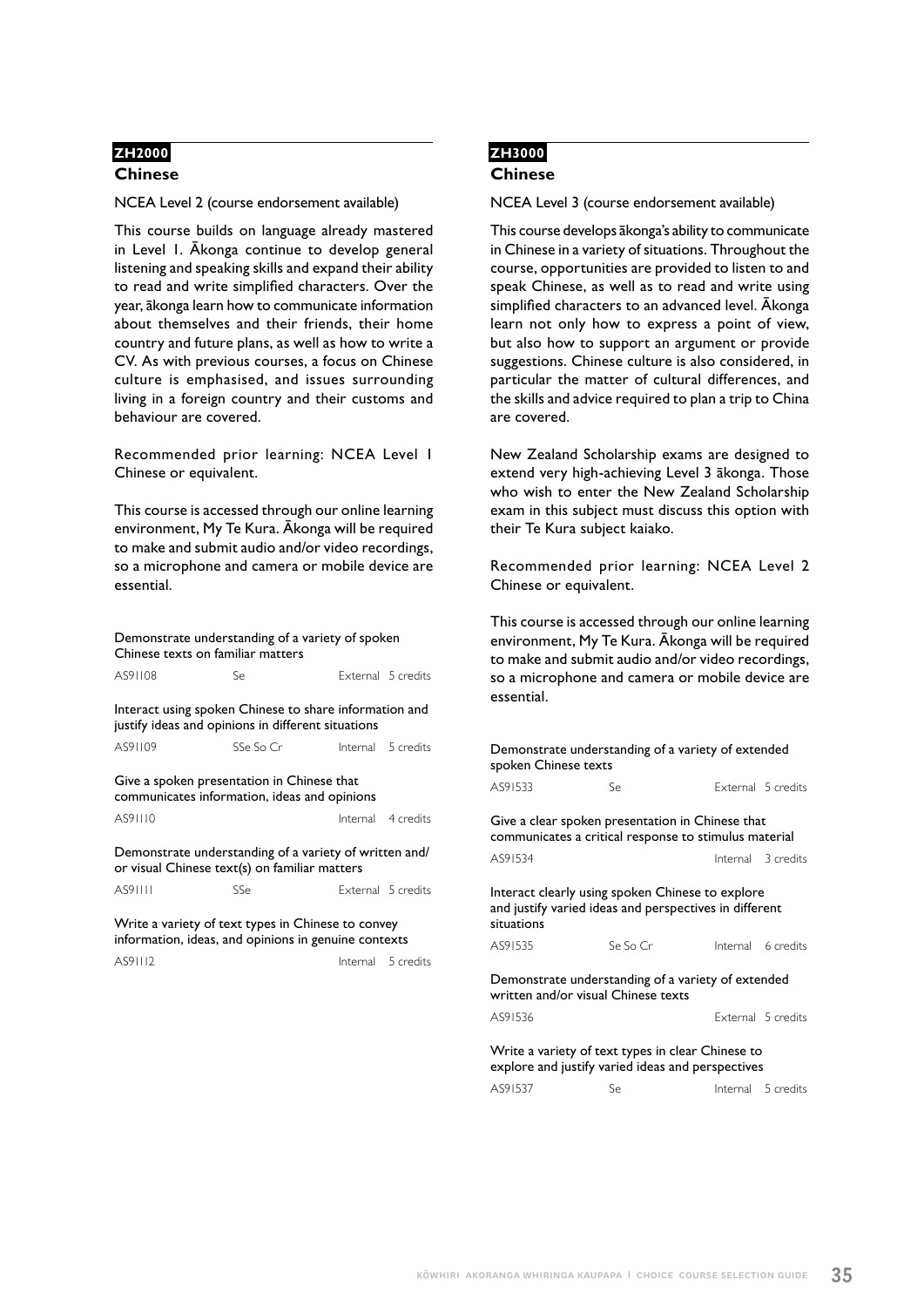# **Classics and Religious Studies**

Te Akoranga Puäwaitanga me ngä Hähi

Many of Western culture's roots can be traced back to Ancient Greece and Rome. Classical Studies looks into the lives, beliefs and creations of the people of these civilisations. Not only has much of our literature, language, art and architecture been developed from the classical world, but its influence can be seen in science, mathematics, laws and systems of government as well. By comparing our modern ways of living with these origins, we can gain a greater understanding of the current world and its influences. Classical Studies is a multi-disciplinary subject, which covers topics including politics, religion and philosophy. Äkonga gain a wide range of historical knowledge and cultural insight while developing their analytical, critical and research skills.

## **GL2000**

#### **Classical Studies**

NCEA Level 2 (course endorsement available)

This course is an introduction to the classical world, where äkonga learn about Ancient Greek and Roman art, beliefs and literature. This includes a study of classical mythology, Homer's epic poem 'The Odyssey' and Greek tragedy. The golden age of Greece is foreshadowed in a study of the Persian Wars. The change from the Republic to the Empire in Rome is studied in 'The Death of Caesar'.

There are also 18 credits of Religious Studies assessments available. Religious Studies is an approved University Entrance subject. It is researchbased and all material is available on the internet. Contact your kaiako for further information.

Recommended prior learning: Äkonga should have a good level of literacy.

This course is accessed through our online learning environment, My Te Kura.

| Examine ideas and values of the classical world                                                                          |  |                                                           |                    |  |
|--------------------------------------------------------------------------------------------------------------------------|--|-----------------------------------------------------------|--------------------|--|
| AS91200 (la) UEIwra Cr                                                                                                   |  |                                                           | External 4 credits |  |
| the classical world                                                                                                      |  | Examine the significance of features of work(s) of art in |                    |  |
| AS91201 (la) UEIwra SCr                                                                                                  |  |                                                           | External 4 credits |  |
| classical world                                                                                                          |  | Demonstrate understanding of a significant event in the   |                    |  |
| AS91202 (la) UElra Cr                                                                                                    |  |                                                           | Internal 4 credits |  |
|                                                                                                                          |  | Examine socio-political life in the classical world       |                    |  |
| AS91203 (la) UEIwra Cr                                                                                                   |  |                                                           | External 6 credits |  |
| Demonstrate understanding of the relationship<br>between aspects of the classical world and aspects of<br>other cultures |  |                                                           |                    |  |
| AS91204 (la) UElra Cr                                                                                                    |  |                                                           | Internal 6 credits |  |

## **GL3000**

## **Classics and Religious Studies**

NCEA Level 3 (course endorsement available)

Theatre and literature and their relation to life in Ancient Greece and Rome form a large part of this course. Importantly, these still influence us today, with much Western drama and fiction originating from this time. Äkonga will encounter the Greek Attic comedy of Aristophanes, as well as Virgil's epic poem 'The Aeneid'.

In turn, an introduction to the concepts behind Greek vase painting and a historical study of Alexander the Great is also offered.

Throughout the course, äkonga gain further insight into not just ancient culture but the way we act, think and live today. There are also 18 credits of Religious Studies assessments available.

Recommended prior learning: Äkonga should have a very good level of literacy.

This course is accessed through our online learning environment, My Te Kura.

| Analyse ideas and values of the classical world                                                             |  |                                                          |  |                    |
|-------------------------------------------------------------------------------------------------------------|--|----------------------------------------------------------|--|--------------------|
| AS91394 (la) UEIwra Cr                                                                                      |  |                                                          |  | External 4 credits |
| classical world                                                                                             |  | Analyse the significance of a work(s) of art in the      |  |                    |
| AS91395 (la) UEIwra Cr                                                                                      |  |                                                          |  | External 4 credits |
| the classical world                                                                                         |  | Analyse the impact of a significant historical figure on |  |                    |
| AS91396 (la) UEIwra Cr                                                                                      |  |                                                          |  | External 6 credits |
|                                                                                                             |  | Demonstrate understanding of significant ideology(ies)   |  |                    |
| in the classical world                                                                                      |  |                                                          |  |                    |
| AS91397 (la) UEIra Cr                                                                                       |  |                                                          |  | Internal 6 credits |
| Demonstrate understanding of the lasting influences of<br>the classical world on other cultures across time |  |                                                          |  |                    |
| AS91398 (la) UEIra Cr                                                                                       |  |                                                          |  | Internal 6 credits |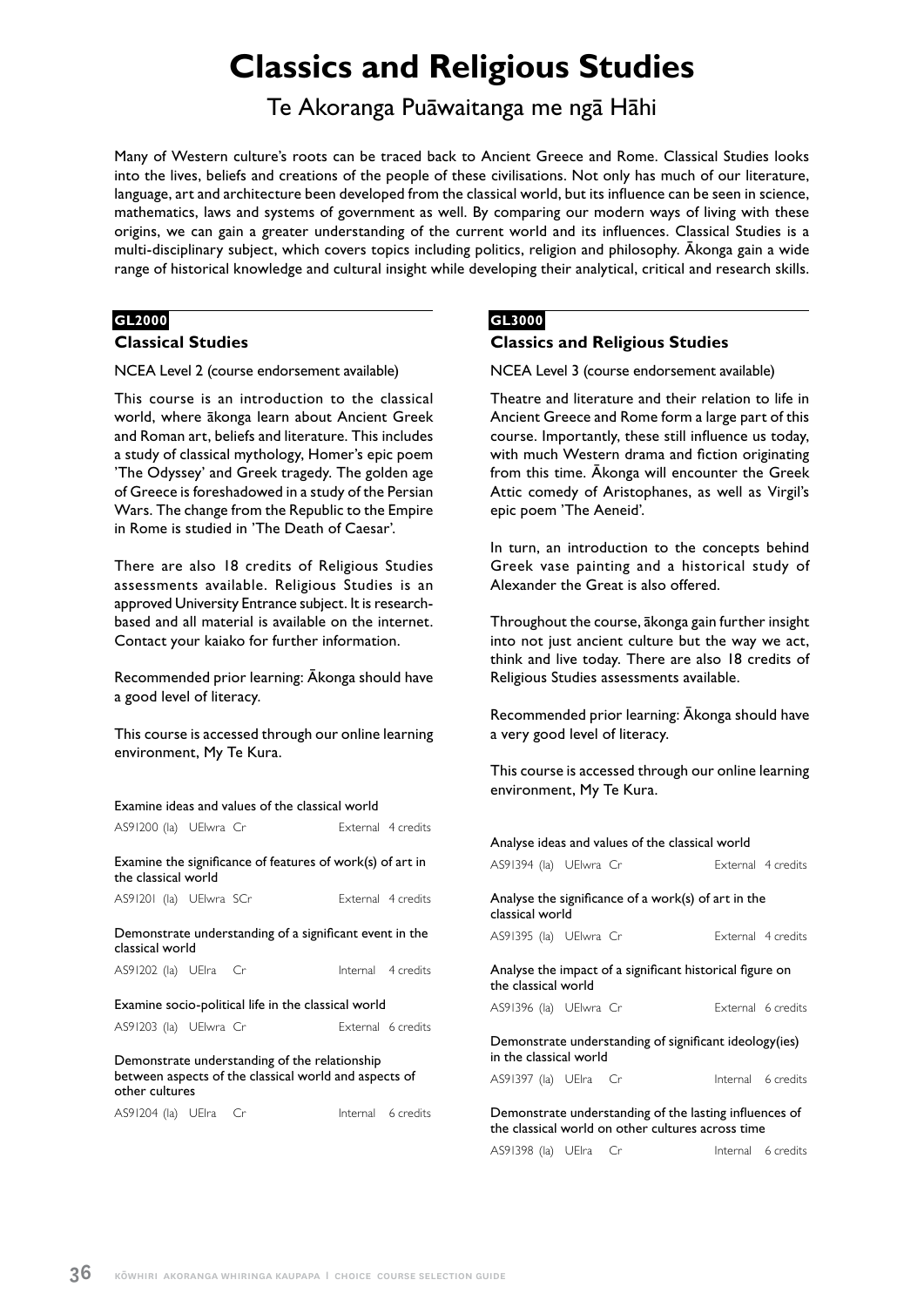#### **Religious Studies**

Religious Studies is an approved University Entrance subject. It is research-based and all material is available on the internet. Contact your kaiako for further information.

Note: Religious Studies and Classical Studies are from separate domains (subject areas) for UE approved subjects – i.e. the credits for Classics and Religious Studies cannot be combined. However, all credits gained do count towards NCEA Level 3.

Analyse the response of a religious tradition to a contemporary ethical issue

AS90826 (la) UElra **Internal** 6 credits

Analyse the key beliefs of a religious tradition and a secular world view in relation to ultimate questions

AS90827 (la) UElra **Internal** 6 credits

Analyse the meanings in a sacred text within a religious tradition

AS91725 (la) UElra<br>
Internal 6 credits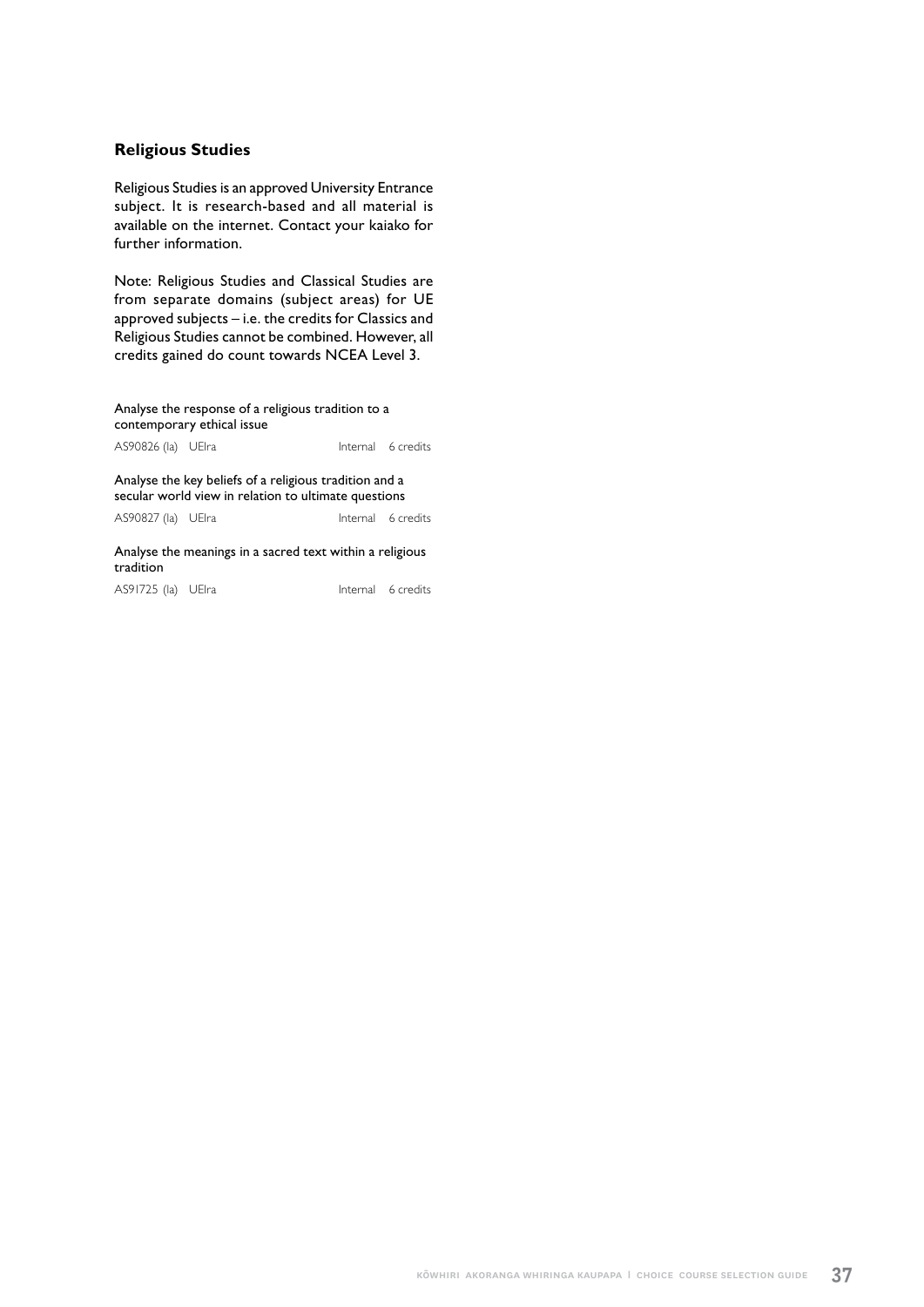# **Design and Visual Communication**

Ngä mahi hoahoa me te Whakawhitiwhiti ataata

Design and Visual Communication, also known as Graphics, is for äkonga interested in design and drawing. Äkonga develop visual communication skills and design thinking to explore and solve design problems. Äkonga develop skills in sketching, rendering, drawing and modelling to explore, communicate and present their ideas. In some topics, äkonga are able to have models of their design work 3D printed by Te Kura. Äkonga are encouraged to generate creative and innovative solutions to solve design problems that are set in authentic contexts, and can be customised to suit their interests.



## **DVC000 Design and Visual Communication**

Curriculum Level 5

This introductory course will appeal to any äkonga who enjoys sketching and is interested in the challenge of solving design problems. Äkonga learn design and drawing techniques, which enables them to design everyday objects and present them visually, including having a model 3D printed. Äkonga will include influences from their cultural and physical contexts in their design projects. Topics include product and spatial design, sketching, rendering, modelling and instrumental drawing.

Recommended prior learning: No prior learning needed.

This course is accessed through our online learning environment, My Te Kura.

## **DVC1000**

## **Design and Visual Communication**

NCEA Level 1 (course endorsement available)

This course develops äkonga's visual communication and design skills. Äkonga start the course exploring the influence of a significant designer and then move on to two major design projects, within the contexts of product design and spatial design. The design briefs are customisable to reflect individual äkonga's interests and passions. Interspersed in the projects are exercises to develop äkonga's technical skills.

An optional topic develops presentation techniques. The work done in these projects contributes to internally assessed standards and a portfolio for external assessment.

Recommended prior learning: No prior learning needed.

This course is accessed through our online learning environment, My Te Kura.

| ideas                      | Produce freehand sketches that communicate design                                                       |                    |                    |
|----------------------------|---------------------------------------------------------------------------------------------------------|--------------------|--------------------|
| AS91063                    | Co Ma Cr                                                                                                |                    | External 3 credits |
| ideas                      | Produce instrumental, multi-view orthographic<br>drawings that communicate technical features of design |                    |                    |
| AS91064 (na) UEna Co Ma Cr |                                                                                                         |                    | External 3 credits |
| communicate design ideas   | Produce instrumental paraline drawings to                                                               |                    |                    |
| AS91065 (na) UEna Co Ma Cr |                                                                                                         |                    | External 3 credits |
| design ideas               | Use rendering techniques to communicate the form of                                                     |                    |                    |
| AS91066                    | Co Ma Cr                                                                                                | Internal 3 credits |                    |
| ideas                      | Use the work of an influential designer to inform design                                                |                    |                    |
| AS91067                    | Ma Cr                                                                                                   | Internal 3 credits |                    |

Undertake development of design ideas through graphics practice AS91068 Co Ma Cr Internal 6 credits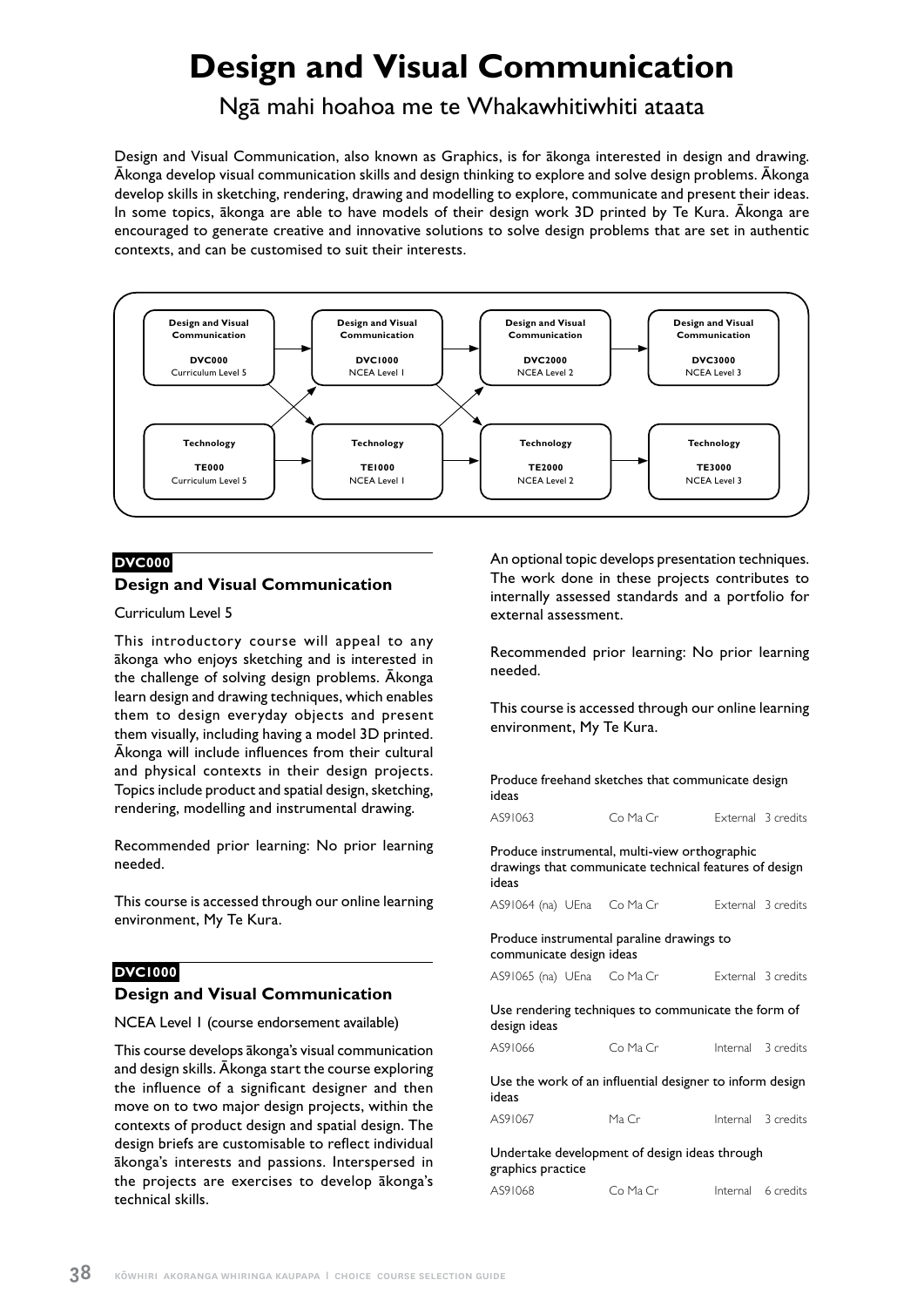Promote an organised body of design work to an audience using visual communication techniques

AS91069 (la) Co Ma Cr Internal 4 credits

### **DVC2000**

#### **Design and Visual Communication**

NCEA Level 2 (course endorsement available)

This course develops äkonga's design capabilities. Initially äkonga explore a design movement of their choice and then embed its influence into their own conceptual design. They then explore practices specific to product and spatial designers through two major design projects, which are customised to reflect their personal interests.

Äkonga are challenged to examine solutions to design problems in greater depth. Interspersed in the projects are exercises to advance äkonga's technical skills. The work done in these projects contributes to internally assessed standards and a portfolio for external assessment.

Design-focused äkonga can complete an optional topic creating a presentation of one of their projects. Technically oriented äkonga can complete a set of working drawings for one of their projects.

Recommended prior learning: NCEA Level 1 Design and Visual Communication or equivalent.

This course is accessed through our online learning environment, My Te Kura.

| Use visual communication techniques to generate<br>design ideas                   |                                  |                    |  |
|-----------------------------------------------------------------------------------|----------------------------------|--------------------|--|
| AS91337                                                                           | SCo Ma Pr SCr External 3 credits |                    |  |
| Produce working drawings to communicate technical<br>details of a design          |                                  |                    |  |
| AS91338                                                                           | SCo SMa Pr Cr External 4 credits |                    |  |
| Use the characteristics of a design movement or era to<br>inform own design ideas |                                  |                    |  |
| AS91340                                                                           | SCr                              | Internal 3 credits |  |
| Develop a spatial design through graphics practice                                |                                  |                    |  |
| AS91341 (la)                                                                      | SCo Ma Cr   Internal 6 credits   |                    |  |
| Develop a product design through graphics practice                                |                                  |                    |  |
| AS91342                                                                           | SCo SMa Cr                       | Internal 6 credits |  |
| Use visual communication techniques to compose a<br>presentation of a design      |                                  |                    |  |

| AS91343 | SCo Ma SCr | Internal 4 credits |
|---------|------------|--------------------|
|         |            |                    |

#### **DVC3000**

#### **Design and Visual Communication**

NCEA Level 3 (course endorsement available)

This online course covers NCEA Level 3 and Scholarship. Äkonga develop their own design briefs, which are based on authentic situations in the contexts of spatial and product design. They are challenged to generate innovative and creative design ideas and carry them through to highly resolved design solutions.

During this process they participate in online discussions and critiques, submitting their work digitally. Äkonga work in a range of different media, both paper based and digital, and can have some models 3D printed by Te Kura. Final assessments are paper based and submitted by post. Access to a digital camera or scanner is essential.

Recommended prior learning: NCEA Level 2 Design and Visual Communication or equivalent.

This course is accessed through our online learning environment, My Te Kura.

#### Initiate design ideas through exploration

| AS91627                                                                        | Co Ma Pr Se Cr |          | External 4 credits |  |
|--------------------------------------------------------------------------------|----------------|----------|--------------------|--|
| Develop a visual presentation that exhibits a design<br>outcome to an audience |                |          |                    |  |
| AS91628                                                                        | Co Ma Pr Cr    |          | Internal 6 credits |  |
| Resolve a spatial design through graphics practice                             |                |          |                    |  |
| AS91629                                                                        | Co Ma Cr       |          | Internal 6 credits |  |
| Resolve a product design through graphics practice                             |                |          |                    |  |
| AS91630                                                                        | Co Ma Cr       | Internal | 6 credits          |  |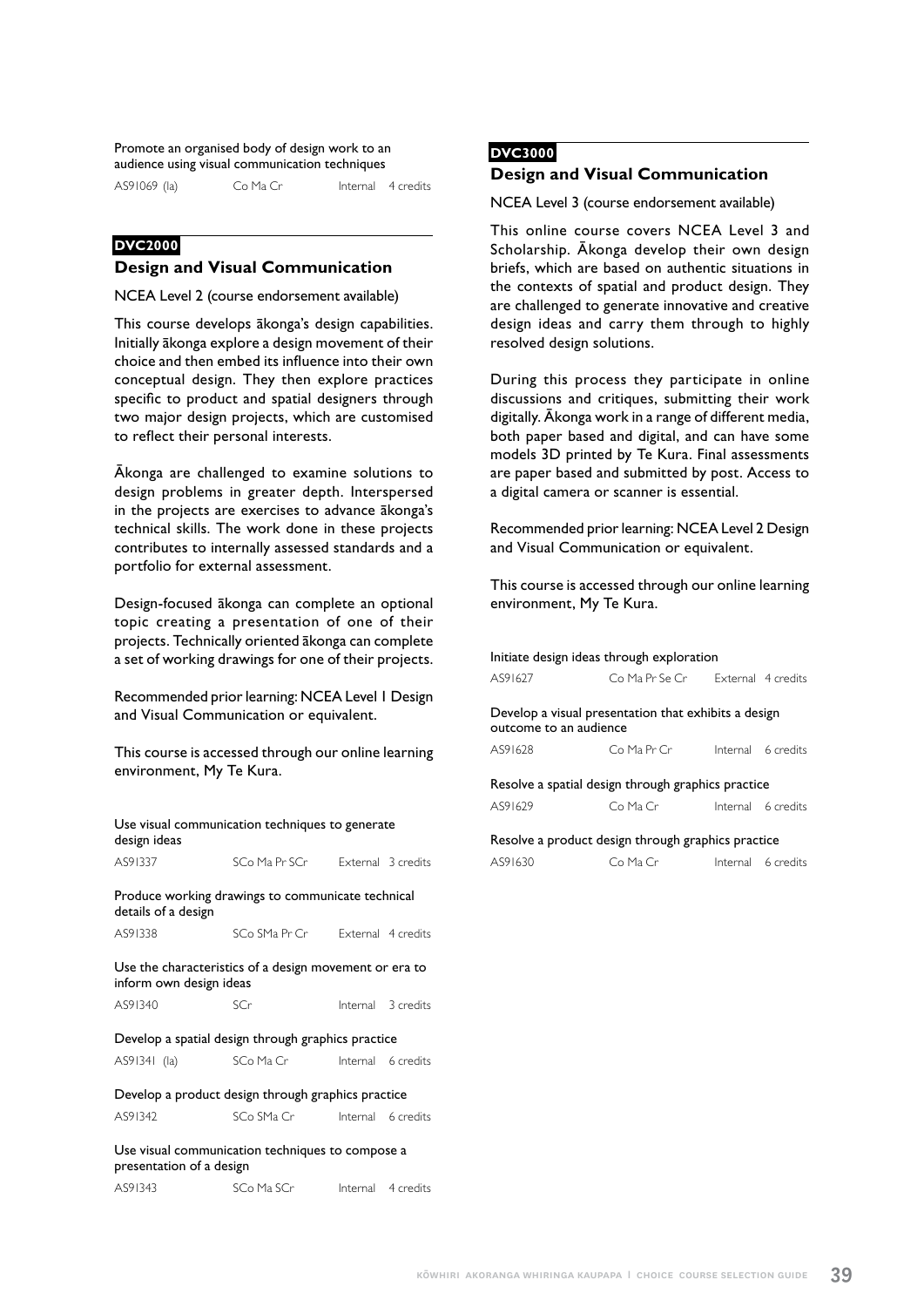# **Digital Technology**

## Te Hangarau Mamatai

Digital Technology äkonga learn to effectively find, create, communicate and use information in a digital context. Äkonga are also provided with an excellent introduction to the world of information communication technology.



## **DT000 Digital Technology**

Curriculum Level 5

This course offers a wide range of different digital learning experiences which will appeal to all äkonga. Activities are exciting and are based on äkonga's interest. There is a creative focus and äkonga are guided to participate in a digital environment that they are responsible for creating. Äkonga are introduced to web design, coding and programming, design, digital imaging, computer science, cyber safety and how to become better digital citizens.

Recommended prior learning: No prior learning needed.

This course is accessed through our online learning environment, My Te Kura.

## **DT1000 Digital Technology**

NCEA Level 1 (course endorsement available)

This Level 1 online course offers äkonga the opportunity to explore topics such as programming, web design and photo editing, desktop publishing, word processing and spreadsheets. The course offers topics that can be studied in any order.

Recommended prior learning: DT000 modules recommended.

This course is accessed through our online learning environment, My Te Kura.

| Develop and use keyboarding skills to enter text                                   |             |                    |
|------------------------------------------------------------------------------------|-------------|--------------------|
| USI01                                                                              |             | Internal 3 credits |
| Consolidate keyboarding skills and produce accurate<br>text based documents        |             |                    |
| <b>US102</b>                                                                       |             | Internal 3 credits |
| Produce simple desktop published documents using<br>templates                      |             |                    |
| US2792                                                                             | Co Ma Pr Cr | Internal 2 credits |
| Investigate use of digital applications for leisure                                |             |                    |
| US5943                                                                             |             | Internal 2 credits |
| Use computer technology to create and deliver a<br>presentation from given content |             |                    |
| US5946                                                                             | Ma Cr       | Internal 3 credits |
| Enter and manage text for generic text and information<br>management               |             |                    |

US12883 Internal 4 credits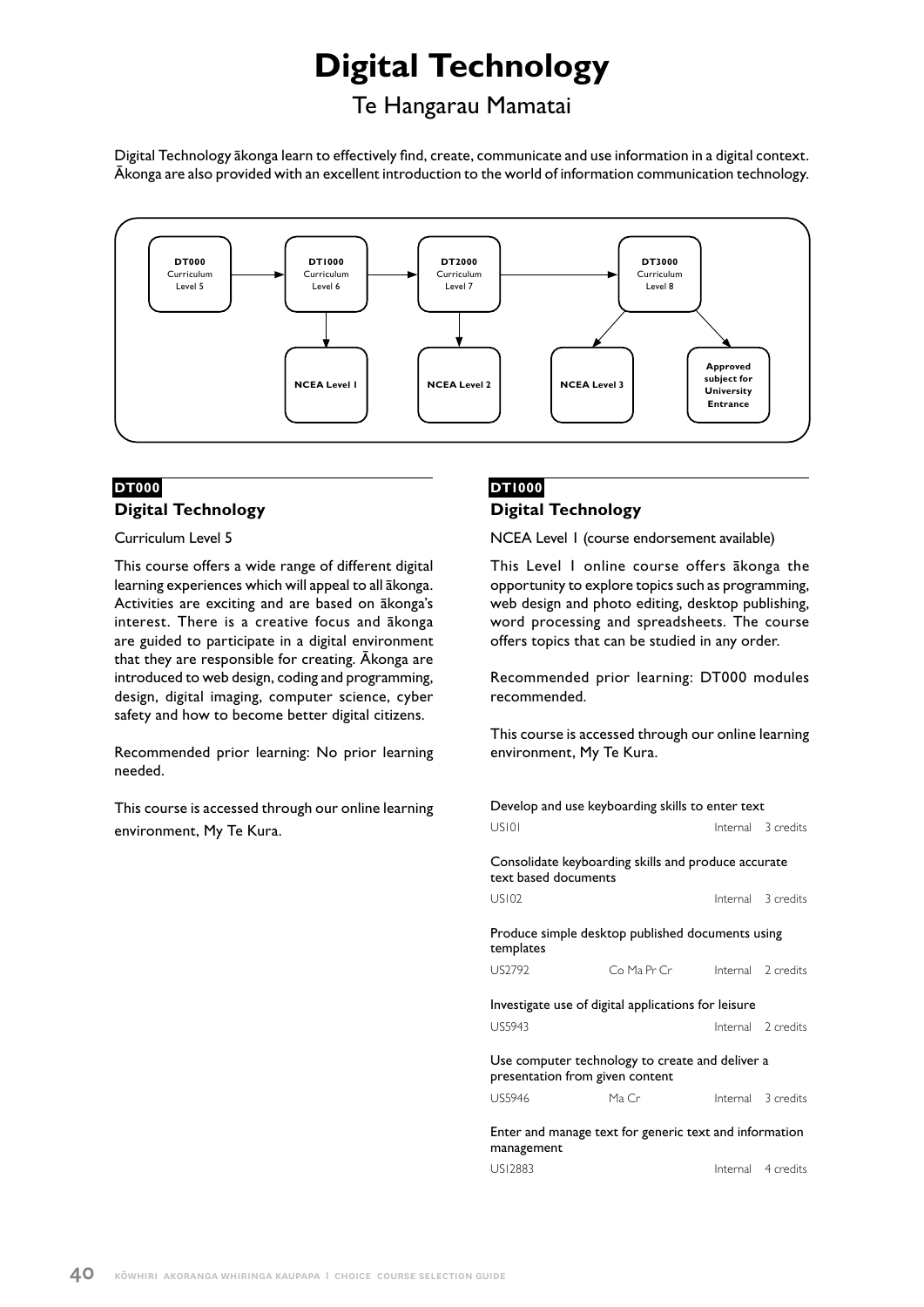| Create and use simple command sequences in a<br>computer language          |                                      |                    |  |
|----------------------------------------------------------------------------|--------------------------------------|--------------------|--|
| <b>US18739</b>                                                             |                                      | Internal 2 credits |  |
| Produce a spreadsheet from instructions using supplied<br>data             |                                      |                    |  |
| US18743                                                                    | Co Ma Pr Se So Cr Internal 2 credits |                    |  |
| Develop a design for a digital outcome                                     |                                      |                    |  |
| AS91878 (la) Co Ma Pr Se So Cr Internal 3 credits                          |                                      |                    |  |
| Develop a digital outcome to manage data                                   |                                      |                    |  |
| AS91879 (la)                                                               | Ma Pr Cr                             | Internal 4 credits |  |
| Develop a digital media outcome                                            |                                      |                    |  |
| AS91880 (la) Ma Pr So Cr                                                   |                                      | Internal 4 credits |  |
| Develop a computer program                                                 |                                      |                    |  |
| AS91883                                                                    | Ma Cr                                | Internal 4 credits |  |
| Demonstrate understanding of human computer<br>interaction                 |                                      |                    |  |
| AS91886 (la)                                                               | Ma Cr                                | External 3 credits |  |
| Demonstrate understanding of compression coding for<br>a chosen media type |                                      |                    |  |
| AS91887 (la)                                                               | Ma Cr                                | External 3 credits |  |

## **DT2000**

## **Digital Technology**

NCEA Level 2 (course endorsement available)

This online Level 2 course offers äkonga the opportunity to further explore programming, web design and other topics studied in Digital Technology NCEA Level 1 (DT1000). The topics can be studied in any order.

Recommended prior learning: DT1000 modules recommended.

This course is accessed through our online learning environment, My Te Kura.

Use a word processor to produce documents for a business or organisation

USIII Internal 5 credits

Use the main features and functions of a spreadsheet application for a purpose

US29770 Co Ma Pr Se So Cr Internal 3 credits

Use the main features and functions of a presentation application for a purpose

US29771 Co Ma Pr Se So Cr Internal 2 credits

| Manage files and folders using digital devices                                                 |                                      |                    |                    |  |
|------------------------------------------------------------------------------------------------|--------------------------------------|--------------------|--------------------|--|
| US29772                                                                                        | Co Ma Pr Se So Cr Internal 2 credits |                    |                    |  |
| Produce digital images for a range of digital media                                            |                                      |                    |                    |  |
| US29773                                                                                        | Ma Se So Cr                          |                    | Internal 3 credits |  |
| Use the main features and functions of a desktop<br>publishing application to create documents |                                      |                    |                    |  |
| US29774                                                                                        | Sr Cr                                |                    | Internal 3 credits |  |
| Use the main features of an HTML editor to create a<br>website                                 |                                      |                    |                    |  |
| US29776                                                                                        | Cr                                   |                    | Internal 4 credits |  |
| Implement basic security when using digital devices and<br>software                            |                                      |                    |                    |  |
| US29783                                                                                        | Co Ma Pr Se So Cr Internal 3 credits |                    |                    |  |
| Apply conventions to develop a design for a digital<br>technologies outcome                    |                                      |                    |                    |  |
| AS91891                                                                                        | Co Ma Pr Se So Cr Internal 3 credits |                    |                    |  |
|                                                                                                |                                      |                    |                    |  |
| Use advanced techniques to develop a database                                                  |                                      |                    |                    |  |
| AS91892                                                                                        | Co Ma Pr Cr                          |                    | Internal 4 credits |  |
| Use advanced techniques to develop a digital media<br>outcome                                  |                                      |                    |                    |  |
| AS91893                                                                                        | Co Ma Pr So Cr                       | Internal 4 credits |                    |  |
| Use advanced programming techniques to develop a<br>computer program                           |                                      |                    |                    |  |
| AS91896                                                                                        | Co Ma Cr                             | Internal 6 credits |                    |  |
| Use advanced processes to develop a digital<br>technologies outcome                            |                                      |                    |                    |  |
| AS91897                                                                                        | Co Ma Pr Se So Cr Internal 6 credits |                    |                    |  |
| Demonstrate understanding of a computer science<br>concept                                     |                                      |                    |                    |  |
| AS91898                                                                                        | Co Ma Cr                             |                    | External 3 credits |  |
| Present a summary of developing a digital outcome                                              |                                      |                    |                    |  |

## **DT3000**

### **Digital Technology**

NCEA Level 3 (course endorsement available)

This is an online Level 3 course and an approved University Entrance (UE) subject. Äkonga can explore topics such as databases, desktop publishing, web design and spreadsheets. It is recommended that äkonga aiming for UE complete the topics where achievement standards are being offered.

Recommended prior learning: DT2000 modules recommended.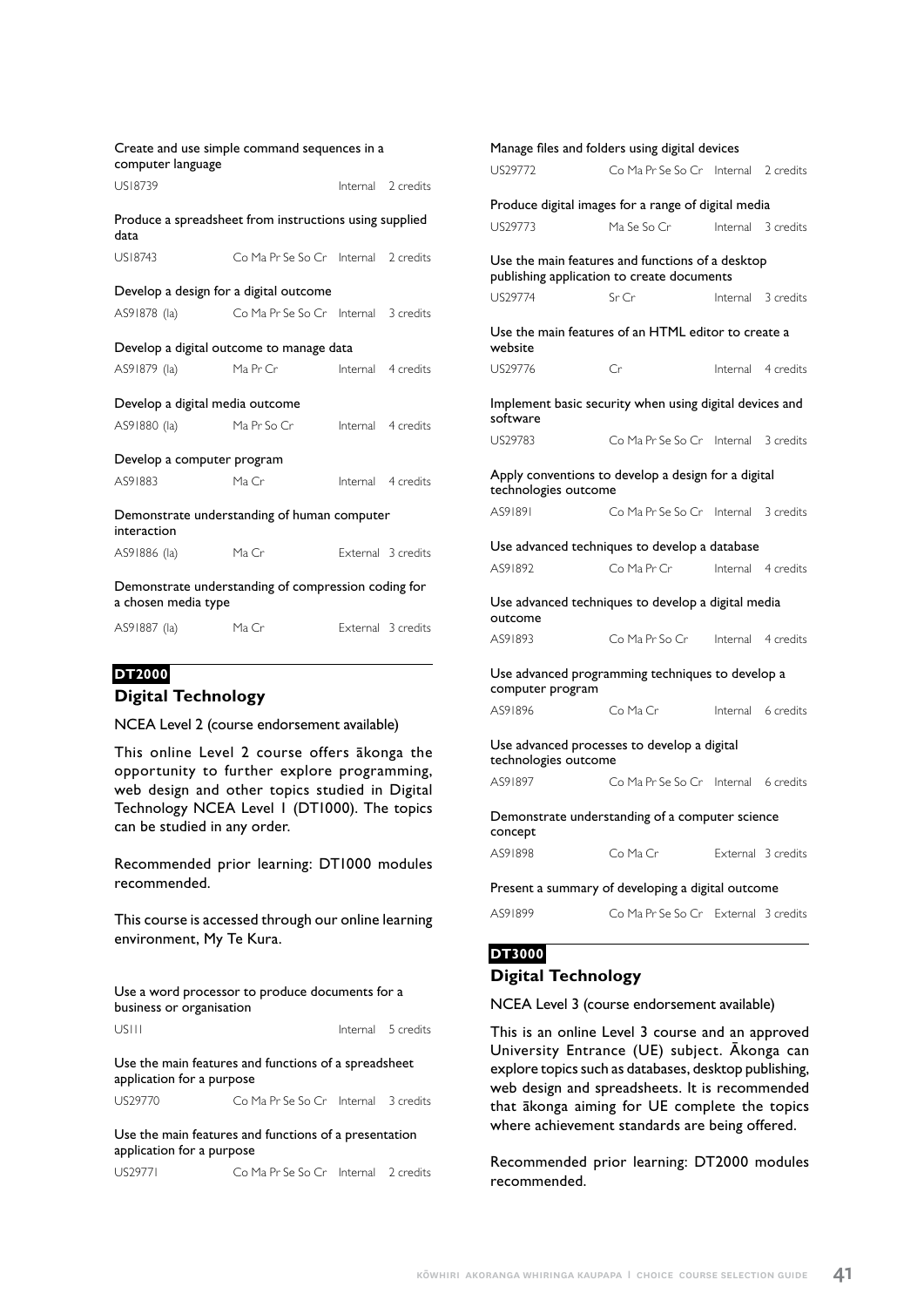This course is accessed through our online learning environment, My Te Kura.

| Demonstrate knowledge of the principles of computer<br>networks                                        |                    |
|--------------------------------------------------------------------------------------------------------|--------------------|
| <b>US2797</b>                                                                                          | Internal 4 credits |
| Use a word processing application to integrate images,<br>spreadsheet and database data into documents |                    |
| US29785                                                                                                | Internal 4 credits |
| Produce a spreadsheet for organisational use                                                           |                    |
| US29786                                                                                                | Internal 3 credits |
| Use a desktop publishing application to produce<br>documents                                           |                    |
| US29792                                                                                                | Internal 4 credits |
| Apply user experience methodologies to develop a<br>design for a digital technologies outcome          |                    |
| AS91901 (la)                                                                                           | Internal 3 credits |
|                                                                                                        |                    |
| Use complex techniques to develop a digital media<br>outcome                                           |                    |
| AS91903                                                                                                | Internal 4 credits |
| Use complex programming techniques to develop a<br>computer program                                    |                    |
| AS91906                                                                                                | Internal 6 credits |
| Use complex processes to develop a digital technologies<br>outcome                                     |                    |
| AS91907                                                                                                | Internal 6 credits |
| Analyse an area of computer science                                                                    |                    |
| AS91908 (la) UElwa                                                                                     | External 3 credits |
| Present a reflective analysis of developing a digital<br>outcome                                       |                    |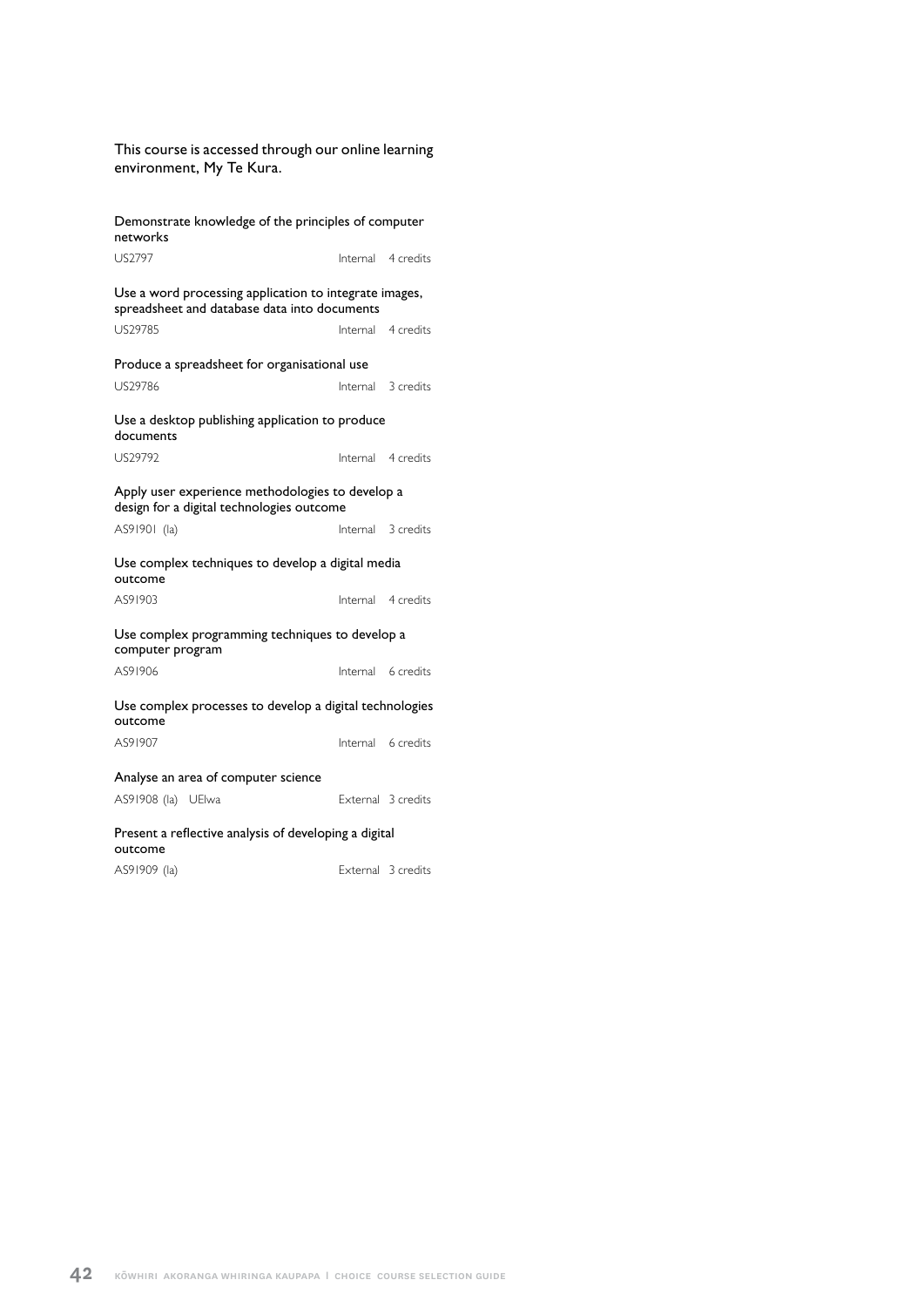# **Economics**

## Te Mätauranga Öhanga

Economics is a social science about people and how they use resources. By studying economics, äkonga become aware of the roles that individuals play in an economy, increase their understanding of economic events and improve their own decision making. Äkonga explore the interactions between producers, consumers and governments and the impact economic decisions can have on society. Economics encourages äkonga to think critically and independently about business, economic and social issues. This subject leads to careers in a range of fields including social policy and planning, business and financial management.

## **EC1000**

#### **Economics**

NCEA Level 1 (course endorsement available)

In this course, äkonga learn about producer and consumer choices, interactions between households and firms, how economic decisions are made, and the effects these choices have on individuals and the economy.

Äkonga are introduced to the way producers work and the concept of a market that determines prices and allocates scarce resources. We are all involved in economics as producers or consumers and this course provides an understanding of our different roles in this process.

Recommended prior learning: Äkonga should have a reasonable level of literacy.

This course is accessed through our online learning environment, My Te Kura.

| Demonstrate understanding of consumer choices, using<br>scarcity and/or demand                                               |          |  |                    |  |  |
|------------------------------------------------------------------------------------------------------------------------------|----------|--|--------------------|--|--|
| AS90983 (la)                                                                                                                 | Pr Se Cr |  | External 4 credits |  |  |
| Demonstrate understanding of decisions a producer<br>makes about production                                                  |          |  |                    |  |  |
| AS90984 (la)                                                                                                                 | SMa Pr   |  | Internal 5 credits |  |  |
| Demonstrate understanding of producer choices using<br>supply                                                                |          |  |                    |  |  |
| AS90985 (la)                                                                                                                 | Pr Se    |  | External 3 credits |  |  |
| Demonstrate understanding of how consumer,<br>producer and/or government choices affect society,<br>using market equilibrium |          |  |                    |  |  |
| AS90986 (la) Pr Se Cr                                                                                                        |          |  | External 5 credits |  |  |
| Demonstrate understanding of a government choice<br>where affected groups have different viewpoints                          |          |  |                    |  |  |
| AS90987 (la)                                                                                                                 | Pr       |  | Internal 4 credits |  |  |
| Demonstrate understanding of the interdependence of<br>sectors of the New Zealand economy                                    |          |  |                    |  |  |
| AS90988 (la)                                                                                                                 | Pr So Cr |  | Internal 3 credits |  |  |

## **EC2000**

## **Economics**

NCEA Level 2 (course endorsement available)

This course gives äkonga the opportunity to explore major economic issues such as economic growth, unemployment, trade and inflation. Äkonga develop the skills to define and measure these and analyse their causes and effects in the context of the New Zealand economy.

Äkonga learn to use and evaluate economic models. The role of the government in the economy and the consequences of government policies are also explored. Äkonga examine the interdependent nature of economies and compare and contrast the varying impacts of economic forces on different groups in society. This gives äkonga a greater understanding of economic events and trends.

Recommended prior learning: Äkonga should have a reasonable level of literacy.

This course is accessed through our online learning environment, My Te Kura.

| Analyse inflation using economic concepts and models |                                                       |                                                     |  |
|------------------------------------------------------|-------------------------------------------------------|-----------------------------------------------------|--|
| AS91222 (la)                                         | Se                                                    | External 4 credits                                  |  |
| and models                                           |                                                       | Analyse international trade using economic concepts |  |
| AS91223 (la)                                         | Pr Se                                                 | External 4 credits                                  |  |
| models                                               |                                                       | Analyse economic growth using economic concepts and |  |
| AS91224 (la)                                         | Se.                                                   | External 4 credits                                  |  |
| models                                               |                                                       | Analyse unemployment using economic concepts and    |  |
| AS91225 (la) UElra                                   |                                                       | Internal 4 credits                                  |  |
|                                                      | Analyse statistical data relating to two contemporary |                                                     |  |
| economic issues                                      |                                                       |                                                     |  |
| AS91226 (Ina) UEna                                   |                                                       | Internal 4 credits                                  |  |
| economic issues interact                             |                                                       | Analyse how government policies and contemporary    |  |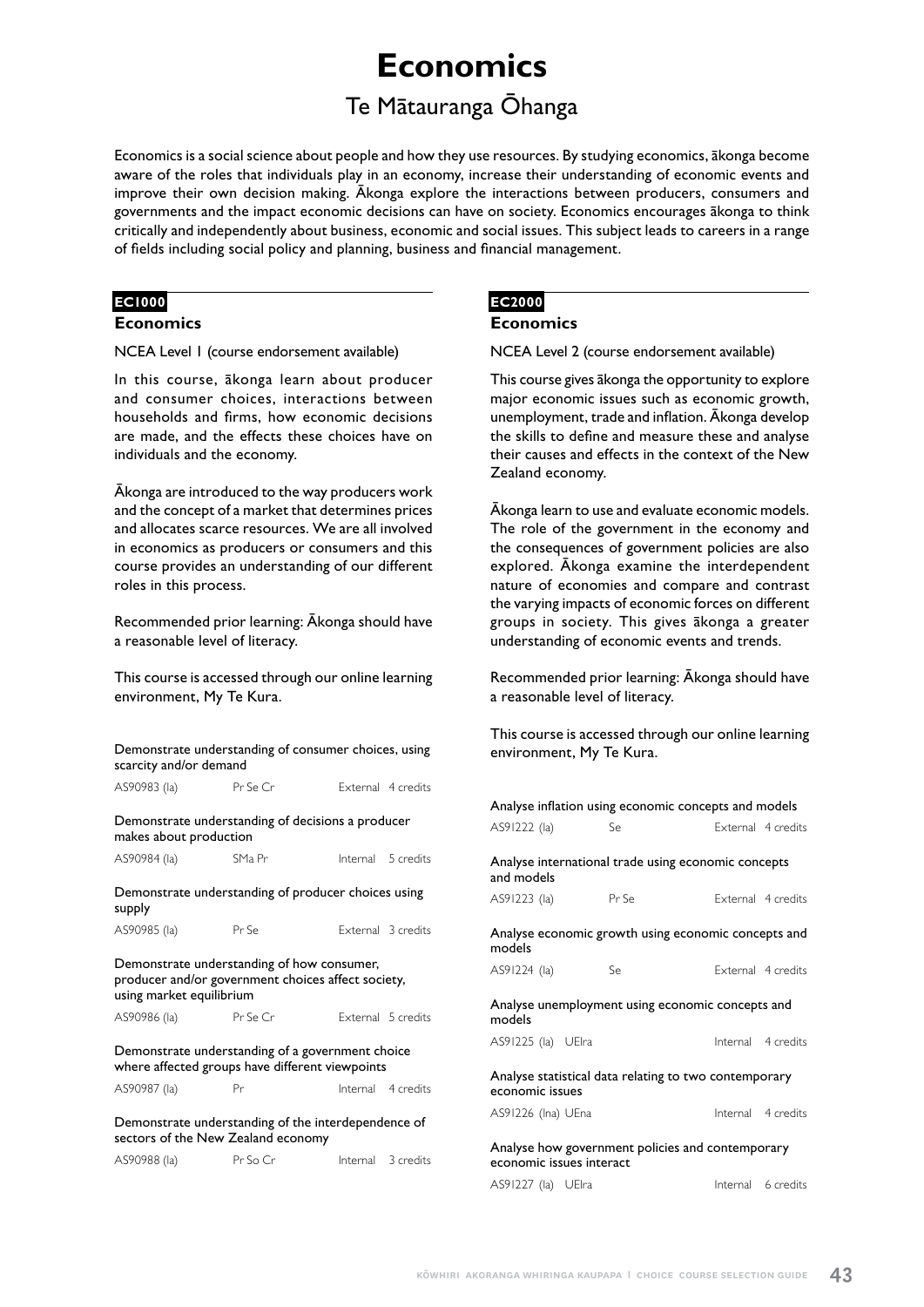## **EC3000**

## **Economics**

NCEA Level 3 (course endorsement available)

Äkonga develop and improve economic understanding of a range of social and economic issues. There are three main areas of study. The first is based around resource allocation and the market and will look closely at the concepts of scarcity and opportunity cost, demand and supply, market analysis, and monopolies and other market structures.

The second area explores situations of market failure and looks at the role of government in the economy in correcting market failure. The third area looks at influences on the New Zealand economy as a whole, both internal and external, including the aims of government and the effects of government policies.

New Zealand Scholarship exams are designed to extend very high-achieving Level 3 äkonga. Those who wish to enter the New Zealand Scholarship exam in this subject must discuss this option with their Te Kura subject kaiako.

Recommended prior learning: Äkonga should have a reasonable level of literacy.

This course is accessed through our online learning environment, My Te Kura. It includes a mix of interactive online modules and downloadable resources in PDF format.

Demonstrate understanding of the efficiency of market equilibrium AS91399 (la) UElwra Se **External** 4 credits Demonstrate understanding of the efficiency of different market structures using marginal analysis AS91400 (la) UElwra Pr Se **External** 4 credits Demonstrate understanding of micro-economic concepts AS91401 (la) UElra Se **Internal** 5 credits Demonstrate understanding of government interventions to correct market failures AS91402 (la) UElra Pr<br>
Internal 5 credits Demonstrate understanding of macro-economic influences on the New Zealand economy AS91403 (la) UElwra Pr Se **External** 6 credits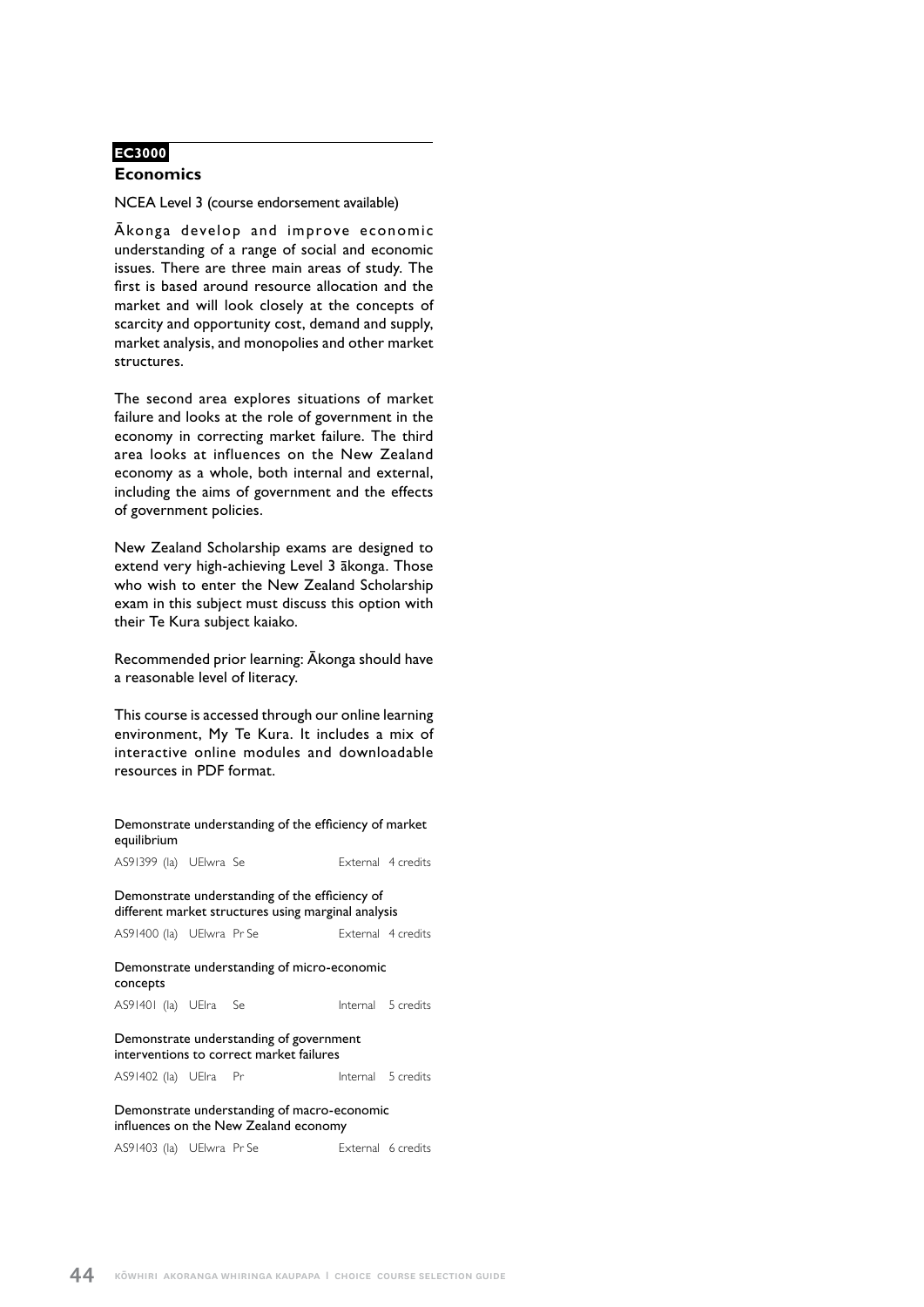# **English** Te Reo Ingarihi

English is one of the three official languages of Aotearoa New Zealand. English is an essential tool for full participation in our personal, local, national and global communities. At Te Kura, the study of English supports äkonga to extend their competency in the use of language in a variety of contexts including tertiary study and the workplace. Äkonga develop a sense of their identity as New Zealanders and explore their heritage through the study of novels, films, short stories and shorter texts. They also develop critical thinking skills, which enables them to evaluate and challenge the thinking of others as well as contribute to important global debates. The subject is structured to allow maximum flexibility in course design. Äkonga follow a course that is linked to their learning needs and goals. They progress through the levels at their own pace. For NCEA, äkonga select a pathway to follow but can change pathways at any time.



#### **EN000 English**

Curriculum Levels 2–5

This course is suited to äkonga who are working at Curriculum Levels 2–5 in English and is personalised to meet individual learning needs. All aspects of English are covered, from reading, writing and speaking, through to listening, viewing and imagemaking exercises. This course helps äkonga develop the skills they require to progress to NCEA English.

No prior learning needed.

This course is accessed through our online learning environment, My Te Kura.

## **EN1000**

## **English**

NCEA Level 1 (course endorsement available)

The focus of Level 1 English is on äkonga continuing to develop their understanding of purpose, audience, ideas, language and structure. Äkonga study existing written, visual and oral texts as well as create their own.

Within the course, äkonga can take one of several

pathways depending on their goals, interests and skills. English is structured to allow maximum flexibility in course design, so äkonga can work at their own pace and alter their path at any time. All standards are available to all äkonga in any pathways, including the Literacy unit standards.

The initial pathways are:

- E (Endorsement) a full NCEA achievement standard programme with the opportunity to gain endorsement at the Merit or Excellence levels. To gain endorsement the qualification has to be completed in one academic year. Internal and external standards.
- I (Internal) an internal achievement standard programme, with the ability to meet the NCEA literacy requirement through achievement standards. Internal standards only.
- L (Literacy) English for work and everyday life. A combination of unit standards that develop communication skills in practical contexts. Äkonga in this pathway will work towards gaining unit standard Literacy. Achievement standards will also be accessible through this pathway.

The choice of pathway will determine the first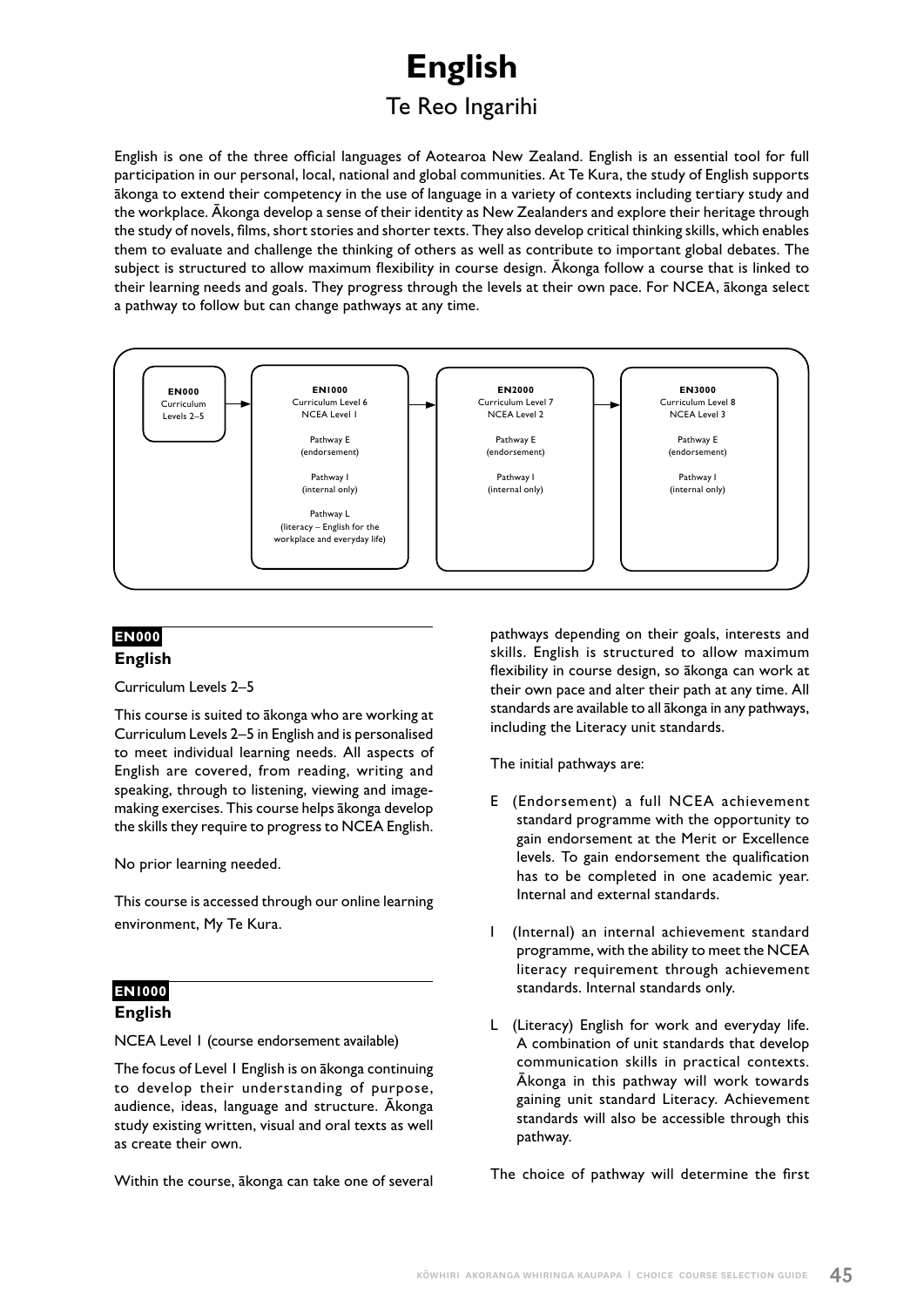modules äkonga will complete. Äkonga will then plan a programme in consultation with their kaiako.

Recommended prior learning: Working at Curriculum Levels 5–6 in English.

This course is accessed through our online learning environment, My Te Kura.

| Fill in a form                                                                                                                 |                                      |                    |
|--------------------------------------------------------------------------------------------------------------------------------|--------------------------------------|--------------------|
| US3483                                                                                                                         |                                      | Internal 2 credits |
| Complete an incident report                                                                                                    |                                      |                    |
| US3490                                                                                                                         |                                      | Internal 2 credits |
| Demonstrate knowledge of and apply listening<br>techniques                                                                     |                                      |                    |
| US3501                                                                                                                         |                                      | Internal 3 credits |
| Write formal personal correspondence                                                                                           |                                      |                    |
| US10792                                                                                                                        |                                      | Internal 3 credits |
| Write to communicate ideas for a purpose and audience                                                                          |                                      |                    |
| US26622 (lu)                                                                                                                   |                                      | Internal 4 credits |
| Read texts with understanding                                                                                                  |                                      |                    |
| US26624 (lu)                                                                                                                   |                                      | Internal 3 credits |
| Actively participate in spoken interactions                                                                                    |                                      |                    |
| US26625 (lu)                                                                                                                   |                                      | Internal 3 credits |
| Produce creative writing                                                                                                       |                                      |                    |
| AS90052 (la)                                                                                                                   | Co Ma Pr Se So Cr Internal 3 credits |                    |
| Produce formal writing                                                                                                         |                                      |                    |
| AS90053 (la)                                                                                                                   | Co Ma Pr Se So Cr Internal 3 credits |                    |
| Show understanding of specified aspect(s) of studied<br>written text(s), using supporting evidence                             |                                      |                    |
| AS90849 (la)                                                                                                                   | Co Ma Pr Se So Cr External 4 credits |                    |
| Show understanding of specified aspect(s) of studied<br>visual or oral text(s), using supporting evidence                      |                                      |                    |
| AS90850 (la)                                                                                                                   | Co Ma Pr Se So Cr External 4 credits |                    |
| Show understanding of significant aspects of unfamiliar<br>written text(s) through close reading, using supporting<br>evidence |                                      |                    |
| AS90851 (la)                                                                                                                   | Co Ma Pr Se So Cr External 4 credits |                    |
| Explain significant connection(s) across texts, using<br>supporting evidence                                                   |                                      |                    |
| AS90852 (la)                                                                                                                   | Co Ma Pr Se So Cr Internal 4 credits |                    |
| Use information literacy skills to form conclusion(s)                                                                          |                                      |                    |

Form personal responses to independently read texts, supported by evidence AS90854 (la) Co Ma Pr Se So Cr Internal 4 credits Create a visual text AS90855 (la) Co Ma Pr Se So Cr Internal 3 credits Show understanding of visual and/or oral text(s) through close viewing and/or listening, using supporting evidence AS90856 (la) Co Ma Pr Se Cr Internal 3 credits Construct and deliver an oral text AS90857 (la) Co Ma Pr Se So Cr Internal 3 credits

## **EN2000**

**English**

NCEA Level 2 (course endorsement available)

The focus of Level 2 English is on äkonga developing an increasingly sophisticated understanding of purpose, audience, ideas, language and structure. Äkonga analyse existing written, visual and oral texts as well as create their own.

Within the course, äkonga can take one of several pathways depending on their goals, interests and skills. English is structured to allow maximum flexibility in course design, so äkonga can work at their own pace and alter their path at any time. All standards are available to all äkonga. Äkonga can gain UE literacy (5 reading and 5 writing credits) within this course from the following standards. AS91098, AS91099, AS91100, AS91101, AS91105, AS91106.

The initial pathways are:

- E (Endorsement) a full NCEA achievement standard programme with the opportunity to gain endorsement at the Merit or Excellence levels. Internal and external standards.
- I (Internal) an internal achievement standard programme, with a focus on meeting the University Entrance literacy requirement (five reading and five writing credits at Level 2 or above). Internal standards only.

Recommended prior learning: NCEA Level 1 or equivalent in English.

This course is accessed through our online learning environment, My Te Kura.

AS90853 (la) Ma Pr Se Cr Internal 4 credits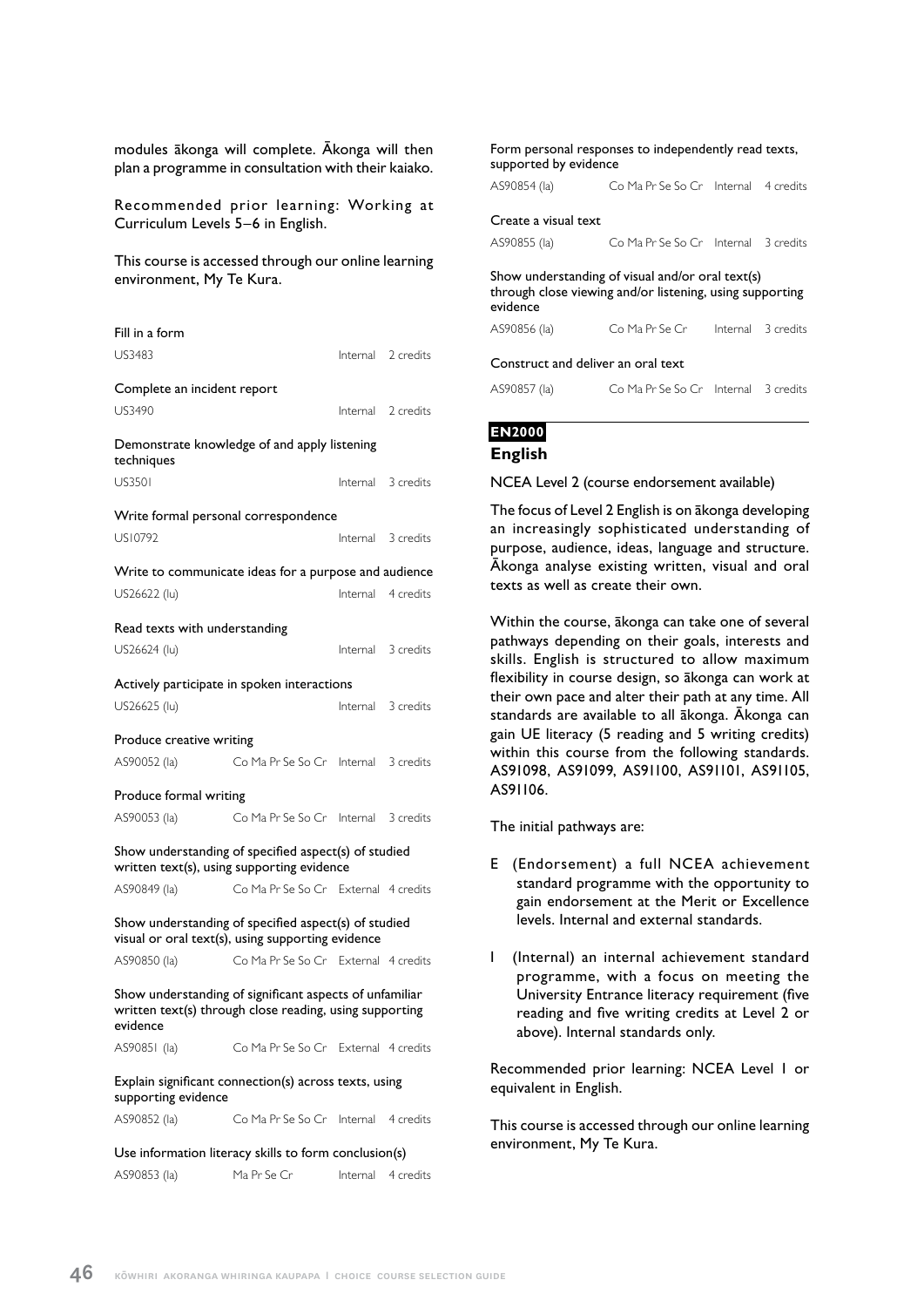| Be interviewed in a formal interview                                                                           |                                 |                    |                    |
|----------------------------------------------------------------------------------------------------------------|---------------------------------|--------------------|--------------------|
| USI294                                                                                                         |                                 |                    | Internal 2 credits |
| Be assertive in a range of specified situations                                                                |                                 |                    |                    |
| <b>USI299</b>                                                                                                  | So                              | Internal 4 credits |                    |
| Select, read, and assess texts on a topic                                                                      |                                 |                    |                    |
| US2989                                                                                                         |                                 | Internal 3 credits |                    |
| Write business correspondence for a workplace                                                                  |                                 |                    |                    |
| <b>US3488</b>                                                                                                  |                                 |                    | Internal 3 credits |
| Write a short report                                                                                           |                                 |                    |                    |
| US3492                                                                                                         |                                 | Internal 3 credits |                    |
| Analyse specified aspect(s) of studied written text(s),<br>supported by evidence                               |                                 |                    |                    |
| AS91098 (la) UEIwra Co Ma Pr Se So External 4 credits                                                          |                                 |                    |                    |
| Analyse specified aspect(s) of studied visual or oral<br>text(s), supported by evidence                        |                                 |                    |                    |
| AS91099 (la) UEIwa Co Ma Pr Se So                                                                              |                                 | External 4 credits |                    |
| Analyse significant aspects of unfamiliar written text(s)<br>through close reading, supported by evidence      |                                 |                    |                    |
| AS91100 (la) UEIwra Co Ma Pr Se So External 4 credits                                                          |                                 |                    |                    |
| Produce a selection of crafted and controlled writing                                                          |                                 |                    |                    |
| AS91101 (la) UEIwa Co Ma Pr Se So SCr Internal 6 credits                                                       |                                 |                    |                    |
| Construct and deliver a crafted and controlled oral text                                                       |                                 |                    |                    |
| AS91102 (la)                                                                                                   | Pr Se Cr                        | Internal 3 credits |                    |
| Create a crafted and controlled visual and verbal text                                                         |                                 |                    |                    |
| AS91103 (la)                                                                                                   | Pr Se So SCr Internal 3 credits |                    |                    |
| Analyse significant connections across texts, supported<br>by evidence                                         |                                 |                    |                    |
| AS91104 (la)                                                                                                   | Pr Se So Cr                     | Internal 4 credits |                    |
| Use information literacy skills to form developed<br>conclusion(s)                                             |                                 |                    |                    |
| AS91105 (la) UEIra Co Ma Pr Se So                                                                              |                                 | Internal 4 credits |                    |
| Form developed personal responses to independently<br>read texts, supported by evidence                        |                                 |                    |                    |
| AS91106 (la) UElra Co Ma Pr Se So Internal 4 credits                                                           |                                 |                    |                    |
| Analyse aspects of visual and/or oral text(s) through<br>close viewing and/or listening, supported by evidence |                                 |                    |                    |
| AS91107 (la)                                                                                                   | Cr                              |                    | Internal 3 credits |

## **EN3000 English**

NCEA Level 3 (course endorsement available)

EN3000 is the course for all äkonga taking English for Level 3. The focus is on skills in 'making and creating meaning', through a range of texts in written, visual and oral forms. At Level 3 our skills reflect the sophistication of the text and our audience through critical response.

Within the course, äkonga can take one of several pathways depending on their goals, interests and skills. Äkonga can alter their path at any time. All standards are available to all äkonga.

Here are the initial options:

- E (Endorsement) A full NCEA programme with the opportunity to gain endorsement at the Merit or Excellence levels – internal and external standards.
- I (Internal) A focus on gaining University Entrance with internal standards.

Recommended prior learning: NCEA Level 2 or equivalent in English.

This course is accessed through our online learning environment, My Te Kura.

| Write in plain English<br>US1279                                                                                         |  | Internal 3 credits |
|--------------------------------------------------------------------------------------------------------------------------|--|--------------------|
| Write a report<br>US3491                                                                                                 |  | Internal 4 credits |
| Respond critically to specified aspect(s) of studied<br>written text(s), supported by evidence                           |  |                    |
| AS91472 (la) UEIwra Co Ma Pr Se So External 4 credits                                                                    |  |                    |
| Respond critically to specified aspect(s) of studied visual<br>or oral text(s), supported by evidence                    |  |                    |
| AS91473 (la) UElwa Co Ma Pr Se So External 4 credits                                                                     |  |                    |
| Respond critically to significant aspects of unfamiliar<br>written texts through close reading, supported by<br>evidence |  |                    |

AS91474 (la) UElwra Co Ma Pr Se So External 4 credits

#### Produce a selection of fluent and coherent writing which develops, sustains, and structures ideas

AS91475 (la) UElwa Co Pr Se So Cr Internal 6 credits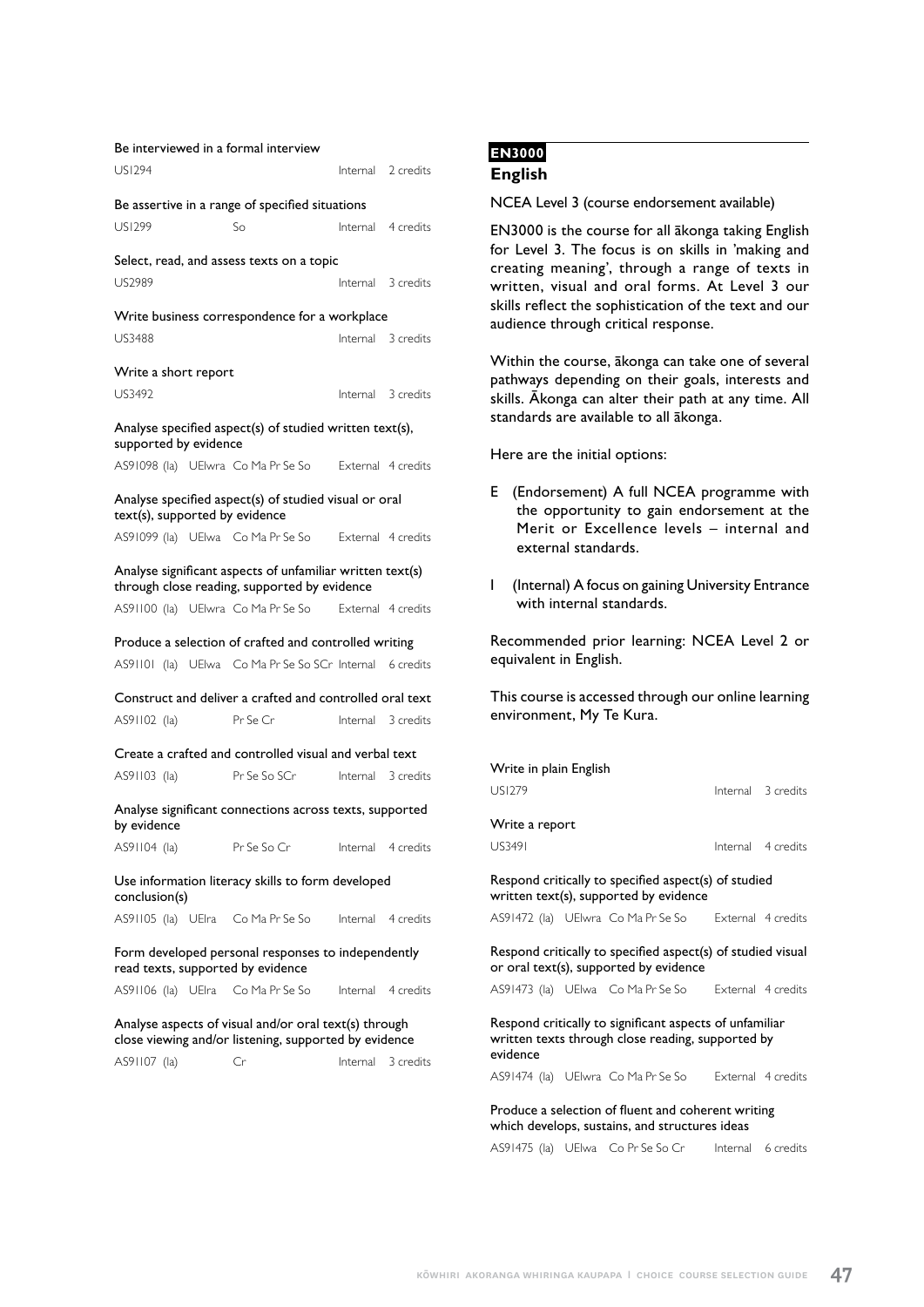#### Create and deliver a fluent and coherent oral text which develops, sustains, and structures ideas

AS91476 (la) Co Ma Pr Se So Cr Internal 3 credits

Create a fluent and coherent visual text which develops, sustains, and structures ideas using verbal and visual language

AS91477 (la) Co Pr Se So Cr Internal 3 credits

Respond critically to significant connections across texts, supported by evidence

AS91478 (la) Co Ma Pr Se So Cr Internal 4 credits

Develop an informed understanding of literature and/or language using critical texts

AS91479 (la) UElra Co Pr Se So Cr Internal 4 credits

Respond critically to significant aspects of visual and/ or oral text(s) through close reading, supported by evidence

AS91480 (la) Cr Internal 3 credits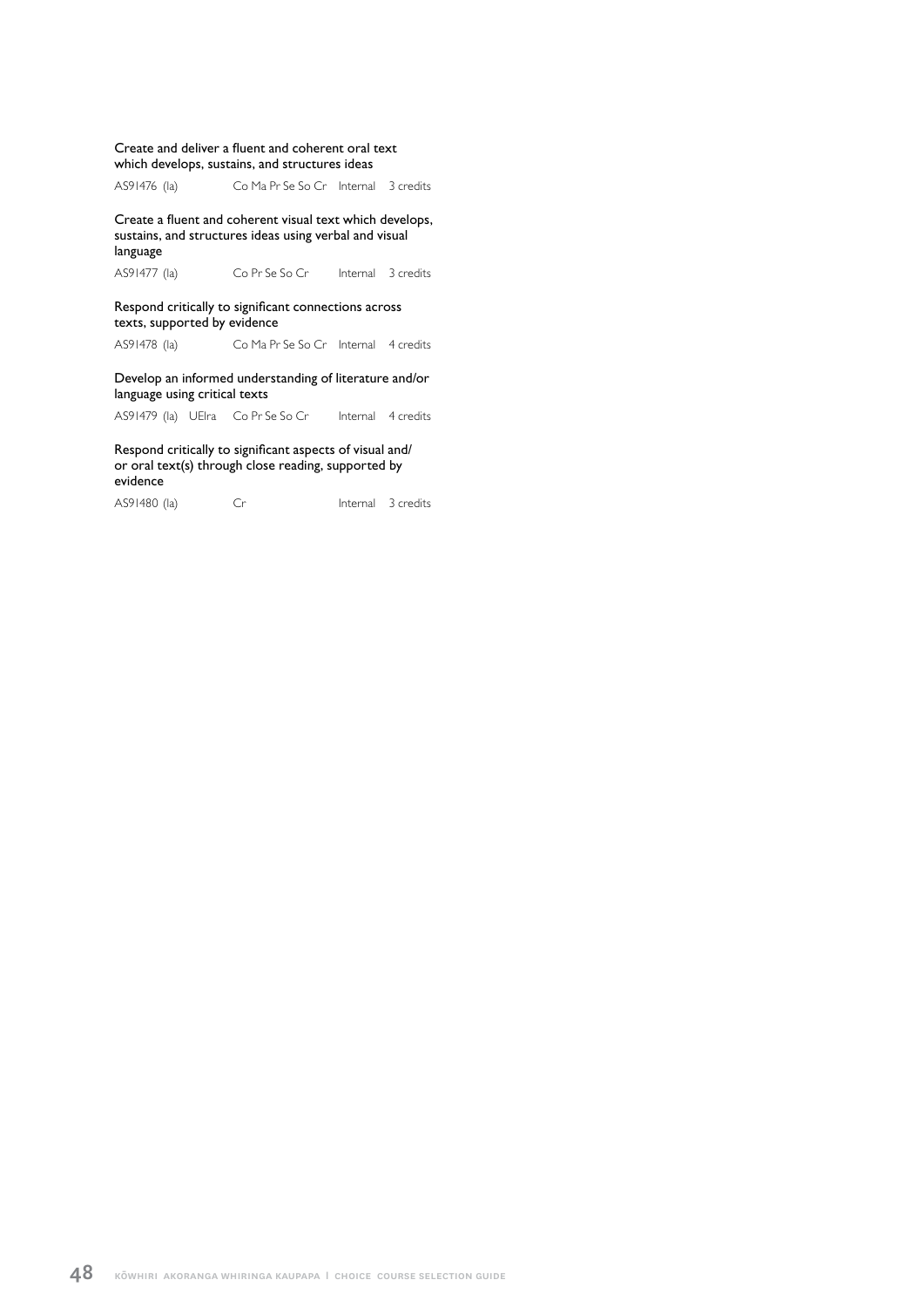# **Enterprise Studies**

## Ngä Akoranga Hinonga

In today's world it's important to be financially capable. Enterprise Studies develops äkonga's ability to make informed and effective decisions about the personal use and management of money matters. To achieve this, äkonga need an understanding of their own and others' values. Äkonga build knowledge and skills in managing money and income, setting goals and planning ahead. Being financially literate will enable them to keep more of the money they earn, do more with the money they spend, and empower them as consumers to make the right choices for themselves. It gives äkonga an understanding of how to manage their finances in the real world in order to avoid unnecessary risks and debt.

## **ES000**

#### **Enterprise Studies**

Curriculum Levels 4–5

This course aims to help äkonga to become informed about financial matters. It teaches them to manage their earnings, savings, spending, debt and budget. It helps äkonga to set and prioritise their financial goals. They will understand that they have limited resources and, to fulfil their unlimited needs and wants, they need to make wise choices about how to manage their money.

This course also focuses on being enterprising by looking at successful entrepreneurs, being innovative, developing business plans, and taking and managing business risks. Throughout this course they will consider financial impacts on their personal life, their whänau and the wider community.

Recommended prior learning: No prior learning needed.

This course is accessed through our online learning environment, My Te Kura.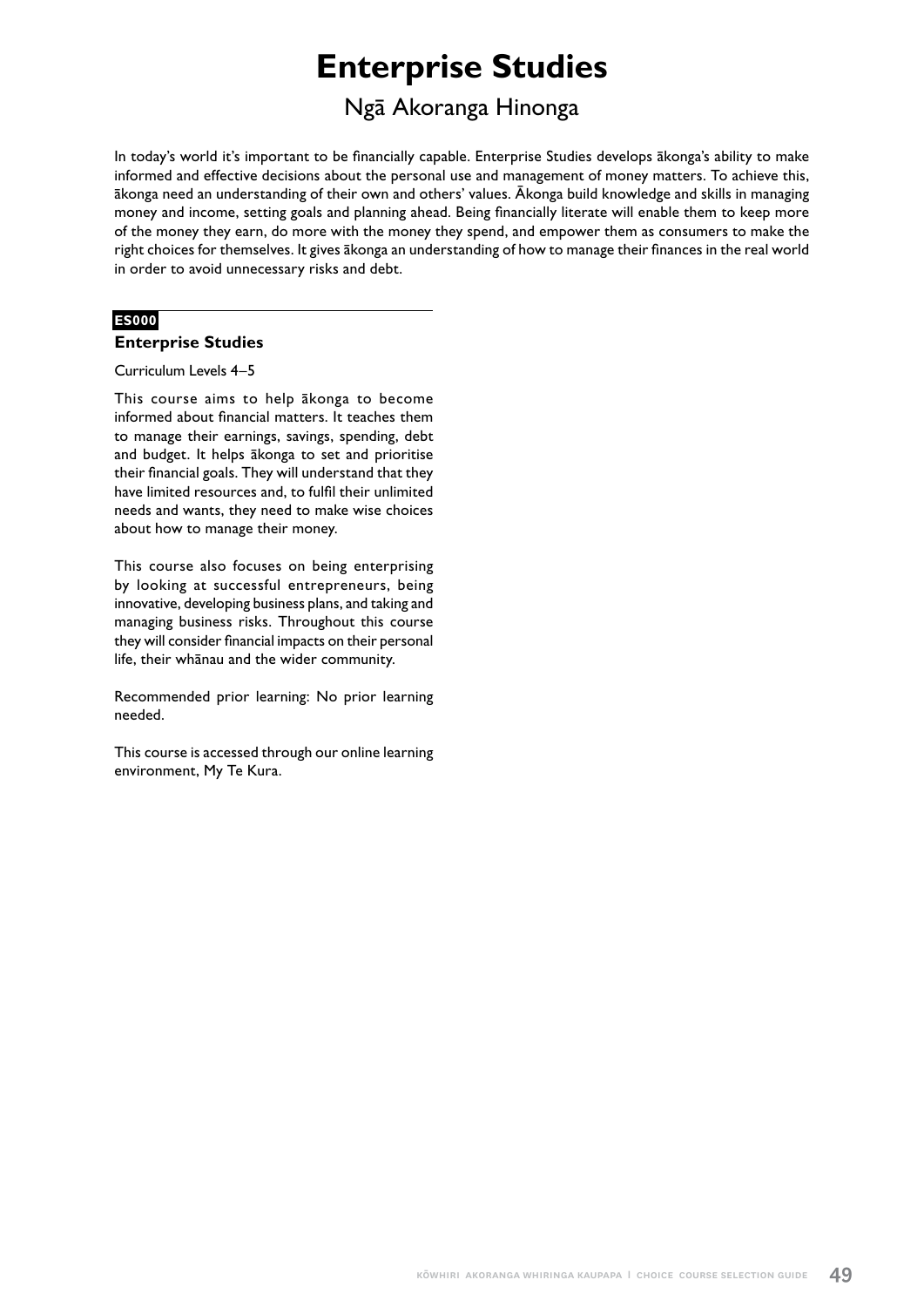# **French** Te Reo Wïwï

Learning French introduces you not only to a new language but to a culture and society as well. Languages can bring people together and French is widely used for communicating in many parts of the world, including our Pacific neighbours New Caledonia and French Polynesia. People who know French can share in the rich traditions and history of France, a country that continues to fascinate the rest of the world, be it on the rugby field, in the arts or in its culinary reputation. The ability to speak French can help with travel, business and political interactions around the world.

### **FR000**

#### **Beginners' French**

#### Curriculum Levels 1–5

This introductory course is designed to enable learners to communicate using basic French in everyday situations. Topics covered include: greetings, talking about yourself and family, your likes and opinions, daily life in the French-speaking world, where you live, shopping, eating and your typical day and holidays. Äkonga build a repertoire of vocabulary, grammar and formulaic expressions to give them mastery of reading, speaking, writing and listening to elementary French.

As well as language development, the course introduces learners to intercultural aspects of learning French, requiring them to reflect on their own culture and attitudes in relation to what they learn about other cultural values and practices. An appreciation of cultural differences and similarities enables learners to competently negotiate their way through situations such as how to address people and how to behave appropriately in a variety of contexts.

The course consists of 16 online interactive modules, each of which may take 8–10 hours to complete (a total of 130–160 hours). Äkonga typically cover the course in two years, but may complete it more rapidly.

Recommended prior learning: No prior learning needed.

This course is accessed through our online learning environment, My Te Kura. Äkonga will be required to make and submit audio and/or video recordings, so a microphone and camera or mobile device are essential.

## **FR1000**

### **French**

NCEA Level 1 (course endorsement available)

In this NCEA Level 1 course there is a focus on both written and spoken French. It builds on the basic reading, speaking, writing and listening skills acquired in the Beginners' French (FR000) course. Topics are set to reflect situations äkonga may encounter, including visiting France, holidays and travel, leisure activities, talking about their country, meals and health and staying in touch.

This one-year course consists of 10 online interactive modules, each of which may take approximately ten hours to complete (a total of 100 hours). Äkonga can sit NCEA internal and/or external achievement standards towards NCEA Level 1. The course currently offers a total of 19 credits.

Recommended prior learning: Year 10 French or equivalent or have a French language background.

This course is accessed through our online learning environment, My Te Kura. Äkonga will be required to make and submit audio and/or video recordings, so a microphone and camera or mobile device are essential.

| Demonstrate understanding of a variety of spoken<br>French texts on areas of most immediate relevance |              |                    |                    |  |
|-------------------------------------------------------------------------------------------------------|--------------|--------------------|--------------------|--|
| AS90878                                                                                               | Pr Se So SCr | External 5 credits |                    |  |
|                                                                                                       |              |                    |                    |  |
| Give a spoken presentation in French that<br>communicates a personal response                         |              |                    |                    |  |
| AS90879                                                                                               | Pr           |                    | Internal 4 credits |  |
| Demonstrate understanding of a variety of French texts<br>on areas of most immediate relevance        |              |                    |                    |  |
| AS90881                                                                                               | Se.          |                    | External 5 credits |  |
|                                                                                                       |              |                    |                    |  |

#### Write a variety of text types in French on areas of most immediate relevance

AS90882 Se SCr<br>
Internal 5 credits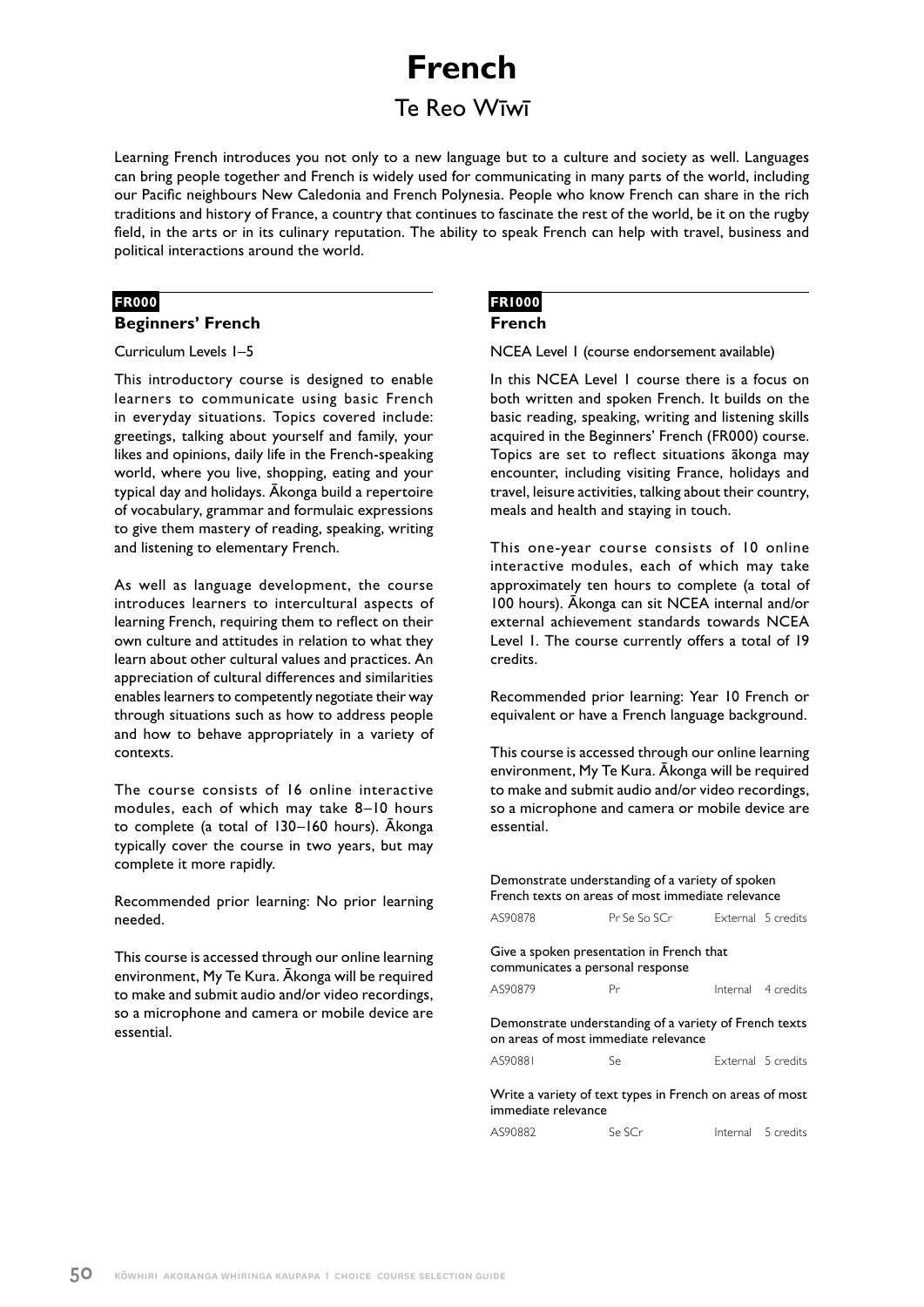## **FR2000**

### **French**

NCEA Level 2 (course endorsement available)

This course offers further development in the skills of reading, speaking, writing and listening as well as building on äkonga's intercultural awareness, enabling them to become increasingly competent in French-speaking situations. Themes include France and Europe, fashion, health, technology and the future, French–New Zealand links and travelling in France and French-speaking countries.

Taking advantage of technology to communicate in real time, äkonga are encouraged to interact regularly with their kaiako to hone their conversational skills, build their confidence and develop a range of language that will enable them to manage in a variety of situations.

Recommended prior learning: NCEA Level 1 French or equivalent.

This course is accessed through our online learning environment, My Te Kura. Äkonga will be required to make and submit audio and/or video recordings, so a microphone and camera or mobile device are essential.

| Demonstrate understanding of a variety of spoken<br>French texts on familiar matters                        |                              |  |                    |  |
|-------------------------------------------------------------------------------------------------------------|------------------------------|--|--------------------|--|
| AS91118                                                                                                     | Se                           |  | External 5 credits |  |
| Interact using spoken French to share information and<br>justify ideas and opinions in different situations |                              |  |                    |  |
| AS91119                                                                                                     | SSe So Cr Internal 5 credits |  |                    |  |
| Give a spoken presentation in French that<br>communicates information, ideas and opinions                   |                              |  |                    |  |
| AS91120                                                                                                     |                              |  | Internal 4 credits |  |
| Demonstrate understanding of a variety of written and/<br>or visual French text(s) on familiar matters      |                              |  |                    |  |
| AS91121                                                                                                     | SSe                          |  | External 5 credits |  |
| Write a variety of text types in French to convey<br>information, ideas, and opinions in genuine contexts   |                              |  |                    |  |
| AS91122                                                                                                     |                              |  | Internal 5 credits |  |

## **FR3000 French**

NCEA Level 3 (course endorsement available)

This course offers further development in the skills of reading, speaking, writing and listening as well as building on äkonga's intercultural awareness, which enables them to become increasingly competent in French-speaking situations. Themes include France and Europe, fashion, health, technology and the future, French–New Zealand links and travelling in France and French-speaking countries.

Taking advantage of technology to communicate in real time, äkonga are encouraged to interact regularly with their kaiako to hone their conversational skills, build their confidence and develop a range of language that will enable them to manage a variety of situations.

Recommended prior learning: NCEA Level 2 French or equivalent.

This course is accessed through our online learning environment, My Te Kura. Äkonga will be required to make and submit audio and/or video recordings, so a microphone and camera or mobile device are essential.

| Demonstrate understanding of a variety of extended<br>spoken French texts                                               |          |                    |  |  |
|-------------------------------------------------------------------------------------------------------------------------|----------|--------------------|--|--|
| AS91543                                                                                                                 | Se       | External 5 credits |  |  |
| Give a clear spoken presentation in French that                                                                         |          |                    |  |  |
| communicates a critical response to stimulus material                                                                   |          |                    |  |  |
| AS91544                                                                                                                 |          | Internal 3 credits |  |  |
| Interact clearly using spoken French to explore and<br>justify varied ideas and perspectives in different<br>situations |          |                    |  |  |
| AS91545                                                                                                                 | Se So Cr | Internal 6 credits |  |  |
| Demonstrate understanding of a variety of extended<br>written and/or visual French texts                                |          |                    |  |  |
| AS91546                                                                                                                 |          | External 5 credits |  |  |
| Write a variety of text types in clear French to explore<br>and justify varied ideas and perspectives                   |          |                    |  |  |
| AS91547                                                                                                                 | Se.      | Internal 5 credits |  |  |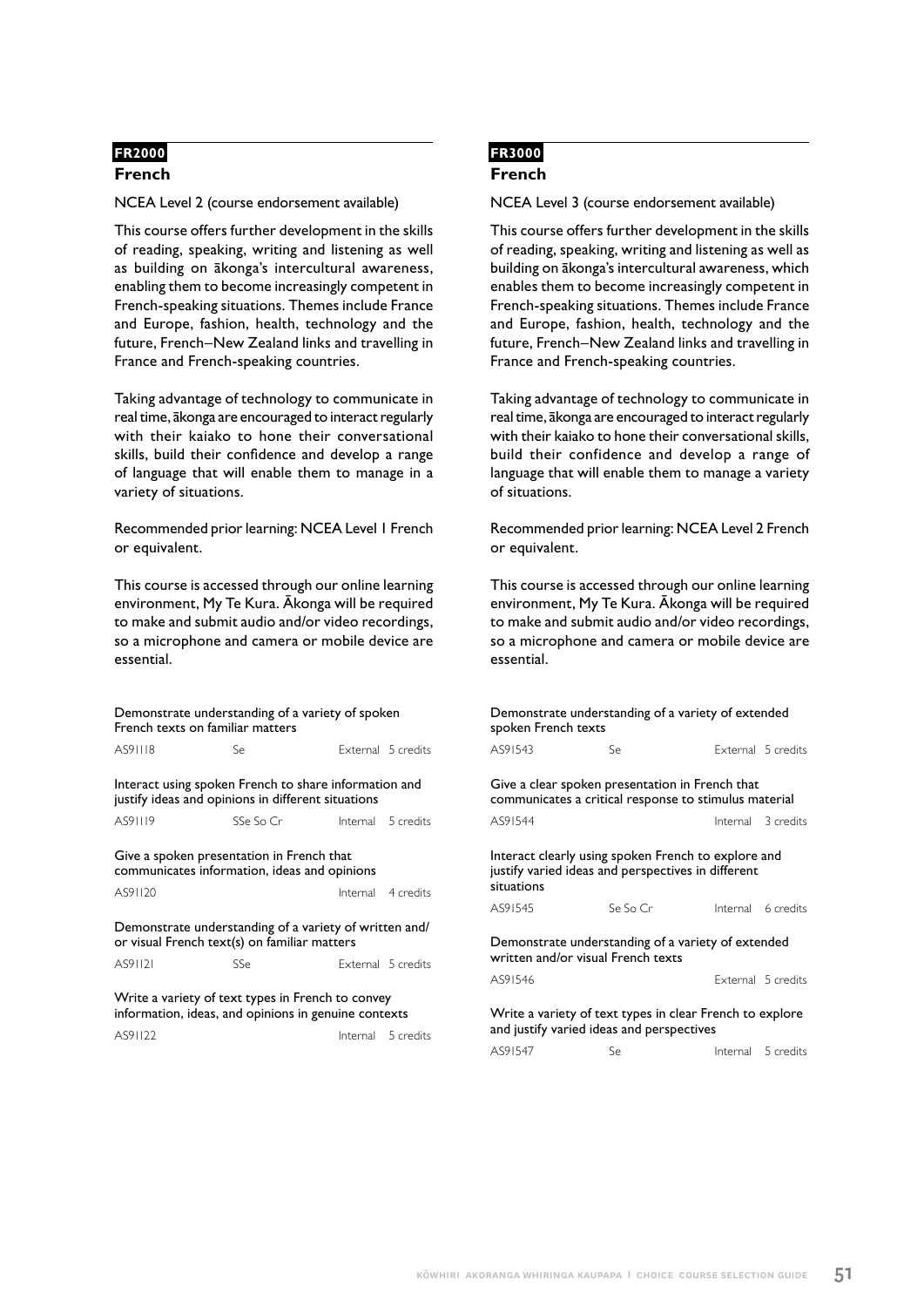# **Gateway/STAR**

## Ngä Pokenga Mahi/STAR

Gateway is a tailored programme for äkonga who have a chosen career path and want to gain the skills and experience needed to further their goals. Structured around work-based learning, Gateway allows äkonga to learn and work while still at school. Full-time äkonga and young adults in a full-time course in Years 11 to 13 can apply for Gateway and complete a work placement and learning plan, which will give them confidence to go out and achieve their goals.

STAR offers äkonga access to short tertiary courses, either to explore an area of interest, e.g. Barista, or find out more about a particular tertiary course, e.g. Hospitality.

#### **GATEWAY**

#### **Gateway**

NCEA Levels 1–3

The Gateway programme is a structured, workbased learning programme in a vocational pathway of an äkonga's choice. The Gateway co-ordinator works with each äkonga to develop an individual Gateway learning plan related to the äkonga's particular workplace and industry.

Äkonga must arrange and complete a regular and ongoing work placement. Over the duration of the work placement, äkonga will receive on-the-job training from their workplace supervisor.

Gateway applications are welcome from our full-time and young adult äkonga in a full time programme and Years 11 to 13 äkonga who are work ready. Places are limited.

Read more about Gateway [www.tekura.school.](https://www.tekura.school.nz/learn-with-us/learn-with-us/secondary-tertiary-pathways) [nz/learn-with-us/learn-with-us/secondary-tertiary](https://www.tekura.school.nz/learn-with-us/learn-with-us/secondary-tertiary-pathways)[pathways](https://www.tekura.school.nz/learn-with-us/learn-with-us/secondary-tertiary-pathways)/

Recommended prior learning: No prior learning needed.

### **STAR STAR**

#### NCEA Levels 1–3

STAR courses are short courses at polytechnics or private training providers specifically designed for secondary school äkonga. Courses give äkonga an introduction to training for a particular trade or skill. They range in length from a single day, several days in a row or one day a week for up to two terms.

STAR courses are not a subject, rather they complement the äkonga's studies at Te Kura. However, it is possible to gain unit standards and these credits can be used towards NCEA.

A secondary–tertiary advisor for each region advertises available programmes through the Te Kura website or through the äkonga's learning advisor. Äkonga can link to the programmes, and our Secondary Tertiary Pathways page through My Korowai, Leaving to Learn.

Äkonga accepted onto STAR courses are typically in Years 11 to 13 and enrolled as a full time äkonga, or a young adult studying three or more subjects. Year 10 äkonga may apply for taster courses and in some exceptional circumstances may be referred by their kaiako for a unit standard course.

Dual äkonga are not eligible for STAR courses at Te Kura.

Te Kura also arranges some courses just for our äkonga. These include outdoor education camps, Learner Licence, first aid courses and tertiary distance courses.

Recommended prior learning: No prior learning needed.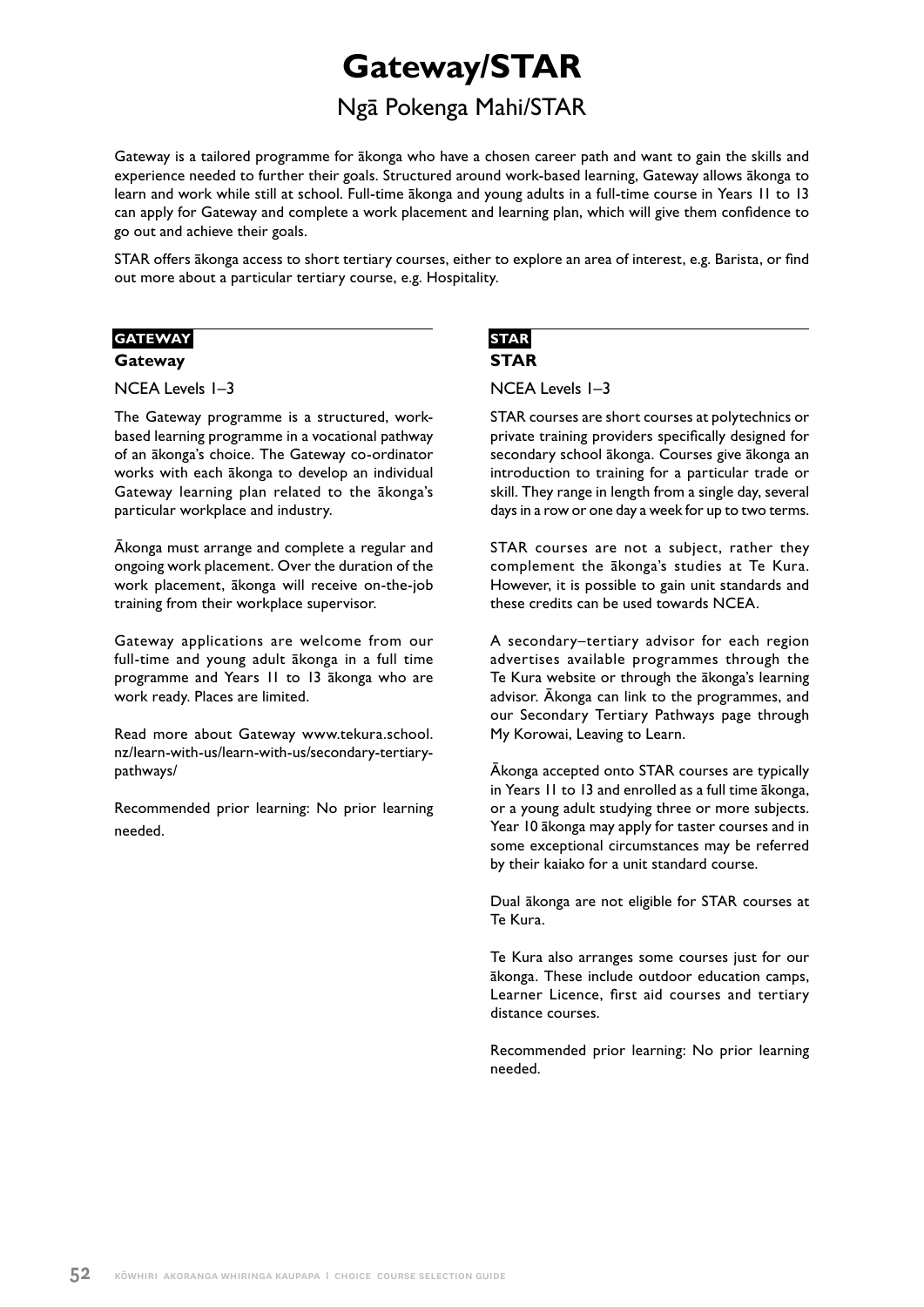# **Geography**

## Te Mätauranga Mätai Matawhenua

Geography explores the relationships and connections between people and their natural and cultural environments. Geography investigates the ways in which features are arranged on the Earth's surface and describes and explains the patterns and processes that create them. Äkonga learn to think spatially and use maps, visual images and new technologies to obtain, present and analyse information. Geography can be studied at tertiary level as a science or humanities subject. It leads to a wide variety of careers in environmantal and urban planning and the public sector.

## **GY1000**

#### **Geography**

#### NCEA Level 1 (course endorsement available)

This is an introduction to geography and its basic skills and concepts. Äkonga learn how people interact with their natural and cultural environments through studies of population concepts, sustainability and the effects of extreme natural events.

Äkonga learn how to draw and interpret maps, as well as how to interpret a variety of information and data. There is a focus on both New Zealand and global issues, which develops research and observation skills and gives äkonga the ability to take action and solve problems.

Recommended prior learning: Äkonga should have a reasonable level of literacy.

This course is accessed through our online learning environment, My Te Kura.

| Demonstrate geographic understanding of<br>environments that have been shaped by extreme natural<br>event(s) |          |                    |  |
|--------------------------------------------------------------------------------------------------------------|----------|--------------------|--|
| AS91007 (la)                                                                                                 | Pr Se    | External 4 credits |  |
| Demonstrate geographic understanding of population<br>concepts                                               |          |                    |  |
| AS91008 (la)                                                                                                 | Se So Cr | External 4 credits |  |
| Demonstrate geographic understanding of the<br>sustainable use of an environment                             |          |                    |  |
| AS91009 (la)                                                                                                 | Pr Se    | Internal 3 credits |  |
|                                                                                                              |          |                    |  |
| Apply concepts and basic geographic skills to<br>demonstrate understanding of a given environment            |          |                    |  |
| AS91010 (na) UEna Co Pr Se Cr External 4 credits                                                             |          |                    |  |
| Conduct geographic research, with direction                                                                  |          |                    |  |
| AS91011 (Ina) UEna Pr Se                                                                                     |          | Internal 4 credits |  |
| Describe aspects of a contemporary New Zealand<br>geographic issue                                           |          |                    |  |
| AS91012 (la) Se So Cr                                                                                        |          | Internal 3 credits |  |

AS91013 (la) Pr Se Cr Internal 3 credits

Apply spatial analysis, with direction, to solve a geographic problem

AS91014 (la) Pr Se Internal 3 credits

## **GY2000**

## **Geography**

NCEA Level 2 (course endorsement available)

At this level, äkonga study how a large natural environment has evolved over time and created specific landscape features. Äkonga are also asked to consider the differences between developed and less developed countries and how these differences affect their people and society. Issues such as access to safe water and the generation of wind power are considered on both a national and an international level.

Basic geographic skills and techniques are expanded and the ability to analyse and interpret an array of data is developed. There is the opportunity to conduct a survey, process the results, reach conclusions and critically evaluate the research findings.

Recommended prior learning: Äkonga should have a reasonable level of literacy.

This course is accessed through our online learning environment, My Te Kura.

| Demonstrate geographic understanding of a large<br>natural environment |  |                                                                                            |                    |  |
|------------------------------------------------------------------------|--|--------------------------------------------------------------------------------------------|--------------------|--|
| AS91240 (la) UElra Pr SSe                                              |  |                                                                                            | External 4 credits |  |
| development                                                            |  | Demonstrate geographic understanding of differences in                                     |                    |  |
| AS91242 (la) UElra Se So                                               |  |                                                                                            | External 4 credits |  |
|                                                                        |  | Apply geography concepts and skills to demonstrate<br>understanding of a given environment |                    |  |
| AS91243 (la) Co Pr Se                                                  |  |                                                                                            | External 4 credits |  |
|                                                                        |  | Conduct geographic research with guidance                                                  |                    |  |
| AS91244 (Ina) UEna Se Cr                                               |  |                                                                                            | Internal 5 credits |  |
| Explain aspects of a contemporary New Zealand<br>geographic issue      |  |                                                                                            |                    |  |
| AS91245 (la) Se So Cr                                                  |  |                                                                                            | Internal 3 credits |  |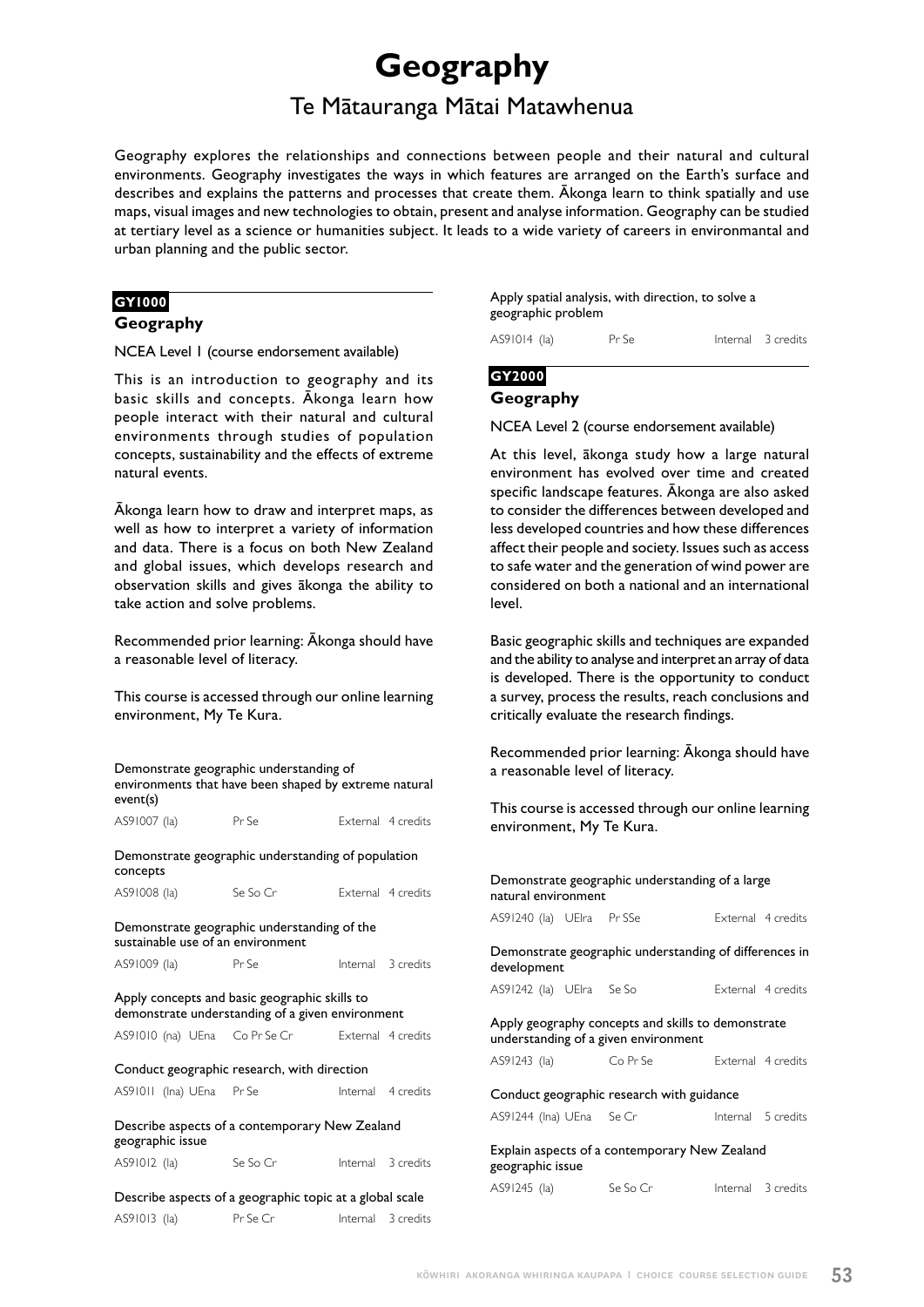#### Explain aspects of a geographic topic at a global scale

## **GY3000**

## **Geography**

#### NCEA Level 3 (course endorsement available)

This geography course involves detailed study of natural processes, such as volcanism, and cultural processes, such as tourism development. The decision-making processes for obtaining resource planning consent are examined. Advanced research skills are developed through topics of the äkonga's choice that relate to environmental issues.

New Zealand Scholarship exams are designed to extend very high-achieving Level 3 äkonga. Those who wish to enter the New Zealand Scholarship exam in this subject must discuss this option with their Te Kura subject kaiako.

Recommended prior learning: Äkonga should have a reasonable level of literacy.

This course is accessed through our online learning environment, My Te Kura.

| Demonstrate understanding of how interacting<br>natural processes shape a New Zealand geographic<br>environment               |  |  |                                                                                         |                    |                    |
|-------------------------------------------------------------------------------------------------------------------------------|--|--|-----------------------------------------------------------------------------------------|--------------------|--------------------|
| AS91426 (la) UElwra Pr Se                                                                                                     |  |  |                                                                                         | External 4 credits |                    |
|                                                                                                                               |  |  | Demonstrate understanding of how a cultural process<br>shapes geographic environment(s) |                    |                    |
| AS91427 (la) UEIwra Se                                                                                                        |  |  |                                                                                         |                    | External 4 credits |
| Analyse a significant contemporary event from a<br>geographic perspective                                                     |  |  |                                                                                         |                    |                    |
| AS91428 (la) UElra Se                                                                                                         |  |  |                                                                                         | Internal 3 credits |                    |
| Demonstrate understanding of a given environment(s)<br>through selection and application of geographic<br>concepts and skills |  |  |                                                                                         |                    |                    |
|                                                                                                                               |  |  |                                                                                         |                    |                    |
|                                                                                                                               |  |  | AS91429 (la) UEIwra Co Pr Se                                                            |                    | External 4 credits |
|                                                                                                                               |  |  | Conduct geographic research with consultation                                           |                    |                    |
| AS91430 (lna) UEna Se                                                                                                         |  |  |                                                                                         | Internal 5 credits |                    |
|                                                                                                                               |  |  | Analyse aspects of a contemporary geographic issue                                      |                    |                    |
|                                                                                                                               |  |  | AS91431 (la) UEIra Se So Cr                                                             | Internal 3 credits |                    |
|                                                                                                                               |  |  | Analyse aspects of a geographic topic at a global scale                                 |                    |                    |

| AS91432 (la) UEIra Pr Se Cr |  |  |  | Internal 3 credits |
|-----------------------------|--|--|--|--------------------|
|-----------------------------|--|--|--|--------------------|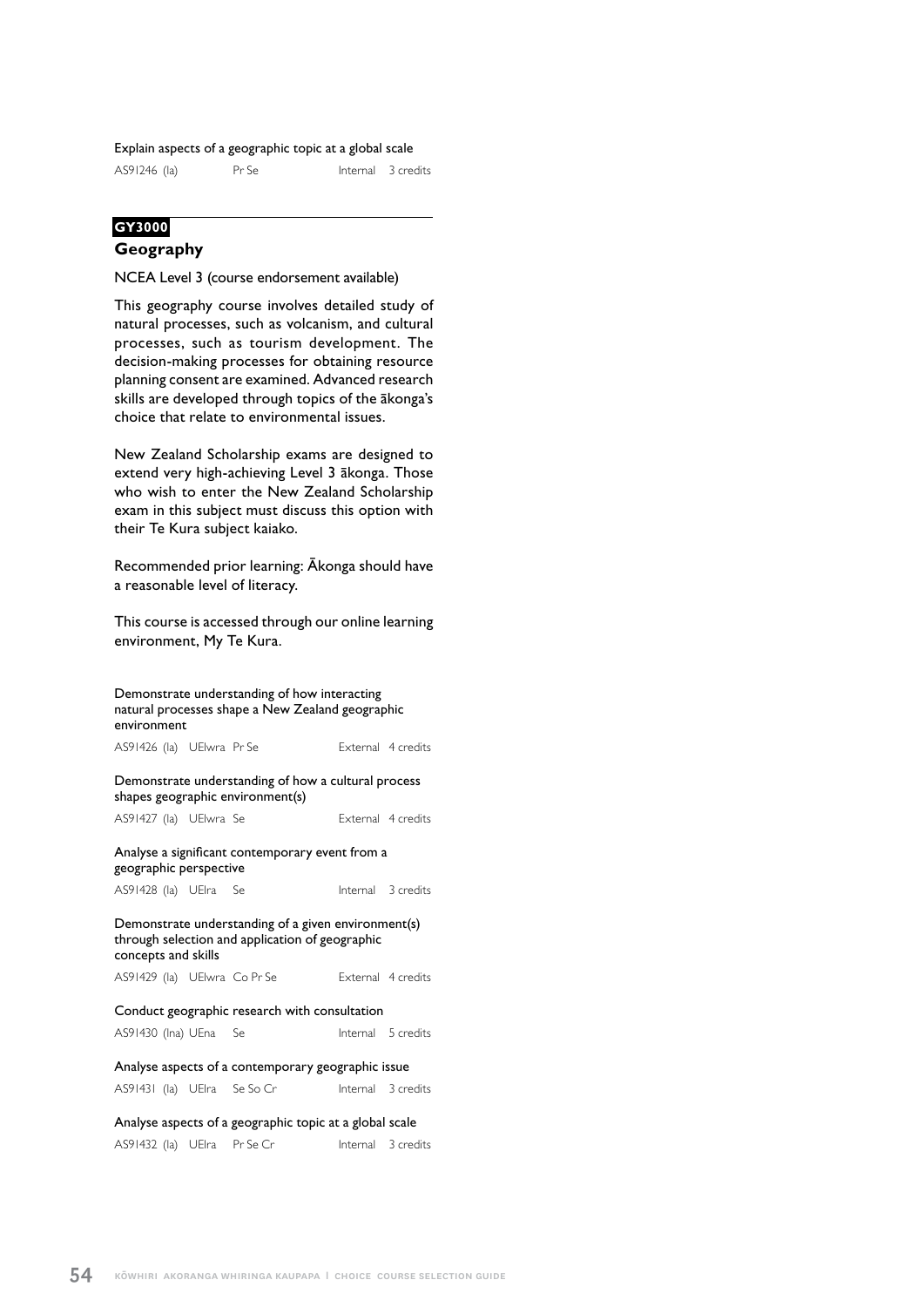# **German**

## Te Reo Tiamana

Germany is a country with a long and rich heritage and is the geographic and cultural centre of Europe. The German language is closely related to English and is more similar to it than to any other language. There are 100 million German speakers throughout Europe, from Austria to Switzerland, and it is also a popular language in New Zealand. There are numerous close links between New Zealand and Germany through trade, tourism and exchanges, which makes knowledge of the German language and people an incredibly useful skill across many areas.

### **GR000**

#### **Beginners' German**

#### Curriculum Levels 1–5

This is a two-part course for beginners (Curriculum Levels 1–3) and advanced beginners (Curriculum Levels 4–5). If äkonga have had prior regular learning for German for about one school year or have some native speaker background, they may wish to consider starting with part two. For all other äkonga, we advise starting with part one.

When enrolling in this course, äkonga should indicate which part they want to enrol for. In the first part, äkonga are introduced to basic listening, speaking, reading and writing skills using everyday German. They learn how to greet people and communicate basic information about themselves and others, including looks, hobbies, birthdays, family and home. They also learn to communicate about food, directions and what time it is.

German culture is also investigated to give äkonga a broad understanding of the country and customs, behaviour and life in Germany.

In the second part, grammar and all language skills are covered in greater depth to increase äkonga's confidence and language skills. Common and everyday aspects of German language and culture are at the centre of this part of the course. Äkonga learn how to communicate further about their world, personality, whänau and interests.

Practical topics are also explored such as purchasing goods and communicating about holidays, festivals and the weather. Communication activities are emphasised throughout.

Recommended prior learning: Prior learning required for second part.

This course is accessed through our online learning environment, My Te Kura. Äkonga will be required to make and submit audio and/or video recordings, so a microphone and camera or mobile device are essential.

## **GR1000**

#### **German**

NCEA Level 1 (course endorsement available)

Äkonga will consolidate their listening, speaking and reading skills and gain an understanding of basic German grammar and writing. There is a focus on communicating and aspects relating to home and family life, as well as a range of leisure activities. This course offers a broad insight into life in both Germany and New Zealand, and includes studies of some major German cities and areas.

Recommended prior learning: Äkonga should have completed Year 10 German or equivalent or have a German language background.

This course is accessed through our online learning environment, My Te Kura. Äkonga will be required to make and submit audio and/or video recordings, so a microphone and camera or mobile device are essential.

Demonstrate understanding of a variety of spoken German texts on areas of most immediate relevance

| AS90883                                                                                        | Pr Se So SCr |  | External 5 credits |  |  |
|------------------------------------------------------------------------------------------------|--------------|--|--------------------|--|--|
| Give a spoken presentation in German that<br>communicates a personal response                  |              |  |                    |  |  |
| AS90884                                                                                        | Pr SCr       |  | Internal 4 credits |  |  |
| Demonstrate understanding of a variety of German<br>texts on areas of most immediate relevance |              |  |                    |  |  |
| AS90886                                                                                        | Se.          |  | External 5 credits |  |  |
| Write a variety of text types in German on areas of                                            |              |  |                    |  |  |

Write a variety of text types in German on areas of most immediate relevance

AS90887 Se SCr<br>
Internal 5 credits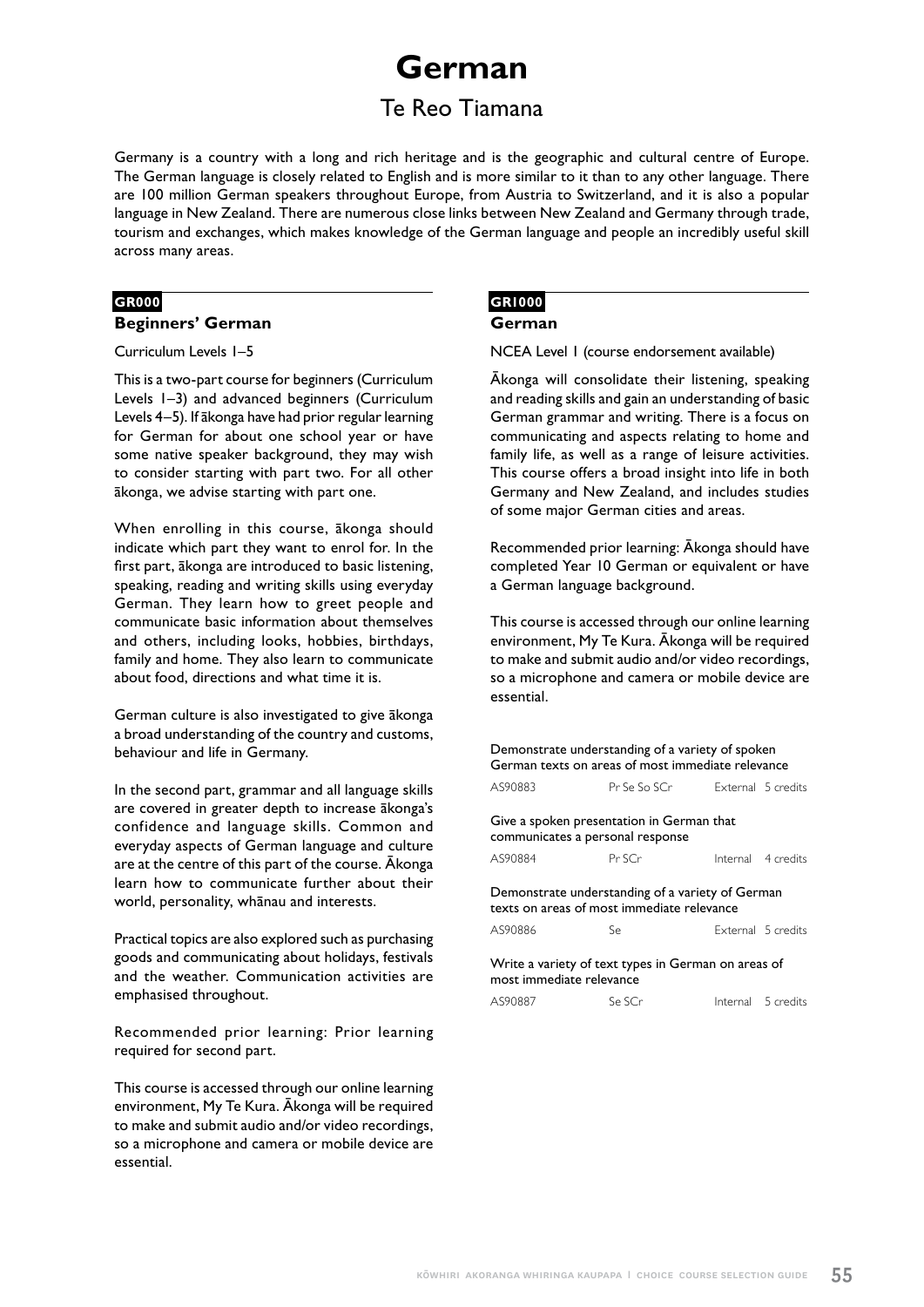### **GR2000**

#### **German**

NCEA Level 2 (course endorsement available)

Äkonga consolidate and extend their German language skills and further develop their understanding of life in Germany. There is an emphasis on advancing äkonga's ability to communicate verbally and through writing, and äkonga extensively build on their vocabulary and grammar.

Topics explored are theme based and focus on everyday situations, including aspects relating to social and school life and looking at the environment, youth and future careers. Social and economic relationships between New Zealand and Germany are discussed alongside a broader investigation into cultural issues where äkonga learn about Berlin, Germany's multi-cultural population and other German-speaking nations.

Recommended prior learning: NCEA Level 1 German or equivalent.

This course is accessed through our online learning environment, My Te Kura. Äkonga will be required to make and submit audio and/or video recordings, so a microphone and camera or mobile device are essential.

|         | Demonstrate understanding of a variety of spoken                                                          |                    |    |
|---------|-----------------------------------------------------------------------------------------------------------|--------------------|----|
|         | German texts on familiar matters                                                                          |                    | D  |
| AS91123 | Se.                                                                                                       | External 5 credits | s  |
|         |                                                                                                           |                    | Α  |
|         | Interact using spoken German to share information and                                                     |                    |    |
|         | justify ideas and opinions in different situations                                                        |                    | G  |
| AS91124 | SSe So Cr                                                                                                 | Internal 5 credits | C) |
|         |                                                                                                           |                    | Α  |
|         | Give a spoken presentation in German that                                                                 |                    |    |
|         | communicates information, ideas and opinions                                                              |                    | Ir |
| AS91125 |                                                                                                           | Internal 4 credits | a  |
|         |                                                                                                           |                    | si |
|         | Demonstrate understanding of a variety of written and/<br>or visual German text(s) on familiar matters    |                    | Α  |
| AS91126 | <b>SSe</b>                                                                                                | External 5 credits | D  |
|         |                                                                                                           |                    | W  |
|         | Write a variety of text types in German to convey<br>information, ideas, and opinions in genuine contexts |                    | Α  |
| AS91127 |                                                                                                           | Internal 5 credits | ٧  |
|         |                                                                                                           |                    | e: |

## **GR3000 German**

NCEA Level 3 (course endorsement available)

This course advances äkonga's linguistic development and German language skills. It challenges them to read, write and speak German in unfamiliar contexts and using more complex language, which broadens their vocabulary, grammatical and written abilities.

The focus is built around various themes that explore different aspects of German culture, its people and events. Äkonga are challenged to express their thoughts and opinions on topics, including traditional stories, media and the creative arts, in German as much as possible.

New Zealand Scholarship exams are designed to extend very high-achieving Level 3 äkonga. Those who wish to enter the New Zealand Scholarship exam in this subject must discuss this option with their Te Kura subject kaiako.

Recommended prior learning: NCEA Level 2 German or equivalent.

This course is accessed through our online learning environment, My Te Kura. Äkonga will be required to make and submit audio and/or video recordings, so a microphone and camera or mobile device are essential.

| Demonstrate understanding of a variety of extended<br>spoken German texts                                               |         |  |                    |  |  |
|-------------------------------------------------------------------------------------------------------------------------|---------|--|--------------------|--|--|
| AS91548                                                                                                                 | Se.     |  | External 5 credits |  |  |
| Give a clear spoken presentation in German that<br>communicates a critical response to stimulus material                |         |  |                    |  |  |
| AS91549                                                                                                                 |         |  | Internal 3 credits |  |  |
| Interact clearly using spoken German to explore<br>and justify varied ideas and perspectives in different<br>situations |         |  |                    |  |  |
| AS91550                                                                                                                 | $Se$ So |  | Internal 6 credits |  |  |
| Demonstrate understanding of a variety of extended<br>written and/or visual German texts                                |         |  |                    |  |  |
| AS91551                                                                                                                 |         |  | External 5 credits |  |  |
| Write a variety of text types in clear German to<br>explore and justify varied ideas and perspectives                   |         |  |                    |  |  |
| AS91552                                                                                                                 | Se      |  | Internal 5 credits |  |  |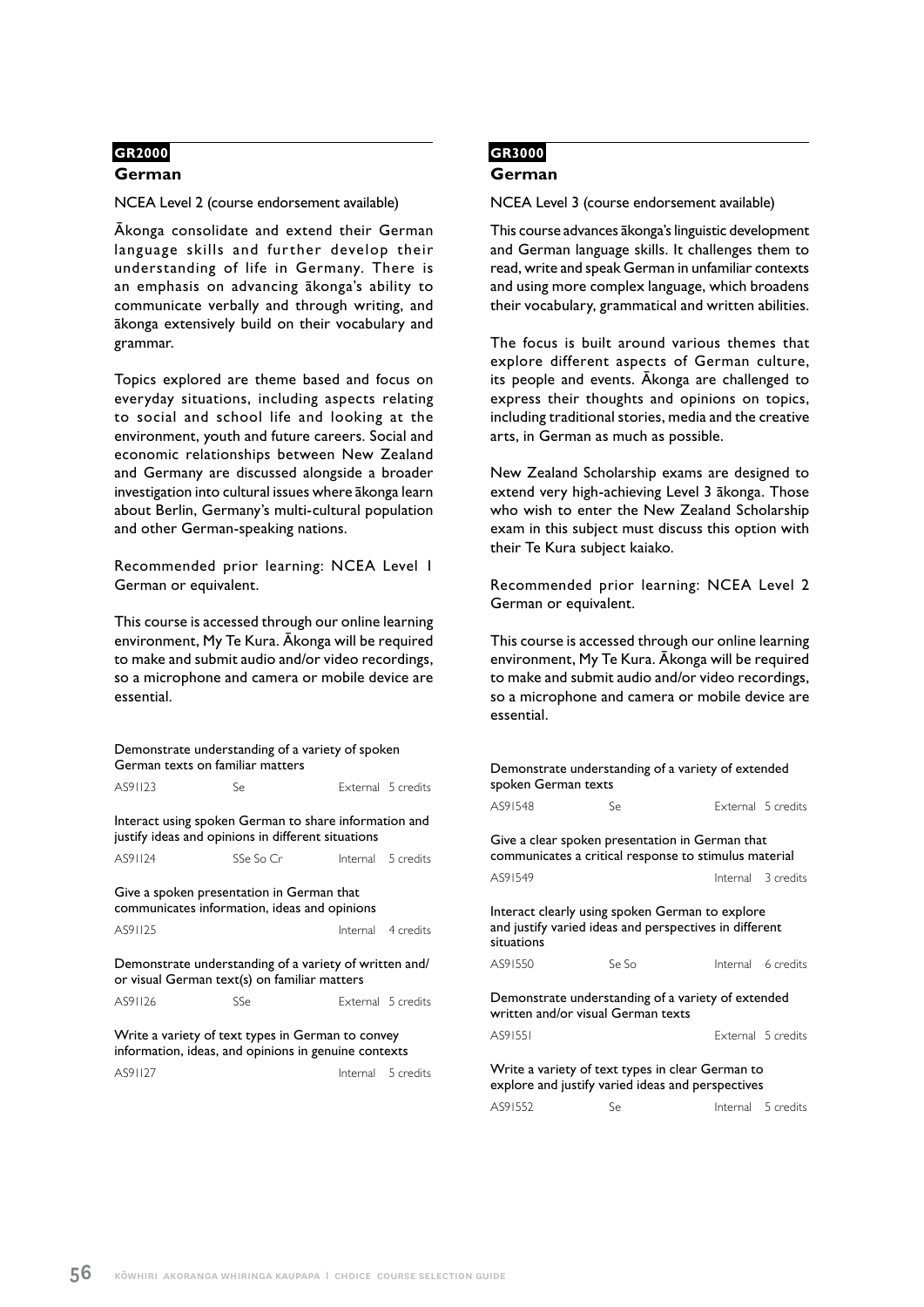# **Health Education**

## Mätauranga Hauora

In Health Education äkonga consider the influences on their wellbeing, attitudes and values, and work towards promoting the health of their community. Äkonga can participate in a range of tasks, including considering ways to keep themselves safe in different situations and learning effective methods to communicate to help develop healthy relationships. Issues related to ethics and health philosophies are explored, which develops critical thinking skills in äkonga. Health Education can be studied at tertiary levels as a science or humanities subject. It leads to a wide variety of careers in social, community and health sectors.



## **HP000 Health and Physical Education**

Curriculum Level 5

In this course äkonga explore health issues (such as wellbeing, nutrition, communication, decision making and problem solving) and safety issues (such as drug use and understanding gender and sexuality). Äkonga also study physical education topics such as understanding the body, fitness testing, participating in a variety of activities and being involved in training programmes.

Recommended prior learning: No prior learning needed.

This course is accessed through our online learning environment, My Te Kura.

## **HP1000 Health Education**

NCEA Level 1 (course endorsement available)

This course follows on from Health and Physical Education (HP000). In Health Education äkonga explore health issues: the changing states of health, problem solving, interpersonal skills, understanding sexuality and gender and safety issues around drug use.

The health topics offer 20 credits towards NCEA Level 1. There are four internal standards worth 16 credits and one external standard worth four credits. Health topics offer 20 literacy credits. To gain course endorsement äkonga need to complete 14 credits in Health Education (this must include the exam).

Recommended prior learning: No prior learning needed.

This course is accessed through our online learning environment, My Te Kura.

| Take action to enhance an aspect of personal well-being |                                                        |  |                    |  |  |
|---------------------------------------------------------|--------------------------------------------------------|--|--------------------|--|--|
| AS90971 (la)                                            | Pr Se So Cr                                            |  | Internal 3 credits |  |  |
| to enhance relationships                                | Demonstrate understanding of interpersonal skills used |  |                    |  |  |
| AS90973 (la)                                            | Pr Se So                                               |  | Internal 5 credits |  |  |
| positive sexuality                                      | Demonstrate understanding of strategies for promoting  |  |                    |  |  |
| AS90974 (la)                                            | So                                                     |  | Internal 4 credits |  |  |

Demonstrate understanding of issues to make healthenhancing decisions in drug-related situations

AS90975 (la) Pr Se So Cr External 4 credits

Demonstrate understanding of ways in which well-being can change and strategies to support well-being

AS91097 (la) Pr Se So Cr Internal 4 credits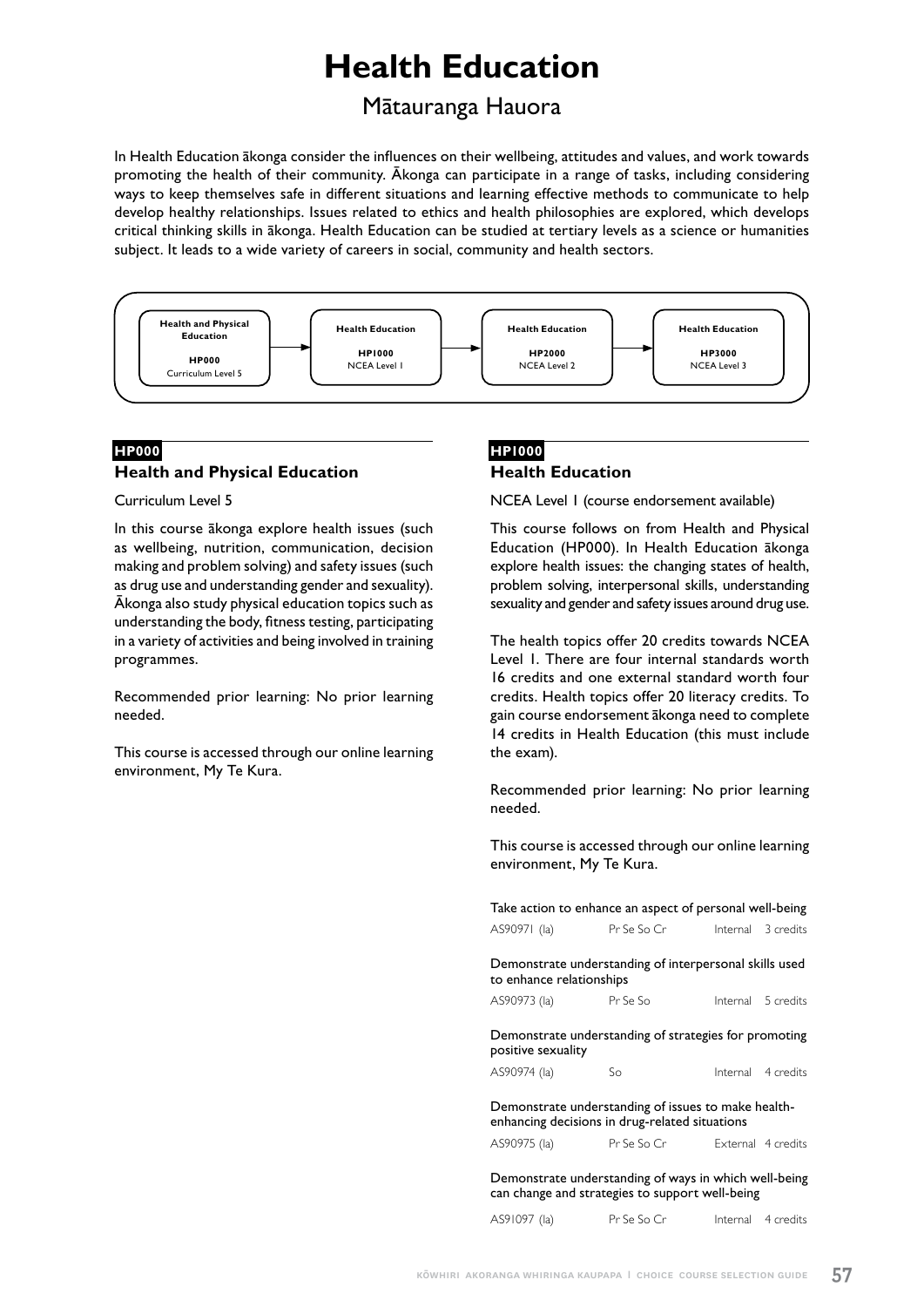#### **HP2000**

#### **Health Education**

NCEA Level 2 (course endorsement available)

This course follows on from Health Education – NCEA Level 1 (HP1000) and is useful, often essential for äkonga intending to continue with Level 3 Health Education courses.

Health Education offers äkonga the opportunity to explore health issues, such as resiliency, improve wellbeing, understand sexuality and gender, body image and drug use.

The Health Education topics offer 20 credits towards NCEA Level 2. There are 3 internal standards worth 15 credits and 1 external standard worth 5 credits. These Health Education topics also offer 20 literacy credits.

To gain course endorsement äkonga need to complete 14 credits in Health Education (which includes the exam).

Recommended prior learning: NCEA Level 1 Health Education or equivalent.

This course is accessed through our online learning environment, My Te Kura.

| Analyse an adolescent health issue                                                              |           |  |                    |  |  |  |
|-------------------------------------------------------------------------------------------------|-----------|--|--------------------|--|--|--|
| AS91235 (la)                                                                                    | Pr Se So  |  | External 5 credits |  |  |  |
| Evaluate factors that influence people's ability to manage<br>change                            |           |  |                    |  |  |  |
| AS91236 (la)                                                                                    | Pr Se SSo |  | Internal 5 credits |  |  |  |
| Take action to enhance an aspect of people's well-being<br>within the school or wider community |           |  |                    |  |  |  |
| AS91237 (la)                                                                                    | Se Sso    |  | Internal 5 credits |  |  |  |

Analyse issues related to sexuality and gender to develop strategies for addressing the issues

AS91239 (la) Pr SSo Internal 5 credits

## **HP3000**

#### **Health Education**

NCEA Level 3 (course endorsement available)

This course follows on from Health Education – NCEA Level 2 (HP2000) and is often essential for äkonga intending to continue with Health Education courses at tertiary institutions.

In Health Education äkonga explore a New Zealand and an international health issue, evaluate health practices and analyse an ethical issue.

The Health Education topics offer 19 credits towards NCEA Level 3. There are 3 internal standards worth 14 credits and 1 external standard worth 5 credits. These Health Education topics also offer 19 literacy credits.

To gain course endorsement or entry to a tertiary institution you will need to complete 14 credits in Health Education (which includes an exam).

Recommended prior learning: NCEA Level 2 Health Education or equivalent.

This course is accessed through our online learning environment, My Te Kura.

#### Analyse a New Zealand health issue

|                              |  | AS91461 (la) UEIra Pr Se So                             | Internal 5 credits |                    |
|------------------------------|--|---------------------------------------------------------|--------------------|--------------------|
|                              |  | Analyse an international health issue                   |                    |                    |
| AS91462 (la) UEIwra Pr Se So |  |                                                         | External 5 credits |                    |
|                              |  | Evaluate health practices currently used in New Zealand |                    |                    |
| AS91463 (la)                 |  | Se So                                                   |                    | Internal 5 credits |

Analyse a contemporary ethical issue in relation to well-being

AS91464 (la) UElra Pr Se So Internal 4 credits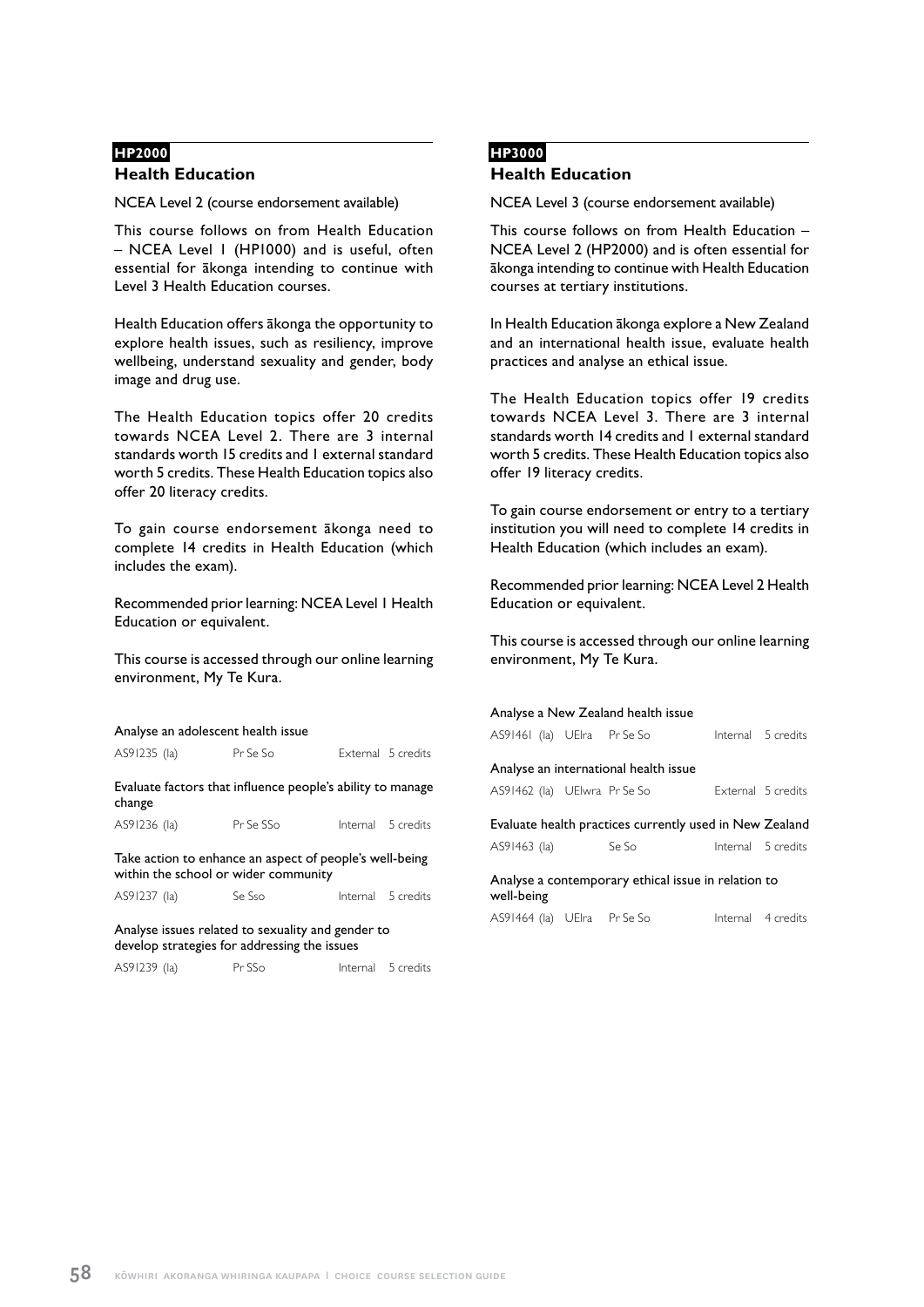# **History** Körero Nehe

To understand the past is to understand the present. History gives äkonga an insight into current world problems and New Zealand's identity and place in world events. It explores people and events and how they have influenced the world. History is not just about presenting the facts, but observing and questioning values and attitudes. Äkonga improve their communication and writing skills, which enables them to express clear, convincing and well-thought-out arguments. From ancient civilisations to contemporary pop culture, from wars to peace treaties, history is both a fascinating and intellectually stimulating subject.

## **HS1000**

#### **History**

NCEA Level 1 (course endorsement available)

Over the last 100 years, the world has undergone rapid and significant change. This course focuses on significant, and at times horrific, historical events throughout the 20th century. The effects of events that are studied can still be seen and can help to provide an understanding of today's international problems.

Äkonga look at why peace did not last in the 1930s and the origins of World War II. Other conflicts investigated include Palestine and Israel, with a focus on the period 1935–2010, and race relations in apartheid-era South Africa.

New Zealand's past is also explored through topics about bicultural relations between Mäori and Pakeha and the nation's search for security post-World War II.

Äkonga also have the opportunity to undertake their own historical research project on either 'An Enemy of the State' or the 1981 Springbok rugby tour.

Recommended prior learning: Äkonga should have a reasonable level of literacy.

This course is accessed through our online learning environment, My Te Kura.

Carry out an investigation of an historical event, or place, of significance to New Zealanders

AS91001 (la) Se So Cr 
Internal 4 credits

Demonstrate understanding of an historical event, or place, of significance to New Zealanders

AS91002 (la) Se Cr Internal 4 credits

Interpret sources of an historical event of significance to New Zealanders

AS91003 (la) Se So Cr<br>
External 4 credits

Demonstrate understanding of different perspectives of people in an historical event of significance to New Zealanders

| AS91004 (la) | Se So Cr |  | Internal 4 credits |
|--------------|----------|--|--------------------|
|--------------|----------|--|--------------------|

Describe the causes and consequences of an historical event

AS91005 (la) Cr External 4 credits

Describe how a significant historical event affected New Zealand society

AS91006 (la) Cr External 4 credits

## **HS2000 History**

NCEA Level 2 (course endorsement available)

This course gives äkonga an insight into the people and events that have shaped the modern world during the past 150 years. It was a period of significant change with the rise of nationalism, feminism, fascism and communism being just a few of the influential forces that emerged.

Äkonga look into the origins of World War I, the conflict in Vietnam (1945–1975) and how these events affected New Zealand and the changing roles and opportunities for women in New Zealand from 1880–1960.

This course helps develop historical skills such as recognising and examining evidence and presenting information. Äkonga undertake in-depth research work on either the end of World War I and the extent of New Zealand's contribution to the victory or an aspect of the home front in New Zealand during World War II.

Recommended prior learning: Äkonga should have a good level of literacy.

This course is accessed through our online learning environment, My Te Kura.

Carry out an inquiry of an historical event or place that is of significance to New Zealanders AS91229 (la) UElra Se **Internal** 4 credits

Examine an historical event or place that is of significance to New Zealanders

AS91230 (la) UElra Se Internal 5 credits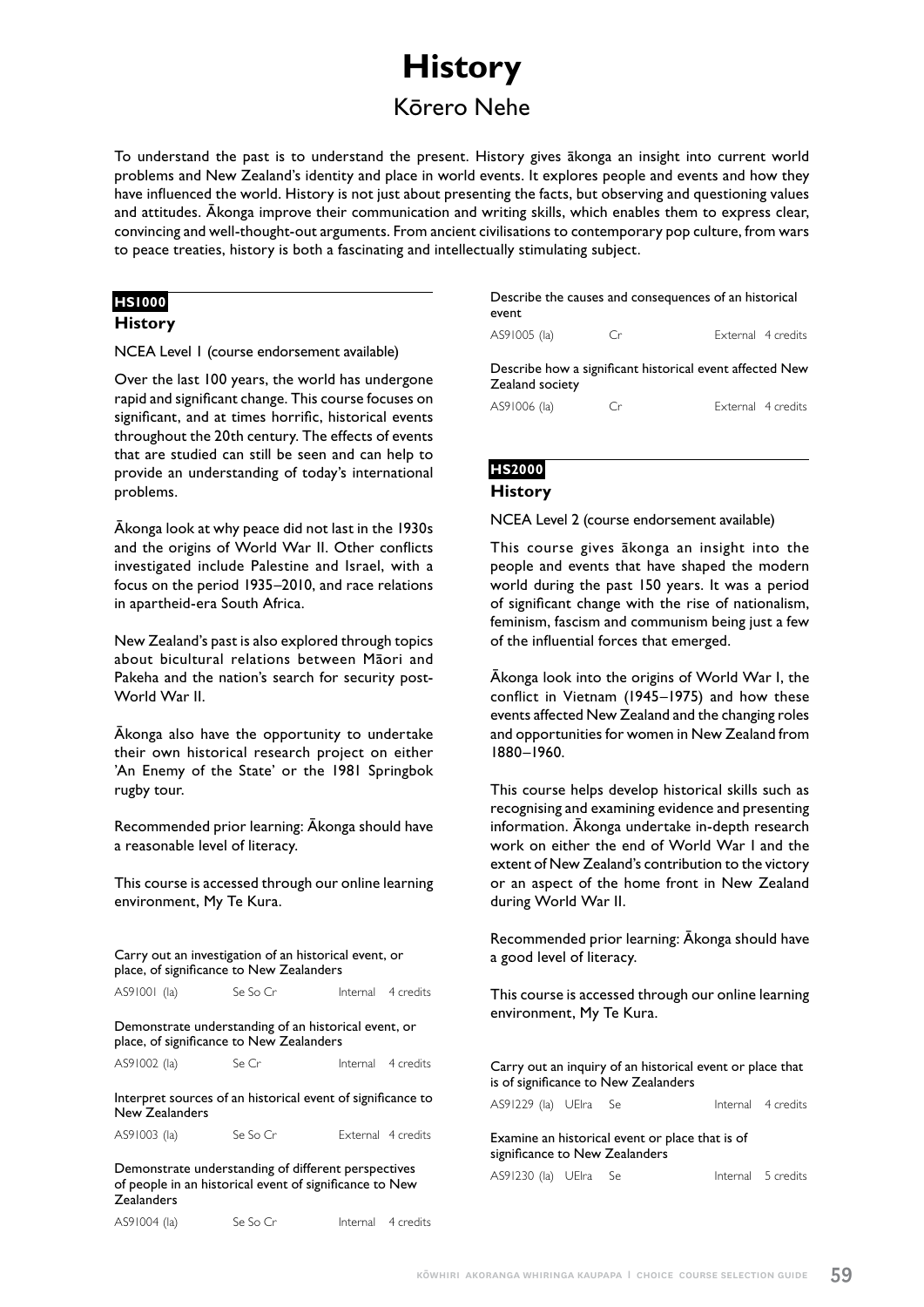| significance to New Zealanders                                                                                           |  | Examine sources of an historical event that is of       |  |                    |  |
|--------------------------------------------------------------------------------------------------------------------------|--|---------------------------------------------------------|--|--------------------|--|
| AS91231 (la) UElwra                                                                                                      |  |                                                         |  | External 4 credits |  |
| Interpret different perspectives of people in an<br>historical event that is of significance to New<br><b>Zealanders</b> |  |                                                         |  |                    |  |
| AS91232 (la) UElra Cr                                                                                                    |  |                                                         |  | Internal 5 credits |  |
| historical event                                                                                                         |  | Examine causes and consequences of a significant        |  |                    |  |
| AS91233 (la) UElwra                                                                                                      |  |                                                         |  | External 5 credits |  |
| Zealand society                                                                                                          |  | Examine how a significant historical event affected New |  |                    |  |
| AS91234 (la) UElwra                                                                                                      |  |                                                         |  | External 5 credits |  |

## **HS3000**

#### **History**

NCEA Level 3 (course endorsement available)

This course consists of two main parts which may be studied in any order. Either one or both parts may be studied.

**Part one** – äkonga complete an in-depth study of one of the following two options.

**either**: Tudor and Stuart England from 1558 to 1660. This was a time of great upheaval and intrigue. Äkonga look at how England was governed, issues facing monarchs such as Elizabeth I and the early Stuart kings and developments during the Civil War and Interregnum. By exploring this time period, äkonga learn about early modern English society and its economy, the religious changes that occurred, and how these remain relevent even today (leading to two external standards). A third (external) source interpretation standard is also available.

**or**: an in-depth study of New Zealand in the 19th century. Äkonga explore how Mäori and Pakeha interacted, the economic and political changes that occurred and the social issues and attitudes that existed. Äkonga will look in detail at some major events in our history from the Treaty of Waitangi to the New Zealand Wars. New Zealand's development from isolated to settled is also covered (leading to one internal and two external standards). A third (external) source interpretation standard is also available.

**Note**: Äkonga choosing Tudor and Stuart England have the option to complete additional internal standards based on an analysis of sources related to the Treaty of Waitangi.

**Part two** – äkonga research a 'contested historical event' that they choose but which must be confirmed in consultation with their kaiako. Examples of possible events that äkonga may choose to research include: the decision to drop the atomic bomb on Hiroshima; New Zealand's involvement in the loss of Crete to German forces in 1941; the impact of New Zealand woman getting the vote; was the trial of Mary Stuart, or Charles I justified?; the effects on Mäori of largescale Pakeha migration in the 19th century (leading to two internal standards).

New Zealand Scholarship exams are designed to extend very high achieving Level 3 äkonga. Those who wish to enter the New Zealand Scholarship exam in this subject must discuss this option with their Te Kura subject kaiako.

Recommended prior learning: Äkonga should have a very good level of literacy.

This course is accessed through our online learning environment, My Te Kura.

Research an historical event or place of significance to New Zealanders, using primary and secondary sources AS91434 (la) UElra Pr Se **Internal** 5 credits Analyse an historical event, or place, of significance to New Zealanders AS91435 (la) UElra Pr Se Cr Internal 5 credits Analyse evidence relating to an historical event of significance to New Zealanders AS91436 (la) UElwra Pr<br>
External 4 credits Analyse different perspectives of a contested event of significance to New Zealanders AS91437 (la) UElra Cr<br>
Internal 5 credits Analyse the causes and consequences of a significant historical event

AS91438 (la) UElwra **External** 6 credits

Analyse a significant historical trend and the force(s) that influenced it

AS91439 (la) UElwra<br>
External 6 credits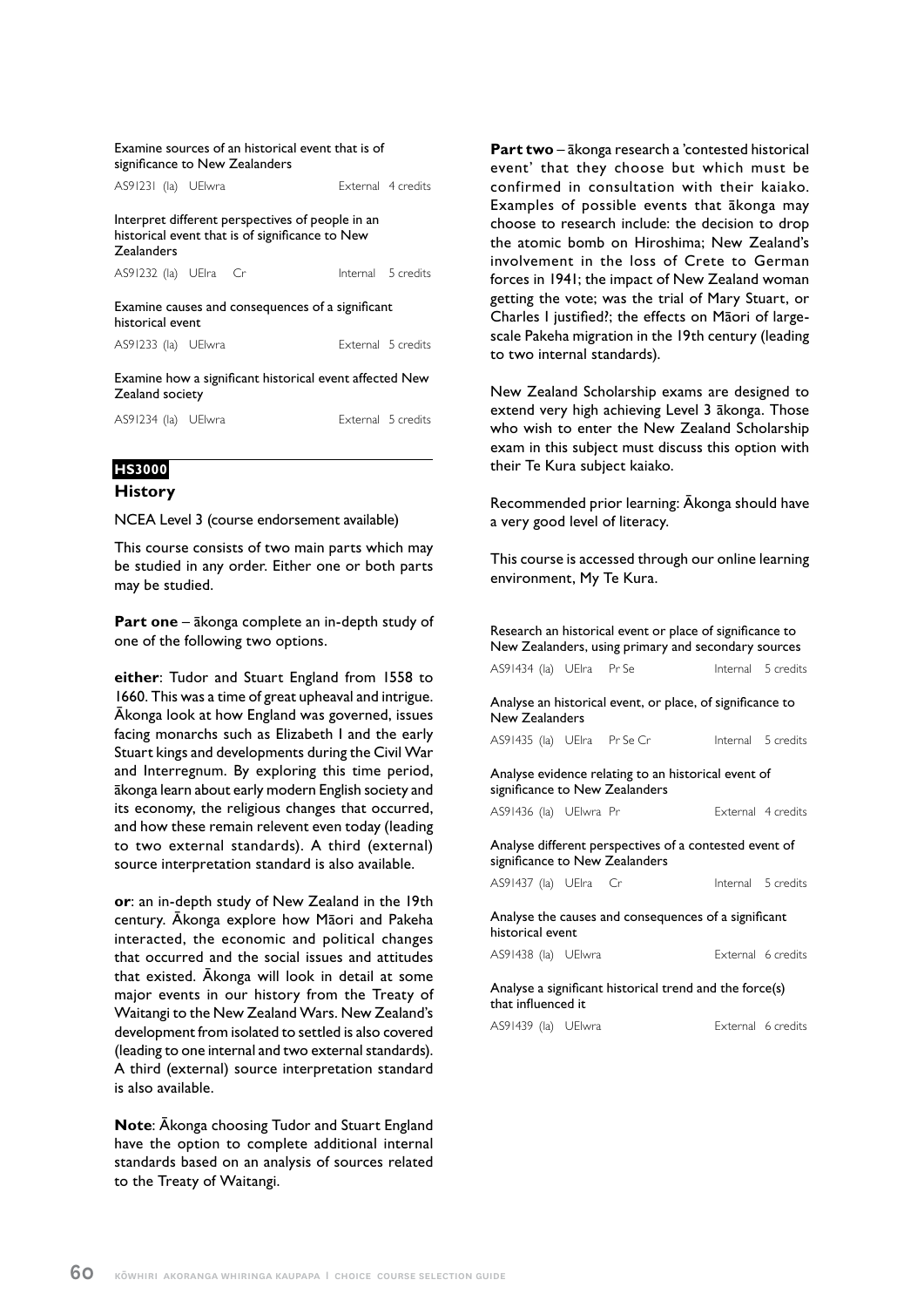# **Home Economics**

## Te Mätauranga Ohaoha Käinga

In Home Economics äkonga develop their understanding of the factors that influence wellbeing. There is a strong focus on food and nutrition. Äkonga evaluate current issues and theories of nutrition and use this knowledge to make informed decisions about food. Through the processes of selecting, preparing, cooking and serving food, äkonga develop creativity and personal skills crucial to everyday living. Issues relating to family and society are also explored, which aims to give äkonga the ability and independence to plan for their future.

#### **HE000**

#### **Home Economics**

#### Curriculum Level 5

In this course äkonga think critically about food and nutrition. Nutrition is fundamental to developing a sense of wellbeing to meet the growth and development needs of healthy, confident young people. The course offers opportunities for äkonga to: examine and evaluate their food choices and food-related behaviour; challenge opinions and positions, take action to address food and nutritionrelated issues and examine the influence of culture, tradition and media on food choices.

Recommended prior learning: No prior learning needed.

This course is accessed through our online learning environment, My Te Kura.

### **HE1000 Home Economics**

NCEA Level 1 (course endorsement available)

Äkonga learn how to use basic nutritional knowledge to make food choices that contribute to health and wellbeing. This course gives äkonga a broader understanding of their own and others' nutritional demands. Safe food practices and preparation skills are taught and assessed. Societal and cultural influences are considered when looking at eating patterns.

Recommended prior learning: No prior learning needed.

This course is accessed through our online learning environment, My Te Kura.

| Demonstrate knowledge of an individual's nutritional<br>needs |          |  |                    |  |
|---------------------------------------------------------------|----------|--|--------------------|--|
| AS90956                                                       | Pr Se So |  | Internal 5 credits |  |

Demonstrate understanding of societal influences on an individual's food choices and well-being

```
AS90957 (la) Se So So Internal 5 credits
```
Demonstrate understanding of how cultural practices influence eating patterns in New Zealand

| AS90958 (la) | Se So |  | Internal 5 credits |
|--------------|-------|--|--------------------|
|--------------|-------|--|--------------------|

#### Demonstrate knowledge of practices and strategies to address food handling issues

| AS90959 (la) | Pr Se So | Internal 5 credits |  |
|--------------|----------|--------------------|--|
|              |          |                    |  |

#### Demonstrate understanding of how packaging information influences an individual's food choices and well-being

AS90961 (la) Pr Se So External 4 credits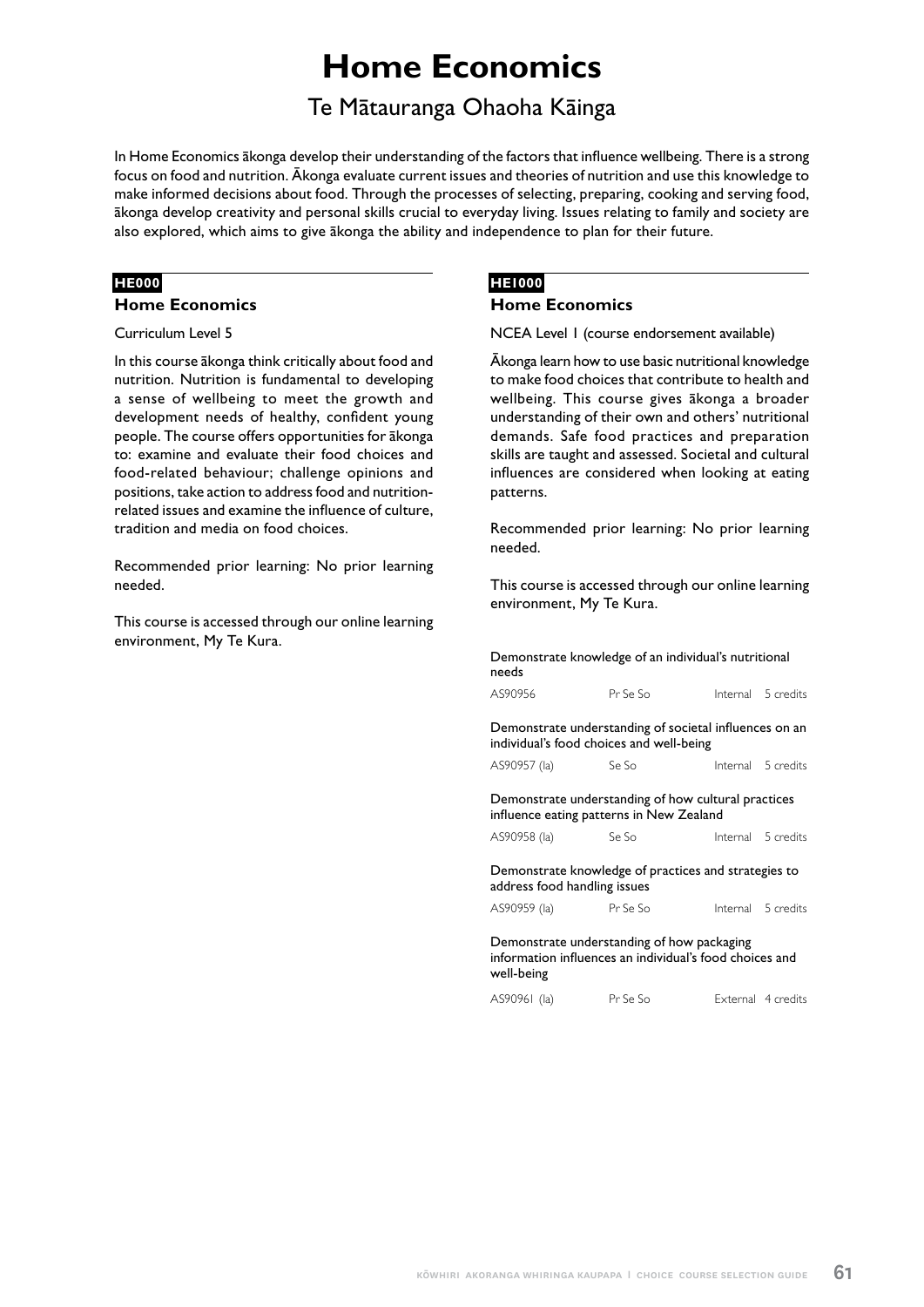#### **HE2000**

#### **Home Economics**

NCEA Level 2 (course endorsement available)

This course has a strong emphasis on taking action to enhance wellbeing. Äkonga learn about sustainable health-enhancing change for individuals, communities and society. There is an opportunity for äkonga to develop skills to formulate their own solutions.

Recommended prior learning: NCEA Level 1 Home Economics or equivalent.

This course is accessed through our online learning environment, My Te Kura.

| Exercise informed choice in deciding on a major goods<br>or service purchase                                          |          |                    |                    |  |
|-----------------------------------------------------------------------------------------------------------------------|----------|--------------------|--------------------|--|
| <b>US7127</b>                                                                                                         |          | Internal 2 credits |                    |  |
| Describe legal implications of living in rented<br>accommodation and means to prevent and resolve<br>related problems |          |                    |                    |  |
| USI2354                                                                                                               |          |                    | Internal 4 credits |  |
| Describe household conservation strategies                                                                            |          |                    |                    |  |
| USI2359                                                                                                               |          |                    | Internal 3 credits |  |
| Analyse issues related to the provision of food for<br>people with specific food needs                                |          |                    |                    |  |
| AS91299 (la)                                                                                                          | Se So    | Internal 5 credits |                    |  |
| Analyse the relationship between well-being, food<br>choices and determinants of health                               |          |                    |                    |  |
| AS91300 (la)                                                                                                          | Se SSo   | External 4 credits |                    |  |
| Analyse beliefs, attitudes and practices related to a<br>nutritional issue for families in New Zealand                |          |                    |                    |  |
| AS91301 (la)                                                                                                          | Se So    | Internal 5 credits |                    |  |
| Evaluate sustainable food related practices                                                                           |          |                    |                    |  |
| AS91302 (la)                                                                                                          | Pr Se So | Internal 5 credits |                    |  |
| Analyse practices to enhance well-being used in care<br>provision in the community                                    |          |                    |                    |  |

| AS91303 (la) | <b>SSo</b> | Internal 5 credits |
|--------------|------------|--------------------|

## **HE3000**

#### **Home Economics**

NCEA Level 3 (course endorsement available)

Äkonga critically analyse current nutritional issues and there is scope to develop research skills and challenge their own attitudes and values.

Knowledge gained from previous studies in Home Economics and Health Education will be beneficial for äkonga studying at this level. Home Economics NCEA Level 3 prepares äkonga for tertiary education.

New Zealand Scholarship exams are designed to extend very high achieving Level 3 äkonga. Those who wish to enter for the NZ Scholarship exam in this subject must discuss the option with their Te Kura subject kaiako.

Recommended prior learning: A good level of literacy is required.

This course is accessed through our online learning environment, My Te Kura.

| New Zealand society      | Investigate a nutritional issue affecting the well-being of                                                |                    |
|--------------------------|------------------------------------------------------------------------------------------------------------|--------------------|
| AS91466 (la) UElra Se So |                                                                                                            | Internal 5 credits |
|                          | Implement an action plan to address a nutritional issue<br>affecting the well-being of New Zealand society |                    |
| AS91467 (la)             |                                                                                                            | Internal 5 credits |
|                          |                                                                                                            |                    |
| society                  | Analyse a food related ethical dilemma for New Zealand                                                     |                    |
| AS91468 (la) UElra Se So |                                                                                                            | Internal 5 credits |
|                          | Investigate the influence of multinational food<br>corporations on eating patterns in New Zealand          |                    |

Analyse the influences of food advertising on well-being AS91471 (la) UElwa Se So **External** 4 credits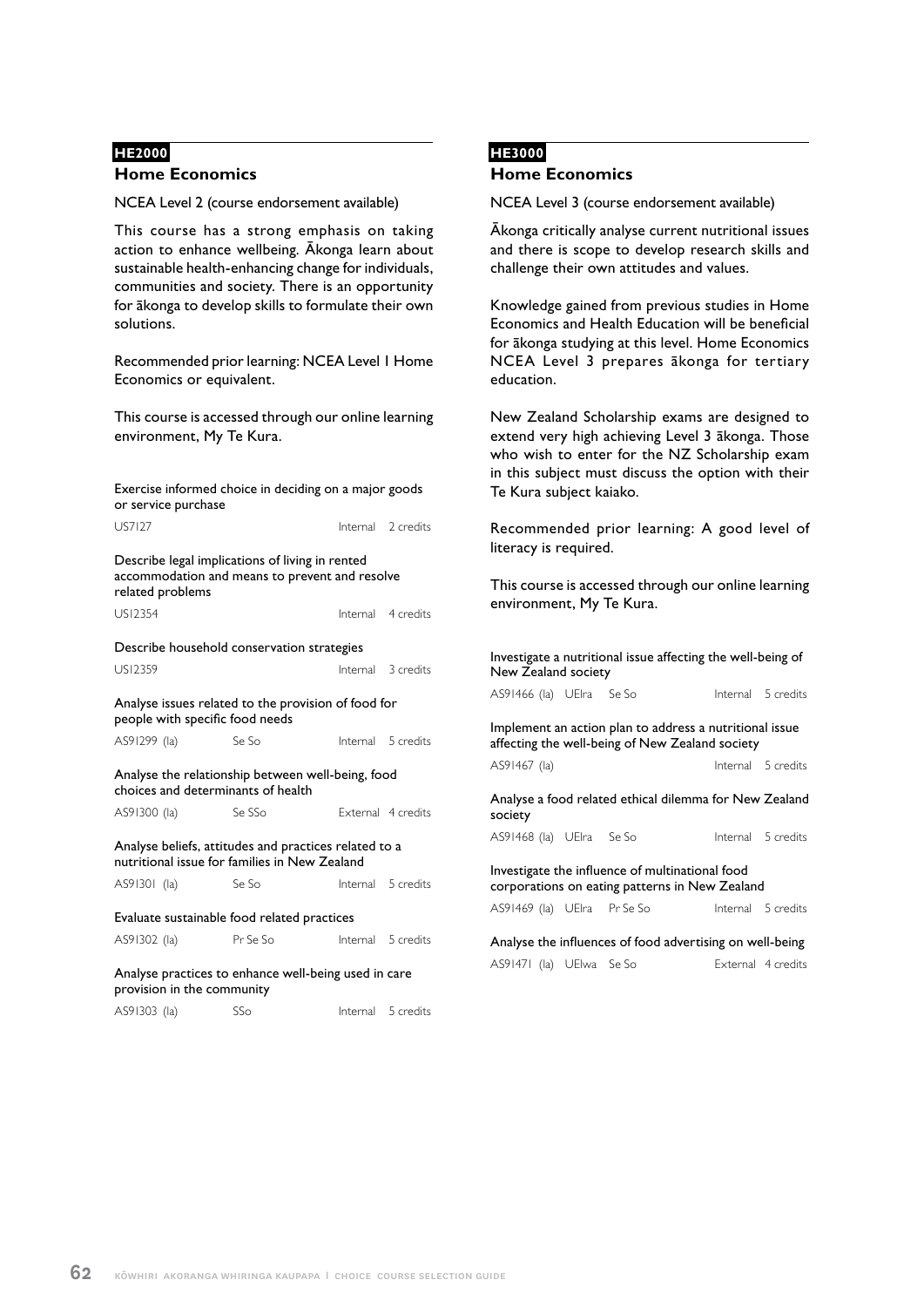# **Japanese** Te Reo Hapanihi

Learning Japanese gives äkonga the chance to communicate in a different language, and to gain an appreciation of a fascinating culture. Äkonga develop their speaking and listening skills, as well as reading and using the unique kanji writing system, which can be a rewarding and enjoyable experience. Äkonga will find knowledge of Japanese very helpful if they are planning on travelling to Japan or hosting Japanese visitors.

## **JP000**

#### **Beginners' Japanese**

Curriculum Levels 1–5

This introductory course has two parts. Part one covers Curriculum Levels 1–3, and part two covers Curriculum Levels 4–5.

Throughout the course, äkonga develop speaking, listening, reading and writing skills. This includes learning to read and write Japanese script. An integral part of the course is learning about Japanese culture and gaining an intercultural understanding.

In part one, äkonga learn how to introduce themselves, greet others, count, communicate while shopping and eating out and describe their family, daily routine, hobbies and interests. Hiragana script is covered as well as some katakana script. Äkonga need to have completed part one (or equivalent previous study) before beginning part two.

In part two of the course, äkonga learn colours and how to describe appearances, events, travel plans and holidays and their home and surroundings. Katakana script is completed and some kanji are introduced. Äkonga also develop Japanese typing skills.

Recommended prior learning: For Part Two, äkonga will need the equivalent of one year of learning and will need to be able to read and write hiragana.

This course is accessed through our online learning environment, My Te Kura. Äkonga will be required to make and submit audio and/or video recordings, so a microphone and camera or mobile device are essential.

## **JP1000**

#### **Japanese**

NCEA Level 1 (course endorsement available)

Äkonga extend their reading, writing, listening and speaking skills through the experiences of a New Zealand äkonga on a home stay in Japan. Within this theme, äkonga cover aspects of daily life such as family relationships, travel preparations, hobbies and sports. Other topics include houses and furnishings, senior high school life and travelling by bullet train. Overall, there are approximately 60 kanji characters to learn.

Recommended prior learning: Äkonga must have completed Year 10 Japanese or equivalent or have a Japanese language background. Ability to read and write hiragana is essential and knowledge of katakana is an advantage.

This course is accessed through our online learning environment, My Te Kura. Äkonga will be required to make and submit audio and/or video recordings, so a microphone and camera or mobile device are essential.

| Demonstrate understanding of a variety of spoken<br>Japanese texts on areas of most immediate relevance |               |  |                    |  |  |
|---------------------------------------------------------------------------------------------------------|---------------|--|--------------------|--|--|
| AS90893                                                                                                 | Pr Se So SCr  |  | External 5 credits |  |  |
| Give a spoken presentation in Japanese that<br>communicates a personal response                         |               |  |                    |  |  |
| AS90894                                                                                                 | Pr            |  | Internal 4 credits |  |  |
| Demonstrate understanding of a variety of Japanese<br>texts on areas of most immediate relevance        |               |  |                    |  |  |
| AS90896                                                                                                 | Se.           |  | External 5 credits |  |  |
| Write a variety of text types in Japanese on areas of<br>most immediate relevance                       |               |  |                    |  |  |
| AS90897                                                                                                 | <u>Se SCr</u> |  | Internal 5 credits |  |  |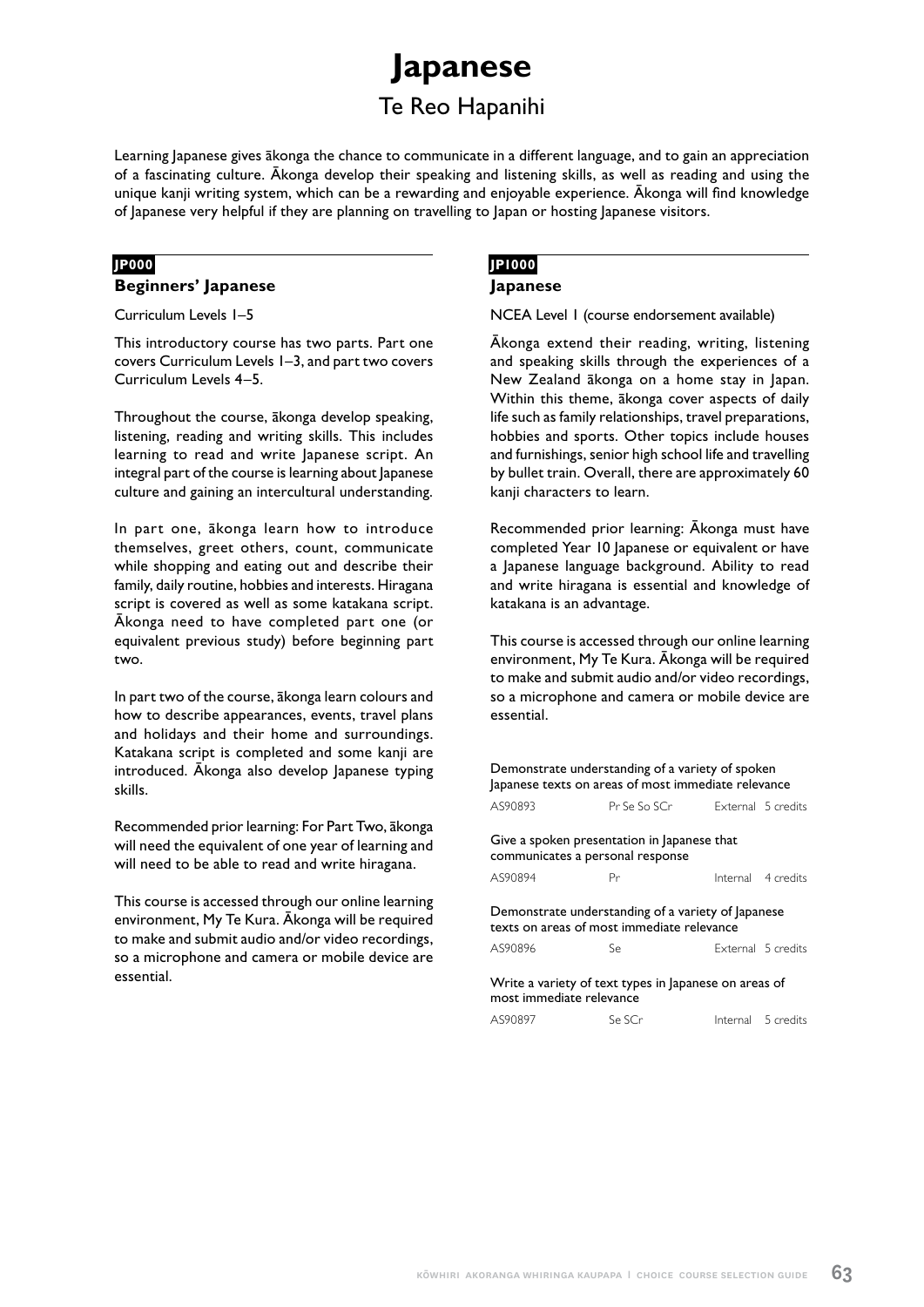#### **JP2000**

#### **Japanese**

NCEA Level 2 (course endorsement available)

This course introduces about 75 new kanji characters and further extends the ability to read, write, speak and listen in Japanese. Topics covered include: the Japanese school system, land and people, leisure, work, family life, travel and tourism, eating and drinking.

Recommended prior learning: NCEA Level 1 Japanese course or equivalent.

This course is accessed through our online learning environment, My Te Kura. Äkonga will be required to make and submit audio and/or video recordings, so a microphone and camera or mobile device are essential.

| Demonstrate understanding of a variety of spoken<br>Japanese texts on familiar matters                        |                                                                                             |                    |  |  |  |
|---------------------------------------------------------------------------------------------------------------|---------------------------------------------------------------------------------------------|--------------------|--|--|--|
| AS91133                                                                                                       | $S_{\mathsf{P}}$                                                                            | External 5 credits |  |  |  |
| Interact using spoken Japanese to share information and<br>justify ideas and opinions in different situations |                                                                                             |                    |  |  |  |
| AS91134                                                                                                       | SSe So Cr Internal 5 credits                                                                |                    |  |  |  |
|                                                                                                               | Give a spoken presentation in Japanese that<br>communicates information, ideas and opinions |                    |  |  |  |
| AS91135                                                                                                       |                                                                                             | Internal 4 credits |  |  |  |
| Demonstrate understanding of a variety of written and/<br>or visual lapanese text(s) on familiar matters      |                                                                                             |                    |  |  |  |
| AS91136                                                                                                       | SSe                                                                                         | External 5 credits |  |  |  |
| Write a variety of text types in Japanese to convey<br>information, ideas, and opinions in genuine contexts   |                                                                                             |                    |  |  |  |
| AS91137                                                                                                       |                                                                                             | Internal 5 credits |  |  |  |

## **JP3000**

#### **Japanese**

NCEA Level 3 (course endorsement available)

This course introduces about 70 new kanji characters and further extends the ability to read, write, speak and listen in Japanese. Topics covered include: work, leisure, family, travel and tourism, land and people, communication and the media. New Zealand Scholarship exams are designed to extend very high achieving Level 3 äkonga. Those who wish to enter the New Zealand Scholarship exam in this subject must discuss this option with their Te Kura subject kaiako.

Recommended prior learning: NCEA Level 2 Japanese course or equivalent.

This course is accessed through our online learning environment, My Te Kura. Äkonga will be required to make and submit audio and/or video recordings, so a microphone and camera or mobile device are essential.

| spoken Japanese texts                                                                                                     | Demonstrate understanding of a variety of extended |  |                    |  |
|---------------------------------------------------------------------------------------------------------------------------|----------------------------------------------------|--|--------------------|--|
| AS91553                                                                                                                   | Se.                                                |  | External 5 credits |  |
| Give a clear spoken presentation in Japanese that<br>communicates a critical response to stimulus material                |                                                    |  |                    |  |
| AS91554                                                                                                                   |                                                    |  | Internal 3 credits |  |
| Interact clearly using spoken Japanese to explore<br>and justify varied ideas and perspectives in different<br>situations |                                                    |  |                    |  |
| AS91555                                                                                                                   | Se So Cr                                           |  | Internal 6 credits |  |
| Demonstrate understanding of a variety of extended<br>written and/or visual Japanese texts                                |                                                    |  |                    |  |
| AS91556                                                                                                                   |                                                    |  | External 5 credits |  |

Write a variety of text types in clear Japanese to explore and justify varied ideas and perspectives AS91557 Se Internal 5 credits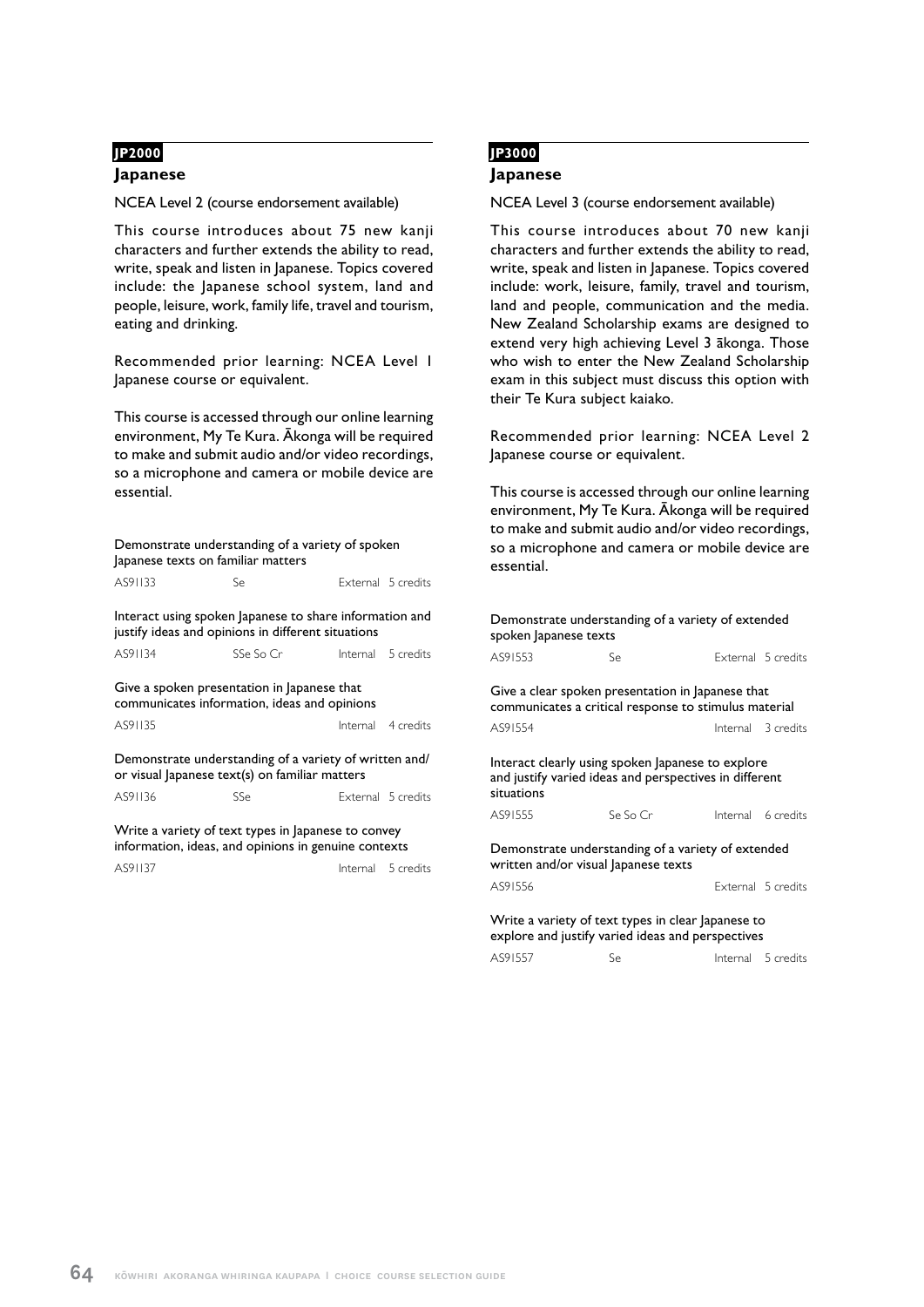# **Kaupapa Mäori**

## Kaupapa Mäori

Kaupapa Mäori is a learning area rich in Te Ao Mäori skills, knowledge and topics. There is a wide variety of kaupapa to explore and engage in, and ample opportunity to connect learning from a Mäori context to other subjects offered at Te Kura.

Kaupapa Mäori offers eleven main subjects as listed below, and the opportunity to explore more than 80 kaupapa within those subjects.

Learning can be tailored to suit äkonga at all levels of the curriculum, from primary and intermediate to NCEA Levels 1–3.

Äkonga are supported by kaiako, kaimanaaki, whänau and häpori to select pathways of learning relevant to their aspirations, career pathway or interests and passions. Äkonga are encouraged to link with their local area experts, online communities and whänau who have skills and experience to guide them through these learning kaupapa.

While there may be flexibility for a blended approach, this course will primarily be accessed through our online learning environment My Te Kura. For this course äkonga will be required to make and submit audio and/or video recordings, so a microphone and camera or mobile device are recommended. Submissions can also be written, video, audio, art and performance based. Please discuss with your kaiako upon enrolment.

We welcome submissions in te reo Mäori and English for all kaupapa Mäori subjects.

| EM9000                                                                                                   |  | Demonstrate knowledge of a native bird and its<br>significance to Maori |                               |                                                                                             |           |                    |
|----------------------------------------------------------------------------------------------------------|--|-------------------------------------------------------------------------|-------------------------------|---------------------------------------------------------------------------------------------|-----------|--------------------|
| <b>Environmental Māori</b>                                                                               |  |                                                                         | US15990                       |                                                                                             |           | Internal 4 credits |
| NCEA Levels 1-3                                                                                          |  |                                                                         |                               |                                                                                             |           |                    |
| Environment Maori provides the chance to explore                                                         |  |                                                                         | significance to Maori         | Demonstrate knowledge of a native insect and its                                            |           |                    |
| the world around you and to investigate the<br>importance of the delicate relationship between           |  |                                                                         | <b>US15991</b>                | Pr                                                                                          |           | Internal 2 credits |
| humans and the Earth. In this subfield you have the<br>chance to learn more about native birds, insects, |  |                                                                         | Mãori in te tajao             | Describe the role of, and interactions between atua                                         |           |                    |
| waterways and forests. You can explore what it<br>means to be a kaitiaki and how you can play an active  |  |                                                                         | US19670                       |                                                                                             |           | Internal 2 credits |
| role in helping your local community.                                                                    |  |                                                                         |                               | Identify and describe a Maori view of te taiao                                              |           |                    |
| Recommended prior learning: No prior learning                                                            |  |                                                                         | US19671                       |                                                                                             |           | Internal 4 credits |
| needed but, interest, passion and determination<br>are desirable.                                        |  |                                                                         |                               | Describe whanaungatanga in relation to how Māori<br>interact and take care of te taiao      |           |                    |
|                                                                                                          |  |                                                                         | <b>US6141</b>                 |                                                                                             |           | Internal 3 credits |
| Describe tapu, noa, and mana in relation to the way<br>Māori interact with te taiao                      |  |                                                                         |                               | Explain tikanga Māori for the use of rākau Māori in<br>clothing, whare, waka and implements |           |                    |
| <b>US6137</b>                                                                                            |  | Internal 3 credits                                                      | <b>US15987</b>                |                                                                                             |           | Internal 3 credits |
| Explain the role of whakataukī in relation to how Māori<br>manage te taiao                               |  |                                                                         |                               | Explain kaitiakitanga in relation to the way Māori<br>interact with the natural environment |           |                    |
| US6138                                                                                                   |  | Internal 2 credits                                                      | US6142                        |                                                                                             |           | Internal 4 credits |
| Describe aroha in relation to the way Māori interact                                                     |  |                                                                         |                               | Carry out a local kaitiakitanga activity with direction                                     |           |                    |
| with te taiao                                                                                            |  |                                                                         | US6143                        |                                                                                             |           | Internal 6 credits |
| US6139                                                                                                   |  | Internal 2 credits                                                      |                               | Explain wahi tapu in relation to how Maori manage the                                       |           |                    |
| Demonstrate knowledge of kai preservation                                                                |  |                                                                         | environment                   |                                                                                             |           |                    |
| USI5983                                                                                                  |  | Internal 2 credits                                                      | <b>US6144</b>                 |                                                                                             |           | Internal 5 credits |
| Demonstrate knowledge of the use of rākau Māori                                                          |  |                                                                         |                               | Analyse the different views Maori and Pakeha have in                                        |           |                    |
| US15985                                                                                                  |  | Internal 3 credits                                                      | relation to the natural world |                                                                                             |           |                    |
| Demonstrate knowledge of tikanga for the preparation<br>of mahinga kai                                   |  |                                                                         | <b>US6147</b>                 | Internal                                                                                    | 4 credits |                    |
| USI5988                                                                                                  |  | Internal 2 credits                                                      |                               |                                                                                             |           |                    |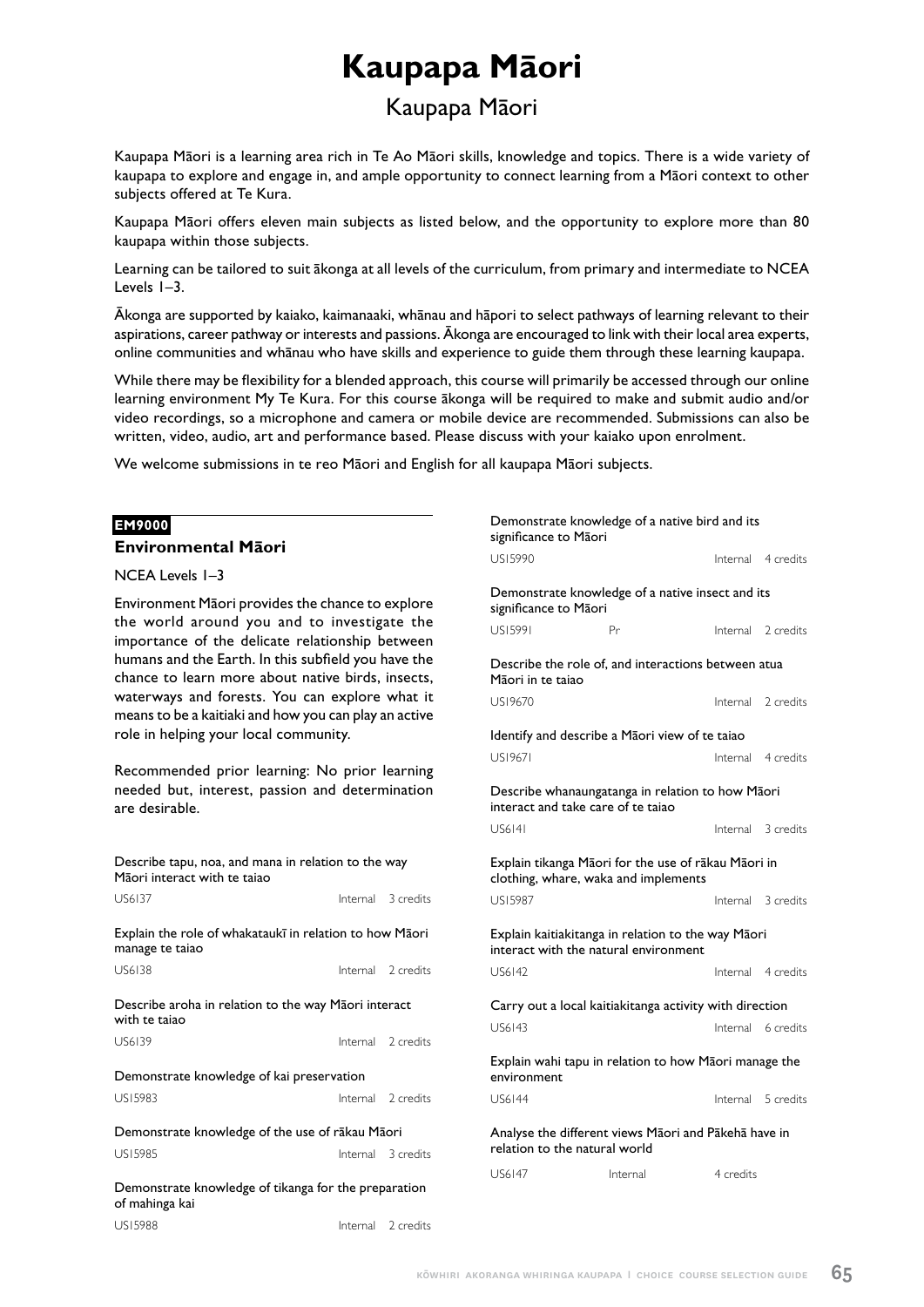## **HA9000 Hauora NCEA**

#### NCEA Levels 1–3

Hauora explores two major concepts; personal wellbeing and whänau (or collective) wellbeing. This subfield encourages äkonga to explore principles of hauora, how these relate to whänau wellbeing and practical skills needed to help lead a healthier life. In Hauora you will connect with local häpori, hapu and iwi to support your development of skills and knowledge. Hauora is a holistic approach to health and wellbeing. It explores concepts of physical, mental, spiritual and whänau wellbeing within te ao Mäori.

Recommended prior learning: No prior learning needed but, interest, passion and determination are desirable.

|                    | From a Māori world view describe the key elements of<br>hinengaro, tinana, wairua and whanau |                    |
|--------------------|----------------------------------------------------------------------------------------------|--------------------|
| US29583            |                                                                                              | Internal 3 credits |
|                    | Explain tikanga in relation to the treatment of an injury                                    |                    |
| US29588            |                                                                                              | Internal 2 credits |
|                    | Explain tikanga in relation to the human anatomy                                             |                    |
| US29589            |                                                                                              | Internal 2 credits |
| whanau             | Manage personal safety of kaimahi when working with                                          |                    |
| US15315            | So                                                                                           | Internal 3 credits |
| rongoā rākau       | Demonstrate knowledge of tikanga in relation to                                              |                    |
| US15986            |                                                                                              | Internal 2 credits |
|                    | Explain anger management in a hauora context                                                 |                    |
| US29585            |                                                                                              | Internal 4 credits |
| a Māori world view | Explain the principles and concepts of hauora based on                                       |                    |
| US15299            |                                                                                              | Internal 4 credits |
| hauora context     | Demonstrate knowledge of the human life course in a                                          |                    |
| <b>USI5310</b>     |                                                                                              | Internal 4 credits |
|                    | Explain four key dimensions of hauora                                                        |                    |
| US18352            |                                                                                              | Internal 3 credits |
| sex and sexuality  | Explain the values of whanau and peers in relation to                                        |                    |
| <b>US18353</b>     |                                                                                              | Internal 3 credits |

Explain the impact of teenage pregnancy on whänau US18354 **Internal** 3 credits Develop a substance abuse cessation programme in a hauora context US18356 Internal 3 credits Develop, implement, and evaluate a substance abuse awareness programme for rangatahi US18357 Internal 3 credits Prepare a nutritionally balanced diet using kai tötika Mäori US18360 Internal 4 credits Explain Mäori childcare practices pre and post-Päkehä contact US18361 **Internal** 5 credits Explain and apply tikanga associated with hauora in the home US18363 Internal 4 credits Demonstrate knowledge of rongoä Mäori in relation to the prevention and treatment of illness US29584 Internal 3 credits Explain the impact of grief from a Mäori perspective US29586 **Internal** 4 credits Demonstrate knowledge of whanaungatanga and whänau ora US30617 **Internal** 6 credits Identify and explain traditional and contemporary methods of effective communication used by whänau US30618 **Internal** 8 credits Explain the significance of kaitiakitanga within a whänau ora context US30619 Internal 6 credits Demonstrate manaakitanga in relation to whänau ora US30620 Internal 4 credits Identify and apply tikanga and kawa within the home or workplace environment US30621 **Internal** 8 credits Describe rangatiratanga and mana whenua, as it relates to whänau ora US30624 Internal 4 credits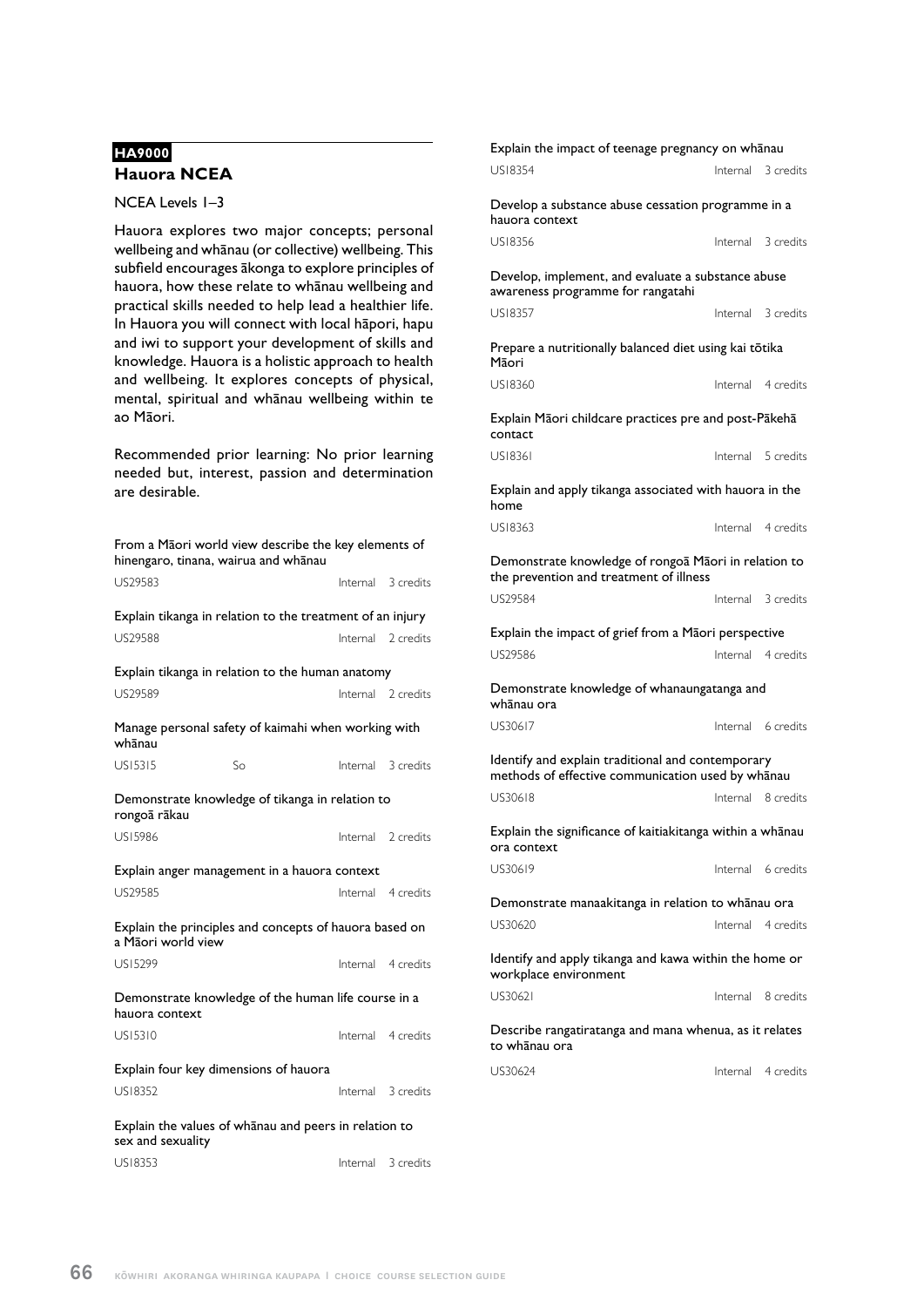## **KH9000 Mäori Performing Arts**

#### NCEA Levels 1–3

Mäori Performing Arts is where identity and culture is shared through the creation and performance of waiata, dance and movement. In this sub field you will explore how to perform möteatea, waiataa-ringa, haka and poi. You will have the chance to create and perform waiata and movement sequences. Mäori Performing Arts investigates haka wahine and tane, as well as exploring how and why certain performances are done.

Recommended prior learning: No prior learning needed but, interest, passion and determination are desirable.

| Demonstrate knowledge and skills of performance<br>components                           |                     |
|-----------------------------------------------------------------------------------------|---------------------|
| US22752                                                                                 | Internal 3 credits  |
| Demonstrate knowledge of people associated with kapa<br>haka                            |                     |
| US22753                                                                                 | Internal 4 credits  |
| Demonstrate knowledge of the origins of Māori<br>performing arts disciplines and events |                     |
| US22754                                                                                 | Internal 4 credits  |
| Demonstrate knowledge of Māori performing arts kākahu                                   |                     |
| US22755                                                                                 | Internal 3 credits  |
| Demonstrate knowledge of new Māori dance                                                |                     |
| US30428                                                                                 | Internal 4 credits  |
| Demonstrate knowledge of new Māori music                                                |                     |
| US31191                                                                                 | Internal 4 credits  |
| Demonstrate knowledge and skills of moteatea                                            |                     |
| US13359                                                                                 | Internal 6 credits  |
| Demonstrate knowledge and skills of waiata a-ringa                                      |                     |
| US13363                                                                                 | Internal 6 credits  |
| Demonstrate knowledge and skills of poi                                                 |                     |
| US13367                                                                                 | Internal 10 credits |
| Demonstrate knowledge and skills of haka                                                |                     |
| <b>USI3371</b>                                                                          | Internal 6 credits  |
| Demonstrate knowledge and skills of whakaraka                                           |                     |
| US15019                                                                                 | Internal 6 credits  |
| Demonstrate new Māori dance                                                             |                     |
| US22759                                                                                 | Internal 6 credits  |

| Demonstrate knowledge and skills of haka wahine                                                                                                                                                                                                                                                                            |     |                     |
|----------------------------------------------------------------------------------------------------------------------------------------------------------------------------------------------------------------------------------------------------------------------------------------------------------------------------|-----|---------------------|
| <b>US27698</b>                                                                                                                                                                                                                                                                                                             |     | Internal 6 credits  |
| Create a Māori Performing Arts sequence for a given brief                                                                                                                                                                                                                                                                  |     |                     |
| US29564                                                                                                                                                                                                                                                                                                                    |     | Internal 6 credits  |
| Demonstrate the essential skills of new Māori music                                                                                                                                                                                                                                                                        |     |                     |
| US31192                                                                                                                                                                                                                                                                                                                    |     | Internal 6 credits  |
| Perform whakaraka                                                                                                                                                                                                                                                                                                          |     |                     |
| US15020                                                                                                                                                                                                                                                                                                                    |     | Internal 6 credits  |
| Demonstrate knowledge of the development of new<br>Māori music                                                                                                                                                                                                                                                             |     |                     |
| US18715                                                                                                                                                                                                                                                                                                                    |     | Internal 6 credits  |
| Perform a Māori performing arts bracket                                                                                                                                                                                                                                                                                    |     |                     |
| <b>US22756</b>                                                                                                                                                                                                                                                                                                             |     | Internal 10 credits |
| Demonstrate knowledge of influencing factors in the<br>historical development of Māori performing arts                                                                                                                                                                                                                     |     |                     |
| US22757                                                                                                                                                                                                                                                                                                                    |     | Internal 6 credits  |
| Choreograph and present new Maori dance                                                                                                                                                                                                                                                                                    |     |                     |
| US22761                                                                                                                                                                                                                                                                                                                    |     | Internal 15 credits |
| Perform new Maori music compositions                                                                                                                                                                                                                                                                                       |     |                     |
| US31193                                                                                                                                                                                                                                                                                                                    |     | Internal 8 credits  |
| <b>MM9000</b><br>Manaaki Marae                                                                                                                                                                                                                                                                                             |     |                     |
| NCEA Levels 2 and 3                                                                                                                                                                                                                                                                                                        |     |                     |
|                                                                                                                                                                                                                                                                                                                            |     |                     |
| Manaaki Marae explores the events which happen<br>at marae. It involves food preparation and cooking,<br>preparation of the wharekai and understanding<br>what good hosting involves. This subject can be<br>marae based or there are possibilities to explore the<br>kaupapa in this subject by talking with your kaiako. |     |                     |
| Recommended prior learning: No prior learning<br>needed but, interest, passion and determination<br>are desirable.                                                                                                                                                                                                         |     |                     |
| Describe the roles and responsibilities of ringawera in a<br>marae wharekai                                                                                                                                                                                                                                                |     |                     |
| US21232                                                                                                                                                                                                                                                                                                                    | SSe | Internal 2 credits  |

Prepare, maintain and clear a buffet in a marae wharekai US21248 SSe Internal 2 credits

Prepare and serve beverages in a marae wharekai US21253 SSe Internal 2 credits

Describe manaaki in terms of the reciprocal interactions between the tangata whenua and manuhiri in a marae wharekai

| US27509 | SSe SSo | Internal 4 credits |
|---------|---------|--------------------|
|         |         |                    |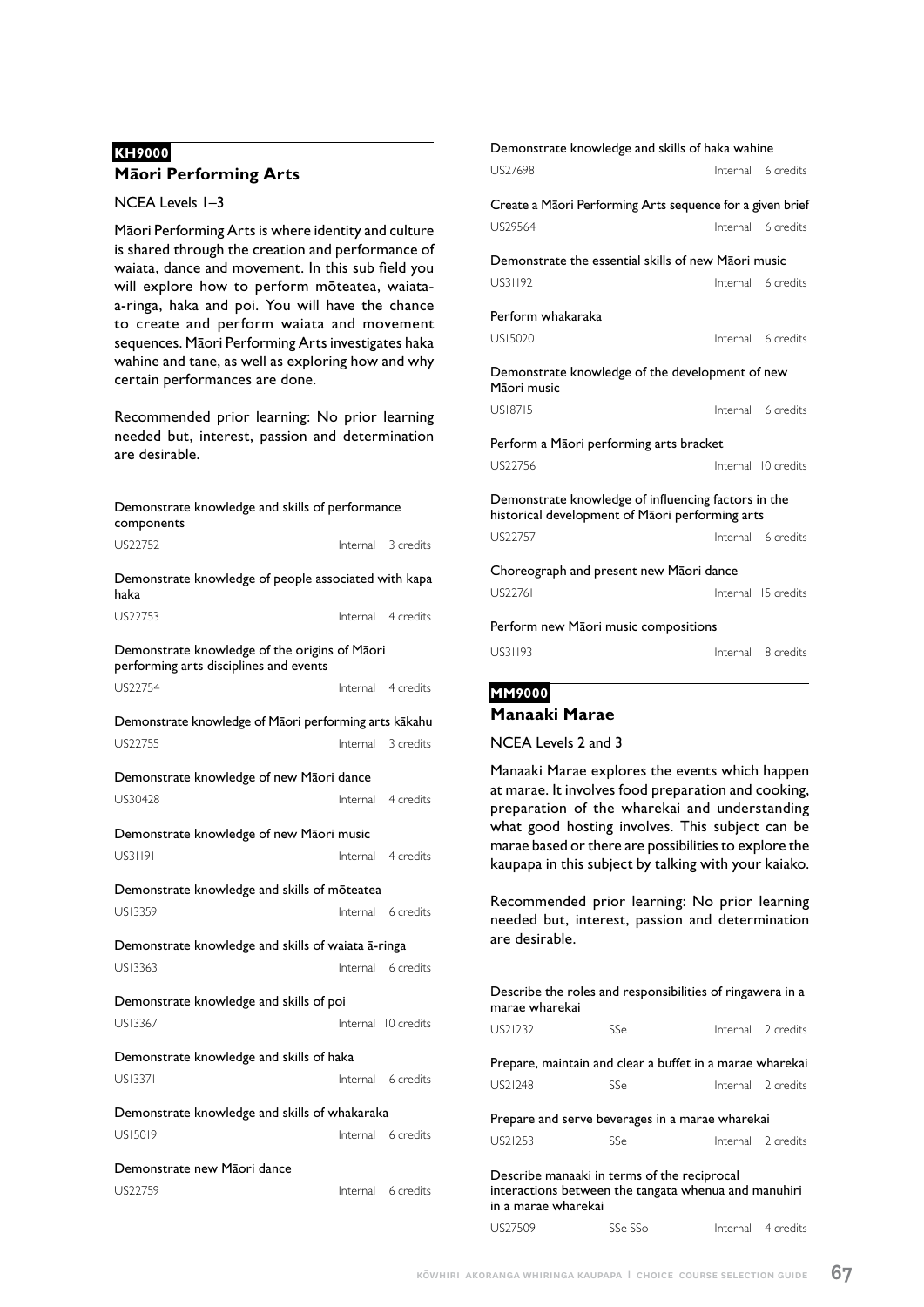| Identify traditional kai and describe the gathering process                                  |     |  |                     |  |  |
|----------------------------------------------------------------------------------------------|-----|--|---------------------|--|--|
| US27510                                                                                      | SSe |  | Internal 2 credits  |  |  |
| Prepare fruit and vegetables to present for manuhiri                                         |     |  |                     |  |  |
| US29566                                                                                      | Se  |  | Internal 3 credits  |  |  |
| Prepare equipment and cook kai in an oven to present<br>for manuhiri                         |     |  |                     |  |  |
| US29567                                                                                      | Se. |  | Internal 4 credits  |  |  |
| Prepare equipment and fry kai to present for manuhiri                                        |     |  |                     |  |  |
| US29568                                                                                      | Se  |  | Internal 4 credits  |  |  |
| Prepare equipment and cook kai with liquid to present<br>for manuhiri                        |     |  |                     |  |  |
| US29569                                                                                      | Se. |  | Internal 6 credits  |  |  |
| Prepare and provide kai service, as part of a team and<br>under supervision, for manuhiri    |     |  |                     |  |  |
| US31287                                                                                      |     |  | Internal 8 credits  |  |  |
| Plan, prepare, and produce a hangi as part of a team, in<br>accordance with tikanga and kawa |     |  |                     |  |  |
| US30540                                                                                      |     |  | Internal 5 credits  |  |  |
| Prepare, cook, and present a range of dishes for manuhiri                                    |     |  |                     |  |  |
| US30541                                                                                      |     |  | Internal 15 credits |  |  |

## **MW9000**

## **Mätauranga Mäori**

#### NCEA Levels 2 and 3

Mätauranga Mäori explores the concepts of understanding and working alongside mokopuna (early childhood education). It also involves discovering the foundational concepts of Aotearoa, the Declaration of Independence and the Treaty of Waitangi. This subject provides an avenue to explore alongside whänau, häpori, hapü and iwi.

Recommended prior learning: No prior learning needed but, interest, passion and determination are desirable.

Describe Mäori approaches to historical research US16030 Internal 6 credits

Describe the history of He Whakaputanga o te Rangatiratanga/Declaration of the Independence of New Zealand

US16047 **Internal** 6 credits

Describe the development and introduction of te Tiriti o Waitangi/the Treaty of Waitangi

US16048 **Internal** 5 credits

Demonstrate knowledge of curriculum activities that assert whakamana in an early learning environment US30339 Internal 6 credits Demonstrate knowledge of kotahitanga in the holistic development of mokopuna in an early learning environment US30340 Demonstrate knowledge of rangatiratanga in an early learning environment US30341 **Internal** 5 credits Compare the English and Mäori versions of te Tiriti o Waitangi/the Treaty of Waitangi US16049 **Internal** 4 credits Explain the historical impact of te Tiriti o Waitangi/the Treaty of Waitangi US16050 **Internal** 8 credits Demonstrate knowledge of Mäori models of teaching and learning strategies in an early learning environment US30342 Internal 8 credits Develop, implement and evaluate curriculum activities to assert whakamana in an early learning environment US30343 Internal 8 credits Demonstrate knowledge of Mäori learning in an early learning environment US30344 Internal 8 credits Demonstrate knowledge of self-management as an expression of rangatiratanga in an early learning environment US30345 Explore and compare Mäori models of teaching and learning strategies relevant to an early learning

environment

US30346 **Internal** 8 credits

#### **RM9000 Reo Mäori**

#### NCEA Levels 1–3

Te Reo Mäori through Kaupapa Mäori is a pathway for learners who are looking to express themselves using everyday language constructs. This pathway enables äkonga to prepare for further learning at higher levels of the National Certificate of Educational Achievement. Mäori is one of the official languages of New Zealand and is an integral part of the country's culture. There are numerous reasons to learn Mäori including personal enjoyment or career requirements. Whatever the reason may be, learning Mäori provides great satisfaction, a greater connection with New Zealand and an enhanced understanding of our culture and society.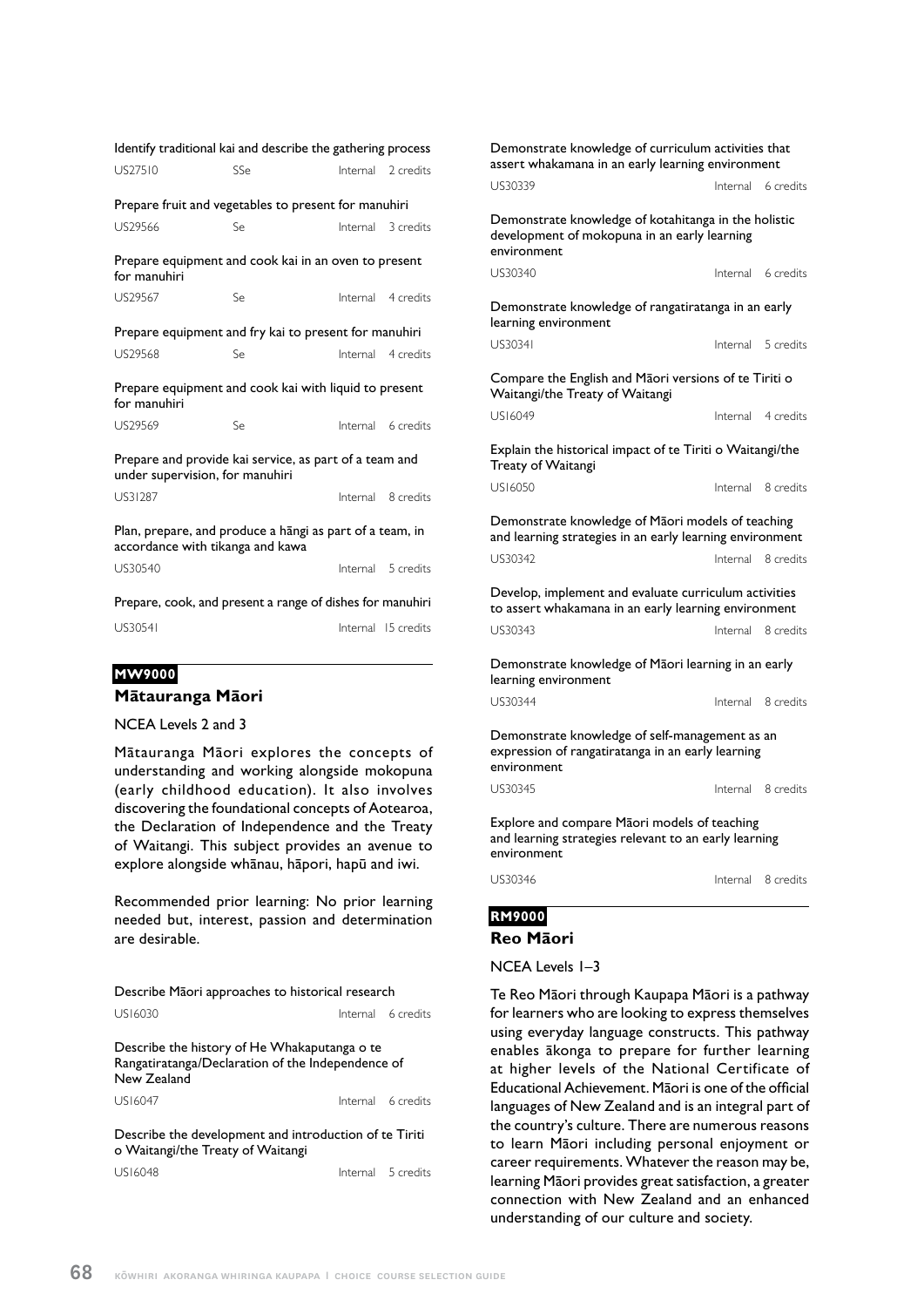Recommended prior learning: No prior learning needed but, interest, passion and determination are desirable. Körero kia taumata tüäpapa te reo Mäori US30735 Internal 4 credits Körero kia taumata tüäpapa te reo Mäori mö te ao türoa o te äkonga US30736 **Internal** 4 credits Körero kia taumata tüäpapa te reo Mäori mö te tangata US30737 Internal 4 credits Körero kia taumata tüäpapa te reo Mäori mö te mana whenua US30738 Internal 4 credits Pänui kia taumata tüäpapa te möhiotanga ki ngä tuhinga reo Mäori US30739 **Internal** 4 credits Pänui kia taumata tüäpapa te möhiotanga ki ngä tuhinga reo Mäori mö te ao türoa US30740<br>
Internal 4 credits Pänui kia taumata tüäpapa te mohiotanga ki ngä tuhinga reo Mäori mö te tangata US30741 **Internal** 4 credits Pänui kia taumata tüäpapa te möhiotanga ki ngä tuhinga reo Mäori mö te mana whenua US30742 **Internal** 4 credits Tuhituhi kia taumata tüäpapa ngä tuhinga reo Mäori US30743 Internal 4 credits Tuhituhi kia taumata tüäpapa ngä tuhinga reo Mäori mo te ao türoa o te äkonga US30744 Internal 4 credits Tuhituhi kia taumata tüäpapa ngä tuhinga reo Mäori mö te tangata US30745 Internal 4 credits Tuhituhi kia taumata tüäpapa ngä tuhinga reo Mäori mö te mana whenua US30746 **Internal** 4 credits Whakarongo kia taumata tüäpapa te möhiotanga ki te reo Mäori US30747 Internal 3 credits Whakarongo kia taumata tüäpapa te möhiotanga ki ngä körero mö te ao türoa o te äkonga US30748 Internal 3 credits Whakarongo kia taumata tüäpapa te möhiotanga ki ngä körero mö te tangata

US30749 **Internal** 3 credits

Whakarongo kia taumata tüäpapa te möhiotanga ki ngä körero mö te mana whenua US30750 **Internal** 3 credits Körero kia taumata ä-tumu te reo Mäori US30751 Internal 4 credits Körero kia taumata a-tumu te reo Mäori mö te ao türoa o te äkonga US30752 Internal 4 credits Körero kia taumata ä-tumu te reo Mäori mö te tangata US30753 Internal 4 credits Körero kia taumata ä-tümu te reo Mäori mö te mana whenua US30754 Internal 4 credits Pänui kia taumata ä-tumu te möhiotanga ki ngä tuhinga reo Mäori US30755 Internal 4 credits Pänui kia taumata ä-tumu te möhiotanga ki ngä tuhinga reo Mäori mö te ao türoa US30756 **Internal** 4 credits Pänui kia taumata ä-tumu te möhiotanga ki ngä tuhinga reo Mäori mö te tangata US30757 Internal 4 credits Pänui kia taumata ä-tumu te möhiotanga ki ngä tuhinga reo Mäori mö te mana whenua US30758 Internal 4 credits Tuhituhi kia taumata ä-tumu ngä tuhinga reo Mäori US30759 Internal 4 credits Tuhituhi kia taumata ä-tumu ngä tuhinga reo Mäori mö te ao türoa o te äkonga US30760 **Internal** 4 credits Tuhituhi kia taumata ä-tumu ngä tuhinga reo Mäori mö te tangata US30761 **Internal** 4 credits Tuhituhi kia taumata ä-tumu nga tuhinga reo Maori mö te mana whenua US30762 Internal 4 credits Whakarongo kia taumata ä-tumu te möhiotanga ki te reo Mäori US30763 Internal 3 credits Whakarongo kia taumata ä-tumu te möhiotanga ki ngä körero mö te ao türoa o te äkonga US30764 Internal 3 credits Whakarongo kia taumata ä-tumu te mohiotanga ki ngä körero mö te tangata US30765 Internal 3 credits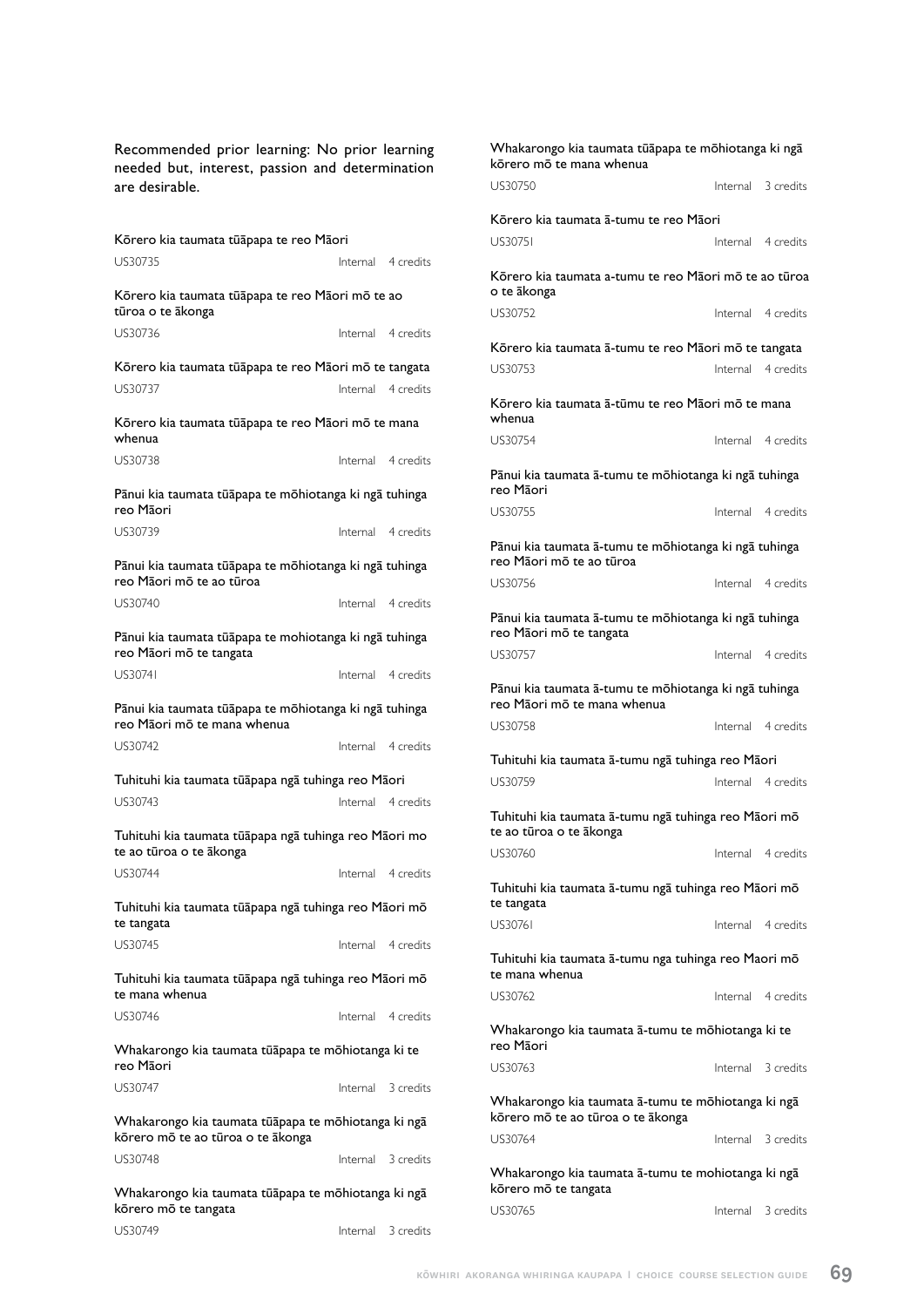| Whakarongo kia taumata ā-tumu te mōhiotanga ki ngā<br>kõrero mõ te mana whenua            |  |                    |  |  |
|-------------------------------------------------------------------------------------------|--|--------------------|--|--|
| US30766                                                                                   |  | Internal 3 credits |  |  |
| Kōrero kia taumata o waenga te reo Māori                                                  |  |                    |  |  |
| US31614                                                                                   |  | Internal 4 credits |  |  |
| Kōrero kia taumata o waenga te reo Māori mō te ao<br>tūroa o te ākonga                    |  |                    |  |  |
| US31615                                                                                   |  | Internal 4 credits |  |  |
| Kōrero kia taumata o waenga te reo Māori mō te tangata                                    |  |                    |  |  |
| US31616                                                                                   |  | Internal 4 credits |  |  |
| Kōrero kia taumata o waenga te reo Māori mō te mana<br>whenua                             |  |                    |  |  |
| US31617                                                                                   |  | Internal 4 credits |  |  |
| Pānui kia taumata o waenga te mōhiotanga ki ngā<br>tuhinga reo Māori                      |  |                    |  |  |
| US31622                                                                                   |  | Internal 4 credits |  |  |
| Pānui kia taumata o waenga te mōhiotanga ki ngā<br>tuhinga reo Māori mō te ao tūroa       |  |                    |  |  |
| US31623                                                                                   |  | Internal 4 credits |  |  |
| Pānui kia taumata o waenga te mōhiotanga ki ngā<br>tuhinga reo Māori mō te tangata        |  |                    |  |  |
| US31624                                                                                   |  | Internal 4 credits |  |  |
| Pānui kia taumata o waenga te mōhiotanga ki ngā                                           |  |                    |  |  |
| tuhinga reo Māori mō te mana whenua                                                       |  |                    |  |  |
| US31625                                                                                   |  | Internal 4 credits |  |  |
| Tuhituhi kia taumata o waenga ngā tuhinga reo Māori                                       |  |                    |  |  |
| US31630                                                                                   |  | Internal 4 credits |  |  |
| Tuhituhi kia taumata o waenga nga tuhinga reo Maori<br>mō te ao tūroa o te ākonga         |  |                    |  |  |
| US31631                                                                                   |  | Internal 4 credits |  |  |
| Tuhituhi kia taumata o waenga ngā tuhinga reo Māori<br>mō te tangata                      |  |                    |  |  |
| US31632                                                                                   |  | Internal 4 credits |  |  |
| Tuhituhi kia taumata o waenga ngā tuhinga reo Māori<br>mō te mana whenua                  |  |                    |  |  |
| US31633                                                                                   |  | Internal 4 credits |  |  |
| Whakarongo kia taumata o waenga te mōhiotanga ki te<br>reo Māori                          |  |                    |  |  |
| US31638                                                                                   |  | Internal 3 credits |  |  |
| Whakarongo kia taumata o waenga te mōhiotanga ki<br>ngā kōrero mō te ao tūroa o te ākonga |  |                    |  |  |
| US31639                                                                                   |  | Internal 3 credits |  |  |

Whakarongo kia taumata o waenga te möhiotanga ki ngä körero mö te mana whenua

US31641 **Internal** 3 credits

## **RR1000**

#### **Raranga**

NCEA Levels 1 and 2

This course is offered in partnership with the Hetet School of Mäori Art. You will learn skills, knowledge and understanding associated with traditional weaving and the art of täniko as taught by Veranoa Hetet and her whänau. This course is taught in the same way that Veranoa would teach you if you were learning with her in person in her studio.

Recommended prior learning: No prior learning needed but interest, passion and determination are desirable. This course is not available to Adult enrolments.

| Whakamahi whiri                                                                          |                    |  |  |  |
|------------------------------------------------------------------------------------------|--------------------|--|--|--|
| <b>US7879</b>                                                                            | Internal 2 credits |  |  |  |
| Create tipare                                                                            |                    |  |  |  |
| <b>US7881</b>                                                                            | Internal 3 credits |  |  |  |
| Harvest and prepare harakeke and raranga kono                                            |                    |  |  |  |
| <b>US7906</b>                                                                            | Internal 4 credits |  |  |  |
| Harvest and prepare harakeke and raranga konae                                           |                    |  |  |  |
| US29531                                                                                  | Internal 4 credits |  |  |  |
| Demonstrate skills to identify and draft traditional and<br>contemporary tāniko patterns |                    |  |  |  |
| US31649                                                                                  | Internal 2 credits |  |  |  |
| Demonstrate knowledge of tāniko techniques                                               |                    |  |  |  |
| US31650                                                                                  | Internal 2 credits |  |  |  |
| Whatu tauira tāniko                                                                      |                    |  |  |  |
| <b>US7886</b>                                                                            | Internal 3 credits |  |  |  |
| Demonstrate skills to prepare decorative elements for<br>a purpose                       |                    |  |  |  |
| <b>US7888</b>                                                                            | Internal 3 credits |  |  |  |
| Demonstrate skills to research and produce a project<br>plan for a weaving stand         |                    |  |  |  |
| US31651                                                                                  | Internal 2 credits |  |  |  |

US31640 Internal 3 credits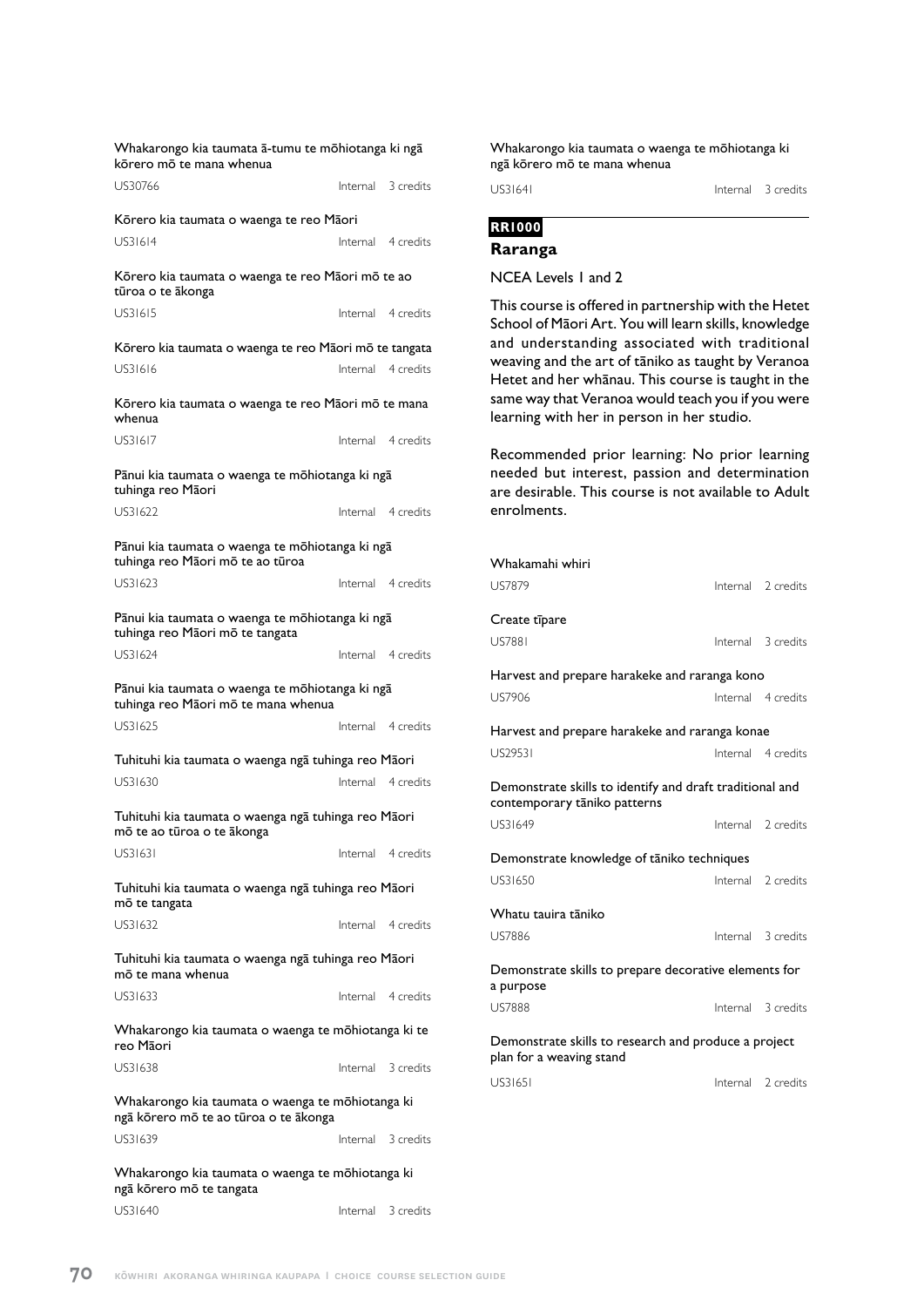#### **TI9000 Te Iti a Taranga**

#### NCEA Level 3

Taranga was the mother of the famous ancestor Mäui and his four brothers. They each possessed the intrinsic characteristics that prominently feature in the five standards offered in this course. The standards, and the learning that goes with them, are designed to link to activities and work äkonga may be involved in outside of school either at whänau, hapü, häpori or iwi hui/kaupapa or events. This course recognises the inherent skills and knowledge that äkonga may already possess or have developed over time.

Recommended prior learning: No prior learning needed but, interest, passion and determination are desirable.

This course is accessed through our online learning environment My Te Kura.

| Demonstrate knowledge and expressions of<br>whanaungatanga |                    |                    |  |  |  |
|------------------------------------------------------------|--------------------|--------------------|--|--|--|
| US32181                                                    | Internal 5 credits |                    |  |  |  |
| Demonstrate knowledge and expressions of<br>pūkengatanga   |                    |                    |  |  |  |
| US32182                                                    | Internal 5 credits |                    |  |  |  |
| Demonstrate knowledge and expressions of wairuatanga       |                    |                    |  |  |  |
| US32183                                                    | Internal 5 credits |                    |  |  |  |
| Demonstrate knowledge and expressions of<br>rangatiratanga |                    |                    |  |  |  |
| US32184                                                    | Internal 5 credits |                    |  |  |  |
| Demonstrate knowledge and expressions of<br>manaakitanga   |                    |                    |  |  |  |
| US32185                                                    |                    | Internal 5 credits |  |  |  |

#### **TK9000**

**Tikanga**

NCEA Levels 1–3

Tikanga is all around us every day and influences how we behave in certain situations and how we interact with others. It is our connection to the past and the present. Tikanga is the thread/wairua that runs through all of Kaupapa Mäori.

Recommended prior learning: No prior learning needed but, interest, passion and determination are desirable.

Describe the characteristics and actions of a selected atua in accordance with ngä körero tuku iho US16160 Internal 3 credits Describe a hui and the roles associated with hui in accordance with tikanga and/or kawa US16165 Internal 2 credits Describe and explain the separation of Ranginui and Papatüänuku in accordance with ngä körero tuku iho US27105 **Internal** 2 credits Describe the migration from Hawaiki in accordance with nga körero tuku iho US29316 Se Internal 2 credits Utilise Mäori modes to explain an event in Mäori history US16033 Internal 4 credits Present an oral account of an event in Mäori history US16038 Internal 3 credits Examine different accounts of Mäori migration prior to Päkehä contact US16043 Internal 6 credits Describe historical events of one hapü or iwi US16044 **Internal** 4 credits Describe the relationship between Mäori and Päkehä prior to 1840 US16046 **Internal** 5 credits Describe the wars between Mäori and Päkehä during the 1800s in accordance with ngä körero tuku iho US16051 **Internal** 5 credits Describe the life, achievements and impact of a Mäori leader US16054 **Internal** 3 credits Describe the establishment and history of a hähi Mäori US16058 Internal 4 credits Describe the practices associated with a pöwhiri, in accordance with tikanga and/or kawa US16142 Internal 2 credits Describe the terms associated with whakapapa and use them within a family structure US27106 **Internal** 2 credits Describe the terms associated with whakapapa and use them within a family structure US27108 **Internal** 2 credits

Describe and explain beliefs held by whänau, hapü, or iwi pertaining to kaitiaki

US27120 **Internal** 4 credits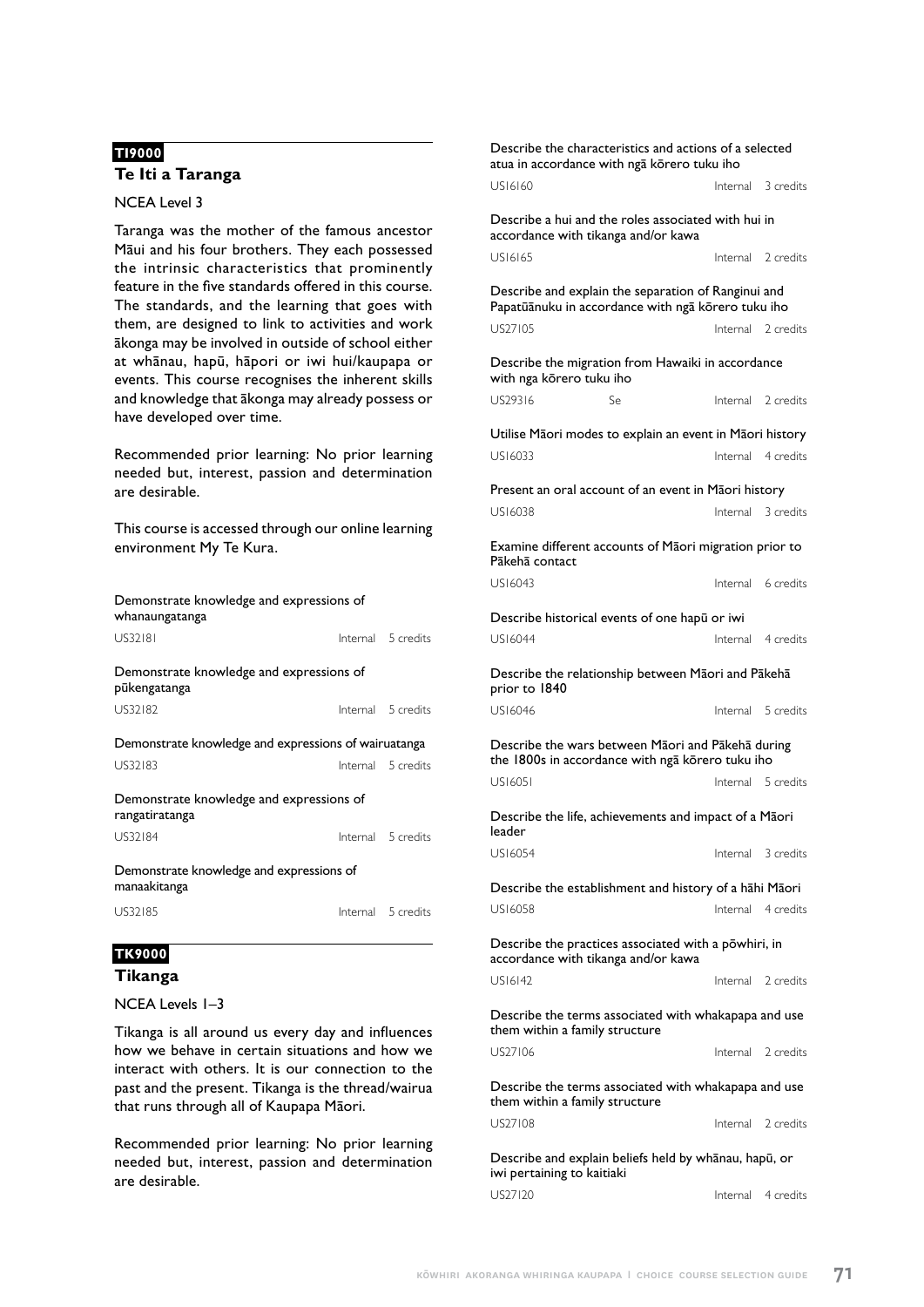| Describe and explain the purpose of pūrākau in<br>accordance with nga korero tuku iho                                           |    |  |                    | Describe the history of spiritual beliefs and practices of<br>Māori                                              |  |                    |  |
|---------------------------------------------------------------------------------------------------------------------------------|----|--|--------------------|------------------------------------------------------------------------------------------------------------------|--|--------------------|--|
| US27126                                                                                                                         | Cr |  | Internal 3 credits | US16057                                                                                                          |  | Internal 6 credits |  |
| Describe and explain the purpose of pakiwaitara in<br>accordance with nga korero tuku iho                                       |    |  |                    | Demonstrate knowledge of the history of Maori in politics<br>US16059                                             |  | Internal 8 credits |  |
| US27127                                                                                                                         | Cr |  | Internal 3 credits |                                                                                                                  |  |                    |  |
| Explain the impact of Christianity on te ao Māori in                                                                            |    |  |                    | Explain kawa and tikanga in relation to hui mārena                                                               |  |                    |  |
| accordance with ngā kōrero tuku iho                                                                                             |    |  |                    | US16136                                                                                                          |  | Internal 6 credits |  |
| US27128                                                                                                                         | So |  | Internal 3 credits | Describe a kīngitanga hui                                                                                        |  |                    |  |
| Explain the use of karakia in accordance with tikanga                                                                           |    |  |                    | US16139                                                                                                          |  | Internal 6 credits |  |
| US27129                                                                                                                         |    |  | Internal 2 credits | Describe the establishment and main characteristics of<br>hāhi Māori                                             |  |                    |  |
| Describe an initial landing and settlement of waka Māori<br>in Aotearoa from Hawaiiki in accordance with nga<br>kõrero tuku iho |    |  |                    | US16167                                                                                                          |  | Internal 4 credits |  |
| US29318                                                                                                                         | Se |  | Internal 3 credits | Explain the creation of the world in accordance with<br>ngā kōrero tuku iho and analyse its influence on tikanga |  |                    |  |
| Describe the deeds and roles of selected atua Māori in                                                                          |    |  |                    | US27110                                                                                                          |  | Internal 3 credits |  |
| accordance with ngā kōrero tuku iho<br>US29319                                                                                  | Se |  | Internal 3 credits | Explain the deeds and roles of Maui and how these have<br>influenced iwi                                         |  |                    |  |
| Explain the use of karakia relevant to a kaupapa                                                                                |    |  |                    | US27118                                                                                                          |  | Internal 4 credits |  |
| US31505                                                                                                                         |    |  | Internal 3 credits | Identify whakapapa and explain intermarriage in<br>accordance with nga korero tuku iho                           |  |                    |  |
| Explain the use of waiata relevant to a kaupapa                                                                                 |    |  |                    | US27123                                                                                                          |  | Internal 4 credits |  |
| US31506                                                                                                                         |    |  | Internal 3 credits |                                                                                                                  |  |                    |  |
| Participate in the recitation of a karakia at a hui                                                                             |    |  |                    | Identify and explain the concepts of whanau, hapu and<br>iwi in accordance with tikanga                          |  |                    |  |
| US31507                                                                                                                         |    |  | Internal 3 credits | US27124                                                                                                          |  | Internal 3 credits |  |
| Participate in the performance of a waiata tautoko in a hui                                                                     |    |  |                    | Describe the impact of post-colonisation and its effects                                                         |  |                    |  |
| US31509                                                                                                                         |    |  | Internal 3 credits | on te ao Māori, in accordance with ngā kōrero tuku iho                                                           |  |                    |  |
| Examine the use of Māori modes in transmitting Māori                                                                            |    |  |                    | US27125                                                                                                          |  | Internal 4 credits |  |
| history                                                                                                                         |    |  |                    | Describe the impact of early colonisation and its effects<br>on te ao Māori, in accordance with Māori history    |  |                    |  |
| US16032                                                                                                                         |    |  | Internal 6 credits | US29317                                                                                                          |  | Internal 4 credits |  |
| Explain Māori and Pākehā perspectives of history                                                                                |    |  |                    |                                                                                                                  |  |                    |  |
| US16034                                                                                                                         |    |  | Internal 6 credits | Explain how the deeds and roles of selected atua Maori<br>have influenced iwi                                    |  |                    |  |
| Explain the place of pūrākau or pakiwaitara in Māori<br>history                                                                 |    |  |                    | US29320                                                                                                          |  | Internal 4 credits |  |
| US16041                                                                                                                         |    |  | Internal 6 credits | Participate in the powhiri process                                                                               |  |                    |  |
|                                                                                                                                 |    |  |                    | US31508                                                                                                          |  | Internal 2 credits |  |
| Explain whakapapa in relation to Maori history<br>US16042                                                                       |    |  | Internal 4 credits |                                                                                                                  |  |                    |  |
|                                                                                                                                 |    |  |                    |                                                                                                                  |  |                    |  |
| Describe the dispossession of Maori land and its effects                                                                        |    |  |                    |                                                                                                                  |  |                    |  |
| US16052                                                                                                                         |    |  | Internal 6 credits |                                                                                                                  |  |                    |  |
| Describe key historical events for one hapū or iwi post-<br>Pākehā contact                                                      |    |  |                    |                                                                                                                  |  |                    |  |
| US16053                                                                                                                         |    |  | Internal 6 credits |                                                                                                                  |  |                    |  |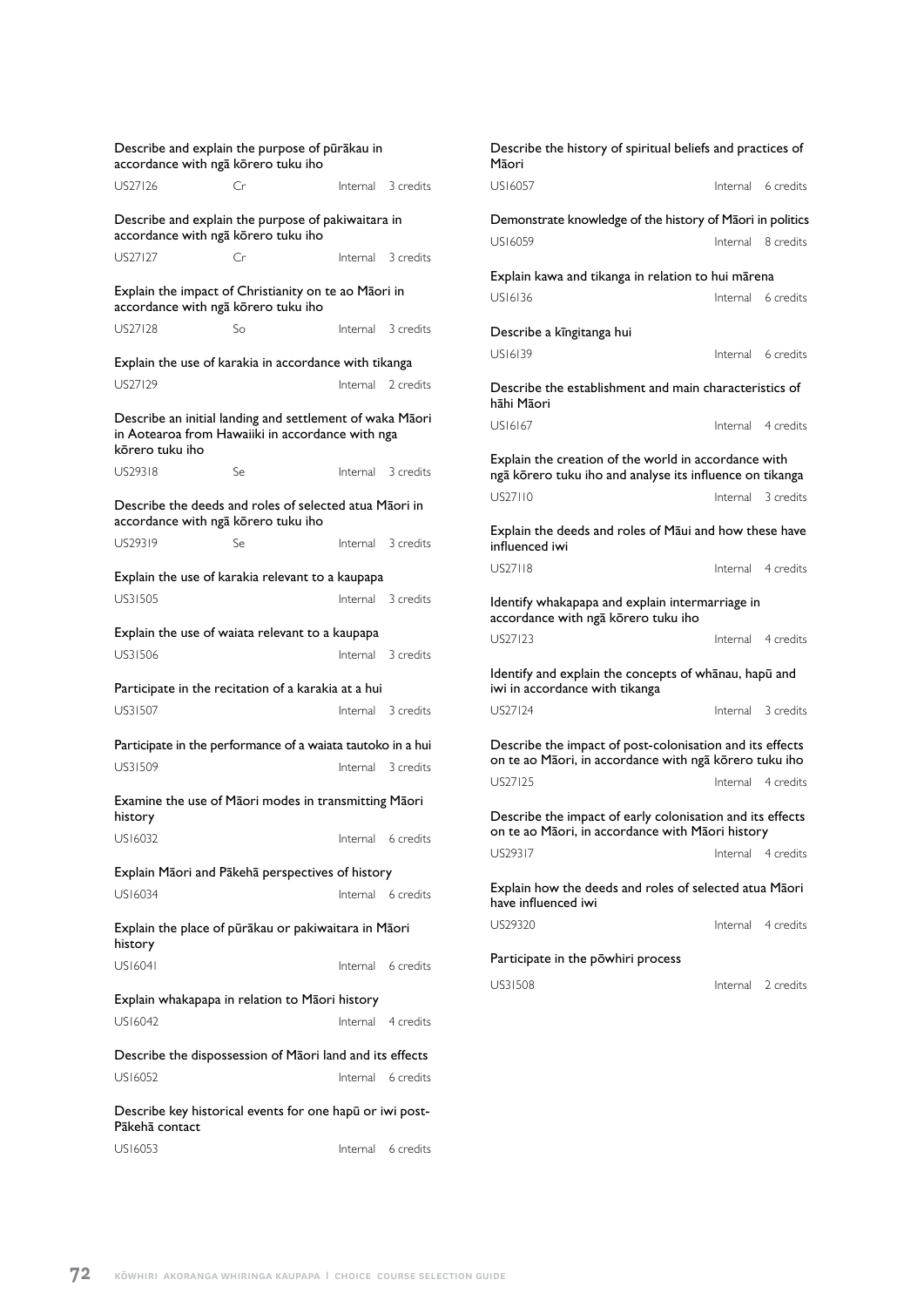#### **TM9000 Tourism Mäori**

#### NCEA Level 3

Tourism Mäori offers the possibility of discovering more about the natural and man-made attractions around you. It explores the concepts of whänau, tikanga, language, whakapapa and much more. In this subfield you have the opportunity to understand place names and the significance they hold for Mäori. You can investigate how Mäori identity is important for Tourism. As you learn about the rich experiences tourism creates, you will develop your understanding of tikanga and the world around you.

Recommended prior learning: No prior learning needed but, interest, passion and determination are desirable.

| Discuss and compare cultural practices in tourism and<br>the impact of tourism on Maori                                  |  |                    |  |  |  |  |
|--------------------------------------------------------------------------------------------------------------------------|--|--------------------|--|--|--|--|
| USI7385                                                                                                                  |  | Internal 5 credits |  |  |  |  |
| Demonstrate knowledge of key forms of Maori<br>communication, and the significance of Maori identity in<br>tourism Māori |  |                    |  |  |  |  |
| US17391                                                                                                                  |  | Internal 5 credits |  |  |  |  |
| Explain the value and benefits of whanau in tourism Maori                                                                |  |                    |  |  |  |  |
| <b>USI7578</b>                                                                                                           |  | Internal 4 credits |  |  |  |  |
| Explain kaitiaki practices in a tourism Maori context                                                                    |  |                    |  |  |  |  |
| <b>USI7791</b>                                                                                                           |  | Internal 5 credits |  |  |  |  |
| Explain the importance of Māori place names, and use<br>reo Māori greetings and farewells in tourism                     |  |                    |  |  |  |  |
| US31070                                                                                                                  |  | Internal 4 credits |  |  |  |  |
| Identify and explain the cultural significance of natural<br>and man-made attractions in tourism Maori                   |  |                    |  |  |  |  |
| US31071                                                                                                                  |  | Internal 6 credits |  |  |  |  |
| N/IU0000                                                                                                                 |  |                    |  |  |  |  |

#### **WH9000 Whenua**

NCEA Levels 1–3

Whenua examines the interconnectedness Mäori have with Papatüänuku through the investigation of various species, rakau and the marama. In this subfield you can explore how the whenua is used to sustain life and consider how we could better sustain the whenua.

Recommended prior learning: No prior learning needed but, interest, passion and determination are desirable.

| Demonstrate knowledge of a native marine fish and a<br>native marine shellfish species and its significance to Māori |         |                    |           |  |  |
|----------------------------------------------------------------------------------------------------------------------|---------|--------------------|-----------|--|--|
| US19531                                                                                                              | Pr      | Internal 2 credits |           |  |  |
| Demonstrate knowledge of a native freshwater fish and<br>a shellfish species and its significance to Māori           |         |                    |           |  |  |
| US19535                                                                                                              | Pr      | Internal 2 credits |           |  |  |
| Demonstrate knowledge of traditional insecticides and<br>fungicides used by Māori                                    |         |                    |           |  |  |
| US15975                                                                                                              | SPr     | Internal 2 credits |           |  |  |
| Demonstrate knowledge of te whanau marama                                                                            |         |                    |           |  |  |
| US15980                                                                                                              | Cr      | Internal           | 2 credits |  |  |
| Demonstrate knowledge of tikanga Māori for rākau<br>Māori used for kai                                               |         |                    |           |  |  |
| US15982                                                                                                              | SSe     | Internal 2 credits |           |  |  |
| Explain harvesting and processing of a native freshwater<br>and a native marine fish or shellfish species for kai    |         |                    |           |  |  |
| US15992                                                                                                              | SPr Sse | Internal 3 credits |           |  |  |
| Demonstrate knowledge of a native freshwater and a<br>native marine plant species used for kai                       |         |                    |           |  |  |
| US15994                                                                                                              | SPr SSe | Internal           | 3 credits |  |  |
| Describe crop propagation in accordance with local<br>tikanga                                                        |         |                    |           |  |  |
| US25469                                                                                                              | SPr     | Internal 4 credits |           |  |  |
| Describe the cultivation of crops in accordance with<br>local tikanga                                                |         |                    |           |  |  |
| US25471                                                                                                              | SPr     | Internal 4 credits |           |  |  |
| Describe the harvesting of crops in accordance with<br>local tikanga                                                 |         |                    |           |  |  |
| US25474                                                                                                              | SPr     | Internal 4 credits |           |  |  |
| Describe crop storage practices in accordance with<br>local tikanga                                                  |         |                    |           |  |  |
| US25476                                                                                                              | Pr      | Internal           | 3 credits |  |  |
| Describe and compare the origins of the kūmara in<br>accordance with nga korero tuku iho                             |         |                    |           |  |  |
|                                                                                                                      |         |                    |           |  |  |

US25478 Pr Internal 5 credits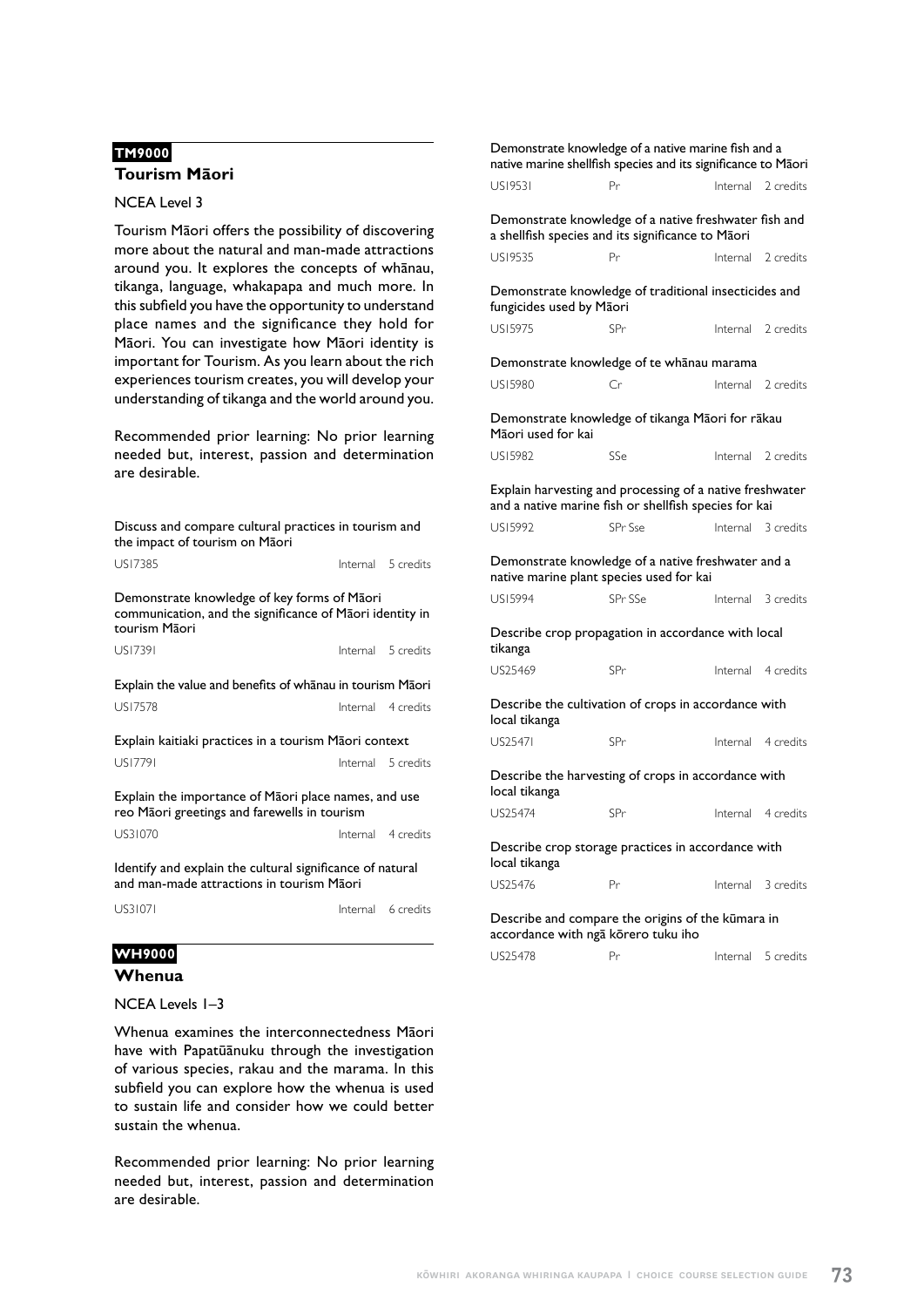## **Legal Studies**

## Te Akoranga Taha Ture

Legal Studies covers a broad range of topics and aims to provide an understanding of the role of law in society and the basic processes and principles of the New Zealand legal system. Legal Studies explores and evaluates the ability of the legal system to provide just outcomes for all individuals and groups, giving äkonga a better understanding of their legal rights and responsibilities. Äkonga will develop an appreciation of how the legal system impacts on their lives and how they can influence and change it. This subject can lead to a range of possible careers including the legal profession, business, government service or agencies.

#### **LG1000**

#### **Legal Studies**

NCEA Level 1 (course endorsement not available however grades do contribute to certificate endorsement)

In this Legal Studies course, äkonga explore law as an integral aspect of society and find out how laws are made and applied in everyday life. Äkonga consider why laws are developed and the characteristics of an effective law.

Äkonga are able to demonstrate an understanding of the New Zealand court system, the law making process, and how New Zealanders vote for an MMP government. Other major areas of law covered include concepts of democracy and government such as rule of law, separation of powers and civil liberties, and different concepts of justice, such as coercive power and impartiality.

Recommended prior learning: Äkonga should have a reasonable level of literacy.

This course is accessed through our online learning environment, My Te Kura.

Describe basic employment rights and responsibilities, and sources of information and/or assistance US1978 **Internal** 3 credits Demonstrate knowledge of assessing legal assistance US8548 So Internal 3 credits Demonstrate understanding of concepts of democracy and government US27835 Internal 4 credits Demonstrate understanding of foundational concepts of justice US27838 Internal 4 credits Demonstrate understanding of concepts of law US27841 **Internal** 4 credits Demonstrate understanding of litigation and dispute resolution processes in New Zealand

Demonstrate understanding of law making processes US27847 Internal 4 credits

Demonstrate understanding of New Zealand's system of government and its formation and operation

US27850 Internal 4 credits

#### **LG2000 Legal Studies**

NCEA Level 2 (course endorsement not available however grades do contribute to certificate endorsement)

This Legal Studies course enables äkonga to develop an understanding of the role of law and its relationship to everyday life in New Zealand. Äkonga will explore concepts of law such as crime, negligence and contract. They study litigation and dispute resolution processes used in New Zealand, how laws are reformed and different voting systems such as MMP and FPP.

Other major areas of law covered include concepts of democracy and government such as rule of law, separation of powers and liberal democracy, and different concepts of justice, such as restorative justice and marae justice.

Recommended prior learning: Äkonga should have a good level of literacy.

This course is accessed through our online learning environment, My Te Kura.

| Describe employment agreements                                                                           |            |                    |  |  |
|----------------------------------------------------------------------------------------------------------|------------|--------------------|--|--|
| <b>US1979</b>                                                                                            |            | Internal 3 credits |  |  |
| Describe factors contributing to, and consequences of,<br>crime                                          |            |                    |  |  |
| US8545                                                                                                   | <b>SSo</b> | Internal 3 credits |  |  |
| Describe the application of New Zealand law to<br>personal relationships                                 |            |                    |  |  |
| <b>US8551</b>                                                                                            | So         | Internal 3 credits |  |  |
| Describe legal and non-legal consequences and<br>protections relating to family violence and child abuse |            |                    |  |  |
| US8552                                                                                                   | SSo        | Internal 3 credits |  |  |

US27844 Internal 4 credits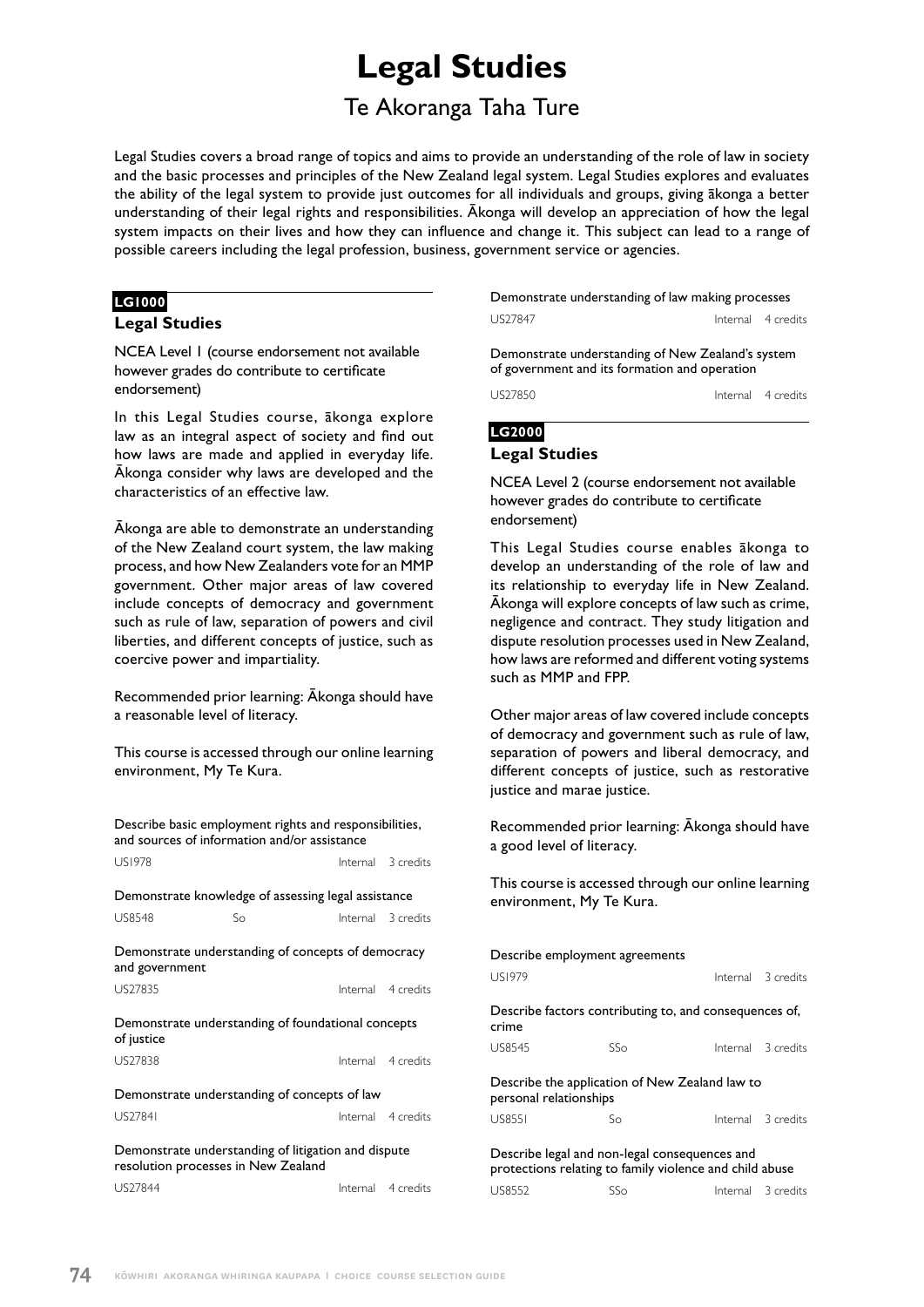| Describe the objectives and evaluate the application of<br>consumer law                     |    |  |                    |  |  |
|---------------------------------------------------------------------------------------------|----|--|--------------------|--|--|
| US8555                                                                                      |    |  | Internal 3 credits |  |  |
| Describe the legal rights and personal responsibilities of<br>secondary school students     |    |  |                    |  |  |
| US10337                                                                                     |    |  | Internal 3 credits |  |  |
| Explain concepts of democracy and government in a<br>New Zealand context                    |    |  |                    |  |  |
| US27836                                                                                     |    |  | Internal 4 credits |  |  |
| Explain concepts of justice                                                                 |    |  |                    |  |  |
| US27839                                                                                     | So |  | Internal 4 credits |  |  |
| Explain concepts of law                                                                     |    |  |                    |  |  |
| US27842                                                                                     |    |  | Internal 4 credits |  |  |
| Explain litigation and dispute resolution processes                                         |    |  |                    |  |  |
| <b>US27845</b>                                                                              | So |  | Internal 4 credits |  |  |
| Explain a law making process                                                                |    |  |                    |  |  |
| <b>US27848</b>                                                                              |    |  | Internal 4 credits |  |  |
| Explain systems of government and their formation and<br>operation in a New Zealand context |    |  |                    |  |  |
| US27851                                                                                     |    |  | Internal 4 credits |  |  |

#### **LG3000**

#### **Legal Studies**

NCEA Level 3 (course endorsement not available however grades do contribute to certificate endorsement)

Äkonga at this level will be able to evaluate concepts and principles, and systems and processes of the New Zealand and other legal systems. They will explore the application of a concept of law such as crime or natural justice to real situations. Äkonga study formal means of challenging state power, such as the Ombudsman used in New Zealand, and evaluate a law making process associated with a major issue such as film production in New Zealand.

Other major areas of law covered include concepts of democracy and government and different concepts of justice, evaluated in relation to specific situations such as significant events or particular legislation.

NCEA Level 3 Legal Studies is not on the NZQA approved subject list for University Entrance. However, the unit standards gained in LG3000 can count towards the other 18 credits required for NCEA Level 3, which is a requirement for University Entrance.

Recommended prior learning: Äkonga should have a very good level of literacy. This course is accessed through our online learning environment, My Te Kura. Evaluate a concept of democracy and government in relation to restraint on state power US27837 Internal 4 credits Evaluate a concept of justice in relation to a specific situation US27840<br>
Internal 4 credits Evaluate a concept of law in relation to a specific situation US27843 Internal 4 credits Evaluate litigation and dispute resolution processes in relation to challenging state power US27846 **Internal** 4 credits Evaluate a law making process in relation to a significant legal issue US27849 Internal 4 credits Evaluate systems of government and their formation US27852 Internal 4 credits Evaluate key concepts of New Zealand's legal system

from pre-European practices to current practices

US32360 Internal 4 credits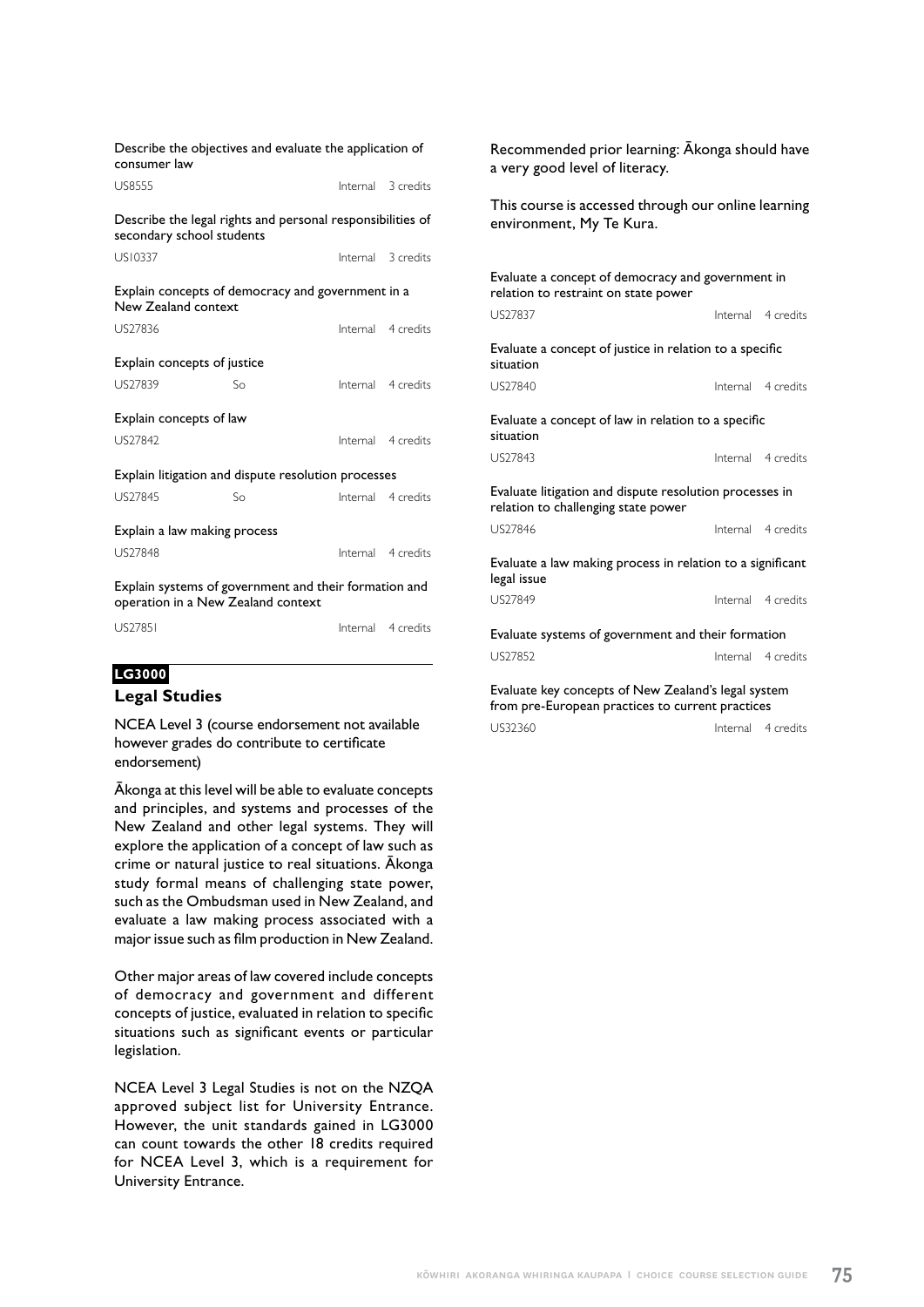## **Mathematics and Statistics**

### Te Mätauranga Pängarau

Mathematics is more than just numbers. It is the exploration and use of patterns and relationships in quantities, space and time. Statistics focuses on patterns and relationships in data. Äkonga are equipped with powerful communication and problem solving tools for investigating, interpreting and making sense of the world. Using symbols, graphs and diagrams to investigate patterns and relationships, äkonga model real-life and hypothetical situations in a range of contexts: social, cultural, scientific, technological, health, environmental and economic. Mathematics and Statistics develops äkonga's ability to think creatively, critically, strategically and logically. Äkonga also learn to structure, organise, process and communicate information.



#### **MX000 Mathematics and Statistics**

Curriculum Levels 2–5

Individualised courses are designed to give äkonga a strong basis in the fundamentals of mathematics and statistics and to build confidence in the development and application of basic skills.

Each curriculum level develops the concepts of statistics, probability, geometry, measurement, number and algebra, which are applied to practical problems. In the lower curriculum levels, the focus is on core skills of numeracy, measurement, money, reading tables and graphs, using a calculator, basic arithmetic and shape patterns. After mastering these, äkonga progress towards an understanding of whole numbers, decimals, fractions, percentages and integers, and learn the skills needed to construct and interpret statistical graphs.

Other topics covered include: perimeter, area and volume, investigating mass, capacity, time and temperature, ratios, mean and range, exploring patterns, equations and locating position. Curriculum Level 5 is the foundation for NCEA Level 1.

Concepts are connected in new topics such as trigonometry. There is even greater emphasis on solving realistic problems using a variety of approaches and clearly and concisely communicating the thought processes.

Recommended prior learning: No prior learning needed.

This course is accessed through our online learning environment, My Te Kura.

## **MX1000**

#### **Mathematics and Statistics**

NCEA Level 1 (course endorsement available)

This is a Level 1 course covering all areas of mathematics and statistics at Curriculum Level 6. Äkonga learn the skills needed for mathematical processes with a focus on algebra, angle geometry and trigonometry and probability. Teaching is also available in number, measurement, statistics, constructions and transformations. Äkonga can select from the achievement standards to a maximum total of 24 credits.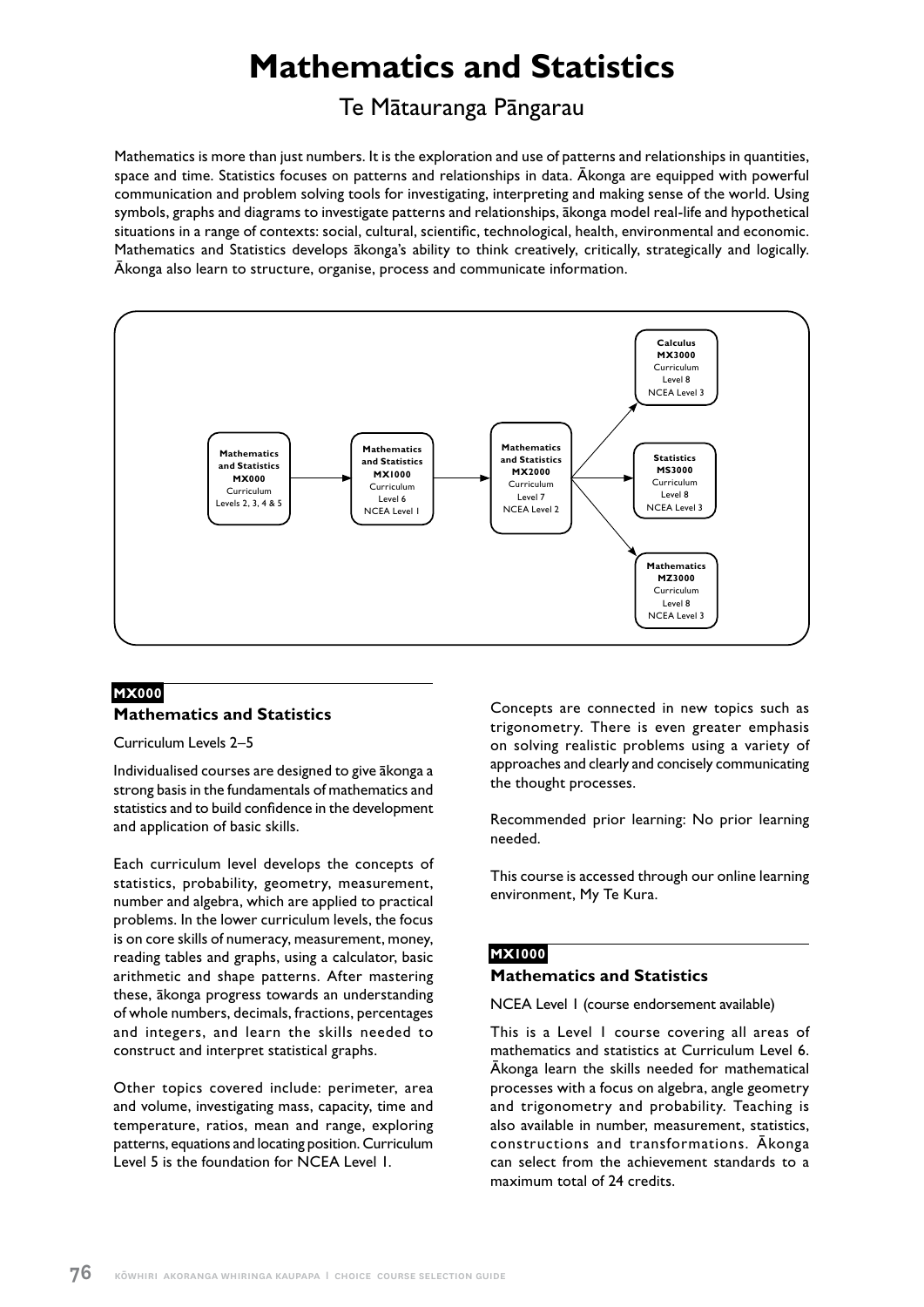Recommended prior learning: Äkonga should have studied Mathematics at Curriculum Level 5 or equivalent. As an alternative pathway to the Achievement Standards, äkonga can study the Unit Standards. The three Unit Standards are Number, Statistics and Measurement. By completing these, äkonga will gain 10 Level 1 Mathematics credits to achieve the Numeracy requirements. Äkonga cannot, however, progress to Level 2 Mathematics by only gaining the Unit Standards at Level 1.

This course is accessed through our online learning environment, My Te Kura.

Use number to solve problems

|                           |  | USC HUIHDEL tO SORE DI ODIENIS                          |                    |           |
|---------------------------|--|---------------------------------------------------------|--------------------|-----------|
| US26623 (nu) UEnu         |  |                                                         | Internal 4 credits |           |
|                           |  | Interpret statistical information for a purpose         |                    |           |
| US26626 (nu) UEnu         |  |                                                         | Internal 3 credits |           |
|                           |  | Use measurement to solve problems                       |                    |           |
| US26627 (nu) UEnu         |  |                                                         | Internal           | 3 credits |
|                           |  | Apply numeric reasoning in solving problems             |                    |           |
|                           |  | AS91026 (na) UEna Co Ma Pr Se So Cr Internal 4 credits  |                    |           |
|                           |  | Apply algebraic procedures in solving problems          |                    |           |
|                           |  | AS91027 (na) UEna Co Ma Pr SSe So Cr External 4 credits |                    |           |
| graphs                    |  | Investigate relationships between tables, equations and |                    |           |
|                           |  | AS91028 (na) UEna Co Ma Pr Se Cr                        | External 4 credits |           |
|                           |  | Apply linear algebra in solving problems                |                    |           |
|                           |  | AS91029 (na) UEna Co Ma Pr SSe So Cr Internal 3 credits |                    |           |
|                           |  | Apply measurement in solving problems                   |                    |           |
|                           |  | AS91030 (na) UEna Co Ma Pr Se So Cr Internal 3 credits  |                    |           |
|                           |  | Apply geometric reasoning in solving problems           |                    |           |
|                           |  | AS91031 (na) UEna Co Ma Pr SSe Cr External 4 credits    |                    |           |
| problems                  |  | Apply right-angled triangles in solving measurement     |                    |           |
|                           |  | AS91032 (na) UEna Co Ma Pr Se Cr                        | Internal           | 3 credits |
| solving problems          |  | Apply knowledge of geometric representations in         |                    |           |
|                           |  | AS91033 (na) UEna Co Ma Pr Cr                           | Internal 3 credits |           |
|                           |  | Apply transformation geometry in solving problems       |                    |           |
|                           |  | AS91034 (na) UEna Co Ma Pr Se Cr                        | Internal 2 credits |           |
| statistical enquiry cycle |  | Investigate a given multivariate data set using the     |                    |           |
|                           |  | AS91035 (Ina) UEna Co Ma Pr Se So                       | Internal 4 credits |           |

Investigate bivariate numerical data using the statistical enquiry cycle

AS91036 (lna) UEna Pr Se So Cr Internal 3 credits

Demonstrate understanding of chance and data

| AS91037 (na) UEna Pr Se So Cr |  |  |  | External 4 credits |
|-------------------------------|--|--|--|--------------------|
|-------------------------------|--|--|--|--------------------|

#### **MX2000**

#### **Mathematics and Statistics**

NCEA Level 2 (course endorsement available)

This course covers all major areas of mathematics and statistics at Curriculum Level 7. Äkonga learn skills needed for mathematical processes with a focus on algebra, geometry, measurement, probability and statistics. Äkonga can select from the achievement standards to a maximum total of 24 credits.

Recommended prior learning: A minimum of 12–14 NCEA Level 1 Mathematics and Statistics achievement standard credits or equivalent. NCEA Level 1 numeracy unit standards are not sufficient prior learning.

This course is accessed through our online learning environment, My Te Kura.

#### Apply co-ordinate geometry methods in solving problems AS91256 (na) UEna Co Ma Se Cr Internal 2 credits Apply graphical methods in solving problems AS91257 (na) UEna Co Ma Pr Se Cr Internal 4 credits

Apply sequences and series in solving problems AS91258 (na) UEna Co Ma Pr So Cr Internal 2 credits

Apply trigonometric relationships in solving problems

| AS91259 (na) UEna Co Ma Cr |  |  | Internal 3 credits |  |
|----------------------------|--|--|--------------------|--|
|----------------------------|--|--|--------------------|--|

Apply network methods in solving problems AS91260 (na) UEna Co Ma Pr Se So Cr Internal 2 credits

Apply algebraic methods in solving problems AS91261 (na) UEna Co Ma Pr<br>
External 4 credits

Apply calculus methods in solving problems

AS91262 (na) UEna Co Ma Pr
External 5 credits

Design a questionnaire AS91263 (Ina) UEna Pr Se So Cr Internal 3 credits

Use statistical methods to make an inference AS91264 (lna) UEna Pr Se So Internal 4 credits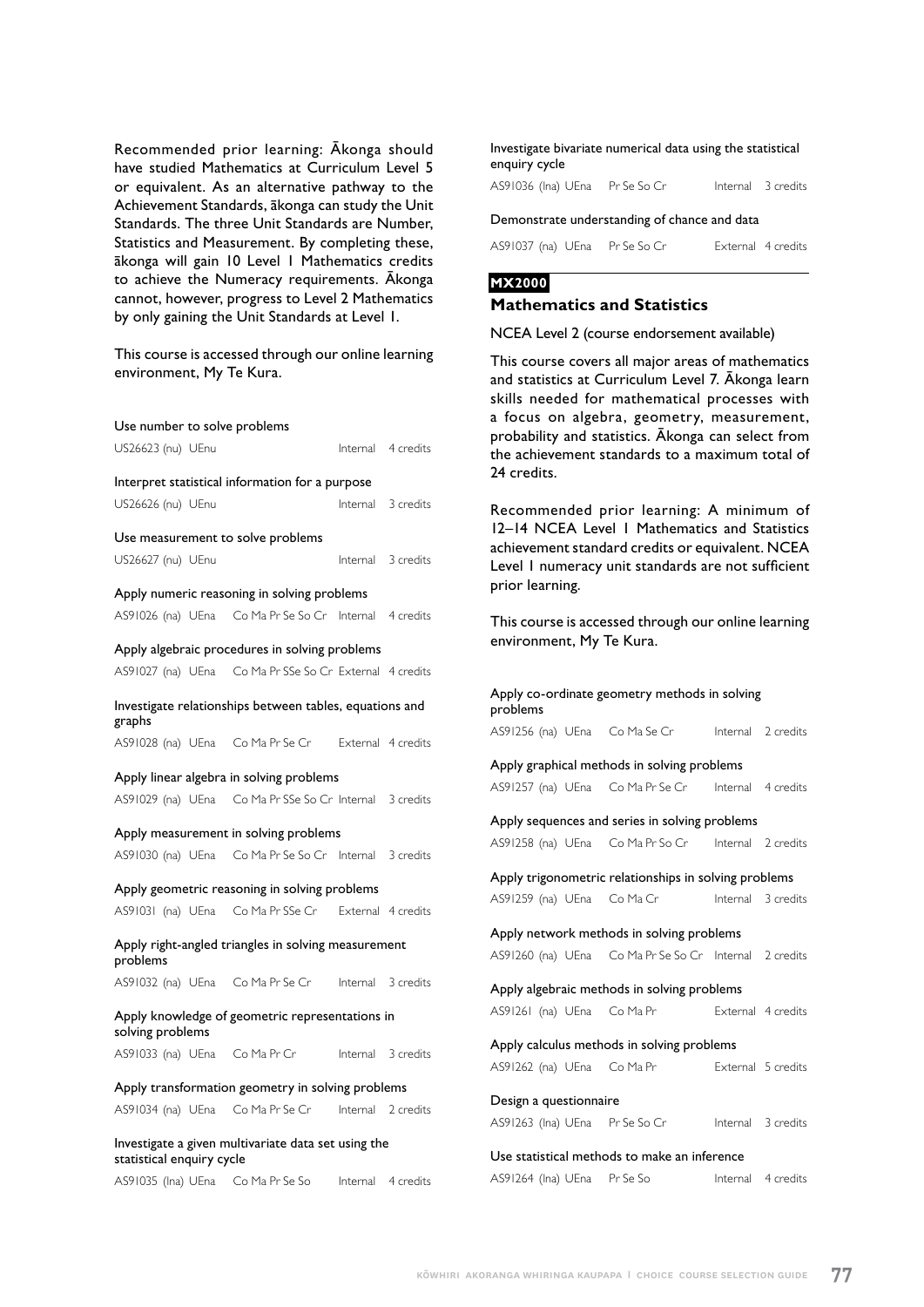#### Evaluate a statistically based report

| AS91266 (Ina) UEIrna Co SMa Pr Se Cr |  |  | Internal 2 credits |
|--------------------------------------|--|--|--------------------|
|--------------------------------------|--|--|--------------------|

#### Apply probability methods in solving problems

|  | AS91267 (Ina) UEna Pr Se So |  | External 4 credits |  |
|--|-----------------------------|--|--------------------|--|
|--|-----------------------------|--|--------------------|--|

#### Apply systems of equations in solving problems

| AS91269 (na) UEna Co Ma Cr |  | Internal 2 credits |
|----------------------------|--|--------------------|
|----------------------------|--|--------------------|

#### **MX3000**

#### **Calculus**

#### NCEA Level 3 (course endorsement available)

This course is designed to prepare äkonga for the study of mathematics, pure and applied sciences or engineering at a tertiary level. The focus is on calculus, with äkonga encountering algebra and trigonometry topics, as well as the manipulation of real and complex numbers and geometry and conic sections. Äkonga can select from the achievement standards to a maximum total of 24 credits.

Recommended prior learning: A minimum of 12–14 NCEA Level 2 Mathematics and Statistics credits or equivalent.

This course is accessed through our online learning environment, My Te Kura.

| Apply the geometry of conic sections in solving<br>problems |  |                                                      |                    |                    |
|-------------------------------------------------------------|--|------------------------------------------------------|--------------------|--------------------|
|                                                             |  | AS91573 (na) UEna Co Ma Cr                           |                    | Internal 3 credits |
|                                                             |  | Apply linear programming methods in solving problems |                    |                    |
|                                                             |  | AS91574 (na) UEna Co Ma Pr                           |                    | Internal 3 credits |
|                                                             |  | Apply trigonometric methods in solving problems      |                    |                    |
| AS91575 (na) UEna Co Ma                                     |  |                                                      |                    | Internal 4 credits |
|                                                             |  | Use critical path analysis in solving problems       |                    |                    |
| AS91576 (na) UEna Co Pr So                                  |  |                                                      | Internal 2 credits |                    |
| Apply the algebra of complex numbers in solving             |  |                                                      |                    |                    |
| problems                                                    |  |                                                      |                    |                    |
| AS91577 (na) UEna                                           |  |                                                      |                    | External 5 credits |
|                                                             |  | Apply differentiation methods in solving problems    |                    |                    |
|                                                             |  | AS91578 (na) UEna Co Ma Pr So External 6 credits     |                    |                    |
|                                                             |  | Apply integration methods in solving problems        |                    |                    |
| AS91579 (na) UEna Co Ma Pr                                  |  |                                                      |                    | External 6 credits |
| problems                                                    |  | Apply systems of simultaneous equations in solving   |                    |                    |

#### **MS3000 Statistics**

#### NCEA Level 3 (course endorsement available)

Äkonga interested in the analysis and interpretation of quantitative data will find this course useful. With a focus on statistics, this course explores probability, sampling and statistical inference as well as the analysis of time series and bivariate data. Part of this course is writing reports that justify the findings of an analysis.

This course is appropriate as a foundation in statistical exploration to support any area of study at tertiary level, especially the biological sciences, social sciences or commerce.

Access to statistical software, such as iNZight or NZgrapher for internal standards and a graphing or CAS calculator for external exams is essential. Äkonga can select from the following achievement standards to a maximum total of 24 credits.

Recommended prior learning: A minimum of 12–14 NCEA Level 2 Mathematics and Statistics credits or equivalent.

| Investigate time series data                                                             |  |  |                    |  |
|------------------------------------------------------------------------------------------|--|--|--------------------|--|
| AS91580 (Ina) UEna Pr So                                                                 |  |  | Internal 4 credits |  |
| Investigate bivariate measurement data                                                   |  |  |                    |  |
| AS91581 (Ina) UEna Pr                                                                    |  |  | Internal 4 credits |  |
| Use statistical methods to make a formal inference                                       |  |  |                    |  |
| AS91582 (Ina) UEna Pr Se So Cr                                                           |  |  | Internal 4 credits |  |
| Conduct an experiment to investigate a situation using<br>experimental design principles |  |  |                    |  |
| AS91583 (Ina) UEna Pr Se So                                                              |  |  | Internal 4 credits |  |
| Evaluate statistically based reports                                                     |  |  |                    |  |
| AS91584 (Ina) UEnlwra Pr Se So                                                           |  |  | External 4 credits |  |
| Apply probability concepts in solving problems                                           |  |  |                    |  |
| AS91585 (na) UEna Pr Se So                                                               |  |  | External 4 credits |  |
| Apply probability distributions in solving problems                                      |  |  |                    |  |
| AS91586 (na) UEna Pr Se So                                                               |  |  | External 4 credits |  |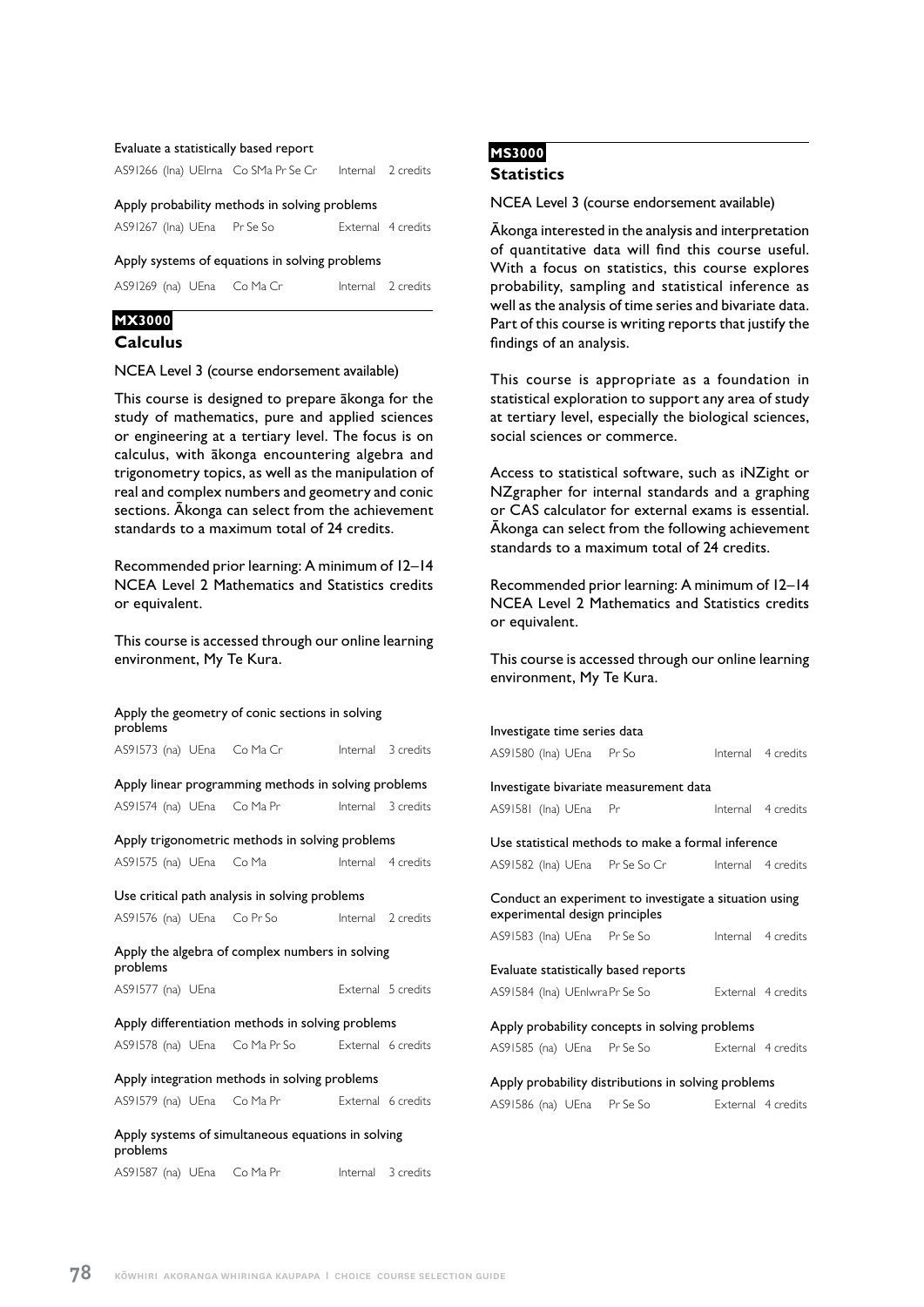#### **MZ3000 Mathematics**

NCEA Level 3 (course endorsement available)

This course takes a number of achievement standards from the Calculus and Statistics courses and creates a blended course. The focus of this course is on linear programming, networks, calculus and trigonometry, with äkonga also having an opportunity to develop statistical and probabilistic skills encountered in time series, statistical reports, bivariate analysis and statistical inference.

Äkonga can select from the following achievement standards to a maximum total of 24 credits.

Recommended prior learning: A minimum of 12–14 NCEA Level 2 Mathematics and Statistics credits or equivalent.

| Apply linear programming methods in solving problems           |  |  |                    |
|----------------------------------------------------------------|--|--|--------------------|
| AS91574 (na) UEna Co Ma Pr                                     |  |  | Internal 3 credits |
| Apply trigonometric methods in solving problems                |  |  |                    |
| AS91575 (na) UEna Co Ma                                        |  |  | Internal 4 credits |
| Use critical path analysis in solving problems                 |  |  |                    |
| AS91576 (na) UEna Co Pr So                                     |  |  | Internal 2 credits |
| Apply differentiation methods in solving problems              |  |  |                    |
| AS91578 (na) UEna Co Ma Pr So External 6 credits               |  |  |                    |
| Investigate time series data                                   |  |  |                    |
| AS91580 (Ina) UEna Pr So                                       |  |  | Internal 4 credits |
| Investigate bivariate measurement data                         |  |  |                    |
| AS91581 (Ina) UEna Pr                                          |  |  | Internal 4 credits |
| Use statistical methods to make a formal inference             |  |  |                    |
| AS91582 (Ina) UEna Pr Se So Cr                                 |  |  | Internal 4 credits |
| Evaluate statistically based reports                           |  |  |                    |
| AS91584 (Ina) UEnlwa Pr Se So                                  |  |  | External 4 credits |
| Apply systems of simultaneous equations in solving<br>problems |  |  |                    |
| AS91587 (na) UEna Co Ma Pr                                     |  |  | Internal 3 credits |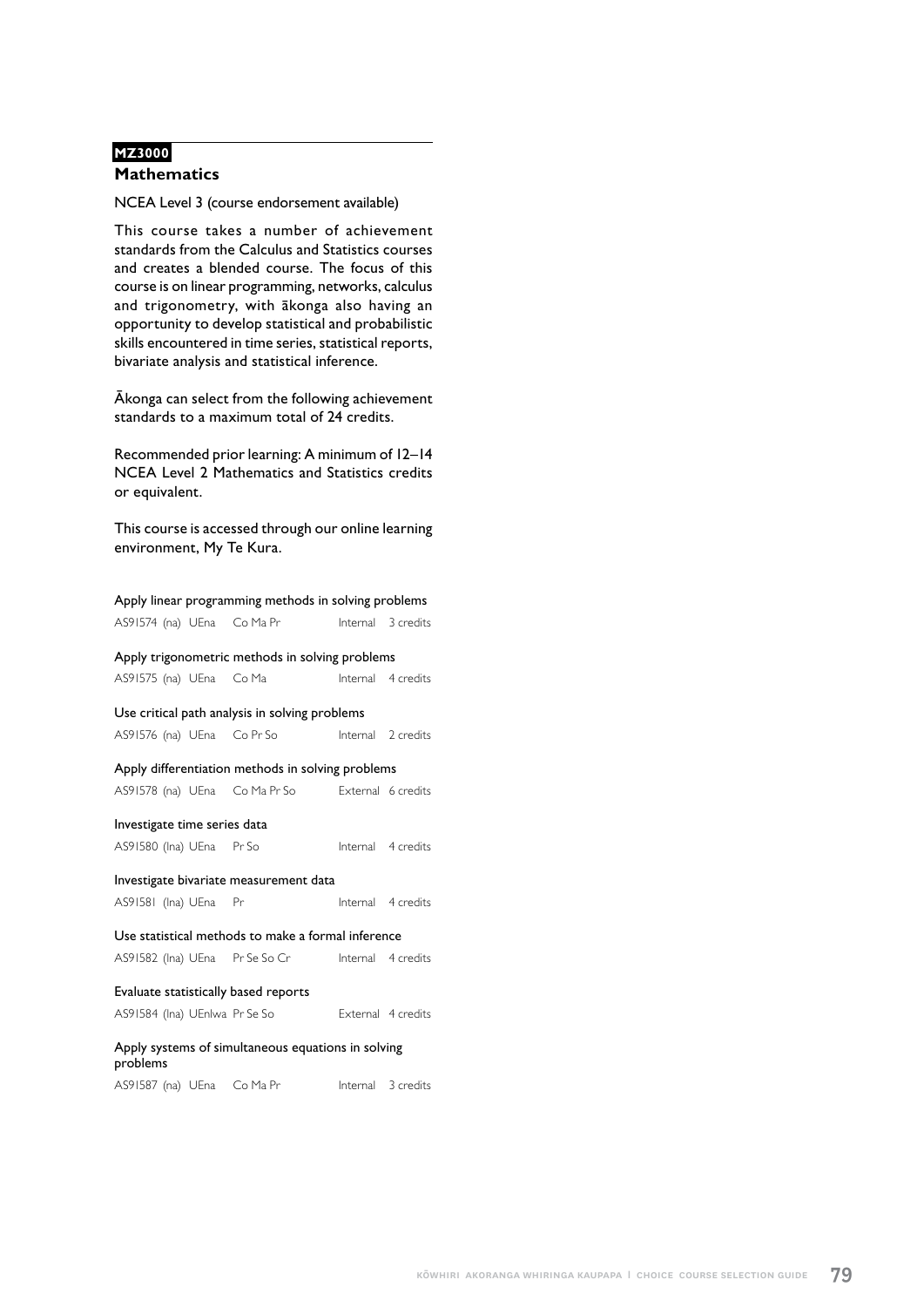## **Media Studies**

## Te Akoranga Päpäho

In Media Studies äkonga learn various journalism, close reading and analytical skills. Äkonga can create their own media product through studies in representation, genre, and narrative. Media Studies enables äkonga to be more media aware and savvy, which are vital skills in today's society.

#### **MD1000**

#### **Media Studies**

NCEA Level 1 (course endorsement available)

Level 1 Media Studies looks at many aspects of the media including: film, television, radio, print, social networks and the internet. Äkonga work closely with their kaiako to work out an appropriate programme based on their strengths, interests and literacy.

Recommended prior learning: Äkonga will need to have strong literacy and computer skills and have worked successfully in literacy rich subjects at NCEA Level 1.

This course is accessed through our online learning environment, My Te Kura.

Demonstrate understanding of how individuals interact with the media

| AS90989 (Ina) UEna Se Cr | Internal 3 credits |  |
|--------------------------|--------------------|--|
|                          |                    |  |

Demonstrate understanding of selected elements of media text(s)

AS90990 (la) Cr Internal 3 credits

Demonstrate understanding of characteristics of a media genre

AS90992 (la) Se Cr
Se Cr
External 4 credits

Produce a design and plan for a media product using a specified range of conventions

AS90993 Se Cr
Se Cr
Se Cr
annum Seternal
3 credits
Se Cr
Se Cr
Se Cr
annum Seternal
Seternal
Seternal
Seternal
Seternal
Seternal
Seternal
Seternal
Seternal
Seternal
Seternal
Seternal
Seternal
Seternal
Seternal
Seternal
Set

Complete a media product from a design and plan using a specified range of conventions AS90994 Cr Internal 6 credits

Write media texts for a specific target audience

AS90996 (la) Se Cr
Base Cr
and 1 Series Contained 3 credits

#### **MD2000 Media Studies**

NCEA Level 2 (course endorsement available)

Level 2 Media Studies looks at many aspects of the media including: film, print, social networks and the internet. Äkonga work closely with their kaiako to work out an appropriate programme based on their strengths, interests and literacy.

Recommended prior learning: Äkonga will need to have strong literacy and computer skills and have worked successfully in literacy rich subjects at NCEA Level 1.

This course is accessed through our online learning environment, My Te Kura.

| Demonstrate understanding of narrative in media texts                                     |      |  |                    |
|-------------------------------------------------------------------------------------------|------|--|--------------------|
| AS91249 (la)                                                                              | Cr   |  | Internal 4 credits |
| Demonstrate understanding of representation in the<br>media                               |      |  |                    |
| AS91250 (la)                                                                              | Cr   |  | Internal 3 credits |
| Demonstrate understanding of an aspect of a media<br>genre                                |      |  |                    |
| AS91251 (la) UEIwa Cr                                                                     |      |  | External 4 credits |
| Produce a design and plan for a developed media<br>product using a range of conventions   |      |  |                    |
| AS91252 (la)                                                                              | – Cr |  | Internal 4 credits |
| Complete a developed media product from a design and<br>plan using a range of conventions |      |  |                    |
| AS91253 (la)                                                                              | SCr  |  | Internal 6 credits |
| Write developed media text for a specific target                                          |      |  |                    |

audience

AS91255 (la) UElwa SCr Internal 3 credits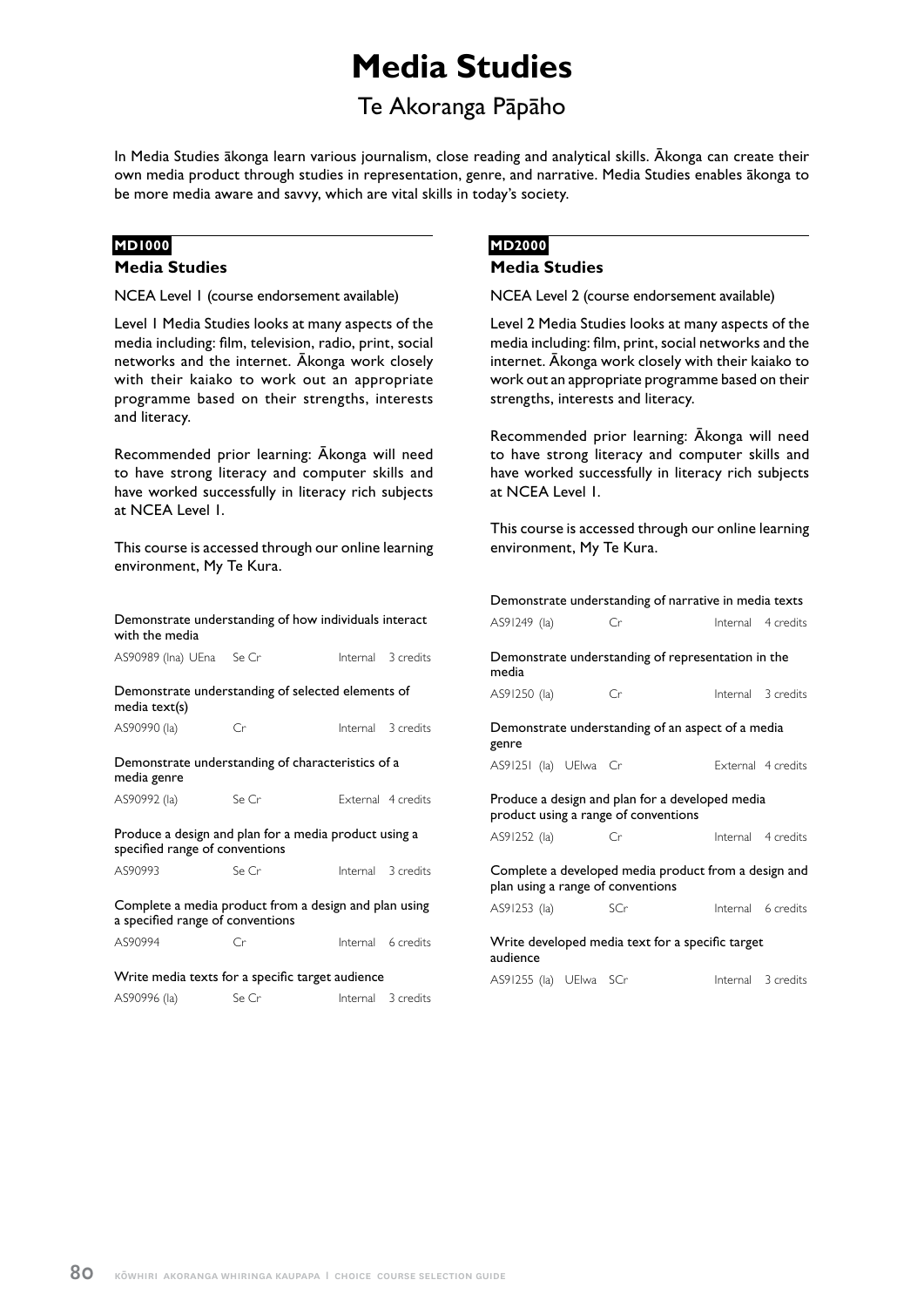#### **MD3000 Media Studies**

NCEA Level 3 (course endorsement available)

Level 3 Media Studies looks at many aspects of the media including: film, television, print, social networks and the internet. Äkonga work closely with their kaiako to work out an appropriate programme based on their strengths, interests and literacy.

Recommended prior learning: Äkonga will need to have strong literacy and computer skills and have worked successfully in literacy rich subjects at NCEA Level 2.

This course is accessed through our online learning environment, My Te Kura.

Demonstrate understanding of the meaning of a media text through different readings

AS91491 (la) Cr Internal 3 credits

Demonstrate understanding of the media representation of an aspect of New Zealand culture or society

AS91492 (la) Cr Internal 3 credits

Demonstrate understanding of a relationship between a media genre and society

AS91493 (la) UElwra Cr<br>
External 4 credits

Produce a design for a media product that meets the requirements of a brief

AS91494 (la) Cr Internal 4 credits

Produce a media product to meet the requirements of a brief

AS91495 (la) Cr Internal 6 credits

Write a media text to meet the requirements of a brief AS91497 (la) UElwa Se Cr Internal 3 credits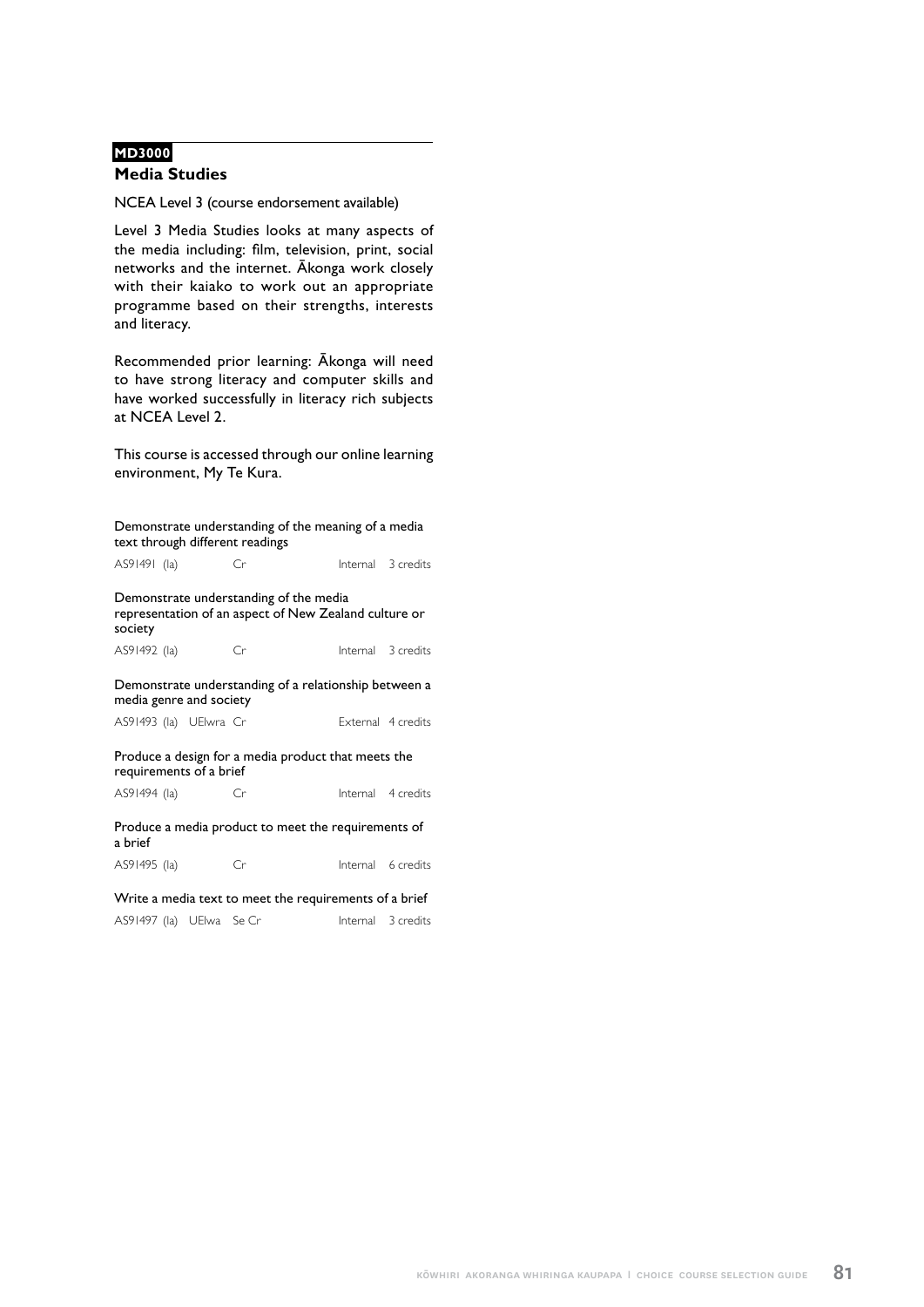## **Music** Te Mätauranga Püoru

Music is a fundamental form of personal and cultural expression. By making, sharing and responding to music, äkonga have opportunities to nurture their own creative potential as well as lay a foundation for lifelong enjoyment of and participation in music.

#### **MC000**

#### **General Music**

Curriculum Level 5

This course helps äkonga nurture their enjoyment and understanding of music. It offers opportunities in a wide range of different styles and types of music activities. Those äkonga intending to do music at NCEA levels can develop appropriate skills and knowledge through developing skills in instrumental performance, composition, song writing, basic piano and vocal techniques, elementary notation and the rudiments of music theory and an introduction to dance; as well as developing an understanding of the nature of sound and the elements and features of music, the use of notation and digital composition software, and the connection between the Arts.

Äkonga are strongly encouraged to have their own instrument (voice is an instrument) and have access to a music mentor and instrumental lessons within their own community.

Recommended prior learning: No prior learning needed.

This course is accessed through our online learning environment, My Te Kura.

### **MP1000**

#### **Music**

NCEA Level 1 (course endorsement available)

This course builds skills in solo and group performance on an instrument or with voice. It also provides study of composition, music knowledge, aural perception, score reading and music technology (only in consultation with the senior kaiako).

All äkonga need their own instrument and access to a music mentor within their own community.

As a way of acknowledging äkonga's strengths in broader performing arts disciplines, some Level 1 dance standards are also offered within this course.

Recommended prior learning: Äkonga should have two or more years of music learning. To undertake the dance standards, äkonga should have two or more years experience in dance or Mäori

performing arts or both.

This course is accessed through our online learning environment, My Te Kura.

| Demonstrate and apply introductory knowledge of<br>music technology equipment and techniques |    |  |                    |
|----------------------------------------------------------------------------------------------|----|--|--------------------|
| US27656                                                                                      | Cr |  | Internal 4 credits |
| Perform dance sequences                                                                      |    |  |                    |
| AS90002                                                                                      | Cr |  | Internal 6 credits |
| Demonstrate ensemble skills in a dance                                                       |    |  |                    |
| AS90859                                                                                      | Сr |  | Internal 4 credits |
| Perform two pieces of music as a featured soloist                                            |    |  |                    |
| AS91090                                                                                      | Сr |  | Internal 6 credits |
| Demonstrate ensemble skills through performing a<br>piece of music as a member of a group    |    |  |                    |
| AS91091                                                                                      | Cr |  | Internal 4 credits |
| Compose two original pieces of music                                                         |    |  |                    |
| AS91092                                                                                      | Cr |  | Internal 6 credits |
| Demonstrate aural and theoretical skills through<br>transcription                            |    |  |                    |
| AS91093                                                                                      | Cr |  | External 4 credits |
| Demonstrate knowledge of conventions used in music<br>scores                                 |    |  |                    |
| AS91094 (la)                                                                                 | Cr |  | External 4 credits |
| Demonstrate knowledge of two music works from<br>contrasting contexts                        |    |  |                    |
| AS91095 (la)                                                                                 | Сr |  | Internal 6 credits |

#### **MP2000**

#### **Music**

NCEA Level 2 (course endorsement available)

This course continues to build skills in solo and group performance on an instrument or with voice. It also provides further study of composition, music knowledge, score reading and music technology (only in consultation with the senior kaiako).

All äkonga need their own instrument and access to a music mentor within their own community.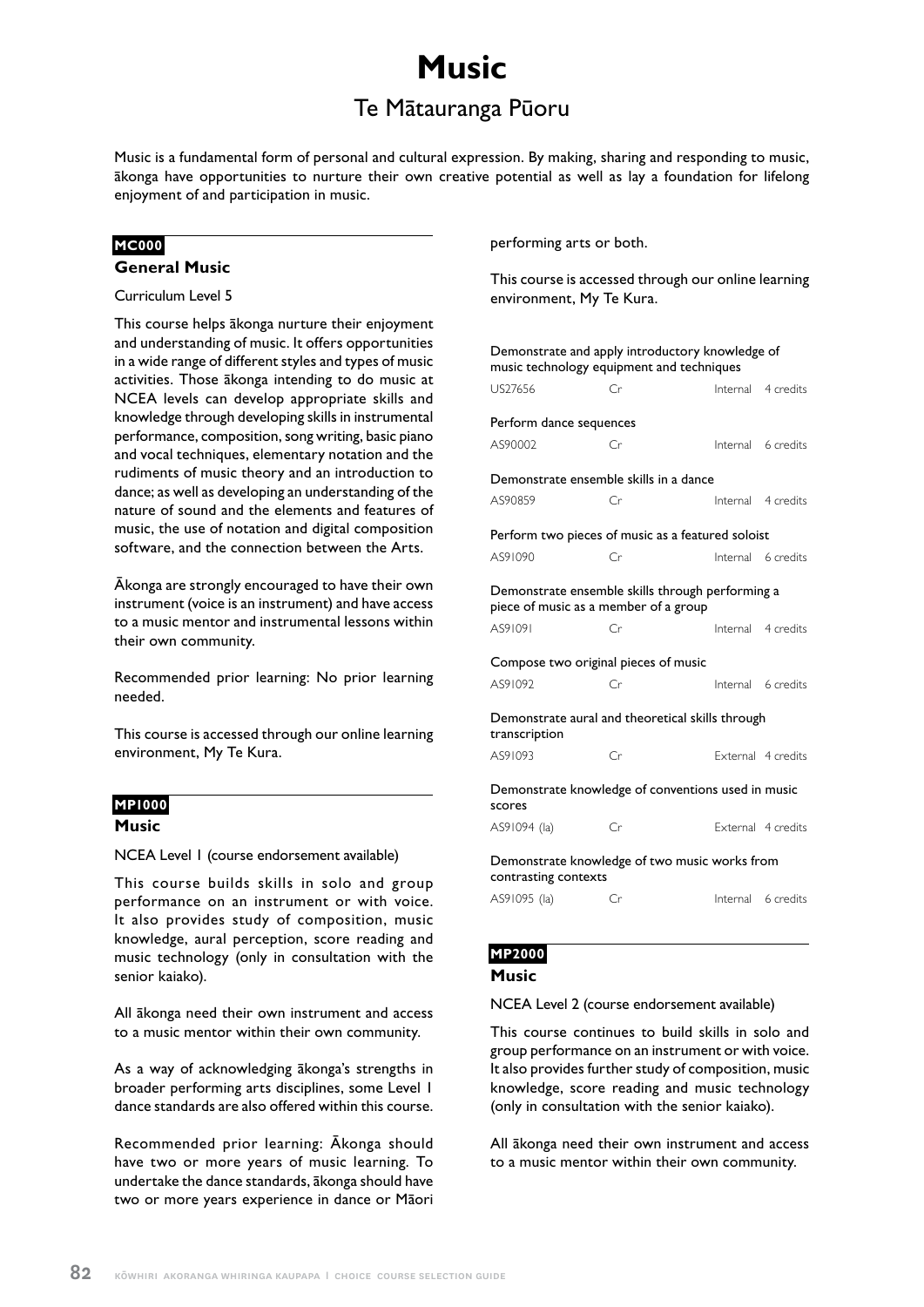As a way of acknowledging äkonga's strengths in broader performing arts disciplines, some Level 2 dance standards are also offered within this course.

Recommended prior learning: Äkonga should have three or more years of music learning. To undertake the dance standards äkonga should have completed Level 1 dance standards and have three or more years experience in either dance or Mäori performing arts or both.

This course is accessed through our online learning environment, My Te Kura.

Demonstrate knowledge of the development and usage of music technology techniques and associated equipment US27657 SCr Internal 4 credits Demonstrate and apply knowledge of electronic music production and music notation application(s) US27658 SCr Internal 4 credits Perform an ethnic or social dance to communicate understanding of the style AS91207 SCr Internal 4 credits Perform a repertoire of dance AS91209 Cr Internal 6 credits Perform two substantial pieces of music as a featured soloist AS91270 Cr Internal 6 credits Compose two substantial pieces of music AS91271 Cr Internal 6 credits Demonstrate ensemble skills by performing a substantial piece of music as a member of a group AS91272 SCr Internal 4 credits Devise an instrumentation for an ensemble AS91273 Cr Internal 4 credits Perform a substantial piece of music as a featured soloist on a second instrument AS91274 Cr Internal 3 credits Demonstrate knowledge of conventions in a range of music scores AS91276 (la) SCr External 4 credits Investigate an aspect of New Zealand music AS91278 (la) Cr Internal 4 credits

#### **MP3000 Music**

NCEA Level 3 (course endorsement available)

This course focuses on extending practical music making including composition, arranging and music technology as well as providing topics to increase musical literacy and music research skills.

Äkonga need their own instrument and access to a music mentor within their own community.

New Zealand Scholarship exams are designed to extend very high achieving Level 3 äkonga. Those who wish to enter the New Zealand Scholarship exam in this subject must discuss this option with their Te Kura subject kaiako.

Recommended prior learning: Äkonga should have four or more years of music learning.

| Operate music sequencing, editing, and music notation<br>application(s)                             |    |                    |
|-----------------------------------------------------------------------------------------------------|----|--------------------|
| US23730                                                                                             |    | Internal 8 credits |
| Perform two programmes of music as a featured soloist                                               |    |                    |
| AS91416                                                                                             | Cr | Internal 8 credits |
| Perform a programme of music as a featured soloist on<br>a second instrument                        |    |                    |
| AS91417                                                                                             | Cr | Internal 4 credits |
| Demonstrate ensemble skills by performing two<br>substantial pieces of music as a member of a group |    |                    |
| AS91418                                                                                             | Cr | Internal 4 credits |
| Communicate musical intention by composing three<br>original pieces of music                        |    |                    |
| AS91419                                                                                             | Cr | Internal 8 credits |
| Demonstrate understanding of harmonic and tonal<br>conventions in a range of music scores           |    |                    |
| AS91421                                                                                             | Cr | External 4 credits |
| Create two arrangements for an ensemble                                                             |    |                    |
| AS91424                                                                                             | Сr | Internal 4 credits |
| Research a music topic                                                                              |    |                    |
| AS91425 (la) UElra Cr                                                                               |    | Internal 6 credits |
| Perform a solo or duet dance                                                                        |    |                    |
| AS91590<br><u>in the Critical Circle</u>                                                            |    | Internal 4 credits |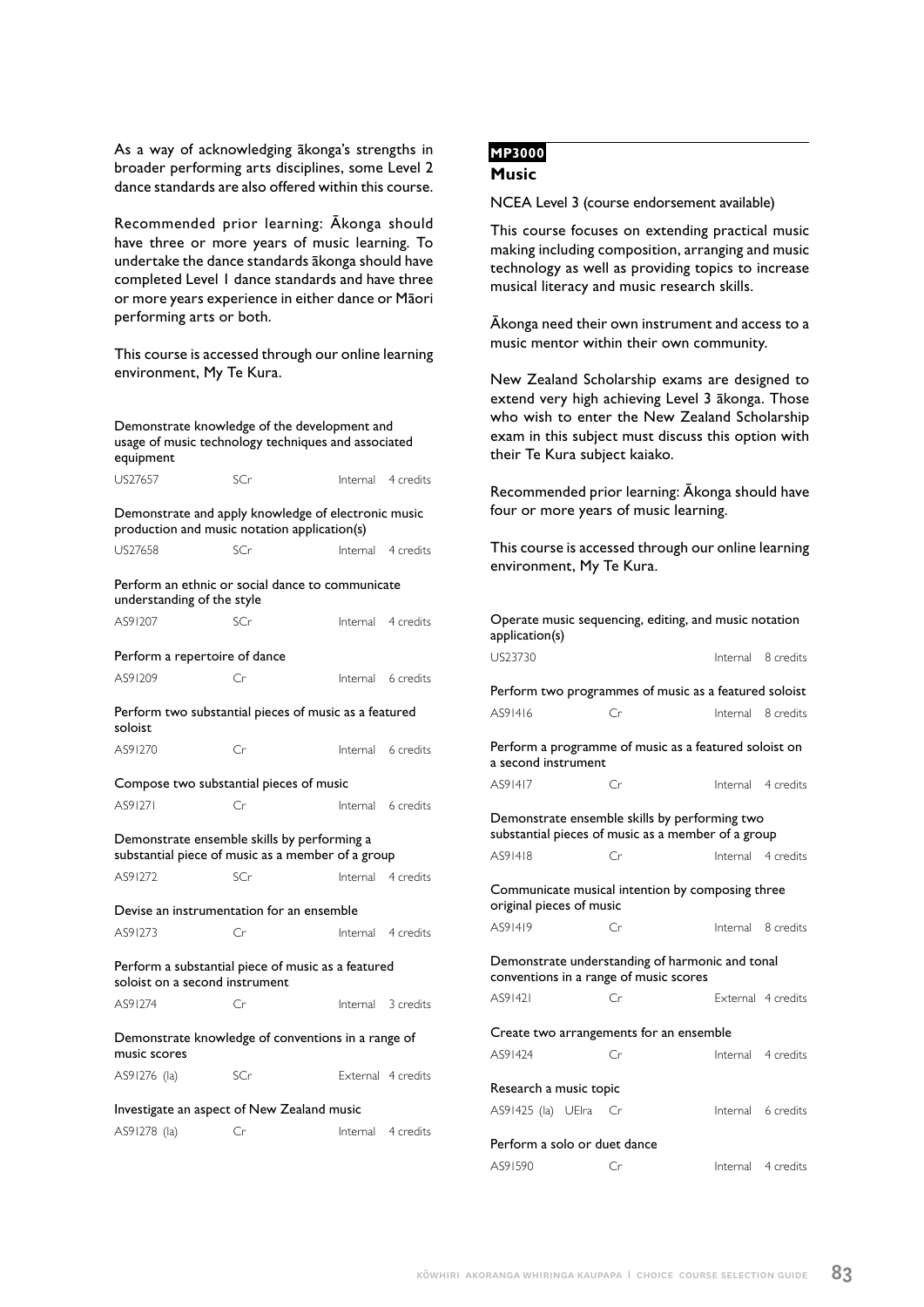### Perform a group dance

| AS91591 |  |  | Internal 4 credits |
|---------|--|--|--------------------|
|---------|--|--|--------------------|

#### Perform a repertoire of contrasting dances

| AS91592<br>Internal 6 credits |  |
|-------------------------------|--|
|-------------------------------|--|

#### Compose three original songs that express imaginative thinking

| AS91849 | Internal 8 credits |
|---------|--------------------|
|         |                    |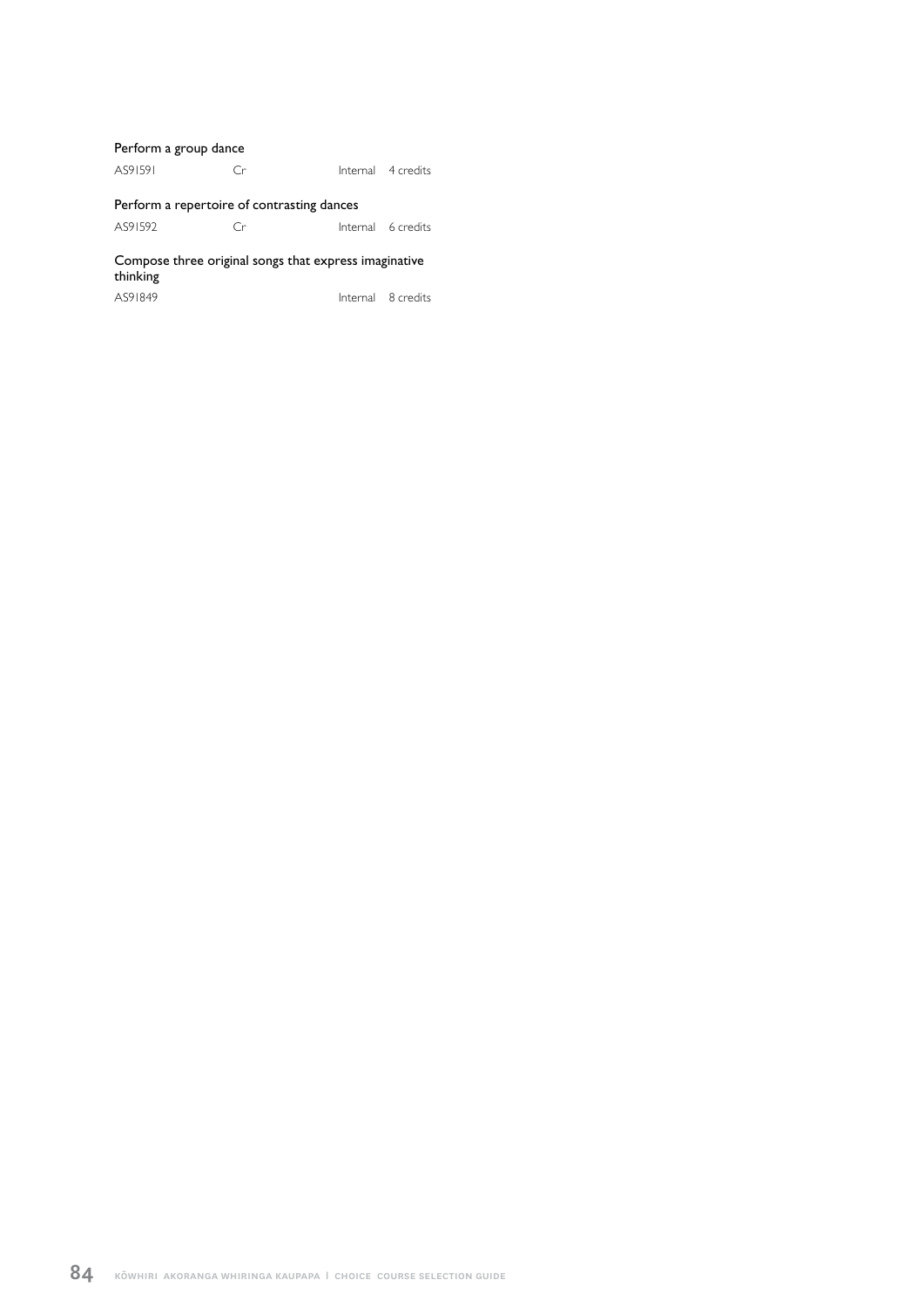## **Pathways Education**

### Te Mätauranga Rapuara

Pathways Education provides learning opportunities to develop the foundation skills required to move successfully between school and work, be prepared for further education and move into paid employment or work in the voluntary sector.

#### **PW1000**

#### **Skills for the workplace**

NCEA Level 1

Pathways Education helps äkonga develop the skills and knowledge for the workplace. Please note this course is easier for äkonga who have or have had a work placement. This can be voluntary work, a part-time job, work experience or a Gateway placement.

Recommended prior learning: Äkonga should have a reasonable level of literacy.

This course is accessed through our online learning environment, My Te Kura.

| Perform calculations for a specified workplace                                                         |           |  |                    |
|--------------------------------------------------------------------------------------------------------|-----------|--|--------------------|
| <b>US64</b>                                                                                            | Se.       |  | Internal 2 credits |
| Produce, implement, and reflect on a plan to improve<br>own personal wellbeing                         |           |  |                    |
| US496                                                                                                  | So        |  | Internal 3 credits |
| Demonstrate knowledge of workplace health and safety<br>requirements                                   |           |  |                    |
| <b>US497</b>                                                                                           | SCo Ma Pr |  | Internal 3 credits |
| Produce a CV (curriculum vitae)                                                                        |           |  |                    |
| US504                                                                                                  |           |  | Internal 2 credits |
| Describe community agencies and services provided                                                      |           |  |                    |
| <b>US526</b>                                                                                           | So        |  | Internal 2 credits |
| Recognise discrimination and describe ways of<br>responding                                            |           |  |                    |
| <b>US542</b>                                                                                           |           |  | Internal 3 credits |
| Be interviewed in an informal, one-to-one, face-to-face<br>interview                                   |           |  |                    |
| <b>USI293</b>                                                                                          |           |  | Internal 2 credits |
| Describe basic employment rights and responsibilities,<br>and sources of information and/or assistance |           |  |                    |
| <b>US1978</b>                                                                                          |           |  | Internal 3 credits |
| Fill in a form                                                                                         |           |  |                    |
| US3483                                                                                                 |           |  | Internal 2 credits |
| Complete an incident report                                                                            |           |  |                    |
| US3490                                                                                                 |           |  | Internal 2 credits |

Participate and communicate in a team or group to complete a routine task US3503 Internal 2 credits Describe obligations as an employee US4249 SCo Internal 3 credits Demonstrate knowledge of anger management US12348 So Internal 2 credits Perform income-related calculations for personal financial capability US24697 **Internal** 2 credits Interpret and confirm accuracy of financial documents for personal financial capability US24705 **Internal** 2 credits Produce a balanced budget to manage personal finances US24709 So Internal 3 credits Describe how employee behaviours and/or attitudes contribute to positive workplace relationships & performance US30909 **Internal** 2 credits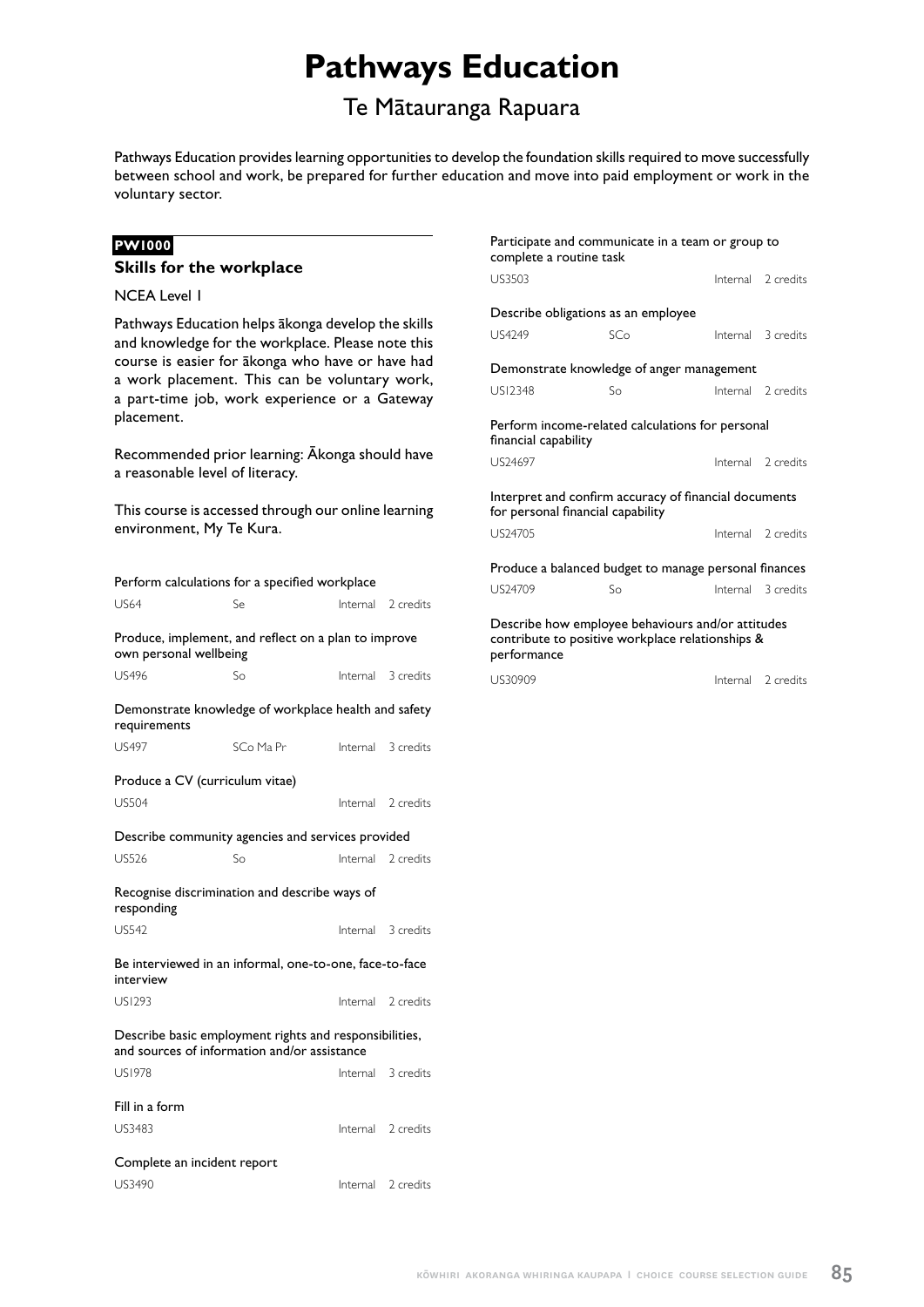#### **PW2000 Customer Service**

#### NCEA Level 2

Pathways Education helps äkonga develop the skills and knowledge for the workplace. The course offers six modules.

Äkonga will begin in the first module Getting Ready for Work (PW2001) and then choose any three of the other modules.

Please note that äkonga may need a work placement for some standards. This can be voluntary work, a part-time job, work experience or a Gateway placement.

Recommended prior learning: Äkonga should have a reasonable level of literacy.

This course is accessed through our online learning environment, My Te Kura.

| Provide customer service                                                            |                                                                                                     |  |                    |  |
|-------------------------------------------------------------------------------------|-----------------------------------------------------------------------------------------------------|--|--------------------|--|
| <b>US57</b>                                                                         | Pr SSe                                                                                              |  | Internal 2 credits |  |
|                                                                                     | Maintain personal presentation and a positive attitude in<br>a workplace involving customer contact |  |                    |  |
| <b>US62</b>                                                                         | Pr SSe                                                                                              |  | Internal 3 credits |  |
| Demonstrate and apply knowledge of office equipment<br>and administration processes |                                                                                                     |  |                    |  |
| USI2I                                                                               | SSe                                                                                                 |  | Internal 4 credits |  |
| Demonstrate knowledge of diversity in workplaces                                    |                                                                                                     |  |                    |  |
| <b>US377</b>                                                                        |                                                                                                     |  | Internal 2 credits |  |
| Be interviewed in a formal interview                                                |                                                                                                     |  |                    |  |
| <b>USI294</b>                                                                       |                                                                                                     |  | Internal 2 credits |  |
| Be assertive in a range of specified situations                                     |                                                                                                     |  |                    |  |
| <b>USI299</b>                                                                       | So                                                                                                  |  | Internal 4 credits |  |
| Identify support services and resources within the<br>community                     |                                                                                                     |  |                    |  |
| <b>US1827</b>                                                                       | <b>SSo</b>                                                                                          |  | Internal 2 credits |  |
| Describe employment agreements                                                      |                                                                                                     |  |                    |  |
| <b>US1979</b>                                                                       |                                                                                                     |  | Internal 3 credits |  |
| Demonstrate knowledge of traffic law for the purpose<br>of safe driving             |                                                                                                     |  |                    |  |
| US3462                                                                              |                                                                                                     |  | Internal 3 credits |  |
| Produce a personal targeted CV (curriculum vitae)                                   |                                                                                                     |  |                    |  |
| US4252                                                                              |                                                                                                     |  | Internal 2 credits |  |

|                                                                                  | Demonstrate knowledge of job search skills                                                        |           |  |  |
|----------------------------------------------------------------------------------|---------------------------------------------------------------------------------------------------|-----------|--|--|
| US4253                                                                           | Internal 3 credits                                                                                |           |  |  |
| Develop strategies to enhance own learning                                       |                                                                                                   |           |  |  |
| <b>US7117</b>                                                                    | Internal 2 credits                                                                                |           |  |  |
| Apply a problem-solving method                                                   |                                                                                                   |           |  |  |
| US7123                                                                           | Internal 3 credits                                                                                |           |  |  |
| Complete a work experience placement                                             |                                                                                                   |           |  |  |
| US10780                                                                          | Internal                                                                                          | 3 credits |  |  |
| Produce a plan for own future directions                                         |                                                                                                   |           |  |  |
| US10781                                                                          | Internal 3 credits                                                                                |           |  |  |
| Demonstrate knowledge of time management                                         |                                                                                                   |           |  |  |
| US12349<br>SCo                                                                   | Internal 3 credits                                                                                |           |  |  |
|                                                                                  | Describe legal implications of living in rented<br>accommodation and means to prevent and resolve |           |  |  |
| related problems                                                                 |                                                                                                   |           |  |  |
| USI2354                                                                          | Internal 4 credits                                                                                |           |  |  |
| Explore career options and their implications                                    |                                                                                                   |           |  |  |
| USI2383                                                                          | Internal                                                                                          | 3 credits |  |  |
| Make an informed decision relating to personal income<br>and explain its impacts |                                                                                                   |           |  |  |
| US24699                                                                          | Internal                                                                                          | 2 credits |  |  |
| Complete complex forms                                                           |                                                                                                   |           |  |  |
| US24871                                                                          | Internal 2 credits                                                                                |           |  |  |
|                                                                                  |                                                                                                   |           |  |  |

**86** kŌwhiri akoranga whiringa kaupapa I choice course selection guide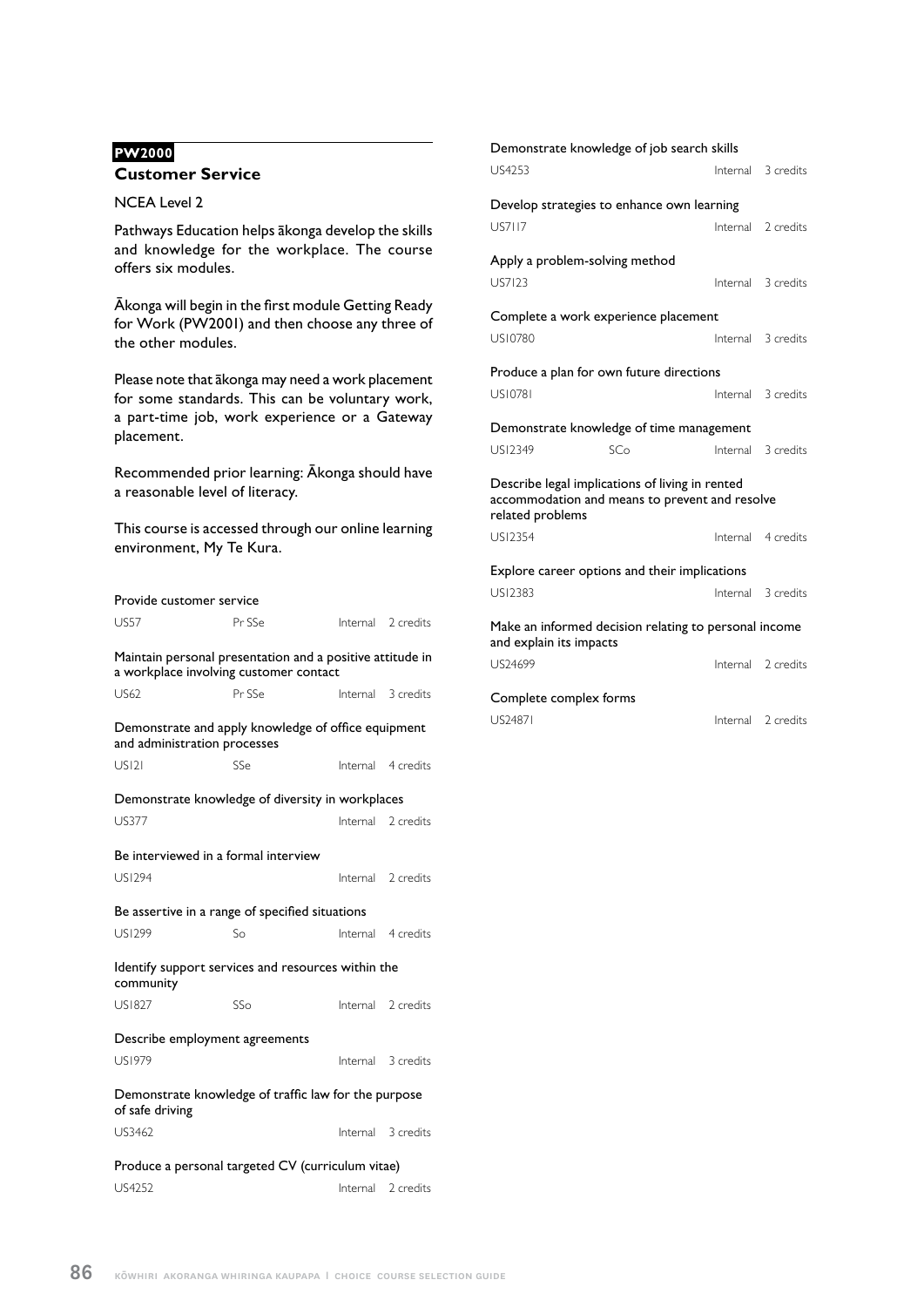#### **PC1000**

#### **Pregnancy and Wellbeing of Children**

NCEA Level 1

This course enables äkonga to gain knowledge about pregnancy and the wellbeing of children up to five years.

Äkonga will gain practical skills around filling in documentation and acquire knowledge about the help and support agencies in the community for whänau and young children.

There is one Level 2 standard that focuses on common childhood illnesses and how to manage children's health and wellbeing.

Äkonga interested in furthering their knowledge in the area of early childhood can pursue this pathway through the Gateway programme or PORSE Child Care course.

Recommended prior learning: No prior learning is required.

This course is accessed through our online learning environment, My Te Kura.

Produce, implement, and reflect on a plan to improve own personal wellbeing

| Fill in a form |                                                       |                    |
|----------------|-------------------------------------------------------|--------------------|
| US526          | So                                                    | Internal 2 credits |
|                | Describe community agencies and the services provided |                    |
| US496          | So                                                    | Internal 3 credits |

US3483 **Internal** 2 credits

Demonstrate knowledge of health issues and services available to protect and enhance the wellbeing of young children

US29853<br>
Internal 3 credits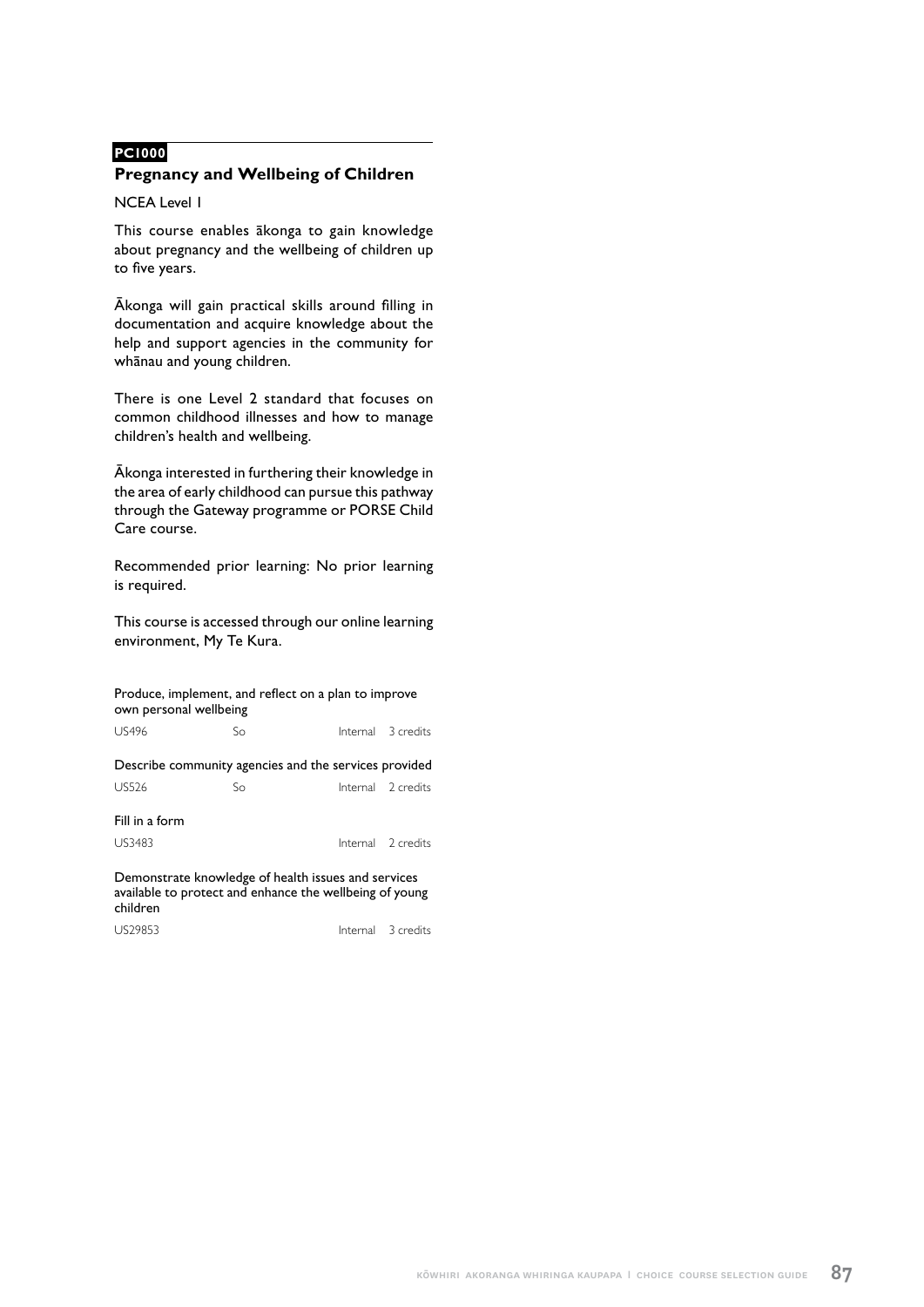## **Performing Arts**

## Ngämahi äte Rëhia

Performing Arts explores challenges and celebrates practical expressions of self and culture. Äkonga have the opportunity to develop their practical performing arts skills, which can foster their creative and critical abilities as well as enjoyment of performance.

#### **PA1000**

#### **Performing Arts**

NCEA Levels 1–3

This programme offers opportunities in solo and group dance performance with the additional possibility of group music performance.

A range of Level 1, Level 2 and Level 3 standards is offered.

The assessment focus is on individual performance, captured with quality video recording within solo or group contexts.

Recommended prior learning: At least two years or more experience is required in one or more of dance, Mäori performing arts or music for the Level 1 standards. It is recommended that äkonga have at least three years or more experience at Levels 2 and 3.

This course is accessed through our online learning environment, My Te Kura. It includes a mix of interactive online modules and downloadable resources in PDF format, so access to a computer and broadband internet is essential.

#### **Level 1**

|                                                                                           | Perform dance sequences |  |                    |  |  |
|-------------------------------------------------------------------------------------------|-------------------------|--|--------------------|--|--|
| AS90002                                                                                   | Cr                      |  | Internal 6 credits |  |  |
| Demonstrate ensemble skills in a dance                                                    |                         |  |                    |  |  |
| AS90859                                                                                   | Сr                      |  | Internal 4 credits |  |  |
| Demonstrate ensemble skills through performing a<br>piece of music as a member of a group |                         |  |                    |  |  |
| AS91091                                                                                   | Cr                      |  | Internal 4 credits |  |  |
| Level 2<br>Perform an ethnic or social dance to communicate<br>understanding of the style |                         |  |                    |  |  |
| AS91207                                                                                   | SCr                     |  | Internal 4 credits |  |  |
| Perform a theatre dance to communicate understanding<br>of the dance                      |                         |  |                    |  |  |
| AS91208                                                                                   | SCr                     |  | Internal 4 credits |  |  |
| Perform a repertoire of dance<br>Internal 6 credits                                       |                         |  |                    |  |  |
| AS91209                                                                                   | Сr                      |  |                    |  |  |
| Demonstrate ensemble skills by performing a                                               |                         |  |                    |  |  |

Demonstrate ensemble skills by performing a substantial piece of music as a member of a group AS91272 SCr Internal 4 credits

#### **Level 3**

| Perform a solo or duet dance               |             |                    |
|--------------------------------------------|-------------|--------------------|
| AS91590                                    | $\subset r$ | Internal 4 credits |
| Perform a group dance                      |             |                    |
| AS91591                                    | $\subset r$ | Internal 4 credits |
| Perform a repertoire of contrasting dances |             |                    |
| AS91592                                    |             | Internal 6 credits |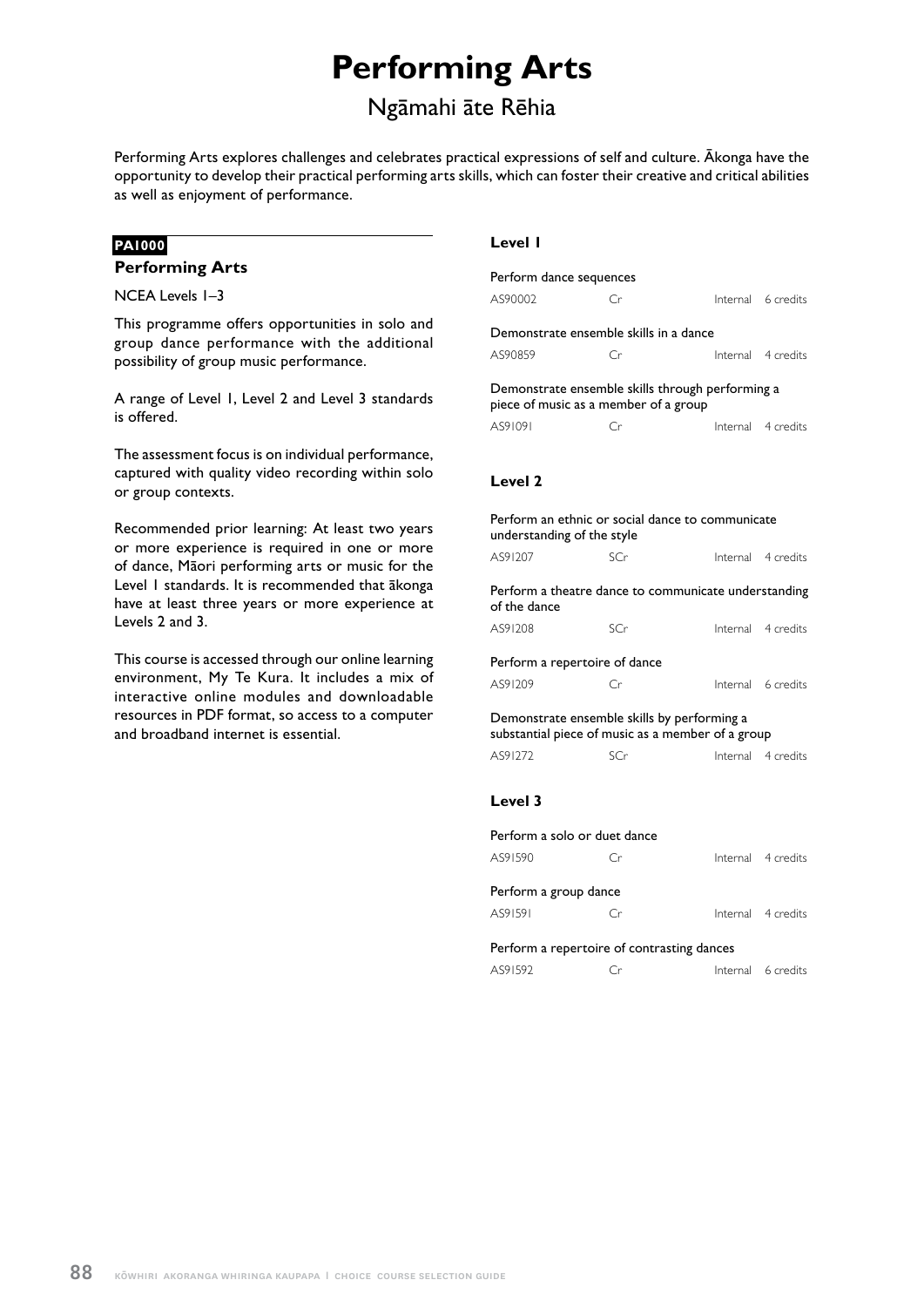## **Physical Education**

### Mätauranga Häkinakina

In Physical Education äkonga consider factors affecting physical performance and work towards promoting physical activity in their communities. Äkonga can engage in a variety of physical activities as well as explore the body systems, training programmes and how to improve performances for themselves and others. Physical Education can be studied at tertiary level as a science or humanities subject. It leads to a wide variety of careers in tourism, sports science, community and health sectors.



#### **HP000 Health and Physical Education**

Curriculum Level 5

In this course äkonga explore health issues (such as wellbeing, nutrition, communication, decision making and problem solving) and safety issues (such as drug use and understanding gender and sexuality). Äkonga also study physical education topics such as understanding the body, fitness testing, participating in a variety of activities and being involved in training programmes.

Recommended prior learning: No prior learning needed.

This course is accessed through our online learning environment, My Te Kura.

#### **PE1000 Physical Education**

NCEA Level 1 (course endorsement available)

This course follows on from Health and Physical Education (HP000). In Physical Education, äkonga study anatomy and physiology, practical performances and influences that affect participation in physical activity.

The Physical Education topics offer 19 credits towards NCEA Level 1. There are 5 internal standards and no external standards. Physical Education topics offer 11 Literacy credits.

To gain course endorsement äkonga need to complete 14 credits in Physical Education.

Recommended prior learning: No prior learning needed.

This course is accessed through our online learning environment, My Te Kura.

Participate actively in a variety of physical activities and explain factors that influence own participation

| AS90962 | Se So Cr | Internal 5 credits |
|---------|----------|--------------------|
|         |          |                    |

Demonstrate understanding of the function of the body as it relates to the performance of physical activity

| AS90963 (la) | Se So Cr |  | Internal 5 credits |
|--------------|----------|--|--------------------|
|--------------|----------|--|--------------------|

Demonstrate quality movement in the performance of a physical activity

| AS90964 | Se So Cr | Internal 3 credits |
|---------|----------|--------------------|
|         |          |                    |

Demonstrate strategies to improve the performance of a physical activity and describe the outcomes

| AS90967 (la) | Se So Cr |  | Internal 3 credits |
|--------------|----------|--|--------------------|
|--------------|----------|--|--------------------|

Take action to enhance an aspect of personal well-being AS90971 (la) Pr Se So Cr Internal 3 credits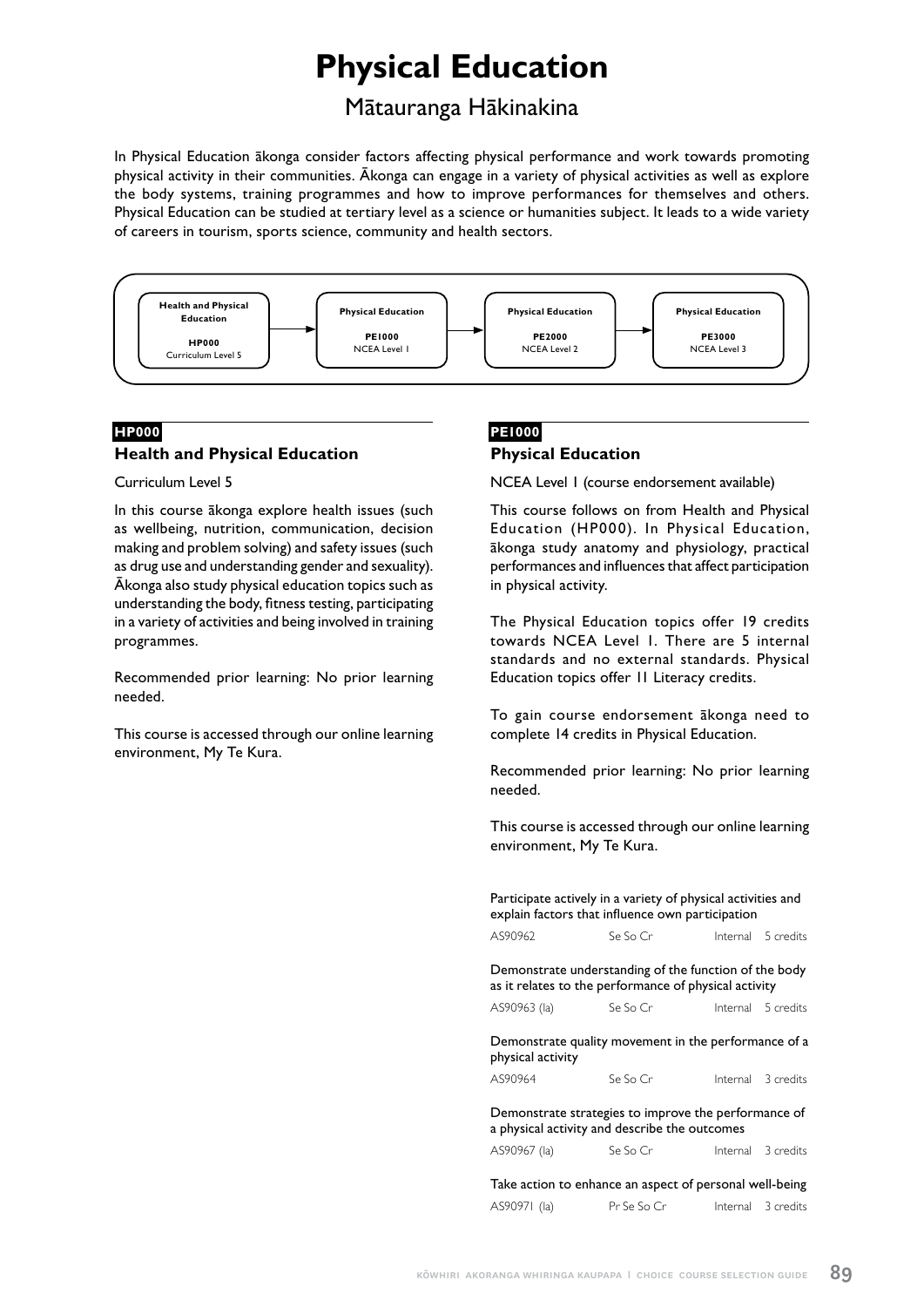#### **PE2000**

#### **Physical Education**

NCEA Level 2 (course endorsement available)

This course follows on from Physical Education – NCEA Level 1 (PE1000) and is useful and often essential for äkonga intending to continue with Level 3 Physical Education courses.

The Physical Education topics include biophysical principles, practical performances, influences of a training programme, and examining the impact of a sport on society.

The Physical Education topics offer 17 credits towards NCEA Level 2. There are 4 internal standards and no external standards. Physical Education topics also offer 13 Literacy credits.

To gain course endorsement äkonga need to complete 14 credits in Physical Education.

Recommended prior learning: NCEA Level 1 PE or equivalent.

This course is accessed through our online learning environment, My Te Kura.

Demonstrate understanding of how and why biophysical principles relate to the learning of physical skills

| AS91328 (la) | SSe So Cr | Internal 5 credits |
|--------------|-----------|--------------------|
|              |           |                    |

Demonstrate understanding of the application of biophysical principles to training for physical activity AS91329 (la) SSe SCr Internal 4 credits

Perform a physical activity in an applied setting AS91330 Se Cr Internal 4 credits

Examine the significance for self, others and society of a sporting event, a physical activity, or a festival

| AS91331 (la) | Se So Cr | Internal 4 credits |
|--------------|----------|--------------------|
|              |          |                    |

#### **PE3000 Physical Education**

NCEA Level 3 (course endorsement available)

This course follows on from Physical Education – NCEA Level 2 (PE2000) and is often essential for äkonga intending to continue with Physical Education courses at tertiary institutions.

Physical Education äkonga can study topics on analysing an activity, practical performances, evaluating a training programme, evaluating safety management and examining an issue or trend in society.

The Physical Education topics offer 18 credits towards NCEA Level 3. There are 5 internal standards worth 18 credits and no external standards. These Physical Education topics also offer 14 Literacy credits and 4 Numeracy credits.

To gain course endorsement or entry to a tertiary institution you will need to complete 14 credits in Physical Education.

Recommended prior learning: NCEA Level 2 Physical Education or equivalent.

This course is accessed through our online learning environment, My Te Kura.

| Analyse a physical skill performed by self or others                                                |                                                                      |  |                    |  |  |
|-----------------------------------------------------------------------------------------------------|----------------------------------------------------------------------|--|--------------------|--|--|
| AS91499 (la)                                                                                        | Se So Cr                                                             |  | Internal 3 credits |  |  |
|                                                                                                     | Evaluate the effectiveness of a performance<br>improvement programme |  |                    |  |  |
| AS91500 (Ina) UEIra Se Cr                                                                           |                                                                      |  | Internal 4 credits |  |  |
| in an applied setting                                                                               | Demonstrate quality performance of a physical activity               |  |                    |  |  |
| AS91501 (na) UEna Se Cr                                                                             |                                                                      |  | Internal 4 credits |  |  |
| Examine a current physical activity event, trend, or issue<br>and its impact on New Zealand society |                                                                      |  |                    |  |  |
| AS91502 (la) UElra Se So                                                                            |                                                                      |  | Internal 4 credits |  |  |
| Analyse issues in safety management for outdoor<br>activity to devise safety management strategies  |                                                                      |  |                    |  |  |

AS91504 (la) UElra Se So Internal 3 credits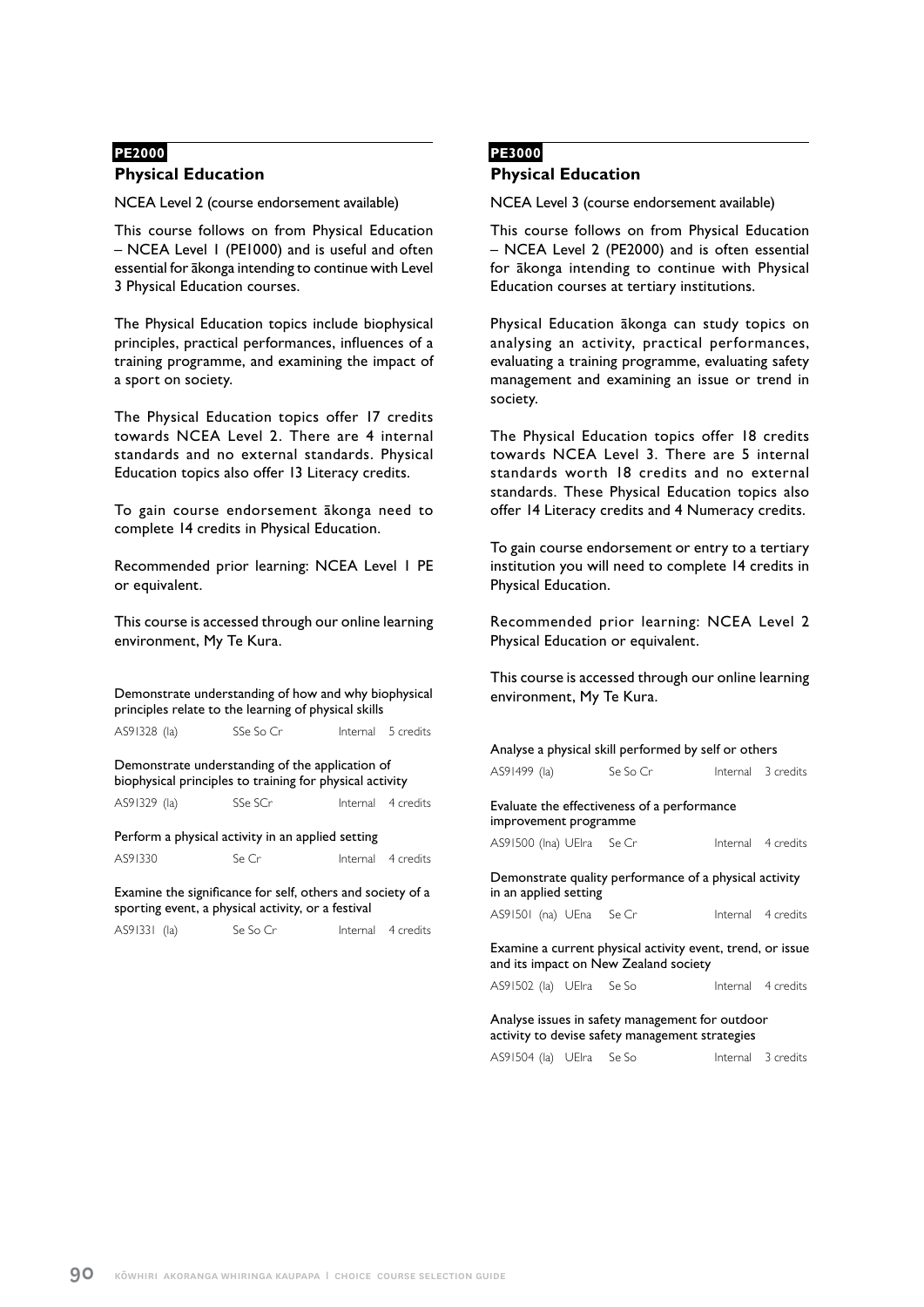## **Physics** Te Mätauranga Ahupüngao

Physics is the study of the matter and energy that makes up the physical world. It offers an insight into the fundamental ways the world works scientifically and its relationship with technology. This includes topics such as light, sound, heat, movement, forces, atomic physics as well as electricity and magnetism. Äkonga encounter many key scientific ideas and concepts that support study in other science subjects and related areas such as engineering and health science.

#### **PH1000**

#### **Physics**

NCEA Level 1 (course endorsement available)

This is an introductory course into the study of Physics, which features the main themes of heat, electricity and waves. Over the duration of the course, äkonga gain an understanding of the basic concepts in Physics.

This course offers three external standards and two internal standards. Äkonga who wish to study Physics at Level 2 must include at least one externally assessed standard from the list below or the Mechanics standard AS90940, which is offered in Science – NCEA Level 1 (SC1000).

Science – NCEA Level 1 (SC1000) also offers three standards, AS90941, AS90942 and AS90943. These standards will not lead to Level 2 Physics.

Recommended prior learning: Äkonga should have a reasonable level of literacy and numeracy.

This course is accessed through our online learning environment, My Te Kura.

Carry out a practical physics investigation that leads to a linear mathematical relationship, with direction

AS90935 (na) UEna Co Ma Pr So Cr Internal 4 credits

Demonstrate understanding of the physics of an application

| AS90936 (la) | Co Ma Pr So Cr | Internal 2 credits |  |
|--------------|----------------|--------------------|--|
|              |                |                    |  |

Demonstrate understanding of aspects of electricity and magnetism

AS90937 (na) UEna Co Ma Cr External 4 credits

| Demonstrate understanding of aspects of wave<br>behaviour |  |  |                    |  |
|-----------------------------------------------------------|--|--|--------------------|--|
| AS90938 (na) UEna Co Ma Cr                                |  |  | External 4 credits |  |

#### Demonstrate understanding of aspects of heat

| AS90939 (na) UEna | Co Ma Pr Cr | External 4 credits |  |
|-------------------|-------------|--------------------|--|
|                   |             |                    |  |

#### **PH2000 Physics**

NCEA Level 2 (course endorsement available)

This course is for äkonga interested in studying sciences, engineering, medicine, veterinary science and for those who are interested in careers as pilots, medical laboratory assistants and electricians.

The main themes of the course are mechanics, waves, electricity and atomic and nuclear physics. It is suitable for äkonga who have successfully studied some physics and mathematics at NCEA Level 1.

This course offers 26 credits of which 16 are externally assessed by NCEA examination.

Recommended prior learning: NCEA Level 1 Physics or equivalent.

This course is accessed through our online learning environment, My Te Kura.

Carry out a practical physics investigation that leads to a nonlinear mathematical relationship

AS91168 (lna) UEna Co Ma Pr
Bold Thernal
4 credits

Demonstrate understanding of physics relevant to a selected context

AS91169 (la) Co Ma Pr So Cr Internal 3 credits

Demonstrate understanding of waves

AS91170 (lna) UEna Co Ma Pr So External 4 credits

Demonstrate understanding of mechanics

| AS91171 (Ina) UEna | Co Ma Pr So | External 6 credits |  |
|--------------------|-------------|--------------------|--|
|                    |             |                    |  |

Demonstrate understanding of atomic and nuclear physics

AS91172 (la) Ma So Internal 3 credits

Demonstrate understanding of electricity and electromagnetism

AS91173 (lna) UEna Co Ma Pr<br>
External 6 credits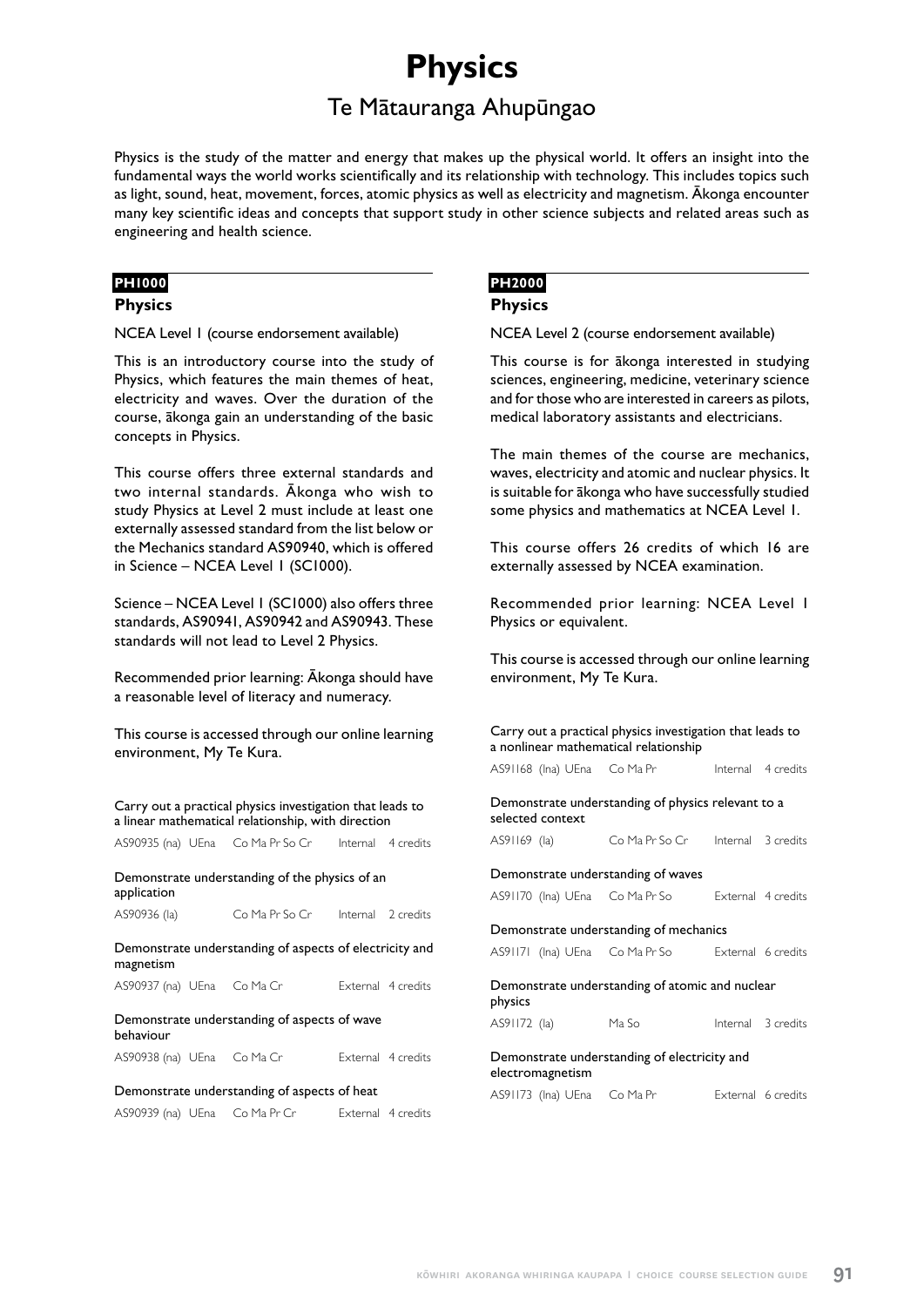#### **PH3000**

#### **Physics**

NCEA Level 3 (course endorsement available)

This course is designed for äkonga interested in studying sciences, engineering, medicine or veterinary science at tertiary level and other physics-related technical studies at diploma level.

The main themes of the course are mechanics, waves, electricity and modern physics. It builds on the theory already covered in Level 2 Physics, so it is essential that äkonga who intend to study this course have successfully completed NCEA Level 2 Physics and have studied trigonometry, algebra and graphing in Level 2 mathematics.

This course offers 29 credits of which 16 are externally assessed by NCEA examination.

Recommended prior learning: NCEA Level 2 Physics or equivalent. Äkonga with limited prerequisites are advised to contact a physics kaiako to discuss their programme.

| Carry out a practical investigation to test a physics<br>theory relating two variables in a nonlinear relationship |                               |                                                 |                    |  |  |
|--------------------------------------------------------------------------------------------------------------------|-------------------------------|-------------------------------------------------|--------------------|--|--|
|                                                                                                                    | AS91521 (la)                  | Co Ma So Internal 4 credits                     |                    |  |  |
|                                                                                                                    | physics to a selected context | Demonstrate understanding of the application of |                    |  |  |
|                                                                                                                    | AS91522 (la)                  | Co Ma Pr So                                     | Internal 3 credits |  |  |
|                                                                                                                    |                               | Demonstrate understanding of wave systems       |                    |  |  |
| AS91523 (la)                                                                                                       |                               | Co Ma Pr So External 4 credits                  |                    |  |  |
|                                                                                                                    |                               | Demonstrate understanding of mechanical systems |                    |  |  |
| AS91524 (la)                                                                                                       |                               | Co Ma Pr So External 6 credits                  |                    |  |  |
|                                                                                                                    |                               | Demonstrate understanding of Modern Physics     |                    |  |  |
| AS91525 (la)                                                                                                       |                               | Co Ma So Internal 3 credits                     |                    |  |  |
| Demonstrate understanding of electrical systems                                                                    |                               |                                                 |                    |  |  |
|                                                                                                                    | AS91526 (la)                  | Co Ma Pr So External 6 credits                  |                    |  |  |
| Use physics knowledge to develop an informed<br>response to a socio-scientific issue                               |                               |                                                 |                    |  |  |
|                                                                                                                    |                               | AS91527 (la) UEIra Co Ma Pr So                  | Internal 3 credits |  |  |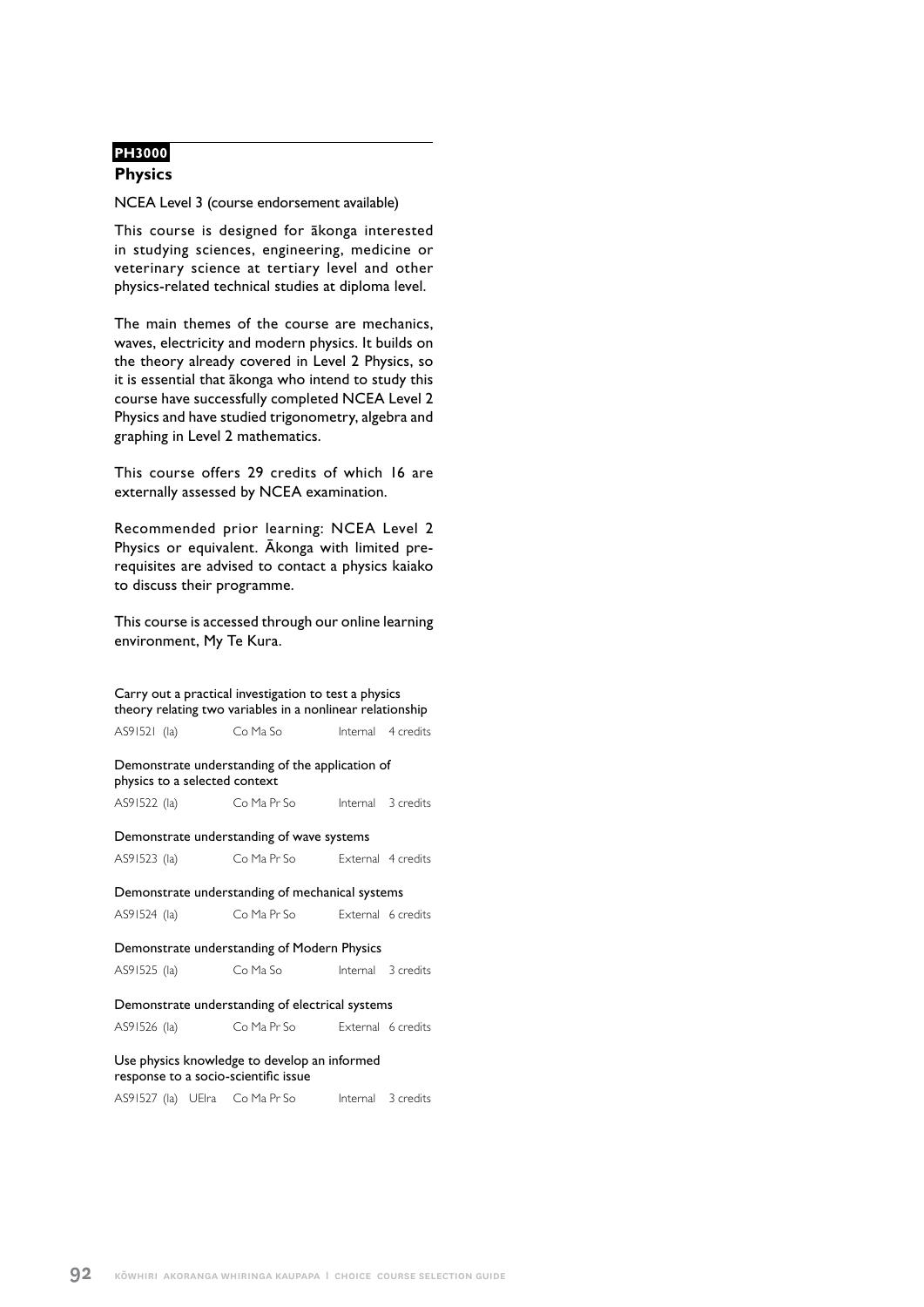## **Primary Production (Agriculture/Horticulture)**

## Te Ahumahi Matua

Agriculture and horticulture are two main parts of New Zealand's primary industry sector. Primary industries form the backbone for many New Zealand communities and are the country's biggest export earner. Primary Production is about producing living things from the land and water. This includes producing and rearing large livestock, such as cattle, sheep, pigs and deer, or smaller animals such as poultry, bees and earthworms. Aquatic animals such as fish and shellfish are farmed in New Zealand fresh and salt waters. Plants are grown in large-scale forests, plantations, vineyards and fields or in smaller scale market gardens. Plants are also grown for pleasure in ornamental gardens, turf culture and in landscape design.

Knowing the principles of producing and selling these primary products using methods that care for our environment gives äkonga a huge range of career choices. Possibilities range from 'hands-on' production to science, business, marketing, law and finance-related roles. All Primary Production courses link well with subjects such as science, biology, geography and economics.



### **PP000 Introduction to Primary Production**

Curriculum Levels 3–5

These Primary Production modules provide a basic introduction to agriculture and horticulture. There are agriculture modules about the farming of sheep, dairy cattle and pigs as well as forestry, bee keeping and aspects of farm safety. In the horticulture modules äkonga learn about the biological make-up of plants, what plants need to survive to produce high yields, the make-up of soil and soil communities, principles of garden design and care of the environment.

From the range of Primary Production modules offered, äkonga can select a programme to suit their interests. This could be a traditional agriculture or horticulture course, or a mixture of modules from both. This course provides a foundation for progression on to Level 1 standards in agricultural and horticultural science.

Recommended prior learning: No prior learning needed.

This course is accessed through our online learning environment, My Te Kura.

### **PP1000**

#### **Primary Production – Agricultural and Horticultural Science**

NCEA Level 1 (course endorsement available)

As an introduction to Primary Production, this course covers the commercial production aspects of the agriculture and horticulture industries in New Zealand.

The agriculture standards look at the care and production of farm animals, pasture and crops. Äkonga develop the fundamental knowledge needed to manage livestock, pasture, farm equipment and soils.

The horticulture standards cover a variety of general horticultural topics including plant propagation and landscaping.

Äkonga can select only agriculture standards or horticulture standards or a combination of both that will fit their interests and needs. Within some standards, äkonga can choose between an agricultural or horticultural perspective. The overall focus is on the New Zealand primary production industries, what is involved in maximising production of producing primary products and the associated environmental issues.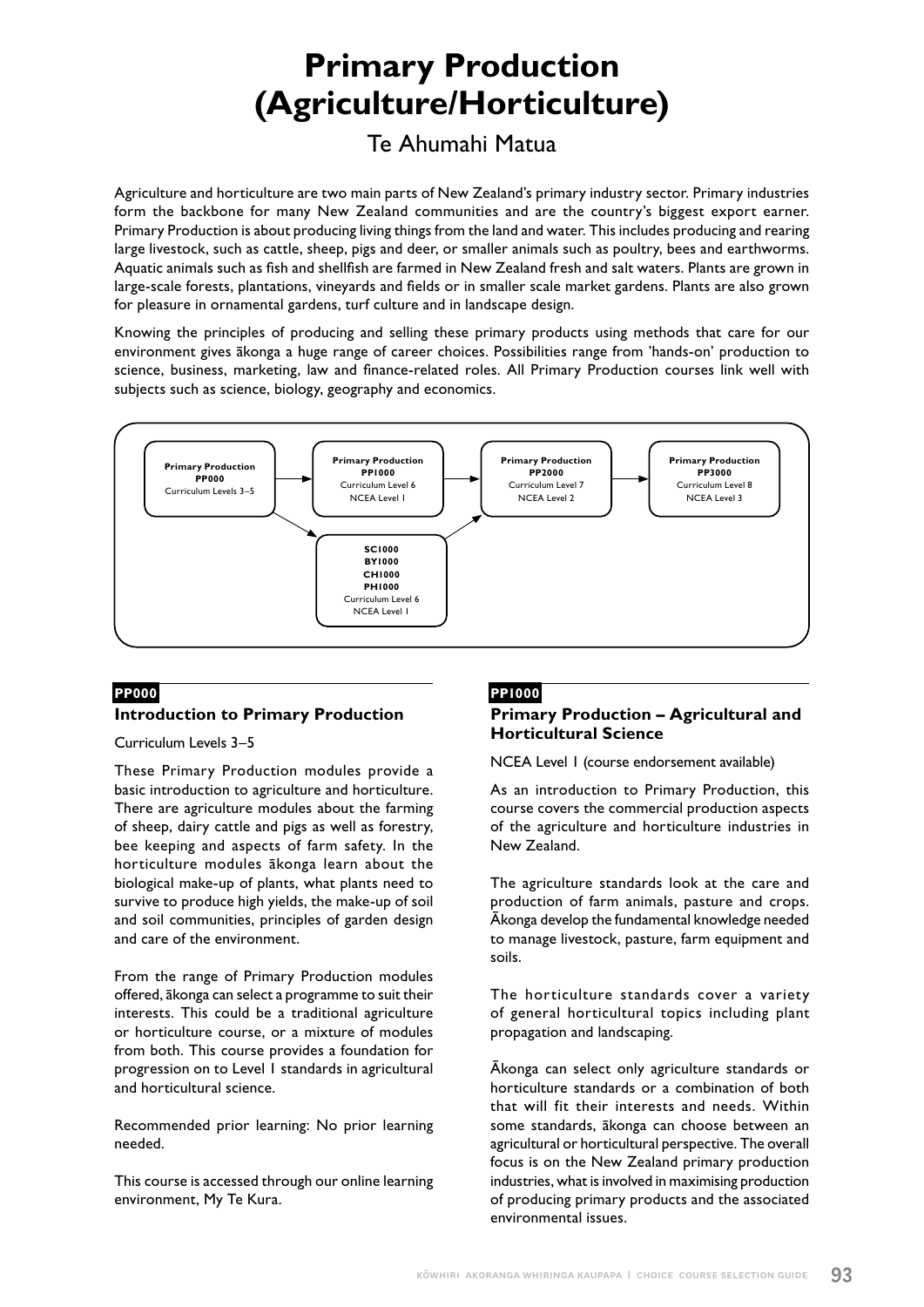Recommended prior learning: Äkonga should have a reasonable level of literacy.

This course is accessed through our online learning environment, My Te Kura.

| practices                                                                                         |           | Demonstrate knowledge of pasture/crop management                                                                |                    |
|---------------------------------------------------------------------------------------------------|-----------|-----------------------------------------------------------------------------------------------------------------|--------------------|
| AS90155 (la)                                                                                      | Pr        |                                                                                                                 | Internal 4 credits |
| horticultural production                                                                          |           | Demonstrate practical skills used in agricultural or                                                            |                    |
| AS90157                                                                                           | Pr        |                                                                                                                 | Internal 4 credits |
| practices                                                                                         |           | Demonstrate knowledge of the impact on the<br>environment of primary production management                      |                    |
| AS90160 (la)                                                                                      | Pr        | Internal                                                                                                        | 3 credits          |
| investigation                                                                                     |           | Carry out a practical agricultural or horticultural                                                             |                    |
| AS90918 (na) UEna                                                                                 | <b>Pr</b> |                                                                                                                 | Internal 4 credits |
|                                                                                                   |           | Demonstrate knowledge of soil management practices                                                              |                    |
| AS90919 (la)                                                                                      | Pr        |                                                                                                                 | External 4 credits |
| New Zealand                                                                                       |           | Demonstrate knowledge of the geographic distribution<br>of agricultural and horticultural primary production in |                    |
| AS90920 (la)                                                                                      | Pr        | Internal                                                                                                        | 3 credits          |
| practices                                                                                         |           | Demonstrate knowledge of livestock management                                                                   |                    |
| AS90921 (la)                                                                                      | Pr        |                                                                                                                 | External 5 credits |
|                                                                                                   |           | Design a landscape plan that reflects user requirements                                                         |                    |
| AS90922                                                                                           | Pr        | Internal                                                                                                        | 3 credits          |
| techniques                                                                                        |           | Demonstrate knowledge of basic plant propagation                                                                |                    |
| AS90923 (la)                                                                                      | Pr        |                                                                                                                 | Internal 4 credits |
| Demonstrate knowledge of horticultural plant<br>management practices and related plant physiology |           |                                                                                                                 |                    |
| AS90924 (la)                                                                                      | Pr        |                                                                                                                 | External 5 credits |
|                                                                                                   |           |                                                                                                                 |                    |
|                                                                                                   |           |                                                                                                                 |                    |
|                                                                                                   |           |                                                                                                                 |                    |

#### **PP2000**

#### **Primary Production – Agricultural and Horticultural Science**

NCEA Level 2 (course endorsement available)

This primary production course covers Level 2 agriculture and horticulture achievement standards.

Agriculture topics include livestock topics related to reproductive technologies, livestock behaviour and livestock growth and development.

Horticulture topics include plant propagation, plant management practices, landscaping and a practical investigation.

Äkonga can select only agriculture standards or horticulture standards or a combination of both that will fit their interests and needs.

During this course, äkonga learn how to describe and analyse the physical, environmental and biological factors that affect primary production. There are some standards where äkonga can choose between an agricultural or horticultural perspective.

Recommended prior learning: Äkonga should have a reasonable level of literacy.

This course is accessed through our online learning environment, My Te Kura.

Carry out an extended practical agricultural or horticultural investigation

AS91289 (na) UElna SPr<br>
Internal 4 credits

Demonstrate understanding of techniques used to modify physical factors of the environment for NZ plant production

| AS91290 (la) | SPr | External 4 credits |  |
|--------------|-----|--------------------|--|
|--------------|-----|--------------------|--|

Demonstrate understanding of advanced plant propagation techniques used for commercial production in New Zealand

```
AS91291 (la) SPr Internal 4 credits
```
Demonstrate understanding of how management practices influence plant growth and development in NZ commercial production

| AS91292 (la) | SPr |  | Internal 4 credits |
|--------------|-----|--|--------------------|
|--------------|-----|--|--------------------|

Demonstrate understanding of livestock reproductive techniques in commercial production in New Zealand

AS91293 (la) SPr Internal 4 credits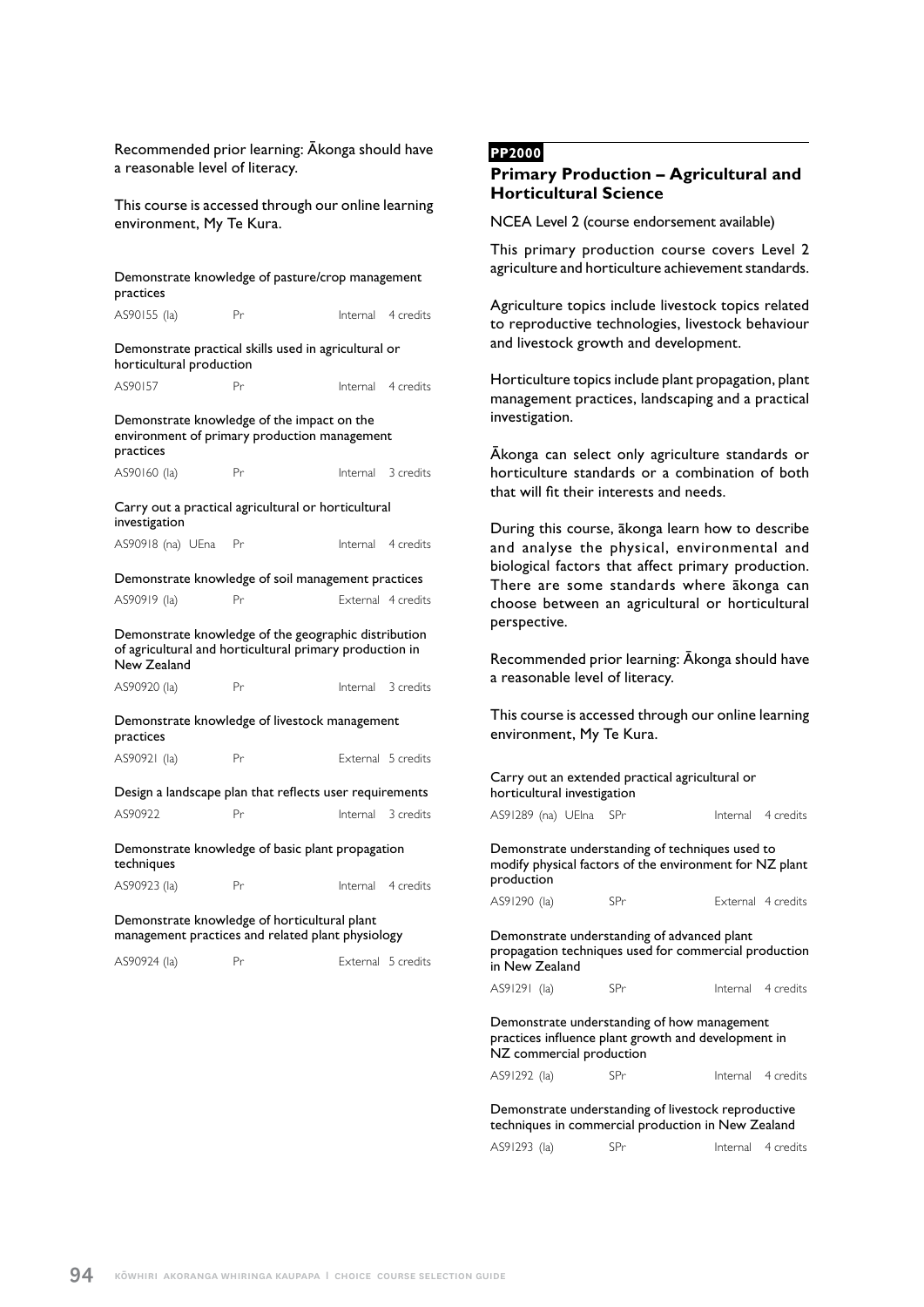| Demonstrate understanding of how NZ commercial      |
|-----------------------------------------------------|
| management practices influence livestock growth and |
| development                                         |

| AS91294 (la) | SPr | External 4 credits |  |
|--------------|-----|--------------------|--|
|              |     |                    |  |

Demonstrate understanding of interactions between livestock behaviour and NZ commercial management practices

| AS91295 (la)             | SPr    | Internal 4 credits |
|--------------------------|--------|--------------------|
| Produce a landscape plan |        |                    |
| AS91296 (la)             | Co SPr | Internal 4 credits |

Report on the environmental impact of the production of a locally produced primary product

| AS91298 (la) | SPr | Internal 4 credits |  |
|--------------|-----|--------------------|--|
|              |     |                    |  |

#### **PP3000**

#### **Primary Production – Agricultural and Horticultural Science**

NCEA Level 3 (course endorsement available)

This combined agriculture and horticulture course will appeal to äkonga with an interest in commercial production of primary products and their marketing to maximise profits. Based on the production process, äkonga are given an insight into New Zealand's agricultural and horticultural exports, with a particular focus on lamb meat and apple crop production.

Other standards provide äkonga with the option of investigating other primary products of their choice and the environmental factors associated. The course links well with subjects such as science, biology, geography and economics.

Recommended prior learning: Äkonga should have a reasonable level of literacy and have studied achievement standards in agriculture or horticulture.

This course is accessed through our online learning environment, My Te Kura.

Carry out an investigation into an aspect of a New Zealand primary product or its production AS91528 (lna) UEna Pr<br>
Internal 4 credits Research and report on the impact of factors on the profitability of a New Zealand primary product AS91529 (lna) UEnlrna Pr<br>
Internal 6 credits Demonstrate understanding of how market forces affect supply of and demand for New Zealand primary products AS91530 (lna) UEnlrwa Pr External 5 credits

Demonstrate understanding of how the production process meets market requirements for a New Zealand primary product(s)

AS91531 (Ina) UEnlrwa Pr External 4 credits

Analyse a New Zealand primary production environmental issue

AS91532 (lna) UEnlrwa Pr<br>
External 5 credits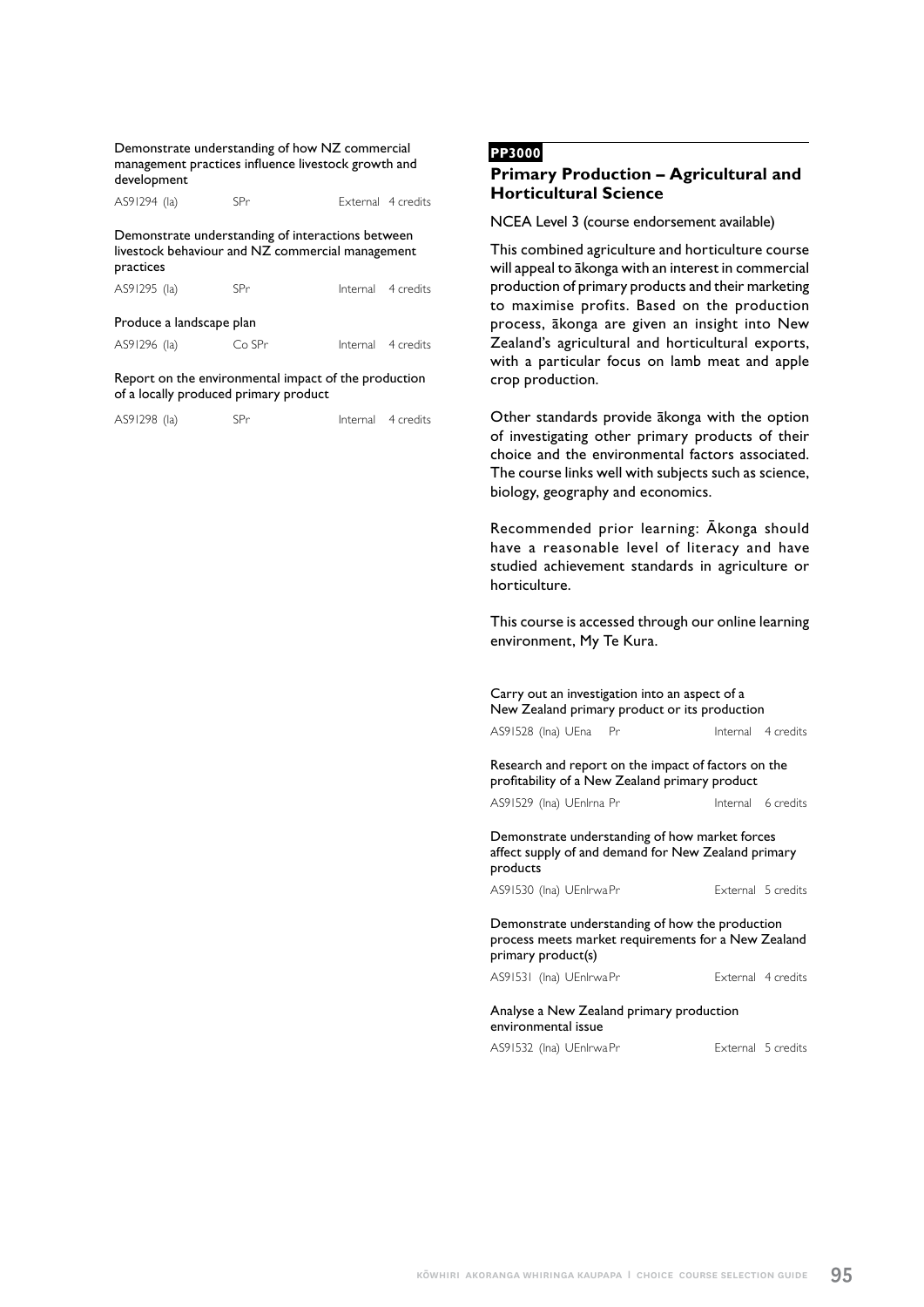# **Samoan**

### Te Reo Hämoa

Samoan Language (Gagana Samoa) is spoken by nearly half a million people worldwide, including 85 thousand people in New Zealand, making it the third most widely spoken language in New Zealand (after English and te reo Mäori). Whether äkonga are learning Samoan to strengthen their identity as Samoan, to communicate with family members, for career enhancement or another reason, this subject will provide them with an opportunity to build on prior learning and to develop problem-solving, risk-taking and communication skills.

#### **SA1000**

#### **Samoan**

NCEA Level 1 (course endorsement available)

This Samoan course helps äkonga develop their reading, writing, listening and speaking skills through a range of topics such as family, home life and, celebrations. The course is structured to allow flexibility in terms of the order in which topics are studied and also includes an open-ended topic that enables äkonga to investigate an area of their own interest.

Recommended prior learning: Äkonga must have completed Year 10 Samoan or equivalent or have a Samoan language background.

This course is accessed through our online learning environment, My Te Kura. Äkonga will be required to make and submit audio and/or video recordings, so a microphone and camera or mobile device are essential.

| Demonstrate understanding of a variety of spoken<br>Samoan texts on areas of most immediate relevance |                                                                                                                 |  |                    |  |  |
|-------------------------------------------------------------------------------------------------------|-----------------------------------------------------------------------------------------------------------------|--|--------------------|--|--|
| AS90903                                                                                               | Pr Se So SCr External 5 credits                                                                                 |  |                    |  |  |
| Give a spoken presentation in Samoan that<br>communicates a personal response                         |                                                                                                                 |  |                    |  |  |
| AS90904                                                                                               | Pr                                                                                                              |  | Internal 4 credits |  |  |
|                                                                                                       | Interact using spoken Samoan to communicate personal<br>information, ideas and opinions in different situations |  |                    |  |  |
| AS90905                                                                                               | Se So Cr                                                                                                        |  | Internal 5 credits |  |  |
| Demonstrate understanding of a variety of Samoan<br>texts on areas of most immediate relevance        |                                                                                                                 |  |                    |  |  |
| AS90906                                                                                               | Se                                                                                                              |  | External 5 credits |  |  |
| Write a variety of text types in Samoan on areas of<br>most immediate relevance                       |                                                                                                                 |  |                    |  |  |
| AS90907                                                                                               | Se SCr                                                                                                          |  | Internal 5 credits |  |  |

#### **SA2000 Samoan**

NCEA Level 2 (course endorsement available)

This course further extends the ability to read, write, speak and listen in Samoan. A range of topics are explored through the eyes of two Samoan families, one living in New Zealand and the other in Samoa.

Recommended prior learning: NCEA Level 1 Samoan course or equivalent.

This course is accessed through our online learning environment, My Te Kura. Äkonga will be required to make and submit audio and/or video recordings, so a microphone and camera or mobile device are essential.

| Demonstrate understanding of a variety of spoken<br>Samoan texts on familiar matters                        |  |                    |  |  |
|-------------------------------------------------------------------------------------------------------------|--|--------------------|--|--|
| AS91143                                                                                                     |  | External 5 credits |  |  |
| Interact using spoken Samoan to share information and<br>justify ideas and opinions in different situations |  |                    |  |  |
| AS91144                                                                                                     |  | Internal 5 credits |  |  |
| Give a spoken presentation in Samoan that<br>communicates information, ideas and opinions                   |  |                    |  |  |
| AS91145                                                                                                     |  | Internal 4 credits |  |  |
| Demonstrate understanding of a variety of written and/<br>or visual Samoan text(s) on familiar matters      |  |                    |  |  |
| AS91146                                                                                                     |  | External 5 credits |  |  |
| Write a variety of text types in Samoan to convey<br>information, ideas, and opinions in genuine contexts   |  |                    |  |  |
| AS91147                                                                                                     |  | Internal 5 credits |  |  |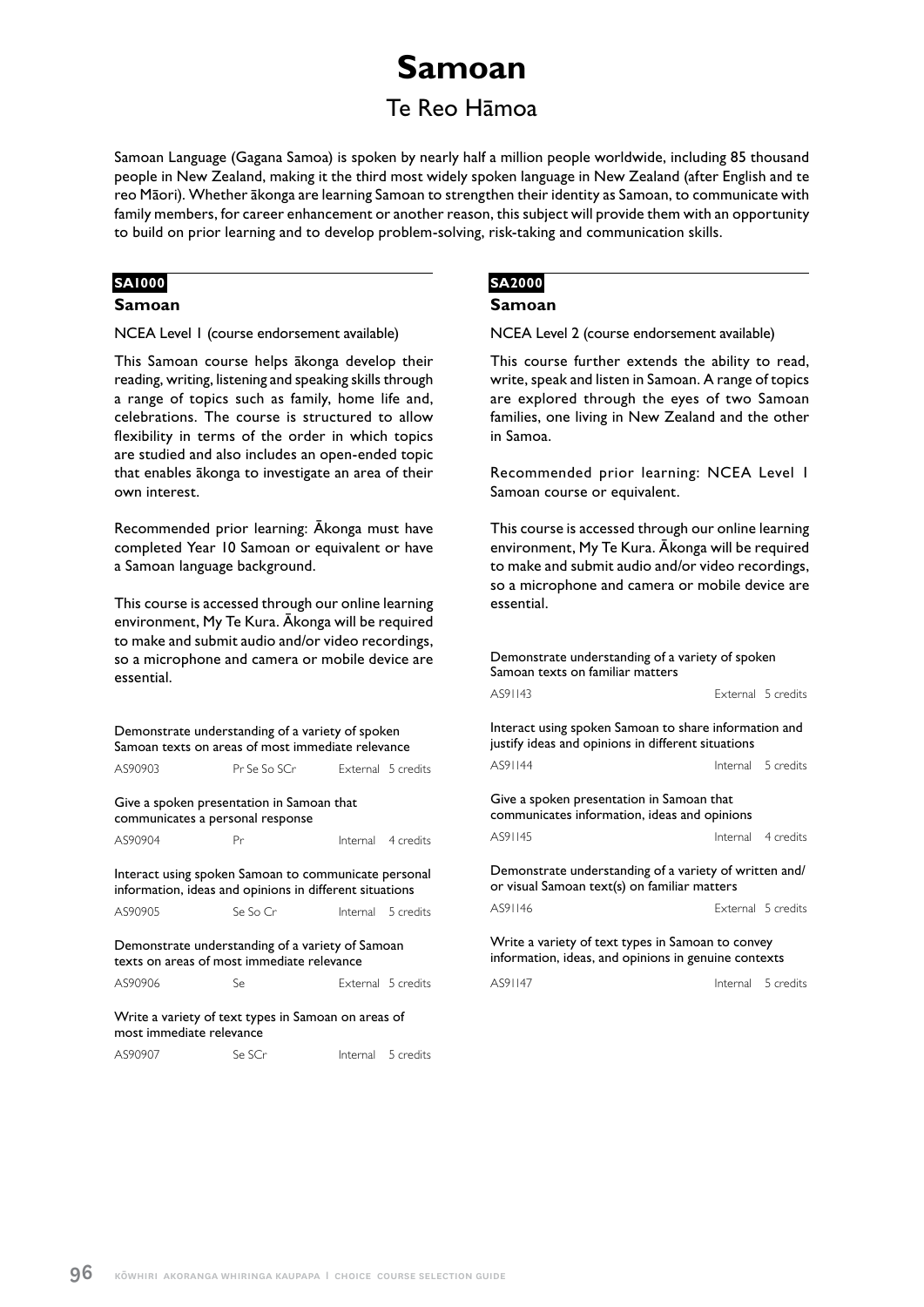#### **SA3000**

#### **Samoan**

NCEA Level 3 (course endorsement available)

Samoan Language (Gagana Samoa) is spoken by nearly half a million people worldwide, including 85 thousand people in New Zealand, making it the third most widely spoken language in New Zealand (after English and te reo Mäori). Whether äkonga are learning Samoan to strengthen their identity as Samoan, to communicate with family members, for career enhancement, or another reason, this subject will provide them with an opportunity to build on prior learning and to develop problemsolving, risk-taking and communication skills.

Recommended prior learning: NCEA Level 2 Samoan course or equivalent.

This course is accessed through our online learning environment, My Te Kura. Äkonga will be required to make and submit audio and/or video recordings, so a microphone and camera or mobile device are essential.

Demonstrate understanding of a variety of extended spoken Samoan texts

| AS91563                                                                                                                 | External 5 credits |  |
|-------------------------------------------------------------------------------------------------------------------------|--------------------|--|
| Give a clear spoken presentation in Samoan that<br>communicates a critical response to stimulus material                |                    |  |
| AS91564                                                                                                                 | Internal 3 credits |  |
| Interact clearly using spoken Samoan to explore<br>and justify varied ideas and perspectives in different<br>situations |                    |  |

AS91565 Internal 6 credits

Demonstrate understanding of a variety of extended written and/or visual Samoan texts

AS91566 External 5 credits

Write a variety of text types in clear Samoan to explore and justify varied ideas and perspectives

AS91567 **Internal** 5 credits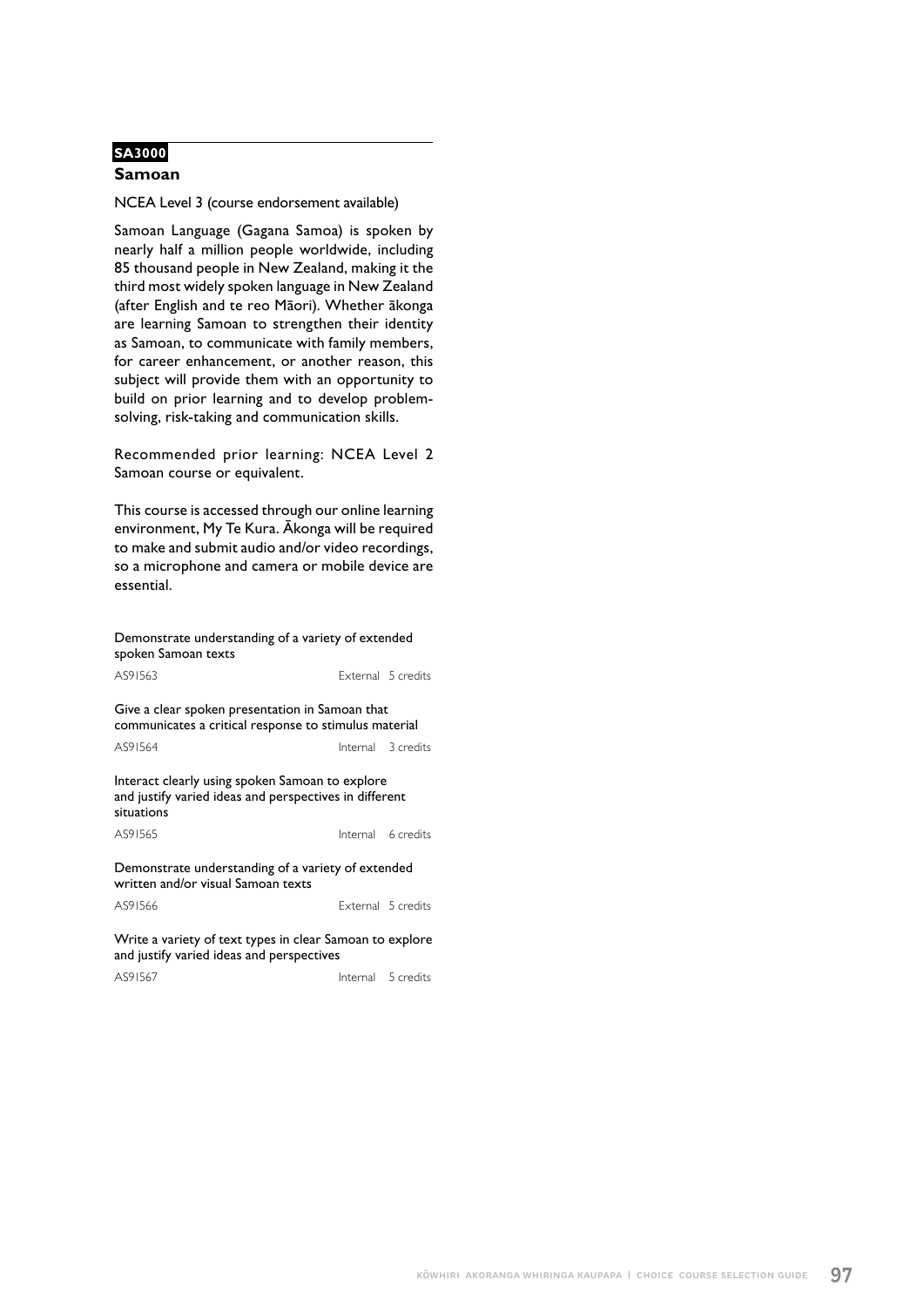## **Science**

### Te Mätauranga Pütaiao

Science is a discipline that provides äkonga with a range of skills and ways of thinking that are valuable in many aspects of life and work. Have you thought about why you need to eat, why cars rust, how batteries produce electrical energy or why clouds produce rain? Science helps äkonga discover answers to such questions. Äkonga explore not just the world of living things, but all types of substances and how they react while gaining an understanding of concepts such as force and energy that affect the Earth and space. Many issues that confront us today, such as environmental concerns, energy use, manufacturer product claims, growing our own food, maintaining good health and raising children, have scientific aspects. Many choices we make in life have a scientific perspective. This subject is not just learning about science, but understanding how to make sense of scientific information we are bombarded with on a daily basis.



#### **SC000 Introducing Science**

Curriculum Levels 2–5

This course is aimed at äkonga in Year 9 and above who are studying at Curriculum Levels 2–5. It offers a flexible programme with a wide variety of topics that help äkonga build skills and understanding. By studying the living world, the material world (chemistry), the physical world, Earth and beyond, äkonga learn about the nature of science, what science is and how scientists work. Some of the current topics are space, electrical circuits, forces, acids and bases and how the body works.

The course includes hands-on experimental work, online activities and research investigations. Äkonga can progress through this course, year by year, up to Curriculum Level 5. When they have studied a range of topics at Curriculum Level 5, they will be well-prepared for NCEA study of the sciences.

Recommended prior learning: No prior learning needed.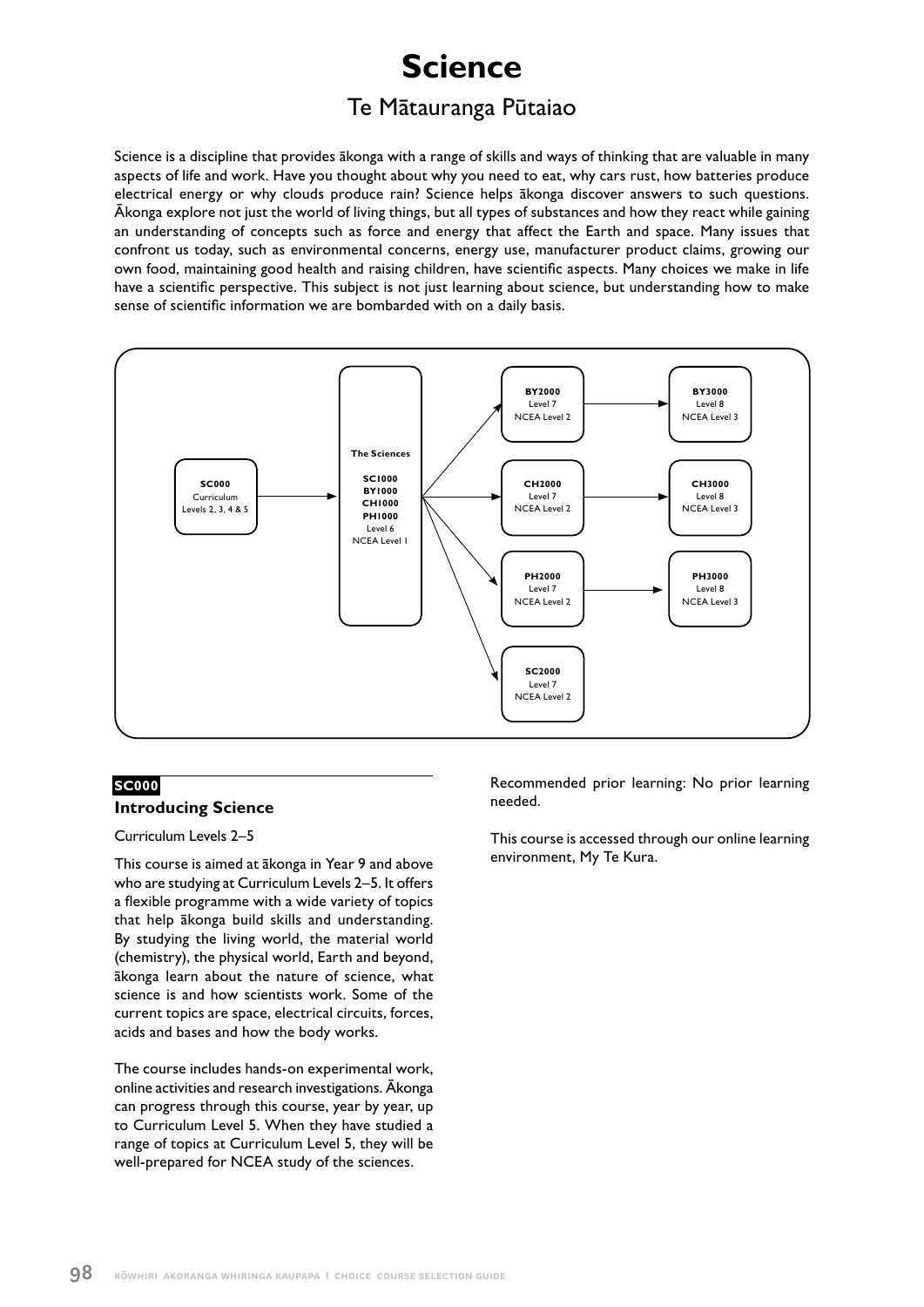#### **SC1000**

#### **Science**

NCEA Level 1 (course endorsement available)

This course offers a broad selection of standards in Science at Level 1. In one year, äkonga normally study for around five standards offering 18–20 credits from a choice of 16 possible achievement standards.

The wide range of standards allows äkonga to study different aspects of science. Äkonga's selection of science topics and standards are based on their interests and goals. For example, äkonga with an interest in medical science can choose standards in genetics, microbes, acids and bases, life processes and the implications of burning carbon-based fuels.

Advice is available from Te Kura science kaiakos. Kaiakos help to select the right standards to ensure äkonga study an appropriate range of standards that involve the physical world, the material world, the living world, Earth and beyond.

Äkonga are encouraged to contact their kaiako soon after enrolment to discuss topic choices and whether they prefer to complete work that is only internally assessed or assessed by both internal and external assessment.

Äkonga committed to a science-related career should consider choosing an additional NCEA Level 1 specialist science course. The course includes hands-on experimental work, computerbased activities and research investigations. It provides a good preparation for study of the sciences at Level 2.

Enrolling in more than one science course: SC1000 provides äkonga with a broad introduction to the sciences which then leads to a greater choice of subjects at level 2. If äkonga want to have a career in the sciences/engineering/medicine then they can be enrolled in the specialised level 1 courses (BY1000, CH1000 and/or PH1000) where they will be assigned to specialist kaiakos.

Recommended prior learning: Äkonga should have a reasonable level of literacy and numeracy.

This course is accessed through our online learning environment, My Te Kura.

Carry out a practical investigation in a biological context, with direction

| AS90925 | Ma Pr SSe So | Internal 4 credits |
|---------|--------------|--------------------|
|         |              |                    |

| direction                 | Carry out a practical chemistry investigation, with                                         |                                      |
|---------------------------|---------------------------------------------------------------------------------------------|--------------------------------------|
| AS90930                   | Co Ma Pr SSe                                                                                | Internal 4 credits                   |
| technological application | Demonstrate understanding of the chemistry in a                                             |                                      |
| AS90931                   | Co Ma Pr SSe Cr                                                                             | Internal<br>2 credits                |
|                           | Demonstrate understanding of aspects of mechanics                                           |                                      |
|                           | AS90940 (na) UEna Co Ma Pr Se So Cr External 4 credits                                      |                                      |
| everyday life             | Investigate implications of electricity and magnetism for                                   |                                      |
|                           | AS90941 (na) UEna SCo Ma Pr Cr                                                              | Internal 4 credits                   |
| life                      | Investigate implications of wave behaviour for everyday                                     |                                      |
| AS90942 (na) UEna         | SCo Ma Pr Cr                                                                                | Internal 4 credits                   |
|                           | Investigate implications of heat for everyday life                                          |                                      |
|                           | AS90943 (na) UEna Co Ma Pr So Cr Internal 4 credits                                         |                                      |
| bases                     | Demonstrate understanding of aspects of acids and                                           |                                      |
| AS90944                   | Co Ma Pr Cr                                                                                 | External 4 credits                   |
| as fuels                  | Investigate implications of the use of carbon compounds                                     |                                      |
| AS90945                   | Co Ma Pr SSe So                                                                             | Internal 4 credits                   |
| for their use in society  | Investigate the implications of the properties of metals                                    |                                      |
| AS90946                   | Co Ma Pr Cr                                                                                 | Internal 4 credits                   |
|                           | Investigate selected chemical reactions                                                     |                                      |
| AS90947                   |                                                                                             | Co Ma Pr So Cr  Internal 4 credits   |
| to genetic variation      | Demonstrate understanding of biological ideas relating                                      |                                      |
| AS90948 (la)              | SMa Pr So                                                                                   | External 4 credits                   |
| affect them               | Investigate life processes and environmental factors that                                   |                                      |
| AS90949                   | Pr Se So Cr                                                                                 | Internal 4 credits                   |
|                           | Investigate biological ideas relating to interactions<br>between humans and micro-organisms |                                      |
| AS90950                   |                                                                                             | Co Ma Pr Se So Cr Internal 4 credits |
| New Zealand ecosystem     | Investigate the biological impact of an event on a                                          |                                      |
|                           | Pr Se Cr                                                                                    | Internal 4 credits                   |
| AS90951                   |                                                                                             |                                      |
| features in New Zealand   | Demonstrate understanding of the formation of surface                                       |                                      |
| AS90952 (la)              |                                                                                             | Internal 4 credits                   |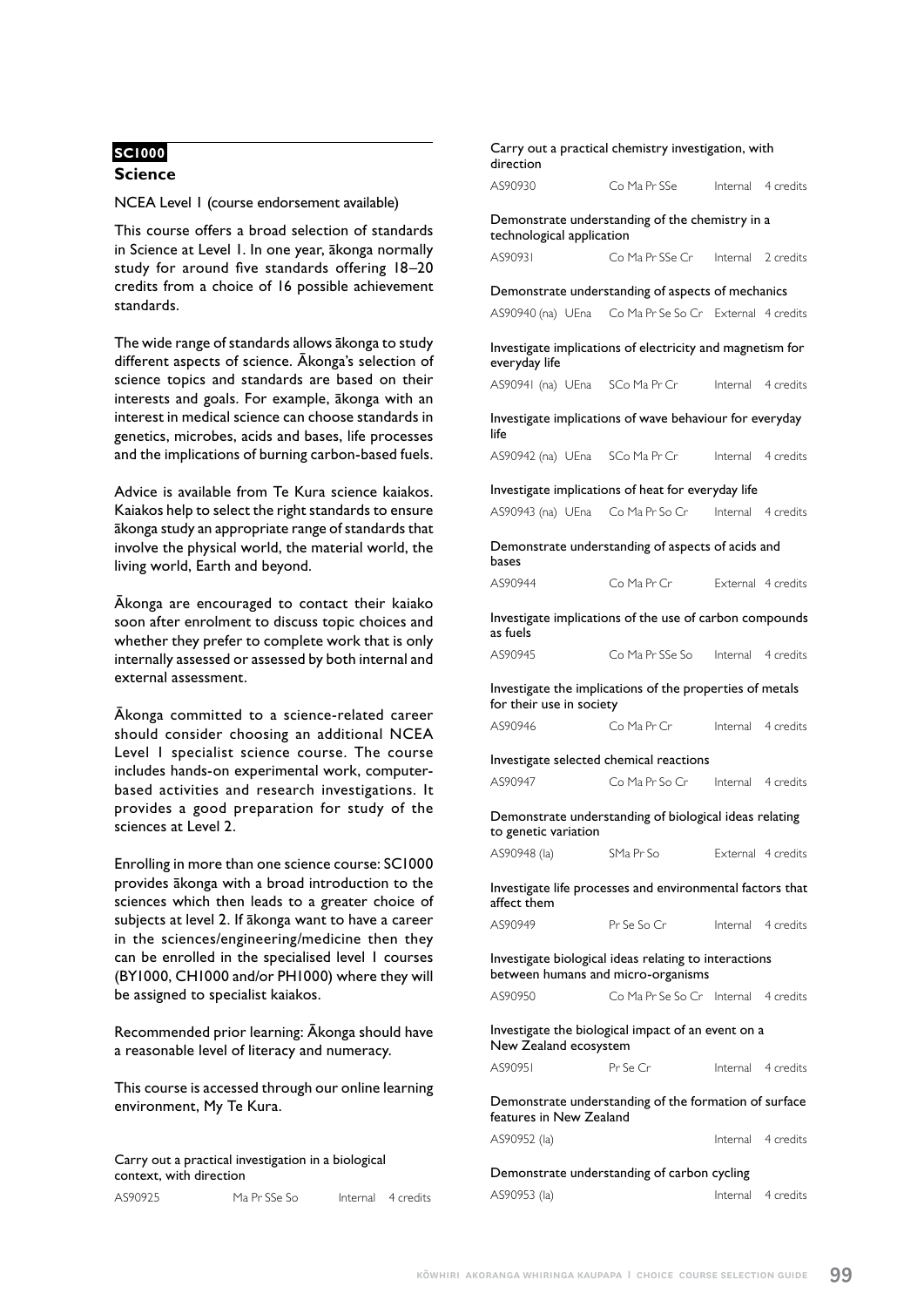#### Demonstrate an understanding of the effects of astronomical cycles on planet Earth

AS90954 (la) and a linternal 4 credits

#### Investigate an astronomical or Earth science event

| AS90955 (la) | Pr So | Internal 4 credits |  |
|--------------|-------|--------------------|--|
|              |       |                    |  |

### **SC2000**

#### **Science**

NCEA Level 2 and some Level 3 (course endorsement available)

This course is available to äkonga who want a general science course at Level 2 that can be done along with Social Sciences, Arts, English, Health and PE or Technology.

There are three new Earth and Space Science standards available at Level 2 and also three at Level 3.

Science offers valuable skills and ways of thinking that help äkonga become informed about the world and are beneficial to those who are considering careers in a range of different industries.

Recommended prior learning: Recommended prior learning is Level 1 in a Science subject. This course should not be done with BY2000, CH2000 or PH2000 due to the overlap of standards.

| Carry out a practical investigation in a biology context,<br>with supervision                 |                                       |  |                    |
|-----------------------------------------------------------------------------------------------|---------------------------------------|--|--------------------|
| AS91153 (na) UEna Ma Pr SSe So                                                                |                                       |  | Internal 4 credits |
| Analyse the biological validity of information presented<br>to the public                     |                                       |  |                    |
| AS91154 (la)                                                                                  | Pr So                                 |  | Internal 3 credits |
| Demonstrate understanding of adaptation of plants or<br>animals to their way of life          |                                       |  |                    |
| AS91155 (la)                                                                                  | Pr SSe SSo                            |  | Internal 3 credits |
| Investigate a pattern in an ecological community, with<br>supervision                         |                                       |  |                    |
| AS91158 (la)                                                                                  | Pr                                    |  | Internal 4 credits |
| Demonstrate understanding of the chemistry used in<br>the development of a current technology |                                       |  |                    |
| AS91163 (la)                                                                                  | Co Ma Pr SSe So Cr Internal 3 credits |  |                    |
| Demonstrate understanding of oxidation-reduction                                              |                                       |  |                    |
| AS91167                                                                                       | Co Ma Pr So Litternal 23 credits      |  |                    |

|                             |    | Carry out a practical physics investigation that leads to<br>a nonlinear mathematical relationship         |                    |
|-----------------------------|----|------------------------------------------------------------------------------------------------------------|--------------------|
| AS91168 (Ina) UEna Co Ma Pr |    |                                                                                                            | Internal 4 credits |
| selected context            |    | Demonstrate understanding of physics relevant to a                                                         |                    |
| AS91169 (la)                |    | Co Ma Pr So Cr                                                                                             | Internal 3 credits |
| physics                     |    | Demonstrate understanding of atomic and nuclear                                                            |                    |
| AS91172 (la)                |    | Ma So                                                                                                      | Internal 3 credits |
| Investigation               |    | Carry out a practical Earth and Space Science                                                              |                    |
| AS91187                     | la |                                                                                                            | Internal 4 credits |
| AS91188                     | la | Examine an Earth and Space Science Issue and the<br>validity of the information communicated to the public | Internal 4 credits |
| environment                 |    | Investigate how organisms survive in an extreme                                                            |                    |
| AS91190                     | la |                                                                                                            | Internal 4 credits |
| Science context             |    | Investigate a socio-scientific issue in an Earth and Space                                                 |                    |
| AS91411 (la) UElwr          |    |                                                                                                            | Internal 4 credits |
| event(s)                    |    | Investigate the evidence related to dating geological                                                      |                    |
| AS91412 (la)                |    |                                                                                                            | Internal 4 credits |
|                             |    | Investigate an aspect of astronomy                                                                         |                    |
| AS91415 (la) UEIr           |    |                                                                                                            | Internal 4 credits |
| locality                    |    | Investigate geological processes in a New Zealand                                                          |                    |
| AS91189                     | la |                                                                                                            | Internal 4 credits |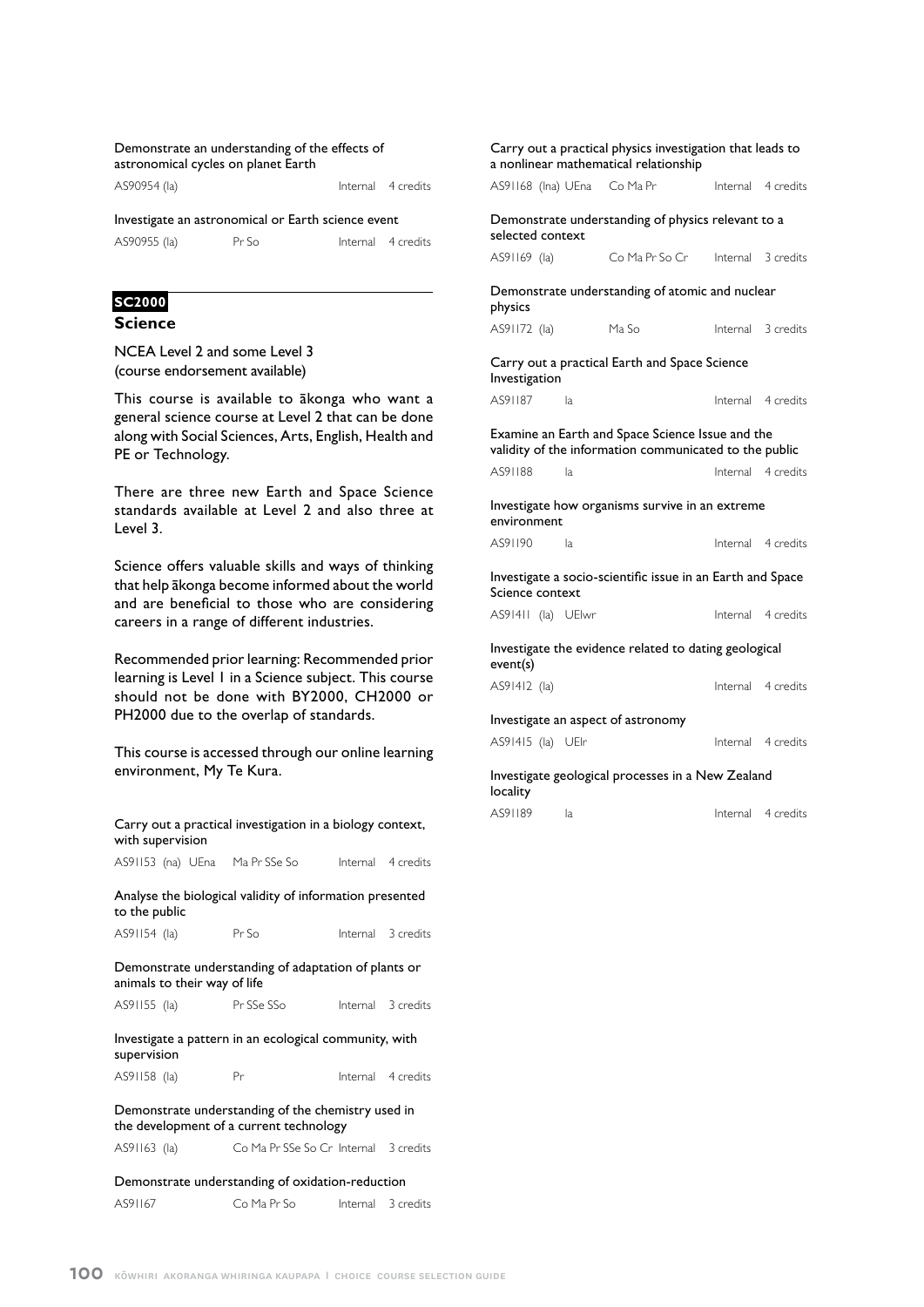## **Social Studies**

### Te Akoranga Tikanga ä-iwi

In Social Studies, äkonga learn about people, places, cultures, histories and the economic world within and beyond New Zealand. Social Studies helps äkonga understand people by exploring different points of view and beliefs. Äkonga are given opportunities to develop communication, critical thinking and decision-making skills. These attributes help äkonga become responsible and informed individuals with the ability to analyse the world that surrounds them. The course for each äkonga is developed in consultation with the kaiako to meet their particular needs and interests.

### **SS000**

#### **Social Studies**

Curriculum Levels 3–5

In this course, äkonga investigate issues in society and the interactions between cultures both within New Zealand and globally. Topics have a past, present and future focus.

The course is based around five overarching themes: connections, accessibility, organisation, survival and movement. Within these themes, äkonga study topics such as sustainability, human rights, cultural diversity and enterprise. Äkonga investigate how change affects New Zealand cultures, societies and communities, which helps them understand the past and the present and to imagine possible futures.

Äkonga are given starting modules but are encouraged to choose modules by personal interest, passions, and links to other subject concepts and themes.

Recommended prior learning: No prior learning needed.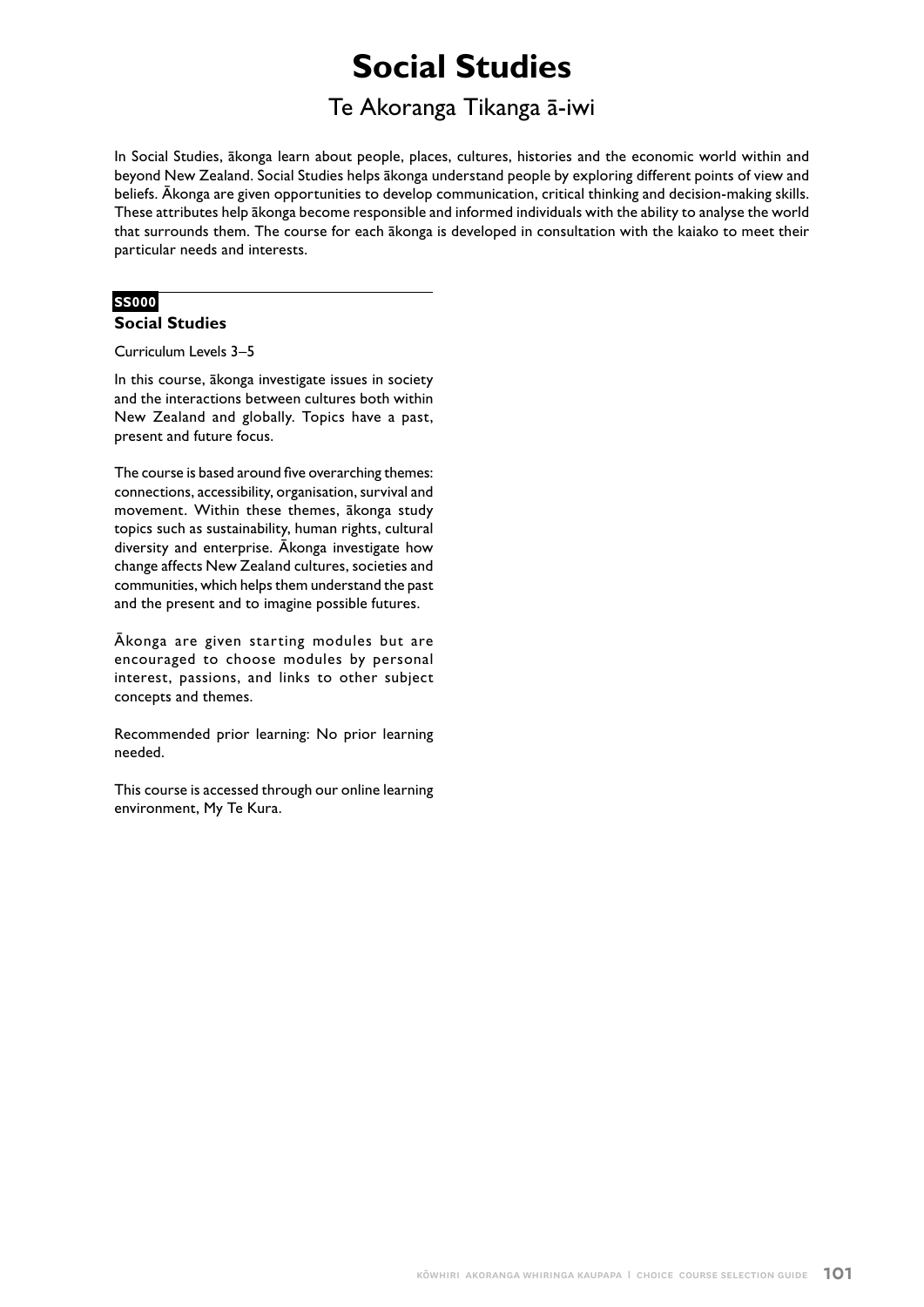## **Spanish** Te Reo Päniora

Spanish is the third most widely spoken language and is used by over 500 million people in Spain and both North and South America. By studying Spanish, äkonga gain insight into a rich history and a variety of cultures and societies that have spanned the globe. Many New Zealanders are choosing to learn Spanish for its importance as both a commercial and cultural language.

#### **PYSP**

#### **Primary Spanish**

Curriculum Levels 1 & 2

This is a Year 7 course that is only available online. It is a taster course that introduces basic communication in Spanish. In the course, äkonga learn how to greet people, ask where someone is from, talk about family, ask about and give the time as well as talk about other everyday topics.

This course is only available to full-time Year 7 and 8 äkonga and fee-paying äkonga. Äkonga registered in this course are required to work online on My Te Kura.

Recommended prior learning: No prior learning needed.

This course is accessed through our online learning environment, My Te Kura.

#### **SP000**

**Beginners' Spanish**

Curriculum Levels 1–5

This is a course for beginners (Curriculum Levels 1–5). Äkonga are introduced to basic listening, speaking, reading and writing skills using everyday Spanish. They learn how to greet people and communicate basic information about themselves and others including looks, hobbies, birthdays, family and their home.

They also learn to communicate about food, shopping and countries. Äkonga also investigate Hispanic culture, giving them a broad understanding of the different countries where Spanish is spoken and their customs. Communication activities are emphasised throughout.

Recommended prior learning: No prior learning needed.

This course is accessed through our online learning environment, My Te Kura. Äkonga will be required to make and submit audio and/or video recordings, so a microphone and camera or mobile device are essential.

#### **SP1000 Spanish**

NCEA Level 1 (course endorsement available)

This course develops the four main language skills: listening, speaking, reading and writing. Äkonga hear and learn the Spanish language as it is spoken in both Spain and Latin America.

Throughout the course, the style remains conversational and learning is set to a backdrop of realistic and everyday situations. From introducing oneself to describing family and friends, this course provides äkonga with the ability to socially converse in basic Spanish.

Other topics covered include holidays and travel, school life and sports and leisure activities.

Recommended prior learning: Previous basic knowledge of Spanish is an advantage but not necessary.

This course is accessed through our online learning environment, My Te Kura. Äkonga will be required to make and submit audio and/or video recordings, so a microphone and camera or mobile device are essential.

| Demonstrate understanding of a variety of spoken<br>Spanish texts on areas of most immediate relevance |                                 |                    |  |  |
|--------------------------------------------------------------------------------------------------------|---------------------------------|--------------------|--|--|
| AS90908                                                                                                | Pr Se So SCr External 5 credits |                    |  |  |
| Give a spoken presentation in Spanish that<br>communicates a personal response                         |                                 |                    |  |  |
| AS90909                                                                                                | Pr                              | Internal 4 credits |  |  |
| Demonstrate understanding of a variety of Spanish<br>texts on areas of most immediate relevance        |                                 |                    |  |  |
| AS90911                                                                                                | Se.                             | External 5 credits |  |  |
| Write a variety of text types in Spanish on areas of<br>most immediate relevance                       |                                 |                    |  |  |

| AS90912 | Se SCr | Internal 5 credits |  |
|---------|--------|--------------------|--|
|         |        |                    |  |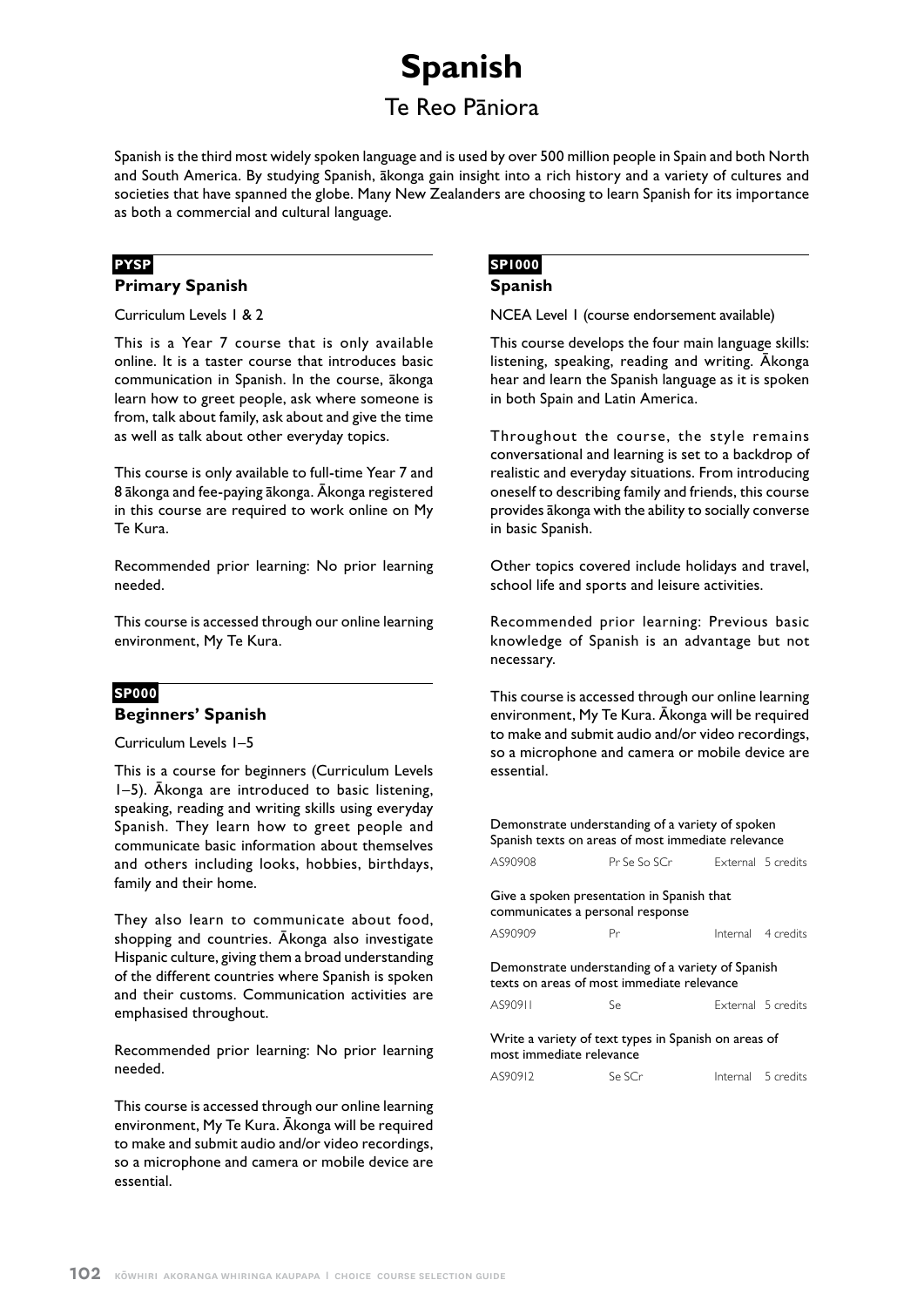#### **SP2000**

#### **Spanish**

NCEA Level 2 (course endorsement available)

Over this course äkonga learn how to use Spanish vocabulary, structures and functions to communicate a wide range of language for varying situations. Äkonga further their basic Spanish skills and are able to talk about a wide range of events, express their opinions and make comparisons and contrasts. In turn, they gain the necessary ability to give instructions and make suggestions and expand their knowledge on how to use and distinguish between past, present and future tenses.

Recommended prior learning: NCEA Level 1 Spanish or equivalent.

This course is accessed through our online learning environment, My Te Kura. Äkonga will be required to make and submit audio and/or video recordings, so a microphone and camera or mobile device are essential.

| Demonstrate understanding of a variety of spoken<br>Spanish texts on familiar matters                        |                  |  |                    |
|--------------------------------------------------------------------------------------------------------------|------------------|--|--------------------|
| AS91148                                                                                                      | $S_{\mathsf{P}}$ |  | External 5 credits |
| Interact using spoken Spanish to share information and<br>justify ideas and opinions in different situations |                  |  |                    |
| AS91149                                                                                                      | SSe So Cr        |  | Internal 5 credits |
| Give a spoken presentation in Spanish that<br>communicates information, ideas and opinions                   |                  |  |                    |
| AS91150                                                                                                      |                  |  | Internal 4 credits |
| Demonstrate understanding of a variety of written and/<br>or visual Spanish text(s) on familiar matters      |                  |  |                    |
| AS91151                                                                                                      | SSe              |  | External 5 credits |
| Write a variety of text types in Spanish to convey<br>information, ideas, and opinions in genuine contexts   |                  |  |                    |
| AS91152                                                                                                      |                  |  | Internal 5 credits |
|                                                                                                              |                  |  |                    |
|                                                                                                              |                  |  |                    |
|                                                                                                              |                  |  |                    |

#### **SP3000 Spanish**

NCEA Level 3 (course endorsement available)

Having an understanding of the cultures that surround a language is integral to communicating in that language. This course focuses on authentic Spanish for conversation in a variety of situations in both Latin America and Spain.

There will be many opportunities to speak Spanish throughout, and language skills are also furthered through exercises in listening for understanding, interest and enjoyment. Reading and writing work also helps äkonga develop an appreciation for both the Spanish language and the culture.

New Zealand Scholarship exams are designed to extend very high-achieving Level 3 äkonga. Those who wish to enter the New Zealand Scholarship exam in this subject must discuss this option with their Te Kura subject kaiako.

Recommended prior learning: NCEA Level 2 Spanish or equivalent.

This course is accessed through our online learning environment, My Te Kura. Äkonga will be required to make and submit audio and/or video recordings, so a microphone and camera or mobile device are essential.

Demonstrate understanding of a variety of extended spoken Spanish texts AS91568 Se External 5 credits Give a clear spoken presentation in Spanish that communicates a critical response to stimulus material AS91569 **Internal** 3 credits Interact clearly using spoken Spanish to explore and justify varied ideas and perspectives in different situations AS91570 Se So Cr
Hoternal
6 credits Demonstrate understanding of a variety of extended written and/or visual Spanish texts AS91571 External 5 credits Write a variety of text types in clear Spanish to explore and justify varied ideas and perspectives AS91572 Se Internal 5 credits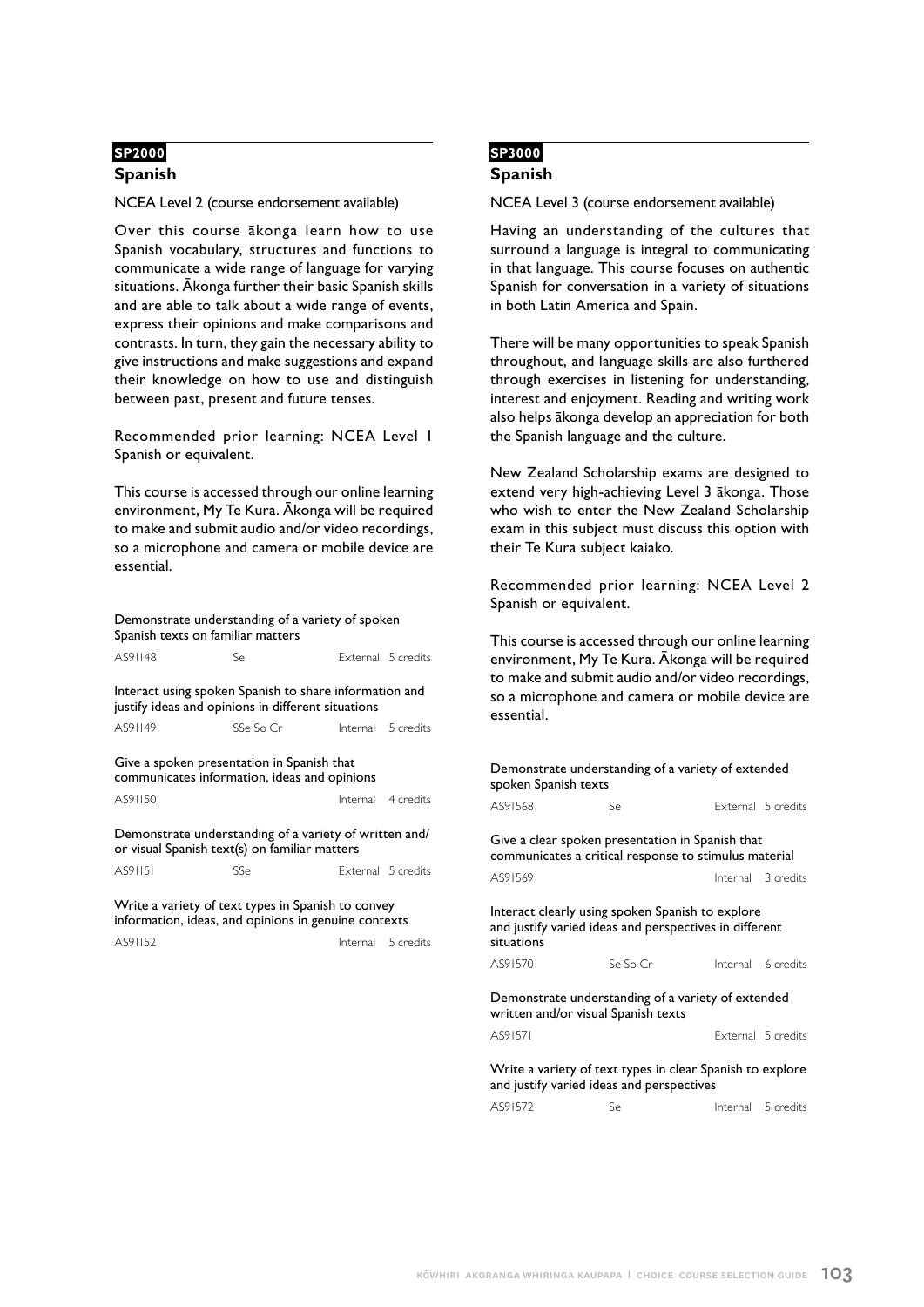## **Technology**

### Te Mätauranga Hangarau

Äkonga who enjoy designing and making things should enrol in this subject. Technology äkonga can choose to work in food technology, hard materials or fashion/textiles technology. Äkonga use the design process and develop their technological skills in areas that interest them. Technology encourages äkonga to think creatively and design practical solutions to problems they have identified. Äkonga are expected to work with people and with resources in their community so that their projects are meaningful and authentic.



#### **TE000 Technology**

Curriculum Level 5

This course offers äkonga a variety of exciting learning opportunities to explore, design and create solutions to authentic practical problems. Äkonga develop their technological practice by a pick and mix of topics from any technological area. They can also specialise in one if they wish.

Topics are based on äkonga interests and help them develop practical technological skills in design and construction. In some topics, wider issues such as sustainability and the impact of technology on the environment and society are introduced.

Äkonga are guided to understand the designer/ stakeholder relationship, to identify issues, gather research and think in a visual way as they plan and make in a range of materials.

Recommended prior learning: No prior learning needed.

This course is accessed through our online learning environment, My Te Kura.

#### **TE1000 Technology**

NCEA Level 1 (course endorsement available)

This course is for äkonga who like designing and creating practical solutions in real life situations. Technology äkonga work with stakeholders in a setting that interests them.

Technology offers topics in food technology, hard materials and soft materials (fashion/textiles) and äkonga can choose from a number of different topics or they can specialise in one. Worksheets are used to guide äkonga to develop their design, investigation, planning and construction skills.

Äkonga are also encouraged to think creatively and communicate visually as they develop their technological practice and apply their technological knowledge. Individual projects can be developed on request.

Recommended prior learning: No prior learning needed.

This course is accessed through our online learning environment, My Te Kura.

Undertake brief development to address a need or opportunity

AS91044 (la) Co Ma Pr Cr Internal 4 credits

Use design ideas to produce a conceptual design for an outcome to address a brief

AS91046 Co Ma Pr Cr Internal 6 credits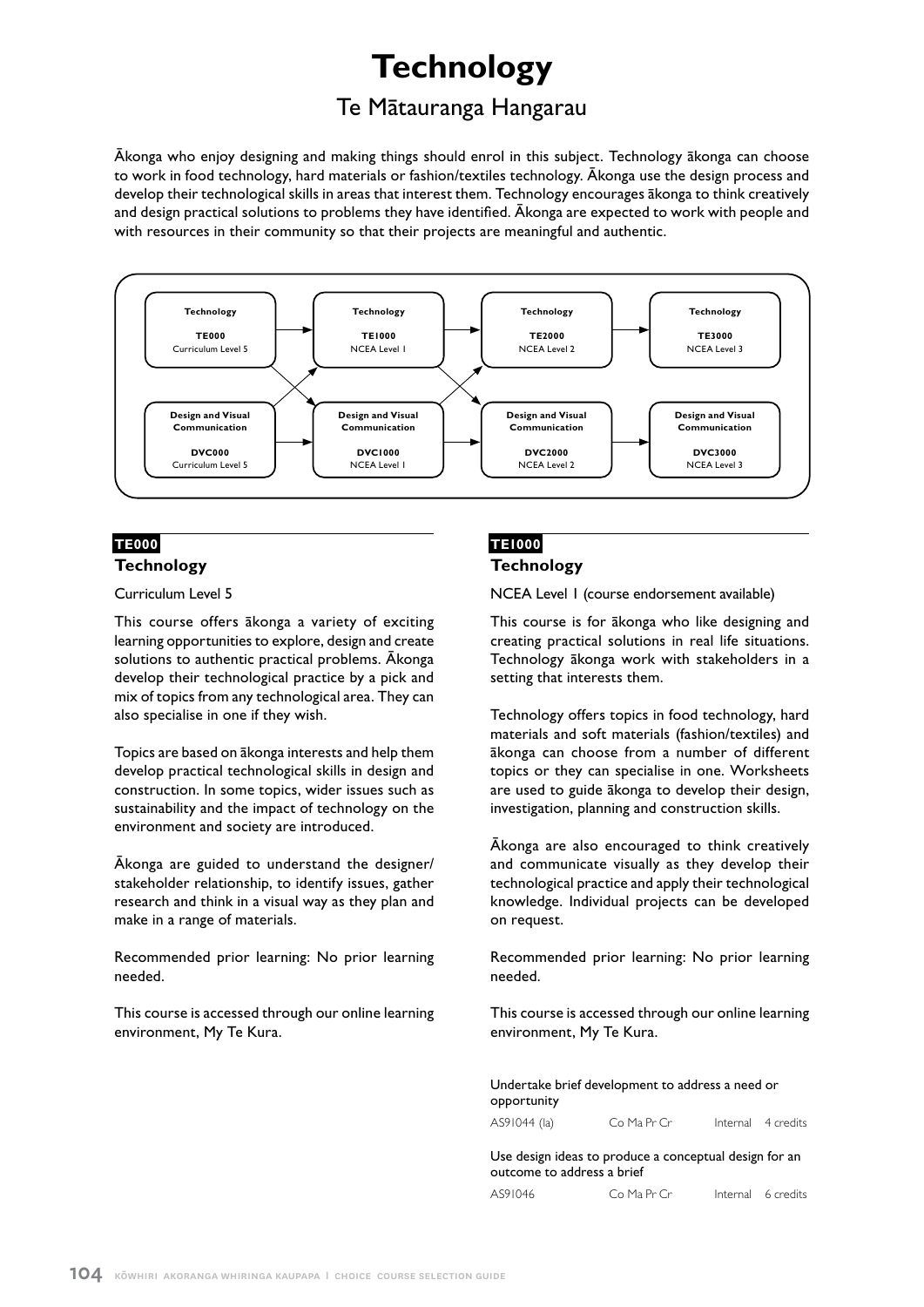| Undertake development to make a prototype to<br>address a brief                      |             |                    |  |  |
|--------------------------------------------------------------------------------------|-------------|--------------------|--|--|
| AS91047                                                                              | Co Ma Pr Cr | Internal 6 credits |  |  |
| Demonstrate understanding of how technological<br>modelling supports decision-making |             |                    |  |  |
| AS91048 (la) Co Ma Pr Cr External 4 credits                                          |             |                    |  |  |
| Implement basic procedures using resistant materials to<br>make a specified product  |             |                    |  |  |
| AS91057                                                                              | Co Ma Pr    | Internal 6 credits |  |  |
| Implement basic procedures using textile materials to<br>make a specified product    |             |                    |  |  |
| AS91058                                                                              | Co Ma SCr   | Internal 6 credits |  |  |
| Implement basic procedures to process a specified<br>product                         |             |                    |  |  |
| AS91082                                                                              | Ma Pr       | Internal 4 credits |  |  |
| Make basic adaptations to a pattern to enable a design<br>to fit a person or item    |             |                    |  |  |

| AS91096 | Ma SCr | Internal 4 credits |  |
|---------|--------|--------------------|--|

### **TE2000 Technology**

NCEA Level 2 (course endorsement available)

This course is for äkonga who enjoy innovating and creating practical things. Äkonga chose an area that interests them (food technology, hard materials or fashion and textiles) and work with people to identify real-life opportunities to design, develop and construct technological solutions.

Äkonga work creatively to combine function and aesthetics, and consider a technologist's responsibility to the wider community. Äkonga follow a case study that models the design process and the designer/stakeholder relationship and provides practical teaching and guidance. Äkonga use this case study to develop their understanding of design, visual thinking, investigation, planning and construction. Individual projects can be developed on request.

Recommended prior learning: NCEA Level 1 Technology or equivalent.

This course is accessed through our online learning environment, My Te Kura.

Implement advanced procedures using resistant materials to make a specified product with special features AS91344 SCo SMa Cr Internal 6 credits Implement advanced procedures using textile materials to make a specified product with special features AS91345 SMa Cr
SMa Cr
SMa Cr
and the Internal 6 credits Make advanced adaptations to a pattern to change the structural and style features of a design AS91350 SCo SMa SCr Internal 4 credits Implement advanced procedures to process a specified product AS91351 SMa Pr
SMa Pr
SMa Pr
SMa Pr
SMa Pr
SMa Pr
SMa Pr
SMa Pr
SMa Pr
SMa Pr
SMa Pr
SMa Pr
SMa Pr
SMa Pr
SMa Pr
SMa Pr
SMa Pr
SMa Pr
SMa Pr
SMa Pr
SMa Pr
SMa Pr
SMa Pr
SMa Pr
SMa Pr
SMa Pr
SMa Pr
SMa Pr
SMa Pr
SMa Pr
SMa Undertake brief development to address an issue AS91354 (la) Co Ma Pr SCr Internal 4 credits Develop a conceptual design for an outcome AS91356 Co Ma Pr SCr Internal 6 credits Undertake effective development to make and trial a prototype AS91357 Co SMa Pr Cr Internal 6 credits Demonstrate understanding of how technological modelling supports risk management AS91358 (la) Co Ma External 4 credits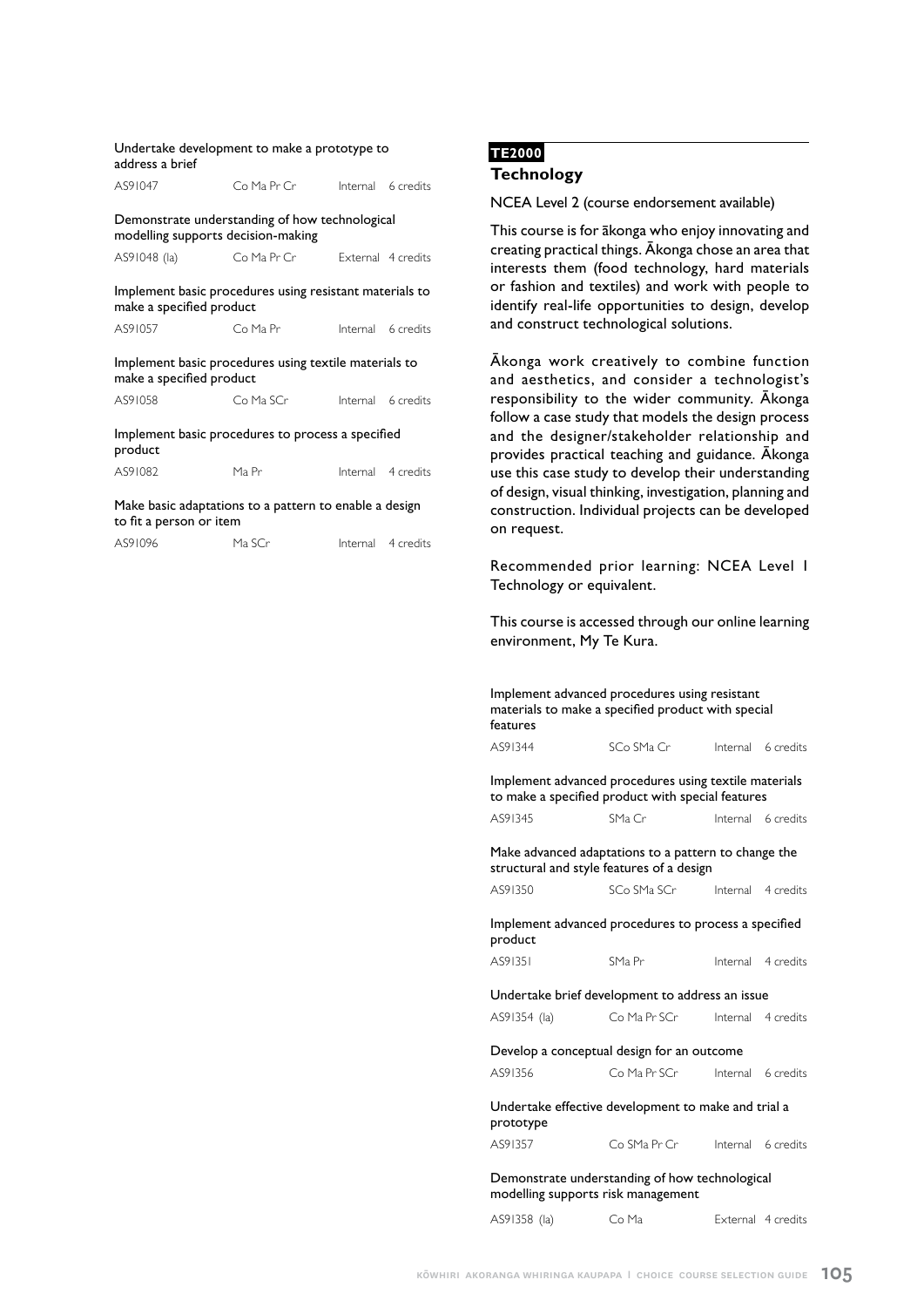#### **TE3000**

#### **Technology**

NCEA Level 3 (course endorsement available)

This course challenges äkonga to identify real-life opportunities for innovative design work within their community. A setting is provided, äkonga identify an opportunity that interests them and then choose a context to work in including food technology, hard or soft materials (fashion/textiles). Äkonga frequently work in a combination of these contexts.

This course broadens their experience of the design process from concept to completion. Äkonga work closely with stakeholders as they plan, design and model their concepts before finally creating a solution that is fit for its purpose.

New Zealand Scholarship exams are designed to extend very high-achieving Level 3 äkonga. Those who wish to enter the New Zealand Scholarship exam in this subject must discuss this option with their Te Kura subject kaiako.

Recommended prior learning: NCEA Level 2 Technology or equivalent.

This course is accessed through our online learning environment, My Te Kura.

Undertake brief development to address an issue within a determined context

| AS91608 (la) | Co Ma Cr | Internal 4 credits |
|--------------|----------|--------------------|
|              |          |                    |

Develop a conceptual design considering fitness for purpose in the broadest sense

AS91610 (la) Co Ma Pr Cr Internal 6 credits

Develop a prototype considering fitness for purpose in the broadest sense

|  | AS91611 (la) |  | Co Ma Pr Cr | Internal 6 credits |  |
|--|--------------|--|-------------|--------------------|--|
|--|--------------|--|-------------|--------------------|--|

Demonstrate understanding of how technological modelling supports technological development and implementation

AS91612 (la) UElwa Co Ma<br>
External 4 credits

Undertake a critique of a technological outcome's design

AS91617 (la) UElwra Co Ma Pr External 4 credits

Implement complex procedures to integrate parts using resistant materials to make a specified product AS91620 Co Ma Cr Internal 6 credits

Implement complex procedures using textile materials to make a specified product

| AS91621 | Co Ma Cr | Internal 6 credits |
|---------|----------|--------------------|
|         |          |                    |

Implement complex procedures to create an applied design for a specified product AS91623 Co Ma Cr
Book Co Ma Cr
Co Ma Cr
Co Ma Cr
Co Ma Cr
Co Ma Cr
L
Thernal  $\alpha$  4 credits

#### Draft a pattern to interpret a design for a garment

AS91626 Ma Cr **Internal** 6 credits

#### Implement complex procedures to process a specified product

| AS91643 (la)<br>Ma Pr Se | Internal 6 credits |  |
|--------------------------|--------------------|--|
|--------------------------|--------------------|--|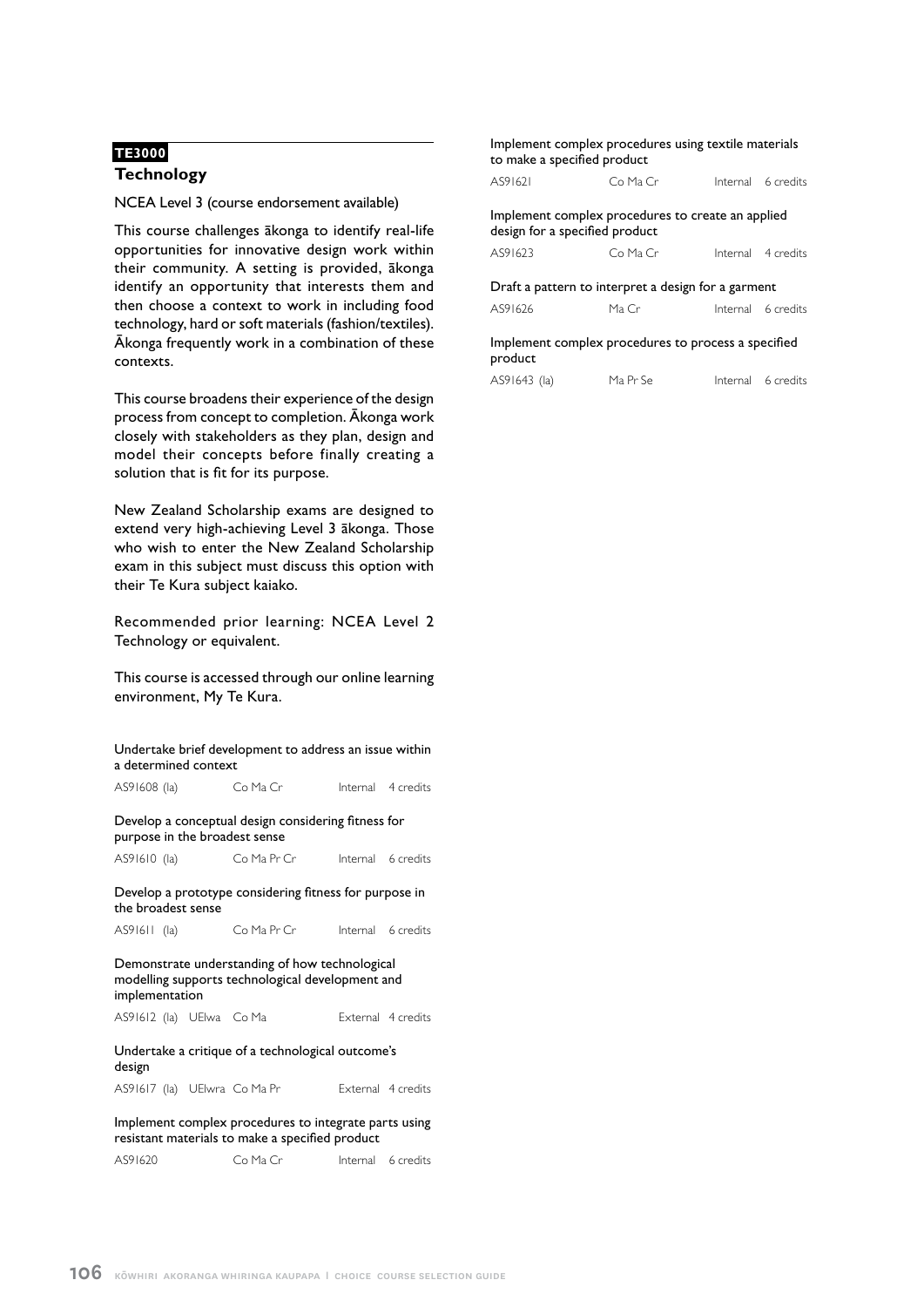# **Te Reo Mäori**

# Te Reo Mäori

Mäori is one of the official languages of New Zealand and is an integral part of the country's culture. There are numerous reasons to learn Mäori including personal enjoyment or career requirements. Whatever the reason may be, learning Mäori provides great satisfaction, a greater connection with New Zealand and an enhanced understanding of our culture and society.

# **MA000**

# **Beginners' Mäori**

Curriculum Levels 1–5

This course comprises of three levels – introduction to Mäori, Basic Mäori and Pre-NCEA Mäori. Äkonga are introduced to listening, speaking, reading and writing skills using everyday te reo Mäori. They learn how to greet people and communicate basic information about themselves and others including weather, colours, birthdays, family and their home. They also learn how to communicate about time, body parts, food, shopping and roles and responsibilities on the marae. Mäori culture is also investigated to give äkonga a broad understanding of the different dialects and customs where Mäori is spoken. Communication activities are emphasised throughout.

Recommended prior learning: No prior learning needed.

This is an online course available through our online learning environment, My Te Kura. Äkonga will be required to make and submit video recordings, so a microphone and camera or mobile device are required.

# **MA1000**

# **Te Reo Mäori**

NCEA Level 1 (course endorsement available)

A range of themes and skills will be practised through listening, speaking, reading and writing in Mäori. The following topics will be covered: Kei te Kainga, Te Ao Taiohi, Kei te Marae and Kei te Kura.

Additional possibilities: Performing Arts offers Dance and Music standards. Äkonga can be assessed individually, or as part of a group.

Recommended prior learning: Äkonga are required to have two or more years experience in Te Reo Mäori.

This is an online course available through our online learning environment, My Te Kura. Äkonga will be required to make and submit video recordings, so a microphone and camera or mobile device are required.

#### Perform dance sequences

| AS90002                                                                                   | Сr | Internal 6 credits |  |  |  |
|-------------------------------------------------------------------------------------------|----|--------------------|--|--|--|
| Demonstrate ensemble skills in a dance                                                    |    |                    |  |  |  |
| AS90859                                                                                   | Сr | Internal 4 credits |  |  |  |
| Whakarongo kia mōhio ki te reo o tōna ao                                                  |    |                    |  |  |  |
| AS91085 (la) Pr Se So Cr                                                                  |    | Internal 6 credits |  |  |  |
| Kōrero kia whakamahi i te reo o tōna ao                                                   |    |                    |  |  |  |
| AS91086 (la) Pr Se So Cr                                                                  |    | Internal 6 credits |  |  |  |
| Pānui kia mōhio ki te reo o tōna ao                                                       |    |                    |  |  |  |
| AS91087 (la) Pr Se So Cr                                                                  |    | External 6 credits |  |  |  |
| Tuhi i te reo o tōna ao                                                                   |    |                    |  |  |  |
| AS91088 (la) Pr Se So Cr                                                                  |    | External 6 credits |  |  |  |
| Waihanga tuhinga i te reo o tōna ao                                                       |    |                    |  |  |  |
| AS91089 (la) Pr Se So Cr                                                                  |    | Internal 6 credits |  |  |  |
| Demonstrate ensemble skills through performing a<br>piece of music as a member of a group |    |                    |  |  |  |

AS91091 Cr Internal 4 credits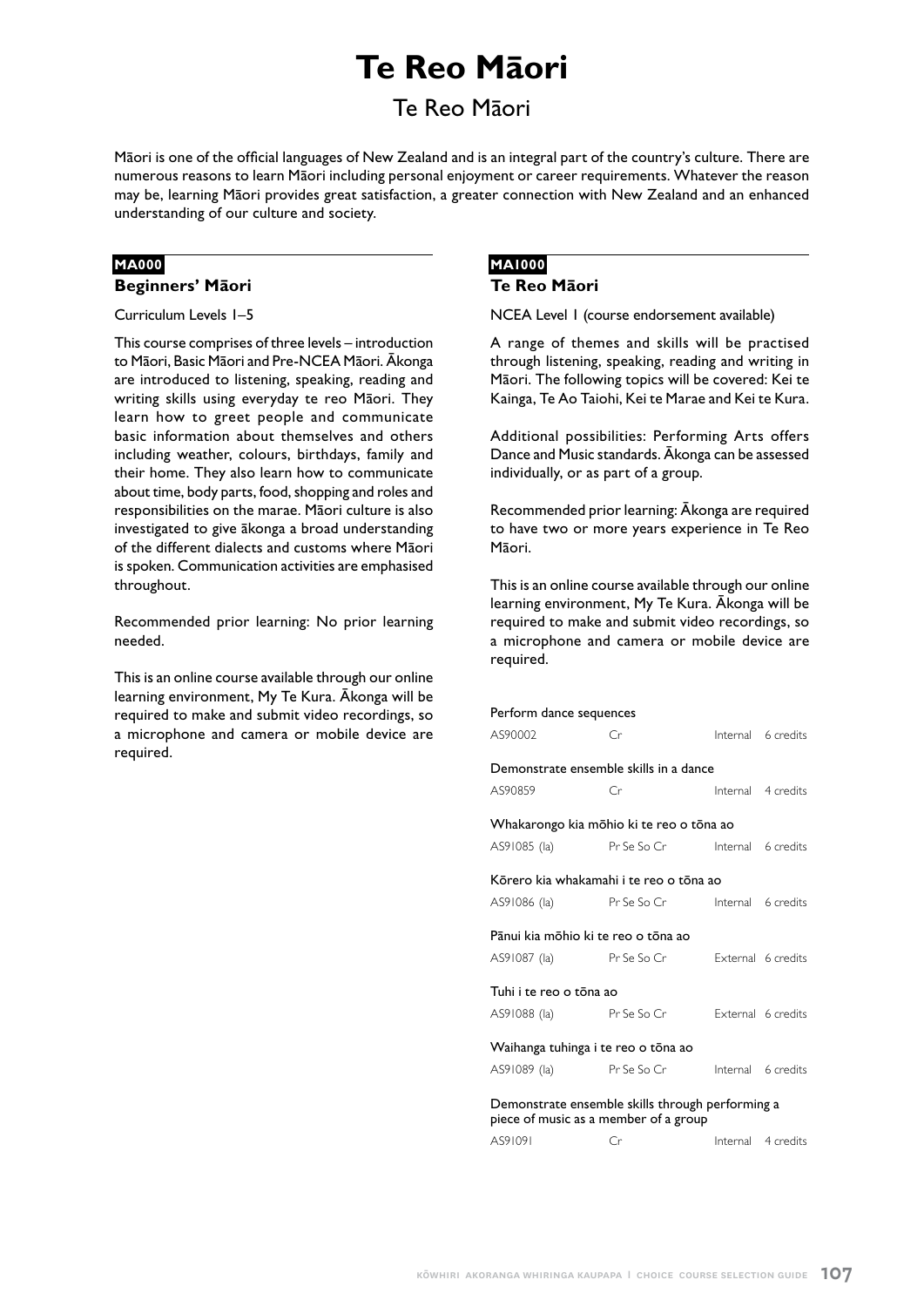## **MA2000**

## **Te Reo Mäori**

NCEA Level 2 (course endorsement available)

A range of themes and skills will be practised through listening, speaking, reading and writing in Mäori. The following topics will be covered: Nga Atua Mäori, Toku Ao, He Huihuinga, Ko Te Ao Marama and Tangata Rongonui.

Additional possibilities: Performing Arts offers physical education, dance and music standards. Äkonga can be assessed individually, or as part of a group.

Äkonga are expected to have three years or more experience in Te Reo Mäori.

Recommended prior learning: NCEA Level 1 Mäori or equivalent.

This is an online course available through our online learning environment, My Te Kura. Äkonga will be required to make and submit video recordings, so a microphone and camera or mobile device are required.

# Perform an ethnic or social dance to communicate understanding of the style AS91207 SCr Internal 4 credits Perform a repertoire of dance

AS91209 Cr Internal 6 credits

Demonstrate ensemble skills by performing a substantial piece of music as a member of a group

AS91272 SCr Internal 4 credits

#### Whakarongo kia möhio ki te reo o te ao torotoro

AS91284 (la) Pr Se So Cr Internal 4 credits

# Körero kia whakamahi i te reo o te ao torotoro

AS91285 (la) Pr SSe So Cr Internal 6 credits

## Pänui kia möhio ki te reo o te ao torotoro AS91286 (la) UElra Pr Se Cr External 6 credits

#### Tuhi i te reo o te ao torotoro

AS91287 (la) UElwa Pr Se Cr **External** 6 credits

## Waihanga tuhinga auaha, i te reo o te ao torotoro

AS91288 (la) UElwa Pr SSe So Cr Internal 6 credits

# **MA3000 Te Reo Mäori**

NCEA Level 3 (course endorsement available)

A range of themes and skills will be practised through listening, speaking, reading and writing in Mäori. Some of the topics include: whänaungatanga, Te Whenua Ora, Nga Mahi Raranga, Whaikorero, Etahi tikanga, Nga Kai, Taranaki, Nga Toi Mäori Tuku iho, Te Mäori Ki Te Whenua Hou, Te Maunga Taranaki and Tangihanga.

Additional possibilities: Performing Arts offers Dance and Music standards. Äkonga can be assessed individually, or as part of a group.

Äkonga are expected to have three years or more experience in Te Reo Mäori.

Recommended prior learning: NCEA Level 2 Mäori or equivalent.

This is an online course available through our online learning environment, My Te Kura. Äkonga will be required to make and submit video recordings, so a microphone and camera or mobile device are required.

## Whakarongo kia möhio ki te reo Mäori o te ao whänui

| AS91650 (la) | Co Ma Pr Se So Cr Internal 4 credits |  |
|--------------|--------------------------------------|--|

## Körero kia whakamahi i te reo Mäori o te ao whänui

AS91651 (la) Co Ma Pr Se So Cr Internal 6 credits

Pänui kia möhio ki te reo Mäori o te ao whänui

AS91652 (la) UElra Co Ma Pr Se So Cr External 6 credits

## Tuhi i te reo Mäori o te ao whänui

AS91653 (la) UElwa Co Ma Pr Se So Cr External 6 credits

#### Waihanga tuhinga whai take i te reo Mäori o te ao whänui

AS91654 (la) UElwa Co Ma Pr Se So Cr Internal 6 credits